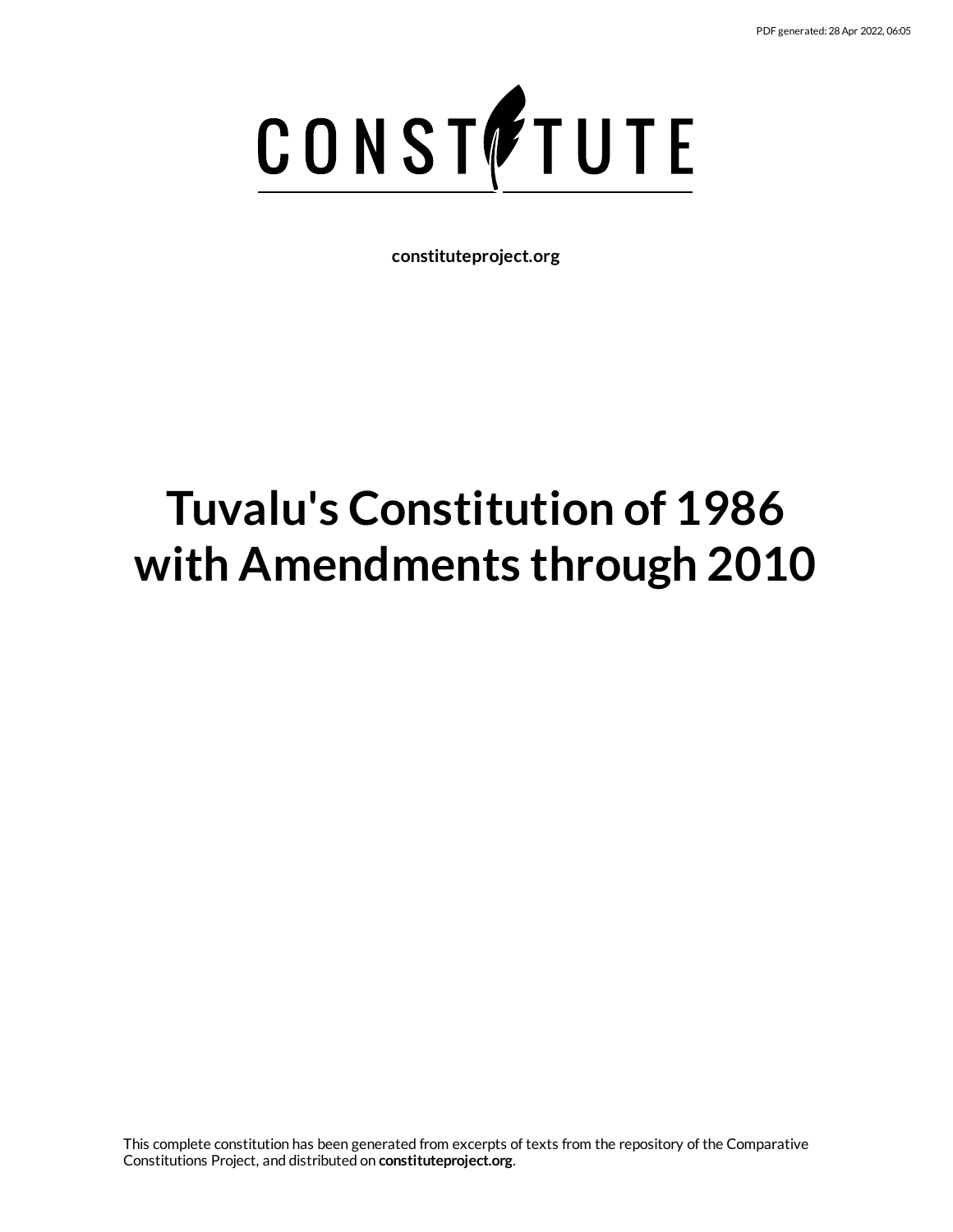### **Table of contents**

| DIVISION 3. PROTECTION OF THE FUNDAMENTAL RIGHTS ANDFREEDOMS 10   |  |
|-------------------------------------------------------------------|--|
|                                                                   |  |
|                                                                   |  |
|                                                                   |  |
|                                                                   |  |
|                                                                   |  |
|                                                                   |  |
|                                                                   |  |
|                                                                   |  |
| PART IV. THE SOVEREIGN AND THE GOVERNOR-GENERAL  27               |  |
|                                                                   |  |
|                                                                   |  |
|                                                                   |  |
|                                                                   |  |
|                                                                   |  |
|                                                                   |  |
|                                                                   |  |
|                                                                   |  |
|                                                                   |  |
|                                                                   |  |
|                                                                   |  |
|                                                                   |  |
|                                                                   |  |
|                                                                   |  |
|                                                                   |  |
|                                                                   |  |
|                                                                   |  |
|                                                                   |  |
|                                                                   |  |
|                                                                   |  |
|                                                                   |  |
|                                                                   |  |
|                                                                   |  |
|                                                                   |  |
| DIVISION 3. GENERAL FUNCTIONS OF THE PUBLIC SERVICE COMMISSION 53 |  |
|                                                                   |  |
|                                                                   |  |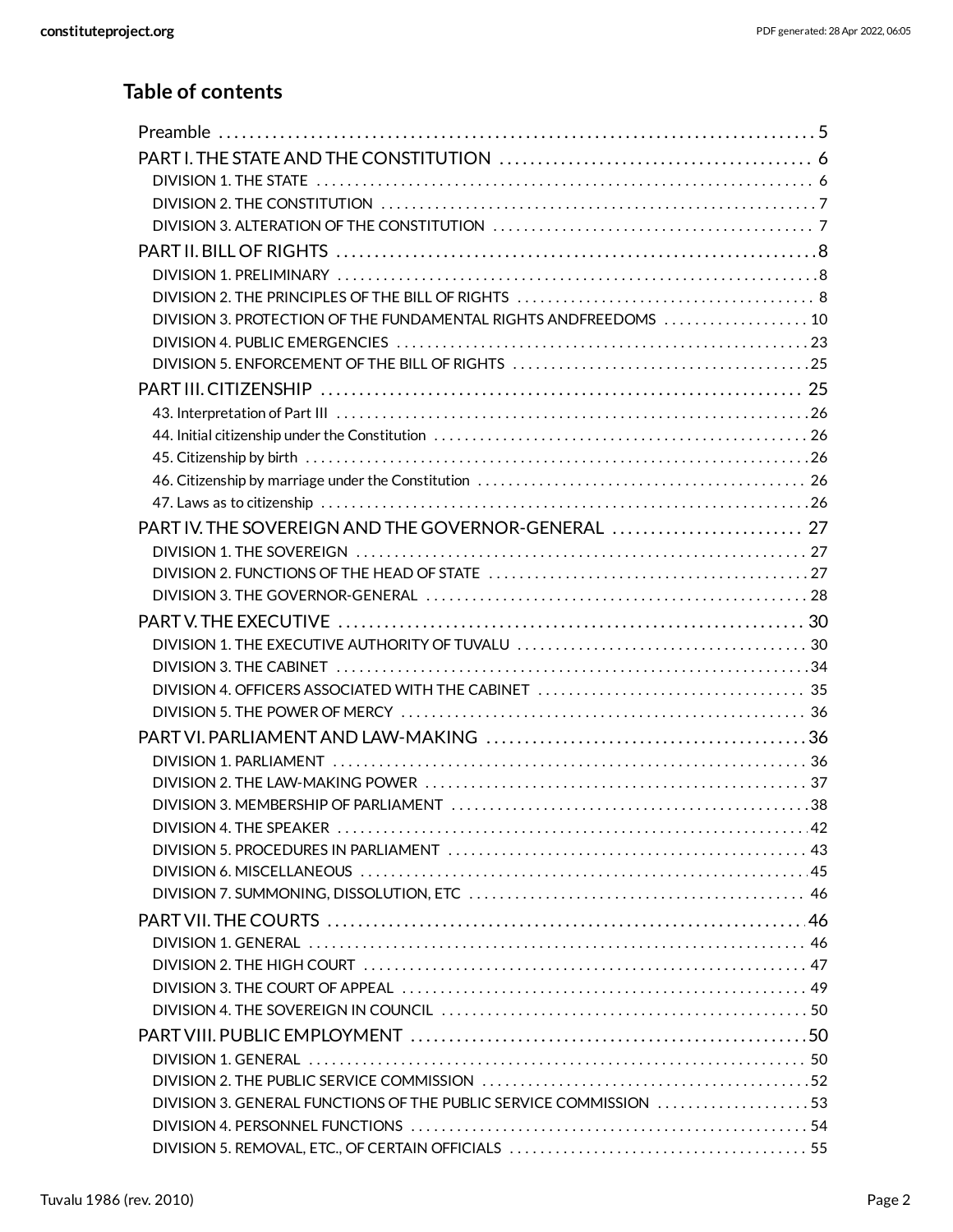| SCHEDULE 1. RULES FOR THE INTERPRETATION OF THE CONSTITUTION (Section 4) 60 |  |
|-----------------------------------------------------------------------------|--|
|                                                                             |  |
|                                                                             |  |
|                                                                             |  |
|                                                                             |  |
|                                                                             |  |
|                                                                             |  |
|                                                                             |  |
|                                                                             |  |
|                                                                             |  |
|                                                                             |  |
|                                                                             |  |
|                                                                             |  |
|                                                                             |  |
|                                                                             |  |
|                                                                             |  |
|                                                                             |  |
|                                                                             |  |
|                                                                             |  |
|                                                                             |  |
|                                                                             |  |
|                                                                             |  |
| SCHEDULE 2. ELECTION AND APPOINTMENT OF THE PRIME MINISTER (Section 63) 69  |  |
|                                                                             |  |
|                                                                             |  |
|                                                                             |  |
|                                                                             |  |
|                                                                             |  |
|                                                                             |  |
|                                                                             |  |
|                                                                             |  |
|                                                                             |  |
|                                                                             |  |
|                                                                             |  |
| SCHEDULE 3. PROCEDURE, ETC., OF THE PUBLIC SERVICE COMMISSION AND           |  |
|                                                                             |  |
|                                                                             |  |
|                                                                             |  |
|                                                                             |  |
|                                                                             |  |
|                                                                             |  |
|                                                                             |  |
|                                                                             |  |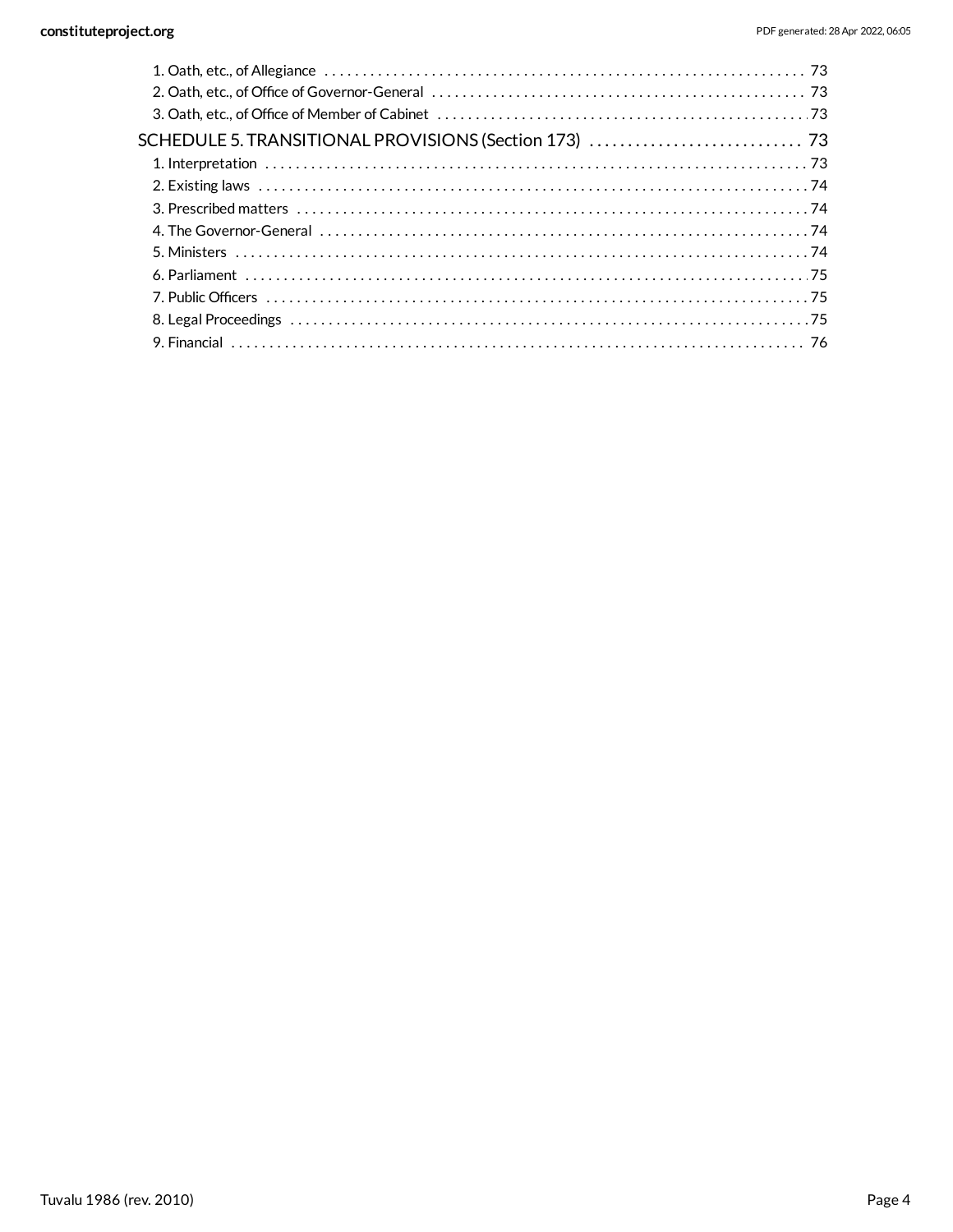Motives for writing constitution Preamble

### <span id="page-4-0"></span>**Preamble**

WHEREAS in adopting the Independence Constitution of Tuvalu the people of Tuvalu provided in the Preamble to it as follows:-

"WHEREAS the Islands in the Pacific Ocean then known as the Ellice Islands came under the protection of Her Most Gracious Majesty Queen Victoria in September 1892 and on 12 January 1916 in conjunction with the Gilbert Islands became known as the Gilbert and Ellice Islands Colony;

"AND WHEREAS on 1 October 1975 Her Most Excellent Majesty Queen Elizabeth II was graciously pleased to establish the Ellice Islands as a separate colony under their ancient name of Tuvalu;

"AND WHEREAS the people of Tuvalu, acknowledging God as the Almighty and Everlasting Lord and giver of all good things, humbly place themselves under His good providence and seek His blessing upon themselves and their lives;

"AND WHEREAS the people of Tuvalu desire to constitute themselves as an independent State based on Christian principles, the Rule of Law, and Tuvaluan custom and tradition;

"NOW THEREFORE the people of Tuvalu hereby affirm their allegiance to Her Most Excellent Majesty Queen Elizabeth II, Her Heirs and Successors, and do hereby proclaim the establishment of a free and democratic sovereign nation ......... ;"

> AND WHEREAS the Constitution then adopted, which was given the force of law by Order in Council of Her Most Excellent Majesty dated 25 July 1978 and taking effect on 1 October 1978, provided for its amendment or replacement by Ordinance of the Parliament established by it for Tuvalu;

AND WHEREAS that Constitution has served the people of Tuvalu well since Independence but now, more than seven years since its adoption, it is time that the people of Tuvalu reconsidered it in the light of their history and their present and future needs as they see them;

NOW THEREFORE, the people of Tuvalu, having considered, as individuals, in their maneapas and island councils, and in their Parliament, what should be in their constitution, give to themselves the following Constitution:

> IN SO DOING, the people of Tuvalu set out for themselves and for their governmental institutions, the following Principles:-

#### PRINCIPLES OF THE CONSTITUTION

- **1.** The principles set out in the Preamble to the Independence Constitution are reaffirmed and re-adopted.
- **2.** The right of the people of Tuvalu, both present and future, to a full, free and happy life, and to moral, spiritual, personal and material welfare, is affirmed as one given to them by God.
- **3.** While believing that Tuvalu must take its rightful place amongst the community of nations in search of peace and the general welfare, nevertheless the people of Tuvalu recognize and affirm, with gratitude to God, that the stability of Tuvaluan society and the happiness and welfare of the people of Tuvalu, both present and future, depend very largely on the maintenance of Tuvaluan values, culture and tradition, including the vitality and the sense of identity of island communities and attitudes of co-operation, self-help and unity within and amongst those communities.
- **4.** Amongst the values that the people of Tuvalu seek to maintain are their traditional forms of communities, the strength and support of the family and family discipline.

Reference to country's history Political theorists/figures

- Political theorists/figures
- Reference to country's history
- God or other deities
- Official religion
- Political theorists/figures
- Political theorists/figures

Source of constitutional authority

God or other deities

God or other deities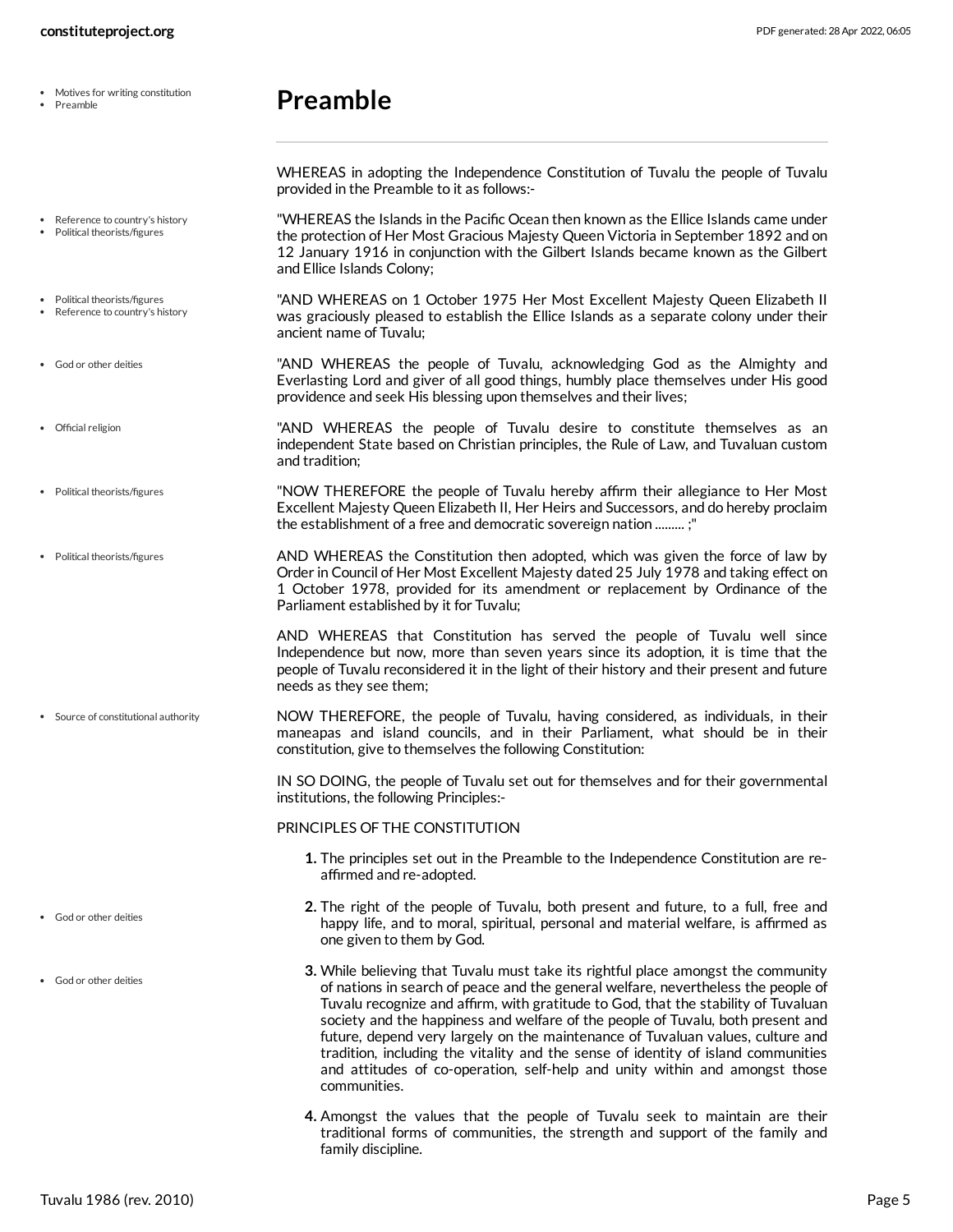- **5.** In government, and in social affairs generally, the guiding principles of Tuvalu are
	- agreement, courtesy and the search for consensus, in accordance with traditional Tuvaluan procedures, rather than alien ideas of confrontation and divisiveness;
	- the need for mutual respect and co-operation between the different kinds of authorities concerned, including the central Government, the traditional authorities, local governments and authorities, and the religious authorities.
- **6.** The life and the laws of Tuvalu should therefore be based on respect for human dignity, and on the acceptance of Tuvaluan values and culture, and on respect for them.
- **7.** Nevertheless, the people of Tuvalu recognize that in a changing world, and with changing needs, these principles and values, and the manner and form of their expression (especially in legal and administrative matters), will gradually change, and the Constitution not only must recognize their fundamental importance to the life of Tuvalu but also must not unnecessarily hamper their expression and their development.

God or other deities

• Human dignity

THESE PRINCIPLES, under the guidance of God, are solemnly adopted and affirmed as the basis of this Constitution, and as the guiding principles to be observed in its interpretation and application at all levels of government and organized life.

## <span id="page-5-0"></span>**PART I. THE STATE AND THE CONSTITUTION**

### <span id="page-5-1"></span>**DIVISION 1. THE STATE**

### **1. The State**

Tuvalu is a sovereign democratic State, governed in accordance with this Constitution and in particular in accordance with the Principles set out in the Preamble.

### **2. The area of Tuvalu**

- **1.** Subject to subsections (3) and (4), the area of Tuvalu consists of the land areas referred to in subsection (2), together with
	- **a.** the territorial sea and the inland waters as declared by law, the land beneath them, and the air space above; and
	- **b.** such additional lands and waters as are declared by law to be part of the land area of Tuvalu.
- **2.** The land areas referred to in subsection (1) consist of all islands, rocks and reefs within the area bounded by
	- **a.** the parallel 05°S; and
	- **b.** the meridian 180°E; and
	- **c.** the parallel 11°S ; and
	- **d.** the meridian 176°E,

together with all small islands, islets, rocks and reefs depending on them.

- **3.** For the purpose of implementing any international agreement binding on Tuvalu and approved by Parliament by resolution for the purposes of this section, subsection (2) may be amended by Act of Parliament made in accordance with section 7 (alteration to the Constitution generally), without reference to the requirement of a special majority of votes under section 7(3) (which requires Bills to alter the Constitution to be passed by a two-thirds majority in Parliament).
- **4.** Nothing in this section prevents a law from proclaiming the jurisdiction of Tuvalu, complete or partial, over any area of land or water or airspace above, or prevents a law from having extra-territorial effect in accordance with section 84 (vesting of the law-making power).

Constitution amendment procedure

- Treaty ratification
- Legal status of treaties • International law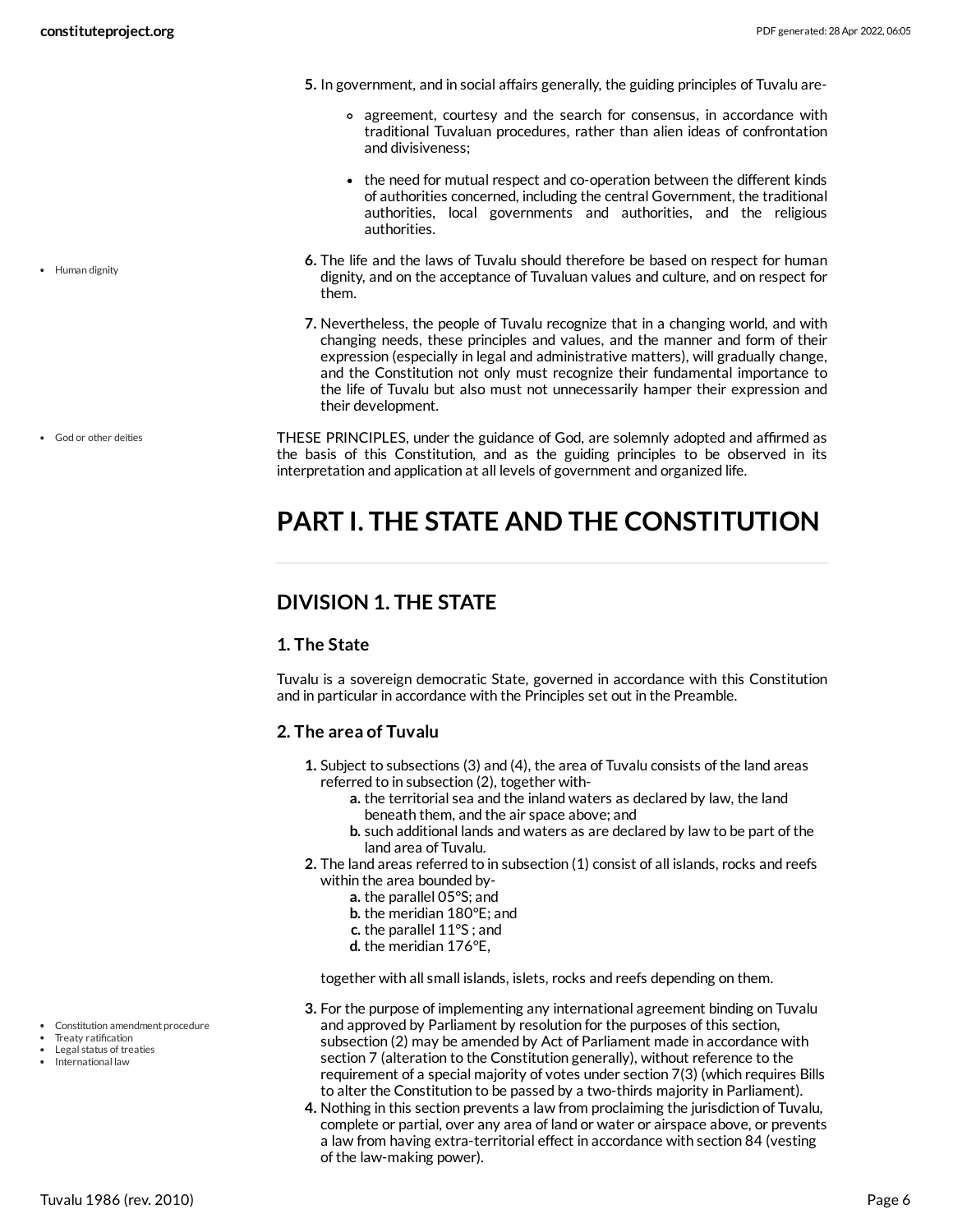### <span id="page-6-0"></span>**DIVISION 2. THE CONSTITUTION**

### **3. The Constitution as supreme law**

- Constitutionality of legislation
	-

Constitutional interpretation

- **1.** This Constitution is the supreme law of Tuvalu and, subject to subsection (2), any act (whether legislative, executive or judicial) that is inconsistent with it is, to the extent of the inconsistency, void.
- **2.** All other laws shall be interpreted and applied subject to this Constitution, and, as far as is practicable, in such a way as to conform with it.

### **4. Interpretation of the Constitution**

- **1.** The provisions of Schedule 1 (Rules for the Interpretation of the Constitution) apply for the purpose of the interpretation of this Constitution.
- **2.** In all cases, this Constitution shall be interpreted and applied consistently with the Principles set out in the Preamble.
- **3.** Subject to subsection (2), this Constitution shall be interpreted and applied in such a way as to achieve the aims of fair and democratic government, in the light of reason and experience and of Tuvaluan values.

### **5. Jurisdiction of the High Courtin constitutional matters**

The High Court has the jurisdiction in relation to the interpretation, application and enforcement of this Constitution conferred by-

**a.** section 14 (Parliamentary declaration of purpose); and

**b.** Division 5 of Part II (Enforcement of the Bill of Rights);

**c.** section 131 (constitutional interpretation),

and otherwise by law.

### <span id="page-6-1"></span>**DIVISION 3. ALTERATION OF THE CONSTITUTION**

### **6. Interpretation of Division 3**

In this Division, a reference to this Constitution includes a reference to any other law so far as that law alters the Constitution.

### **7. Alteration of the Constitution generally**

- **1.** An Act of Parliament may alter this Constitution.
- **2.** A Bill for an Act to alter the Constitution must state that it is a Bill to alter this Constitution.

**3.** Subject to-

- **a.** section 2(3) (which relates to alterations to the description of the land areas of Tuvalu); and
- **b.** section 8 (alterations to the Constitution to give effect to U.K. constitutional arrangements),

a Bill for an Act to alter this Constitution is not passed by Parliament unless it is supported at its final reading in Parliament by the votes of two-thirds of the total membership of Parliament.

**4.** A Bill for an Act to alter this Constitution shall not be excluded from the operation of section 111(2) (which relates to the circulation of Bills to local governments and authorities).

Constitution amendment procedure

Constitution amendment procedure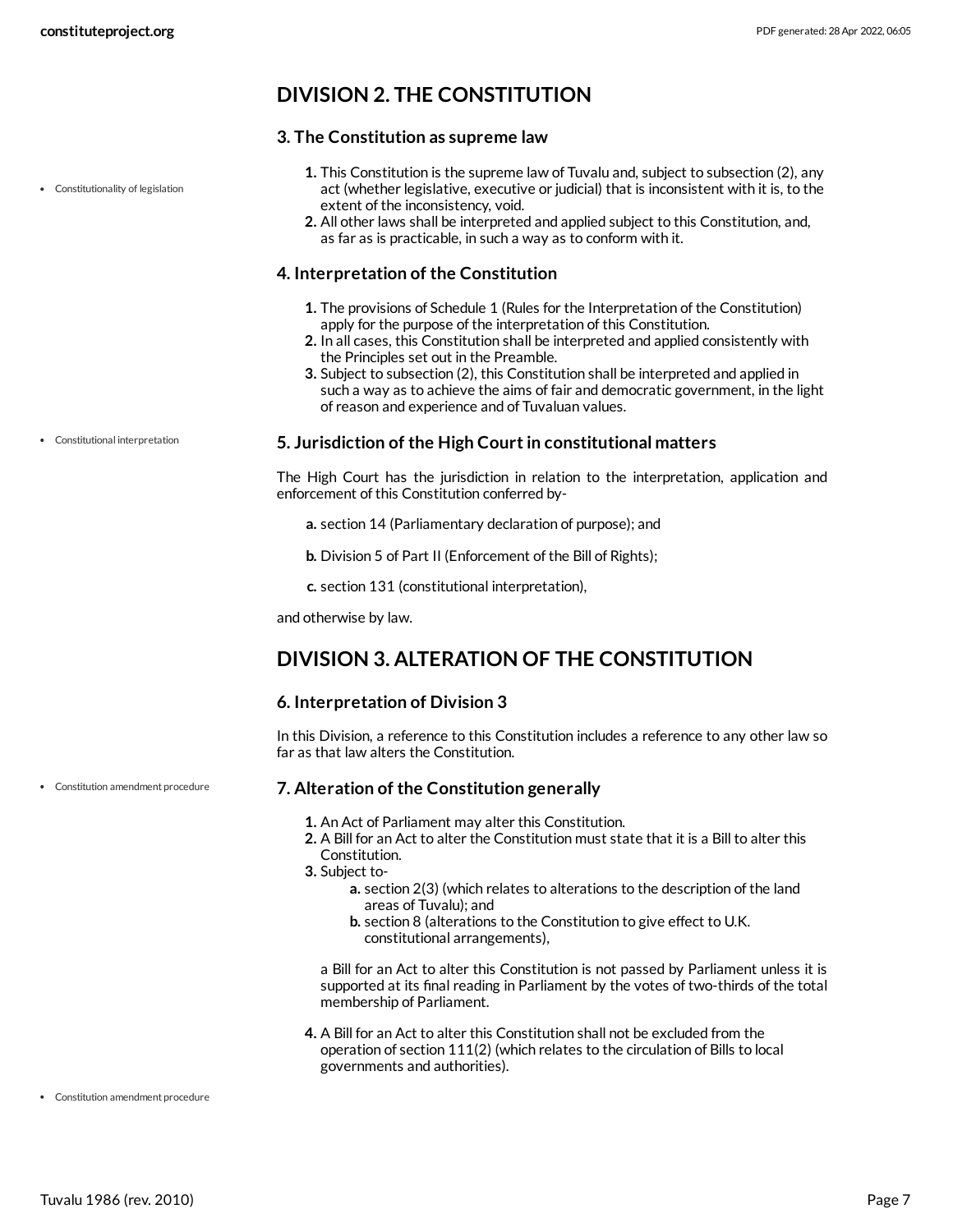### **8. Alteration of the Constitution to give effectto U.K. constitutional change**

- **1.** If as a result of constitutional change in or in relation to, or affecting, the United Kingdom any provision of, or any reference in, this Constitution ceases to be appropriate, the Head of State, acting in accordance with the advice of the Cabinet, may, by order, make such alterations to this Constitution as appear to be necessary or convenient to adapt it to the new constitutional arrangements.
- **2.** An order under subsection (1)
	- **a.** shall be presented to Parliament by the Prime Minister; and **b.** unless previously confirmed, with or without modification, by an Act of Parliament, expires at the end of the second session of Parliament that commences after it is made.
- **3.** The requirement of a special majority of votes under section 7(3) (which requires Bills to alter the Constitution to be passed by a two-thirds majority in Parliament) does not apply in relation to a Bill for the purposes of subsection(2) (b).
- **4.** A Bill for the purposes of subsection (2)(b) shall not be excluded from the operation of section 111(2) (which relates to the circulation of Bills to local governments).

# <span id="page-7-0"></span>**PART II. BILL OF RIGHTS**

### <span id="page-7-1"></span>**DIVISION 1. PRELIMINARY**

### **9. Interpretation of PartII**

### **1.** In this Part,

"court" means a court having jurisdiction in Tuvalu, including-

**a.** the Court of Appeal; and

**b.** the Sovereign in Council,

but, except in sections 17 (personal liberty) and 18 (slavery and forced labour), does not include a court or tribunal established by a disciplinary law.

- **2.** In this Part, a reference to the national interest includes a reference to the public interest in
	- **a.** defence; or
	- **b.** national security; or
	- **c.** public safety; or
	- **d.** public order; or
	- **e.** the protection of the international standing and reputation of Tuvalu and its products (including the supply of labour overseas); or
	- **f.** the protection and development of Tuvaluan values and culture.
- **3.** A reference in this Part to consent is a reference to consent whether express or implied.
- **4.** Where this Part requires or permits the consent of a person under the age of 18 years, the consent may be given on his behalf by one of his parents or guardians.

### <span id="page-7-2"></span>**DIVISION 2. THE PRINCIPLES OF THE BILL OF RIGHTS**

### **10. Freedom under law**

**1.** Freedom based on law consists of the least restriction on the activities of individuals consistent with the public welfare and the maintenance and development of Tuvalu and Tuvaluan society in accordance with this Constitution and, in particular, in accordance with the Principles set out in the Preamble.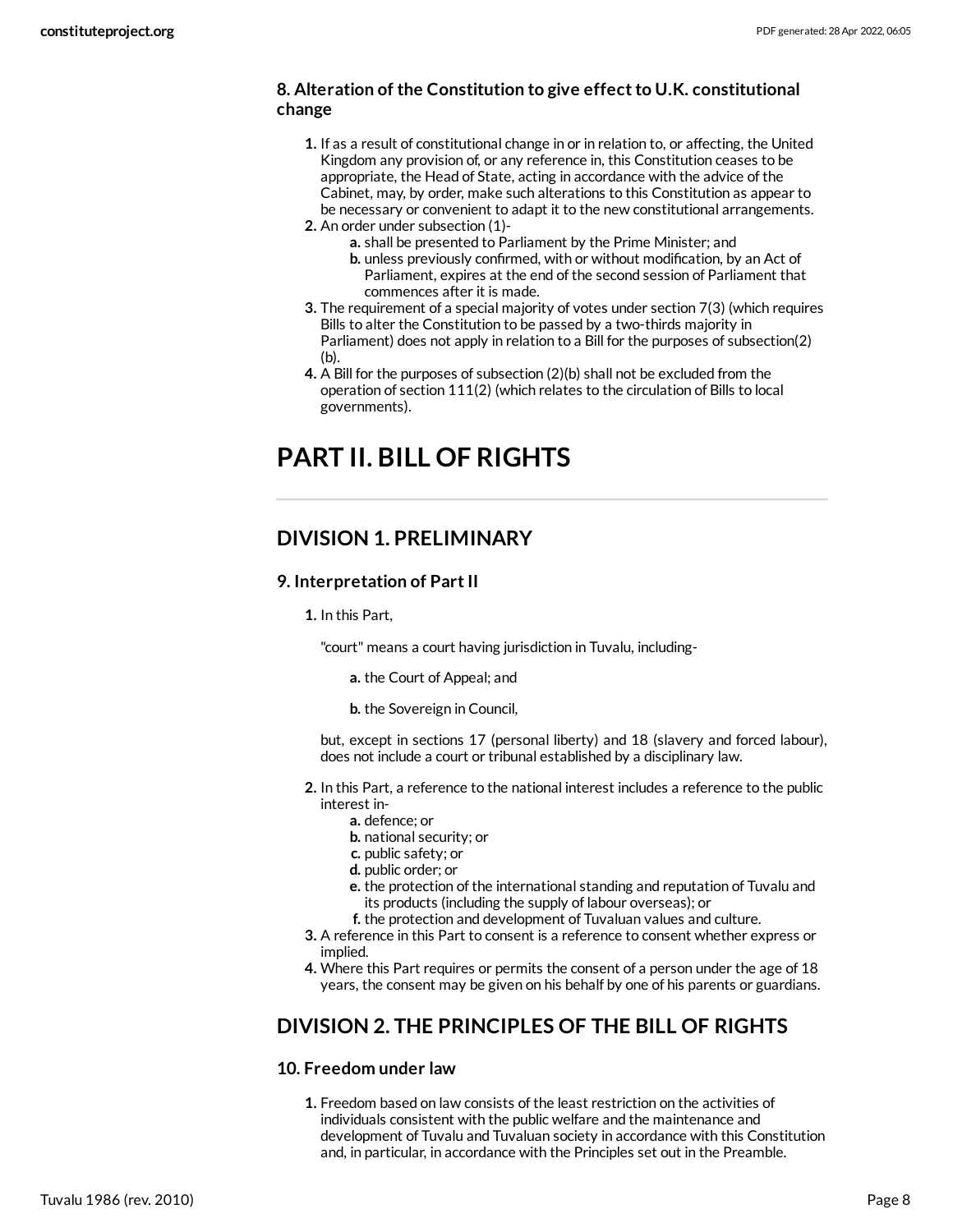• Principle of no punishment without law

- **2.** Everyone has the right to freedom based on law, and accordingly, subject to this Constitution
	- **a.** everyone has the legal right to do anything that
		- **i.** does not injure others or interfere with the rights and freedoms of others; and
		- **ii.** is not prohibited by law; and
	- **b.** no-one may be
		- **i.** legally obliged to do anything that is not required by law; or **ii.** prevented by law from doing anything that complies with the provisions of paragraph (a).
- **3.** This section is not intended to deny the existence, nature or effect of cultural, social, civic, family or religious obligations, or other obligations of a non-legal nature, or to prevent such obligations being given effect by law if, and so far as, it may be thought appropriate to do so.

### **11. The fundamental human rights and freedoms**

- **1.** Every person in Tuvalu is entitled, whatever his race, place of origin, political opinions, colour, religious beliefs or lack of religious beliefs, or sex, to the following fundamental rights and freedoms:
	- **a.** the right not to be deprived of life (see section 16); and
	- **b.** personal liberty (see sections 17 and 18); and
	- **c.** security for his person (see sections 18 and 19); and
	- **d.** the protection of the law (see section 22); and
	- **e.** freedom of belief (see section 23); and
	- **f.** freedom of expression (see section 24); and
	- **g.** freedom of assembly and association (see section 25); and
	- **h.** protection for the privacy of his home and other property (see section21); and
	- **i.** protection from unjust deprivation of property (see section 20),

and to other rights and freedoms set out in this Part or otherwise by law.

- **2.** The rights and freedoms referred to in subsection (1) can, in Tuvaluan society, be exercised only
	- **a.** with respect for the rights and freedoms of others and for the national interest; and
	- **b.** in acceptance of Tuvaluan values and culture, and with respect for them.
- **3.** The purpose of this Part is to protect those rights and freedoms, subject to
- limitations on them that are designed primarily to give effect to subsection(2).

### **12. Application of PartII**

- **1.** Each provision of this Part applies, as far as may be
	- **a.** between individuals as well as between governmental bodies and individuals; and
	- **b.** to and in relation to corporations and associations (other than governmental bodies) in the same way as it applies to and in relation to individuals, except where, or to the extent that, the context requires otherwise.
- **2.** Except in relation to any act that is done under a valid law which accords with traditional standards, values and practices, any act that is done under a valid law but that in the particular case
	- **a.** is harsh or oppressive; or
	- **b.** is not reasonable in the circumstances; or
	- **c.** is otherwise not reasonably justifiable in a democratic society having a proper respect for human rights and dignity,

is an unlawful act.

- **3.** The burden of showing that subsection (2) applies in respect of an act is on the party claiming that it does apply.
- **4.** Nothing in this section affects the operation of any other law under which an act may be held to be unlawful.

Equality regardless of gender Equality regardless of political party

- Equality regardless of origin
- Equality regardless of race
- Rightlity lifegardless of religion
- Equality regardless of skin color
- Freedom of religion
- Freedom of opinion/thought/conscience Freedom of expression
- Freedom of assembly
- **Rightlan** of association
- Protection from expropriation

Binding effect of const rights

• Human dignity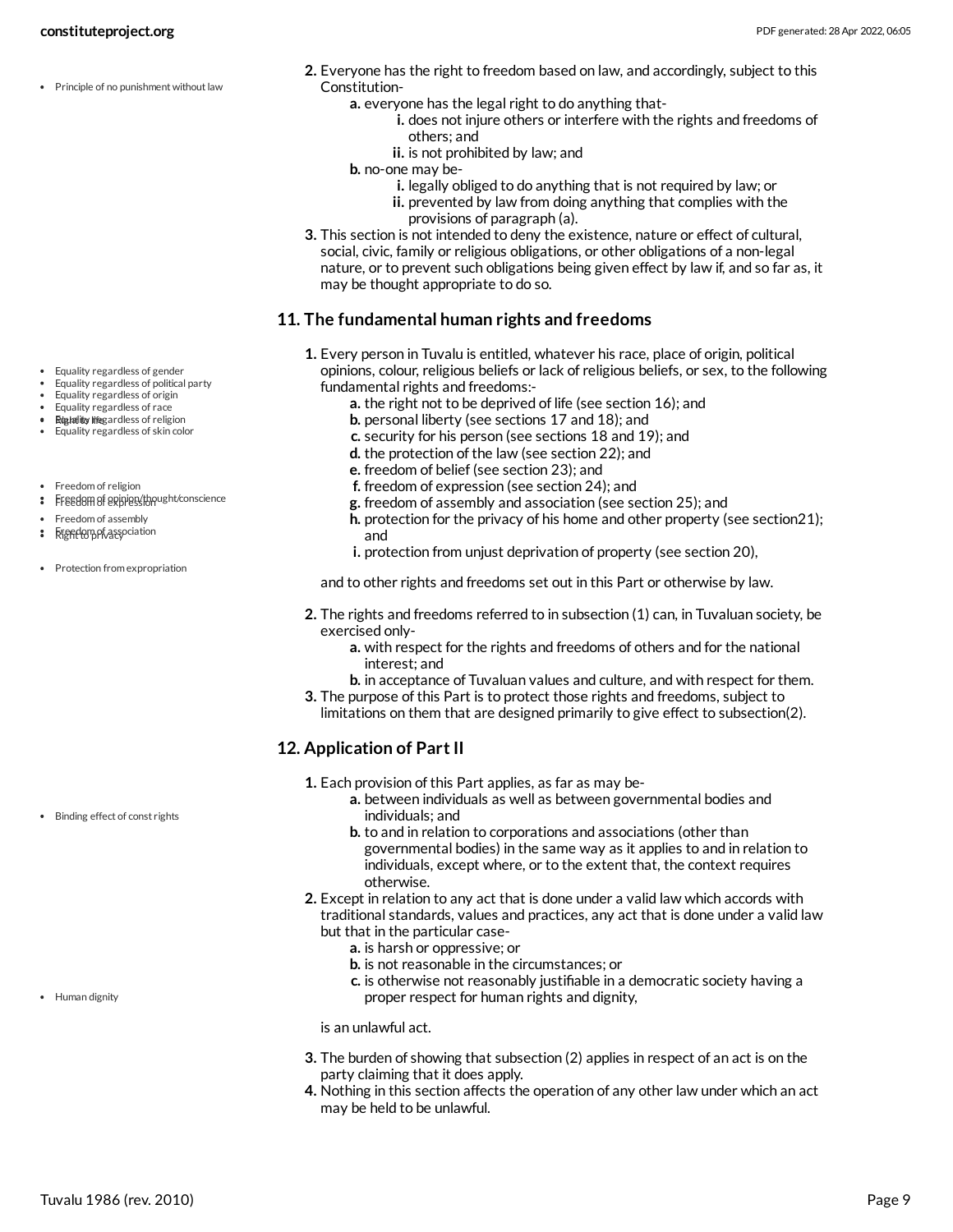• Human dignity

### **13. The Principles of the Preamble**

The Principles set out in the Preamble are adopted as part of the basic law of Tuvalu, from which human rights and freedoms derive and on which they are based.

### **14. Parliamentary declarations of purpose**

- **1.** When the purpose of an Act of Parliament is specifically declared in the Act, then in considering the possible effect on that Act of Division 3 (Protection of the Fundamental Rights and Freedoms) a court shall give due weight to that declaration as a statement of the considered opinion of Parliament.
- **2.** If an Act of Parliament specifically declares that a certain provision is required in the national interest, a court shall, subject to subsection (3), presume that the provision was reasonably required in the national interest.
- **3.** Subsection (2) does not apply if the High Court is satisfied that the provision could not reasonably be said to have been intended primarily to serve the national interest.

### **15. Reasonably justifiable in a democratic society**

- **1.** Notwithstanding anything to the contrary in this Part, other than
	- **a.** section 33 (hostile disciplined forces); and
	- **b.** section 36 (restrictions on certain rights and freedoms during public emergencies),

all laws, and all acts done under a law, must be reasonably justifiable in a democratic society that has a proper respect for human rights and dignity.

- **2.** Any question whether a law is reasonably justifiable in a democratic society that has a proper respect for human rights and dignity is to be determined in the light of the circumstances existing at the time when the decision on the question is made.
- **3.** Subsection (2) does not affect any question whether an act done under a law was reasonably justifiable in a democratic society that has a proper respect for human rights and dignity.
- **4.** A law may be declared not to be reasonably justifiable in a democratic society that has a proper respect for human rights and dignity only by the High Court or some other court prescribed for the purpose by or under an Act of Parliament.
- **5.** In determining whether a law or act is reasonably justifiable in a democratic society that has a proper respect for human rights and dignity, a court may have regard to
	- **a.** traditional standards, values and practices, as well as previous laws and judicial decisions, of Tuvalu; and
	- **b.** law, practices and judicial decisions of other countries that the court reasonably regards as democratic; and
	- **c.** international conventions, declarations, recommendations and judicial decisions concerning human rights; and
	- **d.** any other matters that the court thinks relevant.
- **6.** Notwithstanding subsection (5), any law, or any act done under a valid law, which accords with traditional standards, values and practices shall not contravene subsection (1) above, unless the relevant traditional standard, value or practice would be regarded by an ordinary modern citizen of Tuvalu as one which should be eliminated.

### <span id="page-9-0"></span>**DIVISION 3. PROTECTION OF THE FUNDAMENTAL RIGHTS ANDFREEDOMS**

### **Subdivision A. Protection Generally**

• Right to life

• International law

**16. Life**

**1.** Subject to the provisions of this Part, and in particular to**a.** subsection (2); and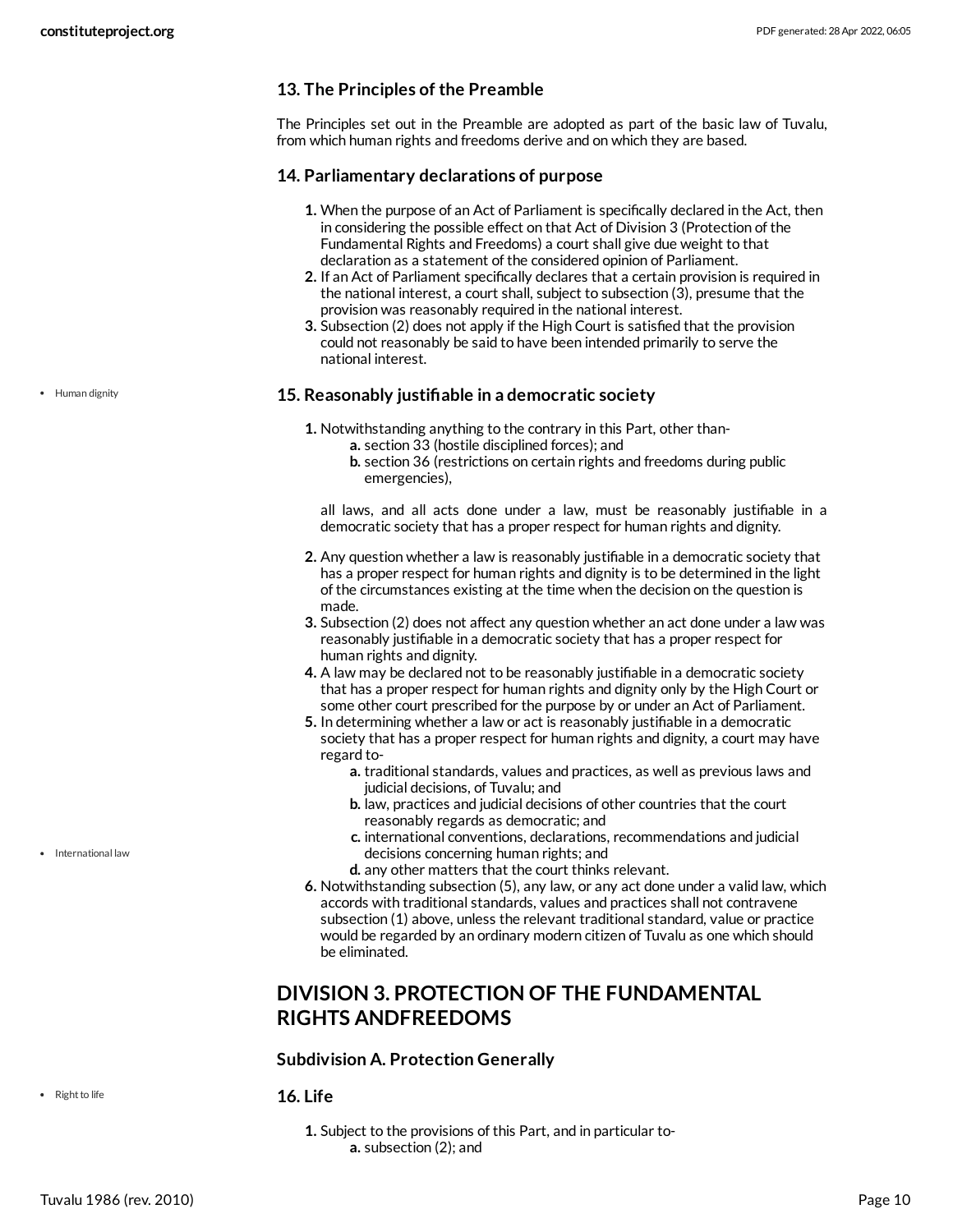**1. b.** section 32 (foreign disciplined forces); and **c.** section 33 (hostile disciplined forces),

no-one shall be killed intentionally.

**2.** A person shall not be considered to have been killed in contravention of this section if he dies as the result of the use, to such extent and in such

circumstances as are permitted by law, of such force as is reasonably necessary**a.** for the defence of any person from violence; or

- **b.** for the defence of property; or
- **c.** in order to effect a lawful arrest or to prevent the escape of any person lawfully detained; or
- **d.** for the purpose of suppressing a riot, rebellion or mutiny; or
- **e.** in order to prevent him from committing an offence,

or if he dies as the result of a lawful act of war.

### **17. Personal liberty**

- **1.** Subject to the provisions of this Part, and in particular to
	- **a.** the succeeding provisions of this section; and
	- **b.** section 31 (disciplined forces of Tuvalu); and
	- **c.** section 32 (foreign disciplined forces); and
	- **d.** section 33 (hostile disciplined forces); and
	- **e.** section 36 (restrictions on certain rights and freedoms during public emergencies),

no-one shall be detained except-

**f.** with his consent; or

**g.** as authorized by law in the cases set out in subsection (2).

- **2.** Subsection (1) (g) applies in the following cases
	- **a.** in the case of a person under the age of 18 years in the reasonable exercise of the authority of a parent, teacher or guardian, or under the order of a court for the purpose of his education, welfare or proper discipline; or
	- **b.** under a warrant or order of a court; or
	- **c.** for the purposes of extradition; or
	- **d.** in order to bring the person before a court to be dealt with in accordance with law; or
	- **e.** in the case of detention of a person on reasonable suspicion of his having committed, or being about to commit, an offence; or
	- **f.** in the case of reasonable temporary detention of a person for the avoidance of actual or apprehended violence, disorder or breach of the peace; or
	- **g.** in the case of reasonable temporary detention of a person so affected by drink or a drug to make detention desirable for his own protection or that of others; or
	- **h.** in the case of detention of a person for quarantine or health purposes; or
	- **i.** in the case of detention of a person under the laws relating to unlawful immigration or to deportation; or
	- **j.** in the case of detention of a person incidental to the arrest or seizure of a vehicle, vessel or aircraft; or
	- **k.** in the case of detention of a person as a prisoner of war or, subject to Division 4 (Public Emergencies), as a civil or military internee in time of war; or
	- **l.** in the case of detention of a person required by and for the purposes of any international or multi-national convention, treaty or arrangement to which Tuvalu is a party and which is approved by Parliament, by resolution, for the purposes of this paragraph; or
	- **m.** in the case of restrictions on liberty or detention of a person permitted by section 26 (freedom of movement) or Division 4 (Public Emergencies).
- **3.** A person who is detained shall be informed as soon as practicable, and in a
- language that he understands, of the reason for his detention.
- **4.** A person who is detained-

Extradition procedure

- Power to deport citizens
- International law Treaty ratification
- Legal status of treaties
- Trial in native language of accused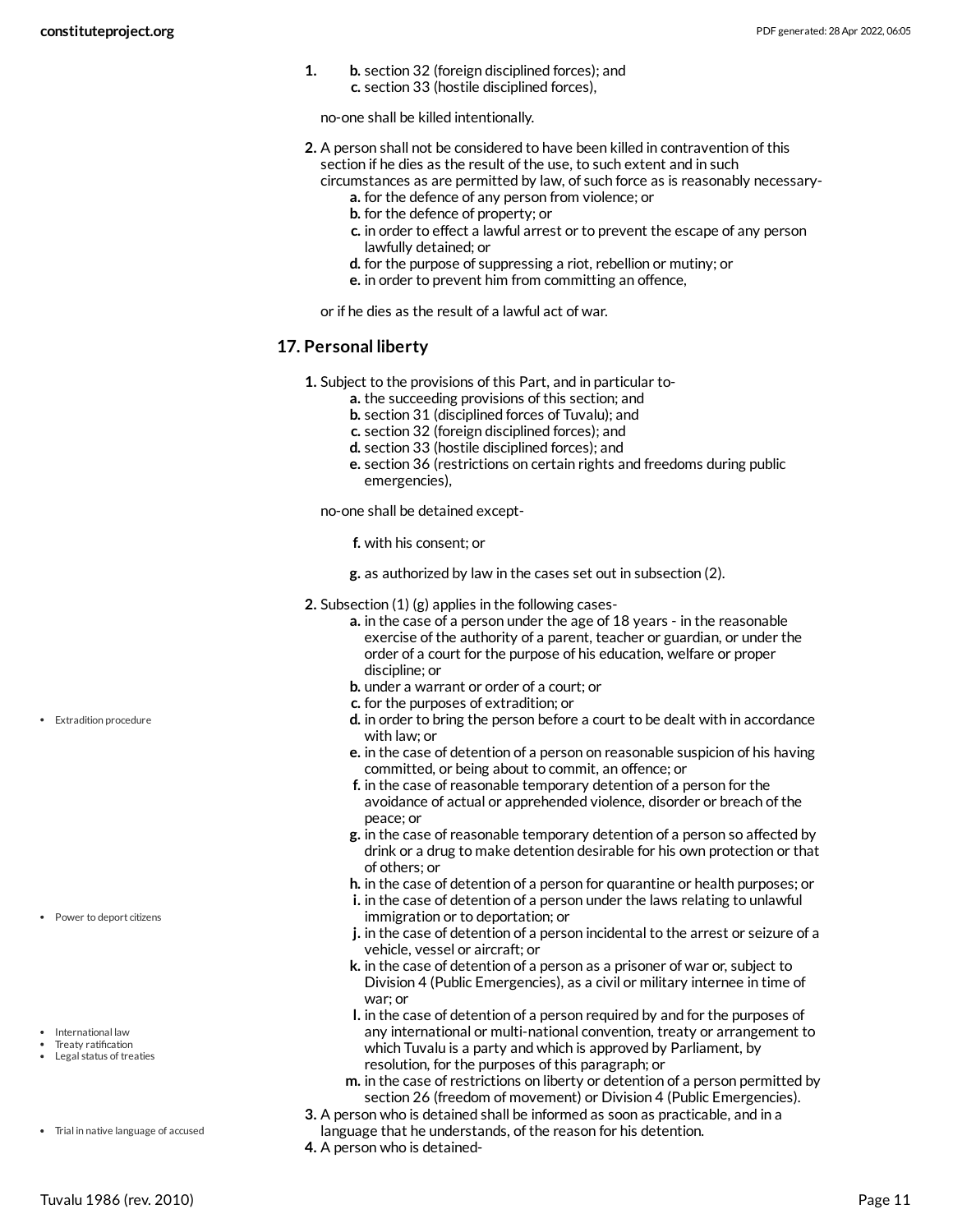- **4. a.** for the purpose of bringing him before a court; or
	- **b.** on reasonable suspicion of having committed, or being about to commit, an offence; or
	- **c.** for temporary purposes, in accordance with subsection (2)(f) or (g), and who is not released, shall be brought without undue delay before a court, and unless the court, in accordance with law, orders his continued detention it shall order his release.
- **5.** If a person detained on suspicion of having committed an offence is not tried within a reasonable time, he shall be released either unconditionally or on reasonable conditions (including in particular conditions reasonably necessary to ensure that he appears for trial or for proceedings preliminary to trial).
- **6.** A release under subsection (5) does not prevent further proceedings being brought, in accordance with law, against the released person.

### **18. Slavery and forced labour**

- **1.** Subject to the provisions of this Part, and in particular to
	- **a.** the succeeding provisions of this section; and
	- **b.** section 32 (foreign disciplined forces); and
	- **c.** section 33 (hostile disciplined forces); and
	- **d.** section 36 (restrictions on certain rights and freedoms during public emergencies),

no-one shall-

- **e.** be held in slavery or servitude; or
- **f.** be required to perform forced labour.
- **2.** For the purposes of this section
	- **a.** slavery or servitude includes slavery or servitude within the meaning of any international or multinational convention or treaty prohibiting slavery or servitude to which Tuvalu is a party; and
	- **b.** forced labour does not include
		- **i.** labour required by or in consequence of the sentence or order of a court; or
		- **ii.** labour required in accordance with law of a person while he is lawfully detained that is reasonably necessary in the interests of hygiene or for the maintenance of the place where he is detained; or
		- **iii.** labour required in accordance with law of a member of a disciplined force as a member of that force; or
		- **iv.** in the case of a person who proves that he has a conscientious objection to compulsory service as a member of a naval, military or air force - labour which he is required by law to perform in place of such service; or
		- **v.** labour required in accordance with law-
			- **A.** during a period of public emergency within the meaning of Division 4 (Public Emergencies); or
			- **B.** in the event of any other emergency or calamity that threatens the life or well-being of the community or a part of the community, to the extent that the requirement is reasonably justified for the purpose of dealing with any situation arising or existing by reason of the public emergency or the other emergency or calamity; or
		- **vi.** in the case of a person under the age of 18 years labour required in the reasonable exercise of the authority of a parent, teacher or guardian; or
		- **vii.** labour reasonably required as part of reasonable and normal traditional, communal or civic obligations, including any service required in accordance with section 23(7) (which relates to the performance of certain services instead of other traditional, etc., obligations).

### **19. Inhuman treatment**

Subject to the provisions of this Part, and in particular to-

#### Right to pre-trial release

- Right to speedy trial
- Prohibition of slavery

• International law

- Duty to serve in the military Right to conscientious objection
- Emergency provisions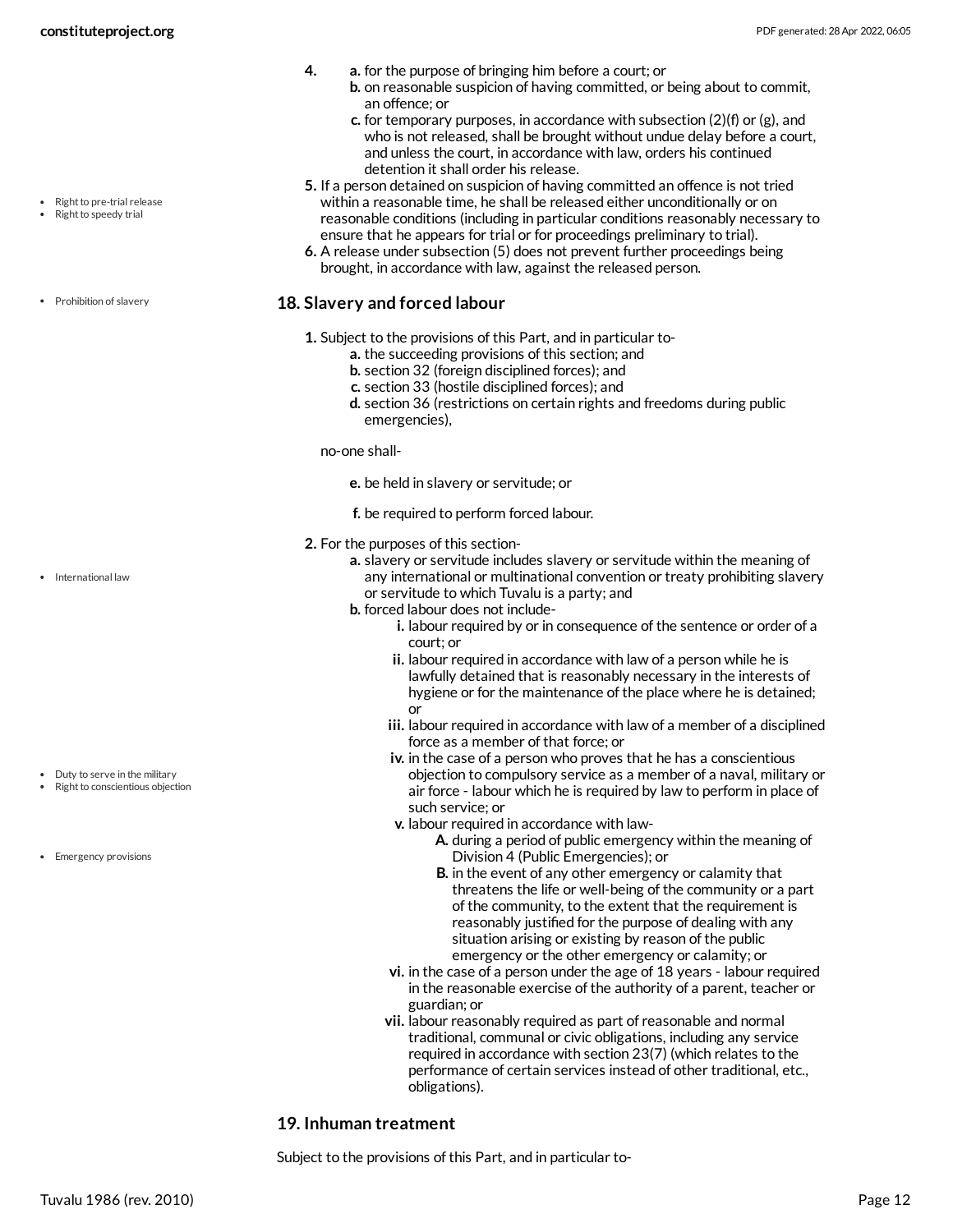- **a.** section 32 (foreign disciplined forces); and
- **b.** section 33 (hostile disciplined forces),

#### no-one shall-

- Prohibition of torture
- Prohibition of cruel treatment

**d.** given inhuman or degrading punishment or treatment.

#### **20. Property rights**

**c.** be tortured; or

**1.** In this section-

"deprivation", in relation to any property, includes-

- **a.** the using or taking away of possession of it, or the exercise of rights over or in respect of it; and
- **b.** its destruction; and
- **c.** the making of it useless or valueless for the purposes for which it was used; and
- **d.** its transfer to another person;

"property" includes an interest in property, whether or not the interest was inexistence immediately before the deprivation.

- **2.** Subject to the provisions of this Part, and in particular to
	- **a.** section 31 (disciplined forces of Tuvalu); and
	- **b.** section 32 (foreign disciplined forces); and
	- **c.** section 33 (hostile disciplined forces),

no-one shall be deprived of property except-

**d.** with his consent; or

- **e.** in accordance with the succeeding provisions of this section.
- **3.** The deprivation must be authorized by or under an Act of Parliament.
- **4.** The deprivation must be for a purpose declared by or under an Act of Parliament to be a public purpose.
- **5.** There must be a sufficient reason for the causing of any hardship that may result to any person having an interest in or a right over the property (whether the interest or right is present or future, actual or potential).
- **6.** Adequate compensation shall be promptly made.
- **7.** A person having an interest in or a right over the property (whether the interest or right is present or future, actual or potential) may apply to the High Court, or to any other court having jurisdiction in the matter, for the determination of
	- **a.** his interest or right; and
	- **b.** the legality of the deprivation; and
	- **c.** the compensation due under subsection (6),

and for the purpose of obtaining prompt settlement of the compensation.

- **8.** For the purposes of subsections (6) and (7), compensation need not be wholly or even partly in money.
- **9.** Nothing in or done under a law shall be considered to be inconsistent with this section
	- **a.** to the extent that the law makes provision for deprivation of property**i.** in satisfaction of any liability to taxation; or
		- **ii.** by way of penalty for a breach of the law, or of forfeiture inconsequence of a breach of the law; or
		- **iii.** as an incident of-
			- **A.** a permit, licence or other authority affecting the property; or

• Protection from expropriation Protection from expropriation

• Protection from expropriation

- Protection from expropriation
- Protection from expropriation
- Protection from expropriation

• Protection from expropriation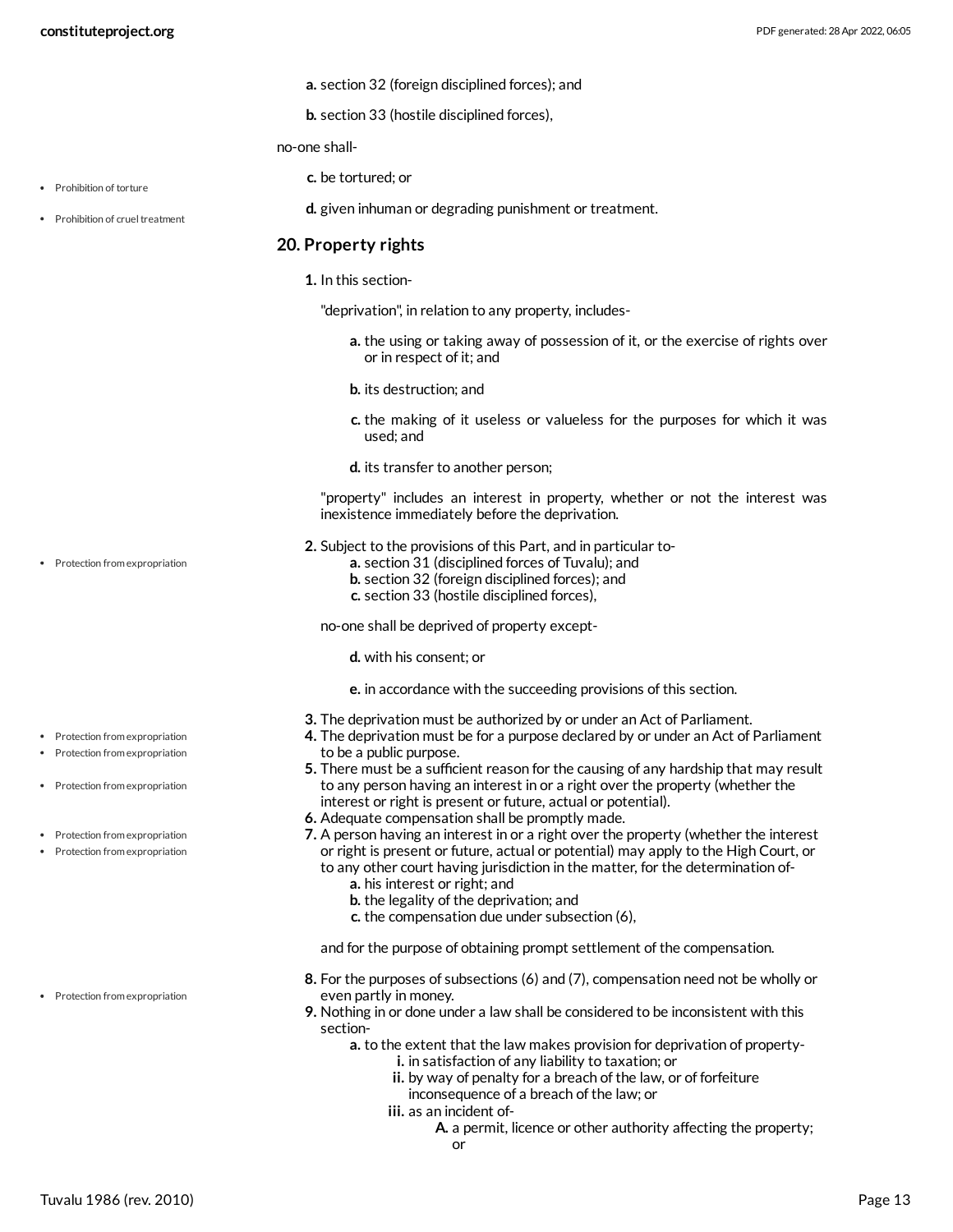Protection of environment

• Protection of environment

- **9. a. iii. B.** the creation or acceptance of an interest in or over the property; or
	- **iv.** in the execution of a judgment or an order of a court in proceedings for the determination of civil rights or obligations; or
	- **v.** where it is reasonably necessary to do so because the property, or some other property, is or may be in a dangerous state or injuries to the health of humans, animals or plants; or
	- **vi.** in consequence of a law relating to-
		- **A.** the limitation of actions; or
		- **B.** acquisition by prescription or adverse possession, or any similar matter; or
	- **vii.** for so long only as is necessary for the purposes of any
	- examination, investigation, trial or inquiry; or **viii.** in the case of land - for so long only as is necessary for the carrying
		- out on it of-
			- **A.** work of conservation of natural resources; or
			- **B.** work relating to agricultural development or improvement that the owner or occupier of the land has been required, in accordance with law, to carry out and has, without reasonable excuse, failed to carry out; or
			- **C.** any survey to determine the existence or extent of mineral (including petroleum) resources; or
	- **b.** to the extent that the law makes provision for depriving a person of
		- **i.** enemy property; or
		- **ii.** property of-
			- **A.** a deceased person; or
			- **B.** a person of unsound mind; or
			- **C.** a person who has not attained the age of 18 years; or
			- **D.** a person who is absent from Tuvalu,

for the purpose of its administration for the benefit of the persons entitled to the benefit of it; or

- **iii.** property of a person declared to be insolvent, or of a body corporate in liquidation, for the purposes of its administration for the benefit of-
	- **A.** the creditors of the insolvent or body corporate; and
	- **B.** subject to the interests of the creditors the persons entitled to the benefit of it; or
- **iv.** property subject to a trust-
	- **A.** for the purpose of vesting the property in the trustees of the property; or
	- **B.** by order of a court for the purpose of giving effect to the trust; or
- **v.** shares in a body corporate pursuant to any take-over bid, scheme of arrangement or in other similar circumstances.
- **10.** Nothing in this section prevents a body corporate established by a law from being deprived, in accordance with law, of any property by a person or governmental body who or which is the only investor in the body corporate.

### **21. Privacy of home and property**

Regulation of evidence collection

• Right to privacy

- **1.** Subject to the provisions of this Part, and in particular to
	- **a.** subsection (2); and
	- **b.** section 31 (disciplined forces of Tuvalu); and
	- **c.** section 32 (foreign disciplined forces); and
	- **d.** section 33 (hostile disciplined forces); and
	- **e.** section 36 (restrictions on certain rights and freedoms during public emergencies),

except with his consent no-one shall be subjected to-

- **f.** the search of his person; or
- **g.** the search of his property; or
- **h.** entry by others on his property.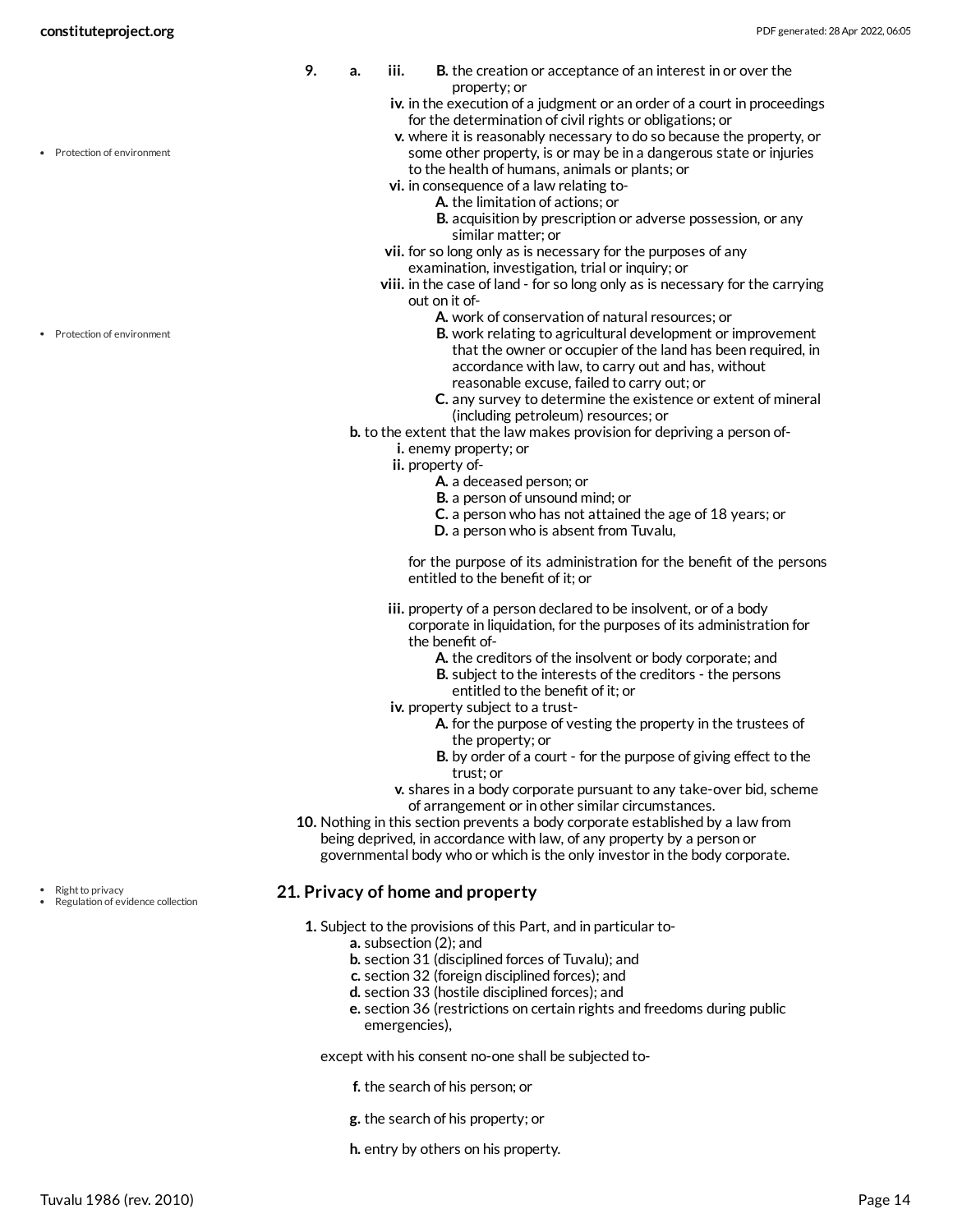- **2.** Nothing in or done under a law shall be considered to be inconsistent with this section to the extent that the law makes provision for search or entry for a purpose declared by or under an Act of Parliament to be a public purpose for the purposes of this section, or
	- **a.** for the purpose of protecting the rights or freedoms of others; or
	- **b.** for the purpose of authorizing an officer or agent of
		- **i.** a governmental body; or
		- **ii.** a body corporate established by law for a public purpose, to enter on the property of any person-
		- **iii.** in order to inspect the property or anything on it for the purposes of any law providing for taxation; or
		- **iv.** in order to carry out any work connected with any thing that is lawfully on the property and that belongs to the governmental body or body corporate, as the case may be; or
	- **c.** for the purpose of authorizing the entry on any property under an order of a court for the purpose of enforcing a judgment or order of a court; or
	- **d.** for the purpose of authorizing the entry on any property for the purpose of
		- **i.** preventing or detecting the commission of an offence; or **ii.** administering, policing or enforcing a law (including a revenue law); or
	- **e.** as permitted by section 20 (property rights).

### **22. Protection of law**

- **1.** This section shall be read subject to the provisions of this Part, and in particular  $t_0$ 
	- **a.** section 31 (disciplined forces of Tuvalu); and
	- **b.** section 32 (foreign disciplined forces); and
	- **c.** section 33 (hostile disciplined forces).
- **2.** If a person is charged with an offence, unless the charge is withdrawn he shall be given a fair hearing within a reasonable time by an independent and impartial court established by law.
- **3.** A person charged with an offence
	- **a.** subject to subsection (14)(a), shall be presumed to be innocent until
		- **i.** he is proved guilty; or **ii.** he has pleaded guilty and the plea has been accepted by the court; and
		- **b.** shall be informed as soon as practicable, in detail and in a language that he understands, of the precise nature and particulars of the offence charged, and if the information is not given in writing it shall be confirmed in writing as soon as practicable; and
		- **c.** shall be given adequate time and facilities for the preparation of his defence, including time to study and fully understand the precise charge against him, and its possible consequences; and
		- **d.** shall be given reasonable facilities to consult, at his own expense, a representative of his own choice; and
		- **e.** shall be permitted to defend himself before the court in person or, at his own expense, by a representative of his own choice; and
		- **f.** subject to subsection (14)(b), shall be given adequate facilities**i.** to examine, in person or by his representative, the witnesses called before the court by the prosecution; and
			- **ii.** to obtain the attendance and carry out the examination of witnesses to testify on his behalf before the court on conditions no less advantageous than those applying to witnesses called by the prosecution; and
		- **g.** shall be permitted to have without payment the assistance of a competent interpreter, if he cannot adequately understand the language used at the trial or any part of the trial.
- **4.** Except with his consent, the trial shall not take place in his absence unless
	- **a.** he behaves in such a way as to make it impracticable or unreasonable to continue the proceedings in his presence; and
	- **b.** the court orders his removal and the continuance of the trial in his absence.
- **5.** When a person is tried for an offence, the accused person or a person authorized by him for the purpose is entitled, on request and on payment of such reasonable
- Right to fair trial
- Judicial independence
- Right to speedy trial
- Presumption of innocence in trials
- Trial in native language of accused
- Right to counsel
- Right to examine evidence/witnesses
- Trial in native language of accused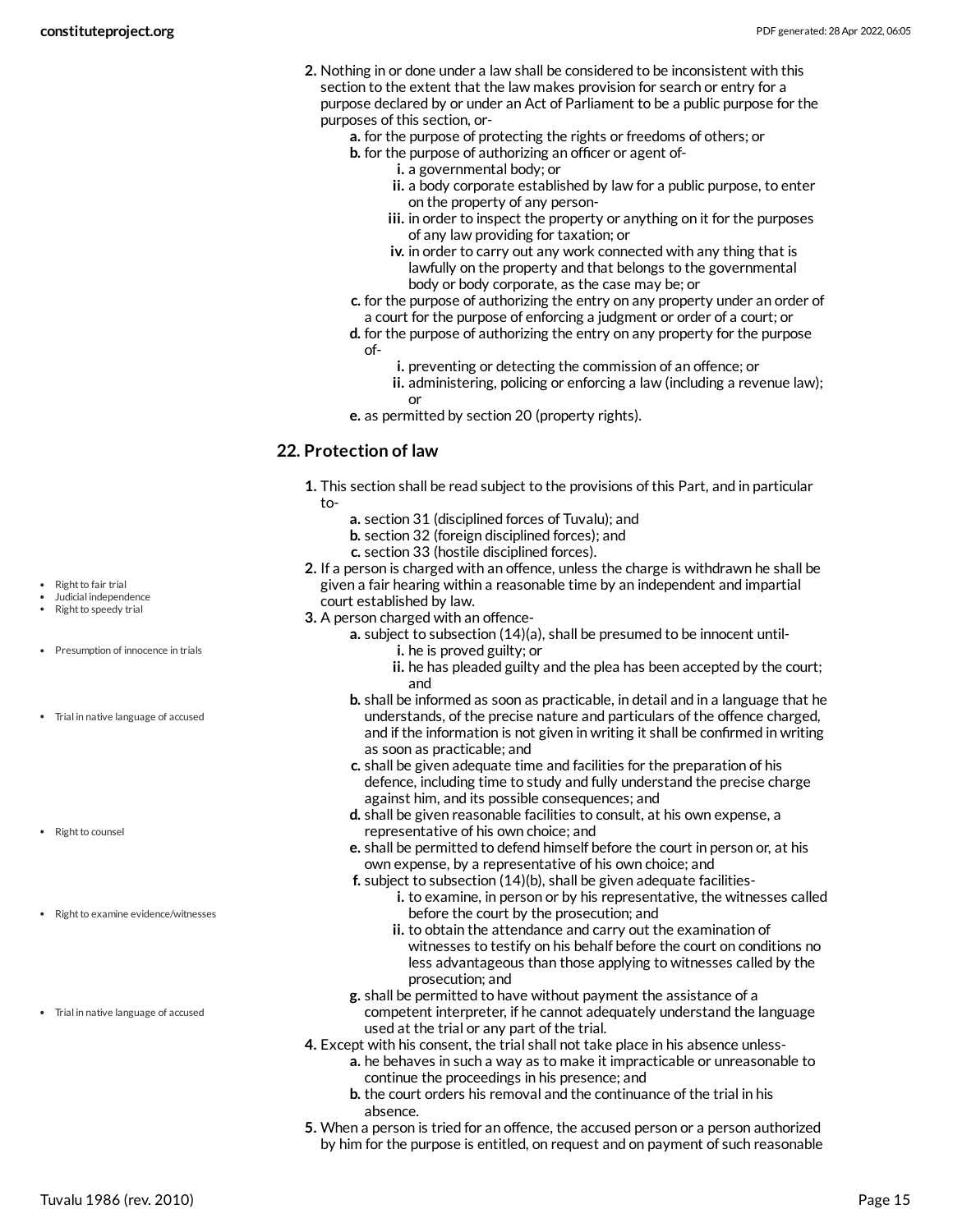$\bullet$  Principle of no punishment without law Protection from ex post facto laws • Protection from ex post facto laws

Prohibition of double jeopardy

- **5.** fee (if any) as is prescribed, to be given within a reasonable time after judgment a copy, for the use of the accused person, of any record of the proceedings made by or on behalf of the court.
- **6.** No-one shall be convicted of an offence on account of an act that was not, at the time of the doing of the act, an offence or a legal element of an offence.
- **7.** No penalty shall be imposed for an offence that is more severe in amount or in kind than the maximum that might have been imposed for the offence at the time when it was committed.
- **8.** Subject to subsection (14)(c), no-one who shows that he has been tried for an offence by a competent court and was either
	- **a.** convicted; or **b.** acquitted,
	- shall again be tried for
		- **c.** the same offence; or
		- **d.** any other offence of which he could have been convicted at the trial of that offence, except on the order of a superior court in the course of appeal or review proceedings relating to the conviction or acquittal.
- **9.** No-one shall be tried for an offence if he shows that
	- **a.** he has been pardoned for the offence; and
	- **b.** if the pardon was a conditional pardon, he has complied with the conditions of the pardon.
- **10.** No-one who is tried for an offence shall be compelled to give evidence at the trial.
- **11.** A court or other adjudicating authority prescribed by law for the determination of
	- the existence or extent of a civil right or obligation shall be
		- **a.** established or recognised by law; and
		- **b.** independent and impartial,

and where proceedings for such a determination are instituted by a person before such a court or authority the case shall be given a fair hearing within a reasonable time.

- **12.** Subject to subsection (13), except with the consent of all the parties to the proceedings
	- **a.** all proceedings before a court; and
	- **b.** all proceedings before any other adjudicating authority for the determination of the existence or extent of any civil right or obligation,

including the announcement of the decision, shall be held in public.

- **13.** Subsection (12) does not prevent the court or other authority from excluding from the proceedings persons other than the parties, and the representatives in the proceedings of the parties, to such extent as the court or authority
	- **a.** is by law empowered to do so and thinks it necessary or desirable to do so
		- **i.** if publicity would not be in the interests of justice; or
		- **ii.** in interlocutory proceedings, that is to say, in proceedings of a kind described in subsection (16); or
		- **iii.** in the interests of-
			- **A.** decency; or
			- **B.** public morality; or
			- **C.** the welfare of persons under the age of 18 years; or
			- **D.** the protection of the privacy of persons concerned in the proceedings; or
	- **b.** is by law empowered or required to do so in the interests of
		- **i.** defence; or
		- **ii.** public safety; or
		- **iii.** public order.
- **14.** Nothing in or done under a law shall be considered to be inconsistent with
	- **a.** subsection (3)(a) to the extent that the law imposes upon a person charged with an offence the burden of proving or disproving certain facts which are particularly within his knowledge or his capacity to prove or disprove; or
	- **b.** subsection (3)(f) to the extent that the law imposes reasonable conditions that must be satisfied if witnesses called on behalf of an

Protection from self-incrimination

• Right to public trial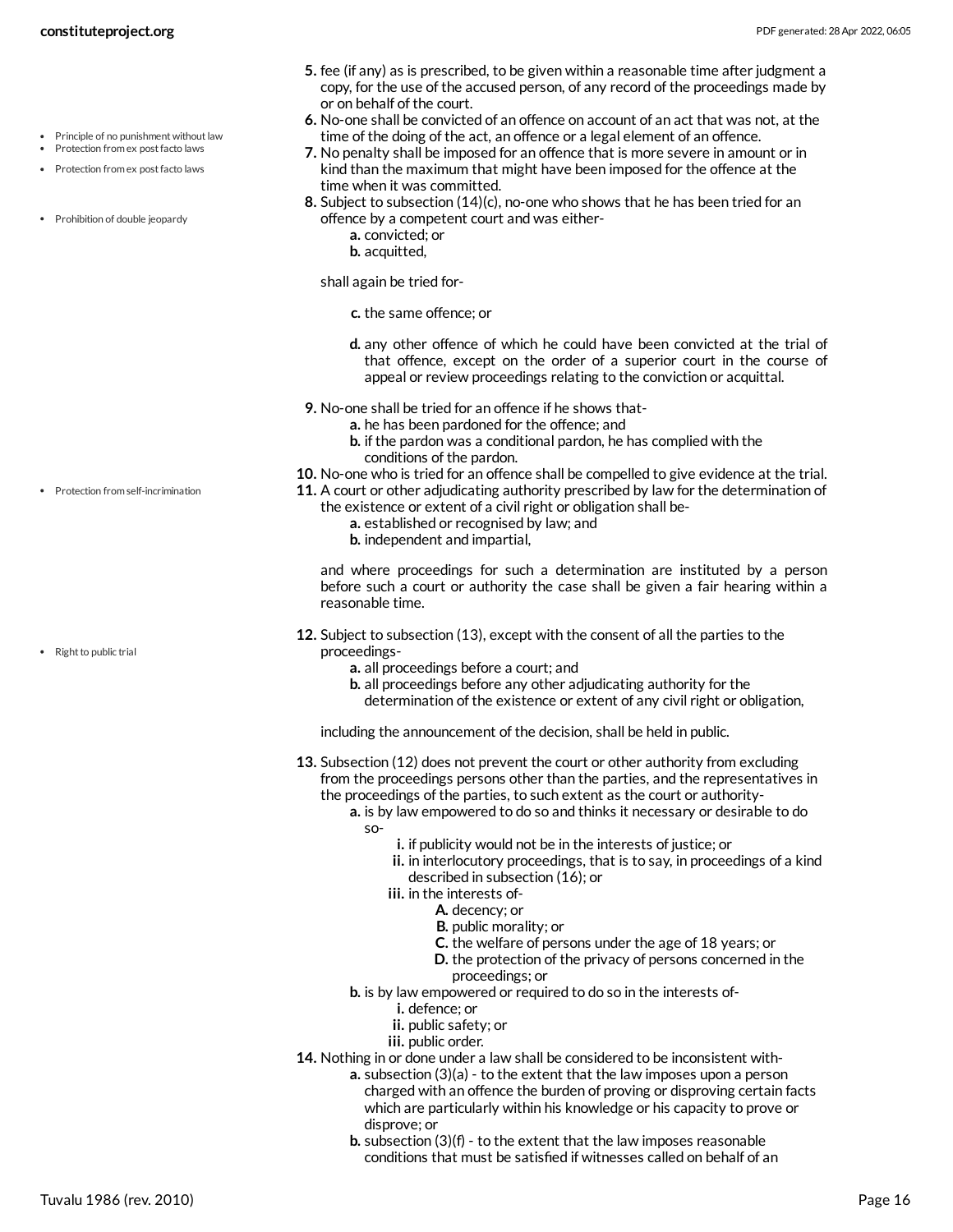- **14. b.** accused person are to be paid expenses out of public funds; or
	- **c.** subsection (8) subject to subsection (15), to the extent that the law authorizes a court to try a member of a disciplined force even though he has been tried and either**i.** convicted; or
		- **ii.** acquitted,

under the disciplinary law of that force.

- **15.** In a case to which subsection 14(c) applies, the court that tries the member shall, in sentencing him to punishment, take into account any punishment given to him under the disciplinary law.
- **16.** In subsection (13)(a)ii), "interlocutory proceedings" refers to any judicial proceedings that
	- **a.** occur during or for the purposes of some other legal proceedings(referred to in this subsection as "the principal proceedings"); and
	- **b.** are incidental to the principal proceedings; and
	- **c.** do not finally dispose of the principal proceedings.
- Freedom of opinion/thought/conscience Freedom of religion

#### **23. Freedom of belief**

**1.** Subject to the provisions of this Part, and in particular to-

- **a.** the succeeding provisions of this section; and
- **b.** section 29 (protection of Tuvaluan values, etc.); and
- **c.** section 31 (disciplined forces of Tuvalu); and
- **d.** section 32 (foreign disciplined forces); and
- **e.** section 33 (hostile disciplined forces); and
- **f.** section 36 (restrictions on certain rights and freedoms during public emergencies),

except with his consent no-one shall be hindered in the exercise of his freedom of belief.

- **2.** For the purposes of this section, freedom of belief includes
	- **a.** freedom of thought, religion and belief; and
	- **b.** freedom to change religion or belief; and
	- **c.** freedom, either alone or with others, to show and to spread, both in public and in private, a religion or belief, in worship, teaching, practice and observance.
- **3.** A religious community is entitled, at its own expense
	- **a.** to establish and maintain places of education; and
	- **b.** subject to the maintenance of any minimum prescribed educational standards, to manage any place of education that it wholly maintains; and
	- **c.** subject to subsection (4), to provide religious instruction for members of the community in the course of any education that it provides.
- **4.** Except with his consent, no-one attending a place of education shall be required
	- **a.** to receive religious instruction; or
	- **b.** to take part in or attend a religious ceremony or observance, if the instruction, ceremony or observance relates to a religion or belief other than his own.
- **5.** No-one shall be compelled
	- **a.** to take an oath or make an affirmation that is contrary to his religion or belief, or
	- **b.** to take an oath or make an affirmation in any manner that is contrary to his religion or belief.
- **6.** Nothing in or done under a law shall be considered to be inconsistent with this
- section to the extent that the law makes provision which is reasonably required**a.** in the interests of
	- **i.** defence; or
		- **ii.** public safety; or
		- **iii.** public order; or
		- **iv.** public morality; or
		- **v.** public health; or
	- **b.** for the purpose of protecting the rights or freedoms of other persons, including the right to observe and practise any religion or belief without the unsolicited intervention of members of any other religion or belief.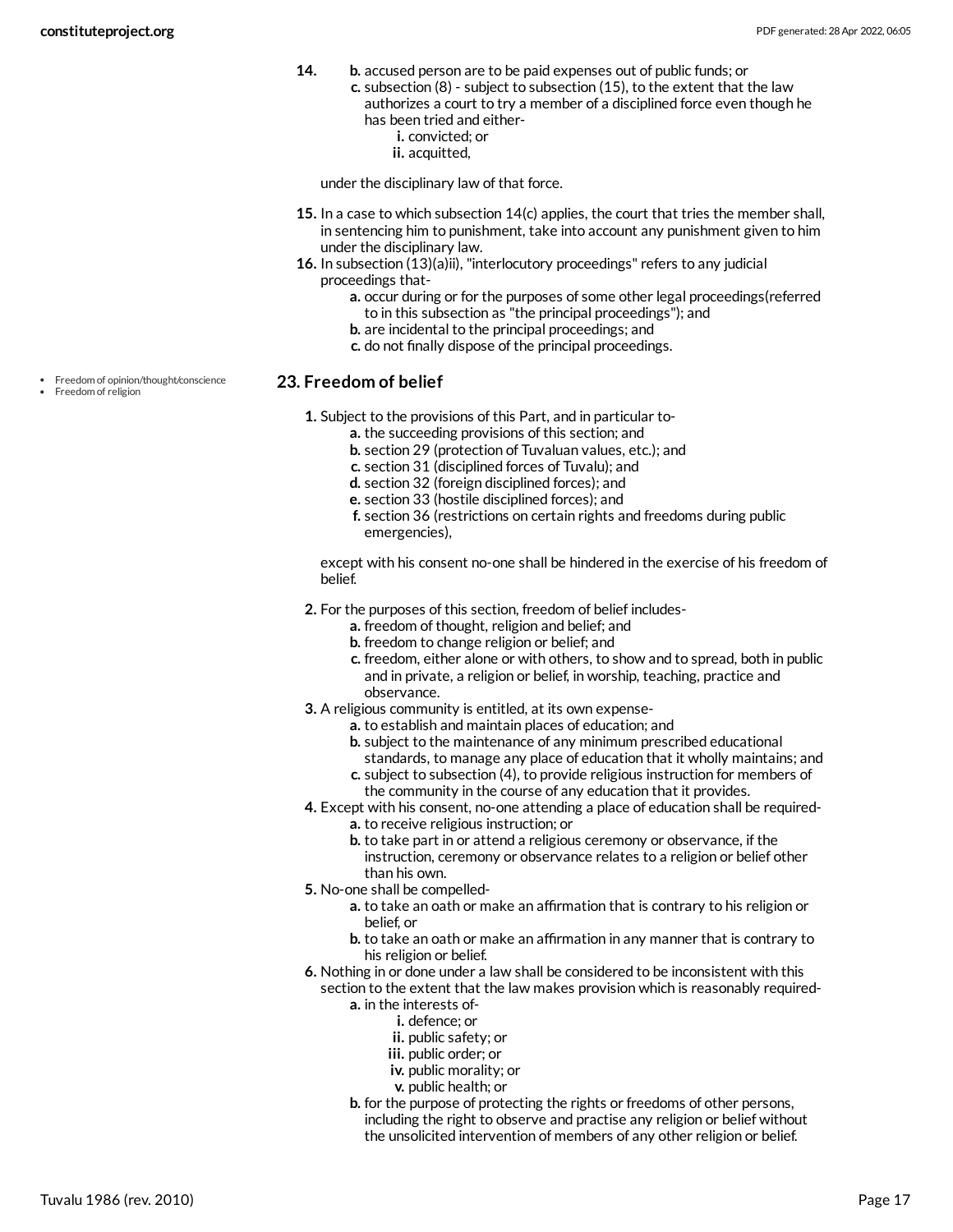• Freedom of expression

- **7.** Nothing in or done under a law shall be considered to be inconsistent with this section to the extent that the law makes reasonable provision
	- **a.** requiring a person who proves that he has a conscientious objection to performing some reasonable and normal traditional, communal or civic obligation, or to performing it at a particular time or in a particular way, to perform instead, some reasonably equivalent service of benefit to the community; or
	- **b.** for the exclusion of such a person and his household from any benefit arising out of the performance of those obligations by others until the equivalent service has been performed.
- **8.** The protection given by this section to freedom of religion or belief applies equally to freedom not to have or hold a particular religion or belief, or any religion or belief.
- **9.** A reference in this section to a religion includes a reference to a religious denomination and to the beliefs of a religion or religious denomination.

### **24. Freedom of expression**

- **1.** Subject to the provisions of this Part, and in particular to
	- **a.** subsection (3); and
	- **b.** section 29 (protection of Tuvaluan values, etc.); and
	- **c.** section 30 (provisions relating to certain officials); and
	- **d.** section 31 (disciplined forces of Tuvalu); and
	- **e.** section 32 (foreign disciplined forces); and
	- **f.** section 33 (hostile disciplined forces); and
	- **g.** section 36 (restrictions on certain rights and liberties during public emergencies),

except with his consent no-one shall be hindered in the exercise of his freedom of expression.

- **2.** For the purposes of this section, freedom of expression includes
	- **a.** freedom to hold opinions without interference; and
	- **b.** freedom to receive ideas and information without interference; and
	- **c.** freedom to communicate ideas and information without interference; and **d.** freedom from interference with correspondence.
- **3.** Nothing in or done under a law shall be considered to be inconsistent with
- subsection (1) to the extent that the law makes provision
	- **a.** in the interests of
		- **i.** defence; or
		- **ii.** public safety; or
		- **iii.** public order; or
		- **iv.** public morality; or
		- **v.** public health; or
	- **b.** for the purpose of
		- **i.** protecting the reputations, rights or freedoms of other persons; or
		- **ii.** protecting the privacy of persons concerned in legal proceedings; or
		- **iii.** preventing the disclosure of information received in confidence; or
		- **iv.** maintaining the authority or independence of the courts; or
		- **v.** regulating the administration or the technical operation of posts or telecommunications.

### **25. Freedom of assembly and association**

- **1.** Subject to the provisions of this Part and in particular to
	- **a.** subsection (3); and
	- **b.** section 29 (protection of Tuvaluan values, etc.); and
	- **c.** section 30 (provisions relating to certain officials); and
	- **d.** section 31 (disciplined forces of Tuvalu); and
	- **e.** section 32 (foreign disciplined forces); and
	- **f.** section 33 (hostile disciplined forces); and
	- **g.** section 36 (restrictions on certain rights and freedoms during public emergencies),

except with his consent no-one shall be hindered in the exercise of his freedom of assembly and association.

- Freedom of opinion/thought/conscience
- Right to privacy

• Telecommunications

• Freedom of assembly • Freedom of association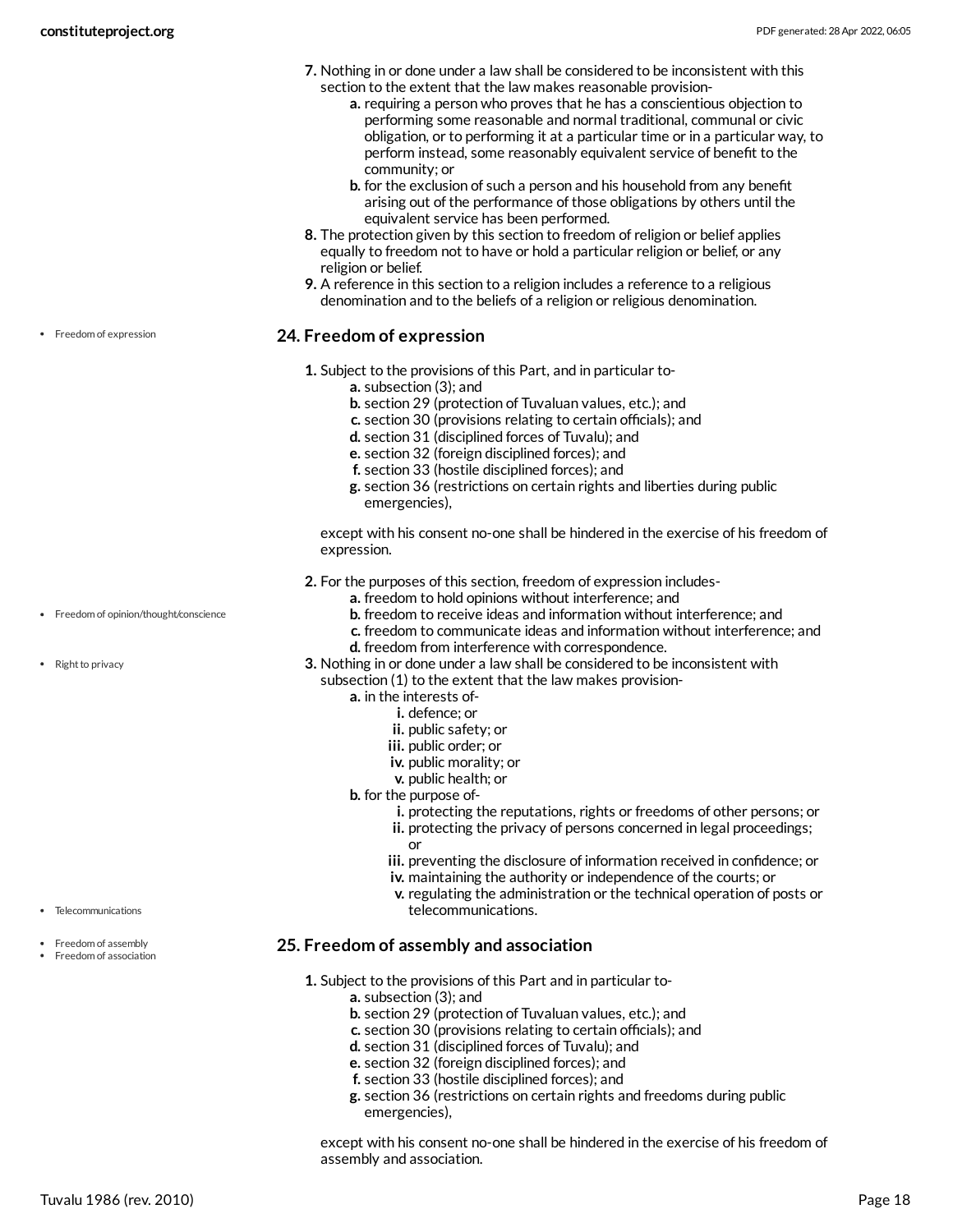• Right to form political parties • Right to join trade unions

- **2.** For the purposes of this section, freedom of assembly and association includes
	- **a.** the right to assemble freely and to associate with other persons; and
	- **b.** the right to form or belong to political parties; and
	- **c.** the right, as regulated by law, to form or belong to trade unions or other associations for the protection or advancement of one's interests.
- **3.** Nothing in or done under a law shall be considered to be inconsistent with subsection (1) to the extent that the law makes provision
	- **a.** in the interests of
		- **i.** defence; or
		- **ii.** public safety; or
		- **iii.** public order; or
		- **iv.** public morality; or
		- **v.** public health; or
	- **b.** for the purpose of protecting the rights or freedoms of other persons.

### **26. Freedom of movement**

- **1.** Subject to the provisions of this Part, and in particular to
	- **a.** the succeeding provisions of this section; and
	- **b.** section 29 (Protection of Tuvaluan values, etc.); and
	- **c.** section 30 (provisions relating to certain officials); and
	- **d.** section 31 (disciplined forces of Tuvalu); and
	- **e.** section 32 (foreign disciplined forces); and
	- **f.** section 33 (hostile disciplined forces); and
	- **g.** section 36 (restrictions on certain rights and freedoms during public emergencies),

no-one shall be deprived of-

- **h.** the right to move freely throughout Tuvalu; or
- **i.** the right to reside anywhere in Tuvalu; or
- **j.** the right to enter and to leave Tuvalu,

and no-one shall be expelled from Tuvalu.

- **2.** No restriction on the rights of a person under subsection (1) that is involved in his lawful detention shall be considered to be inconsistent with that subsection.
- **3.** Nothing in or done under a law shall be considered to be inconsistent with subsection (1) to the extent that the law makes provision
	- **a.** in respect of
		- **i.** the entry into Tuvalu of a person who is not a citizen of Tuvalu; or
		- **ii.** the movement within Tuvalu of a person referred to in subparagraph (i); or
		- **iii.** the residence in Tuvalu of a person referred to in subparagraph (i); or
		- **iv.** the exclusion or expulsion from Tuvalu of a person referred to in subparagraph (i); or
	- **b.** for the imposition of restrictions on
		- **i.** the movement within Tuvalu, or the residence in Tuvalu, of any person; or
		- **ii.** the right of any person to leave Tuvalu,

that are reasonably required in the interests of

**iii.** defence; or

**iv.** public safety; or

**v.** public order; or

- **c.** for the imposition of restrictions on
	- **i.** the movement within, Tuvalu or the residence in Tuvalu; or
	- **ii.** the right to leave Tuvalu,

of persons generally or of any class of persons, being restrictions that are reasonably required in the interests of-

**iii.** defence; or

• Freedom of movement

- Restrictions on entry or exit
- Power to deport citizens
- Restrictions on entry or exit
- Restrictions on entry or exit

Restrictions on entry or exit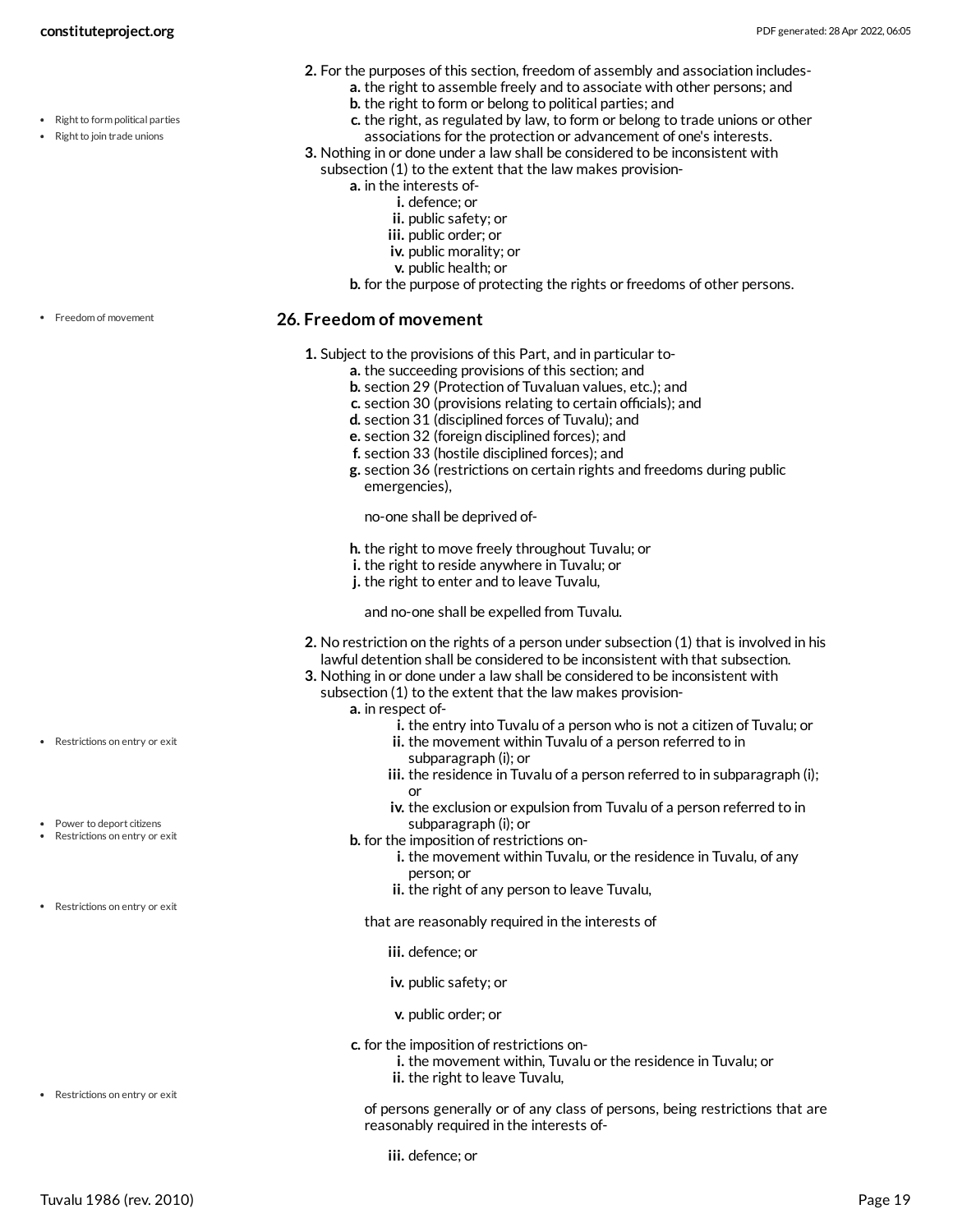- **3. c. iv.** public safety; or
	- **v.** public order; or

**vi.** public morality; or

**vii.** public health; or

- **viii.** conservation of the environment; or
- **d.** imposing restrictions on
	- **i.** the movement within Tuvalu; or
	- **ii.** the residence in any part of Tuvalu,
	- of any class of person where such restrictions are reasonably required to meet the special circumstances of a part of Tuvalu, for example
		- **iii.** overcrowding or potential overcrowding; or
		- **iv.** a shortage or potential shortage of resources; or
		- **v.** the disruption or potential disruption of the local economy, ecology or distinctive culture; or
- **e.** for the imposition of restrictions on the use of any land in Tuvalu; or
- **f.** for the imposition of restrictions on the right of any person to leave, or move within, Tuvalu, in order to secure the fulfilment of any obligation imposed on him by law; or
- **g.** for the imposition of restrictions on the movement within Tuvalu, or the residence in Tuvalu, of a person in circumstances that would justify depriving him of his liberty under section 17 (personal liberty).
- **4.** If a person whose rights under subsection (1) have been restricted by virtue only of a law to which subsection (3)(b) applies so requests at any time
	- **a.** during the period of restriction; and
	- **b.** not earlier than six months after he last made such a request during that period,

his case shall be reviewed by an independent and impartial tribunal established by law and presided over by a person who-

- **c.** is qualified to practise before the High Court; and
- **d.** is appointed by the Chief Justice for the purpose.
- **5.** On a review under subsection (4) the tribunal may make to the appropriate authority recommendations concerning the necessity or desirability of continuing the restriction, but unless it is otherwise provided by law that authority is not obliged to act in accordance with any such recommendation.

### **27. Freedom from discrimination**

- **1.** In this section, discrimination refers to the treatment of different people indifferent ways wholly or mainly because of their different
	- **a.** races; or
	- **b.** places of origin; or
	- **c.** political opinions; or
	- **d.** colours; or
	- **e.** religious beliefs or lack of religious beliefs,

in such a way that one such person is for some such reason given more favourable treatment or less favourable treatment than another such person.

#### **2.** Subject to the provisions of this Part, and in particular to-

- **a.** the succeeding provisions of this section; and
- **b.** section 29 (Protection of Tuvaluan values, etc.); and
- **c.** section 31 (disciplined forces of Tuvalu); and
- **d.** section 32 (foreign disciplined forces); and

Protection of environment

- Restrictions on entry or exit
- Restrictions on entry or exit

- Equality regardless of religion
- Equality regardless of race
- Equality regardless of political party
- Equality regardless of origin Equality regardless of skin color
- General guarantee of equality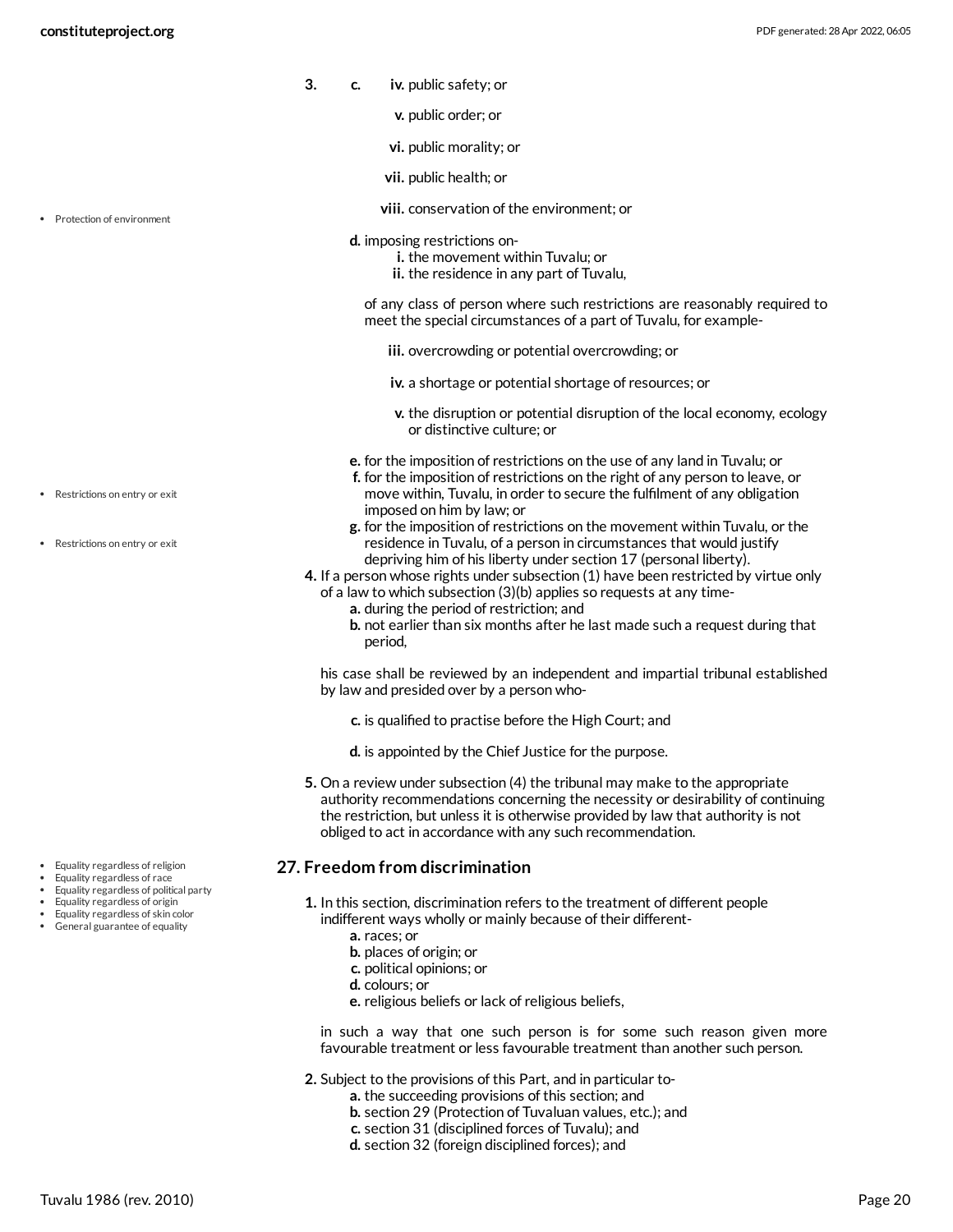- **2. e.** section 33 (hostile disciplined forces); and
	- **f.** section 36 (restrictions on certain rights and freedoms during public emergencies),

no-one shall be treated in a discriminatory manner.

- **3.** Subsection (2) does not apply to a law so far as it makes provision
	- **a.** for the imposition of taxation by the Government or a local government or authority; or
	- **b.** the spending of money by the Government or a local government or authority; or
	- **c.** with respect to persons who are not citizens of Tuvalu; or(d) in respect of**i.** adoption; or
		- **ii.** marriage; or
		- **iii.** divorce; or
		- **iv.** burial; or
		- **v.** any other such matter,

in accordance with the personal law, beliefs or customs of any person or group; or

- **e.** in relation to land; or
- **f.** by which any person or group may be given favourable treatment or unfavourable treatment which, having regard to the nature of the treatment and to any special circumstances of the person or group, is reasonably justifiable in a democratic society having a proper respect for human rights and dignity.
- **4.** Nothing in a law shall be considered to be inconsistent with subsection (2) to the extent that it makes provision for
	- **a.** standards or qualifications (not specifically related to any matter referred to in subsection (1)(a)-(e)) for appointment to any office or position in
		- **i.** a State Service; or
		- **ii.** a disciplined force; or
		- **iii.** the service of a local government or authority; or
		- **iv.** a body corporate established by law for a public purpose, or the service of such a body; or
	- **b.** localization within the meaning of section 142 (localization).
- **5.** Subsection (2) does not affect the exercise of any discretion relating to the institution, conduct or discontinuance in a court of any proceedings that is vested in any person or authority by or under this Constitution or any other law.
- **6.** Nothing in or done under a law shall be considered to be inconsistent with subsection (2) to the extent that the law provides that any person may be subjected to any restriction on the rights and freedoms guaranteed by
	- **a.** section 21 (privacy of home and property); and
	- **b.** section 23 (freedom of belief); and
	- **c.** section 24 (freedom of expression); and
	- **d.** section 25 (freedom of assembly and association); and
	- **e.** section 26 (freedom of movement); and
	- **f.** section 28 (other rights and freedoms),

to the extent authorized by that section.

- **7.** Subject to section 12(2) (which relates to harsh, oppressive or otherwise unlawful acts) and 15 (definition of"reasonably justifiable in a democratic society") and to any other law, no act that
	- **a.** is in accordance with Tuvaluan custom; and
	- **b.** is reasonable in the circumstances,

shall be considered to be inconsistent with subsection (2).

- **8.** Nothing in or done under a law shall be considered to be inconsistent with subsection (2)
	- **a.** if the law was in force in Tuvalu immediately before the date on which this Constitution took effect; or
	- **b.** to the extent that the law repeals and re-enacts any provision that has been contained in a law in force in Tuvalu at all times since that date.

• Human dignity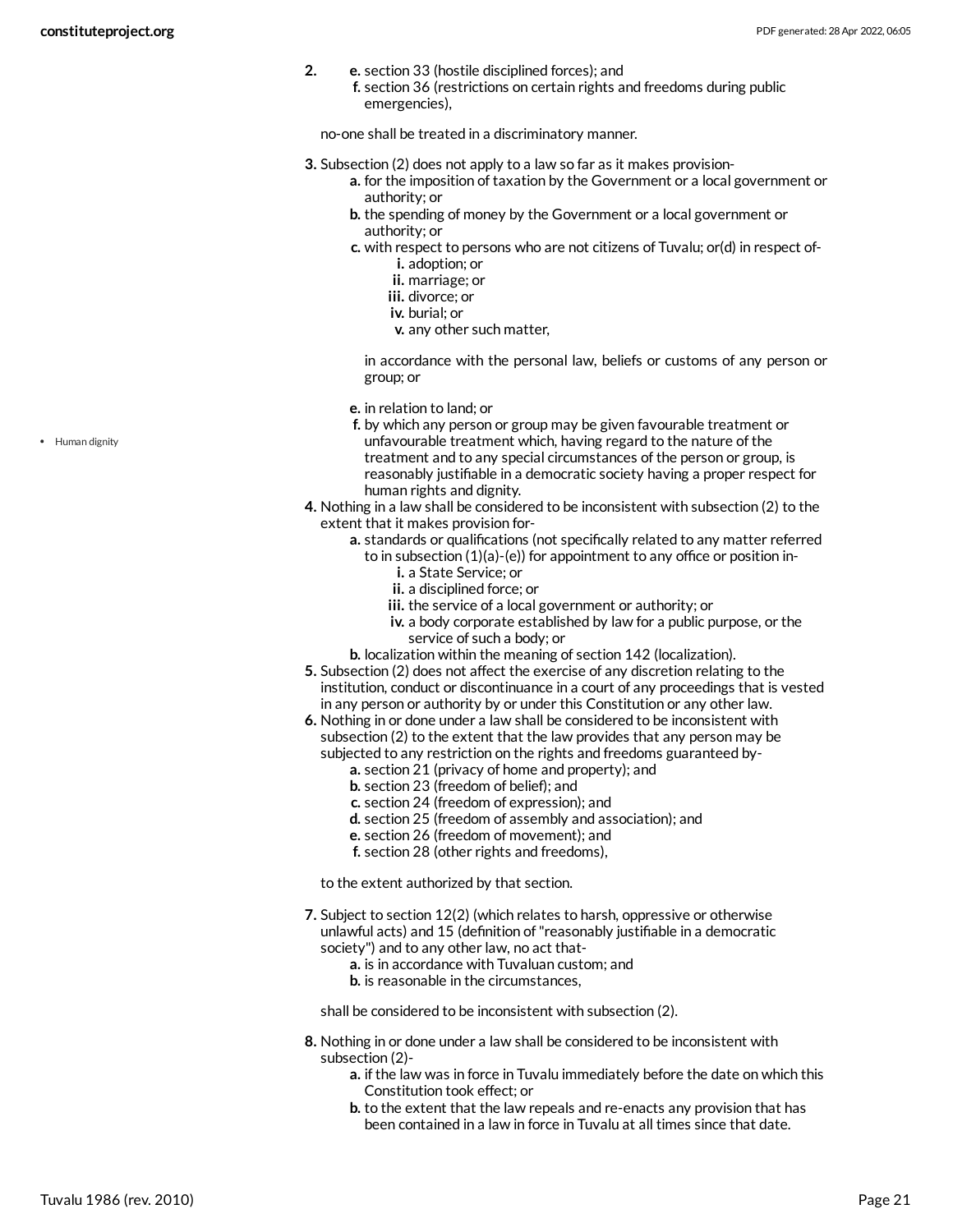### **28. Other rights and freedoms**

The fact that certain rights and freedoms are referred to in this Constitution does not mean that there may not be other rights and freedoms retained by the people or conferred by law.

### **Subdivision B**

Special Exceptions

### **29. Protection of Tuvaluan values, etc**

• Freedom of religion Freedom of expression

• Human dignity Official religion

- Freedom of opinion/thought/conscience
- **1.** The Preamble acknowledges that Tuvalu is an Independent State based on Christian principles, the Rule of Law, Tuvaluan values, culture and tradition, and respect for human dignity.
- **2.** This includes recognition of
	- **a.** the right to worship, or not to worship, in whatever way the conscience of the individual tells him; and
	- **b.** the right to hold, to receive and to communicate opinions, ideas and information.
- **3.** Within Tuvalu, the freedoms of the individual can only be exercised having regard to the rights or feelings of other people, and to the effect on society.
- **4.** It may therefore be necessary in certain circumstances to regulate or place some restrictions on the exercise of those rights, if their exercise
	- **a.** may be divisive, unsettling or offensive to the people; or
	- **b.** may directly threaten Tuvaluan values or culture.
- **5.** Subject to section 15 (definition of"reasonably justifiable in a democratic society") nothing contained in a law or done under a law shall be considered to be inconsistent with section 23 (freedom of belief); or section 24 (freedom of expression); or section 25 (freedom of assembly and association); or section 26 (freedom of movement); or section 27 (freedom from discrimination) to the extent the law makes provision regulating or placing restrictions on any exercise of the right
	- **a.** to spread beliefs; or
	- **b.** to communicate opinions, ideas and information;

if the exercise of that right may otherwise conflict with subsection (4).

### **30. Provisions relating to certain officials**

- **1.** Subject to section 15 (definition of"reasonably justifiable in a democratic society") nothing in
	- **a.** section 24 (freedom of expression); or
	- **b.** section 25 (freedom of assembly and association); or
	- **c.** section 26 (freedom of movement),

prevents the inclusion in the terms and conditions of employment of any member of a State Service of reasonable requirements, related to his office or position in that Service, as to-

- **d.** his communications or associations with other persons; or
- **e.** his movements or residence.
- **2.** The terms and conditions of employment referred to in subsection (1) include
	- **a.** all terms and conditions that are applicable to or in relation to a member of a State Service while he is a member of the Service; and
	- **b.** all terms and conditions related to membership of the service that are applicable to or in relation to a former member of a State Service; and
	- **c.** all terms and conditions of a kind referred to in paragraph (a) or (b) that are applicable to or in relation to him because of his consent.
- **3.** Subsection (1) and (2) apply whether a term or condition of employment is contained in
	- **a.** a contract or agreement of employment (whether written or oral); or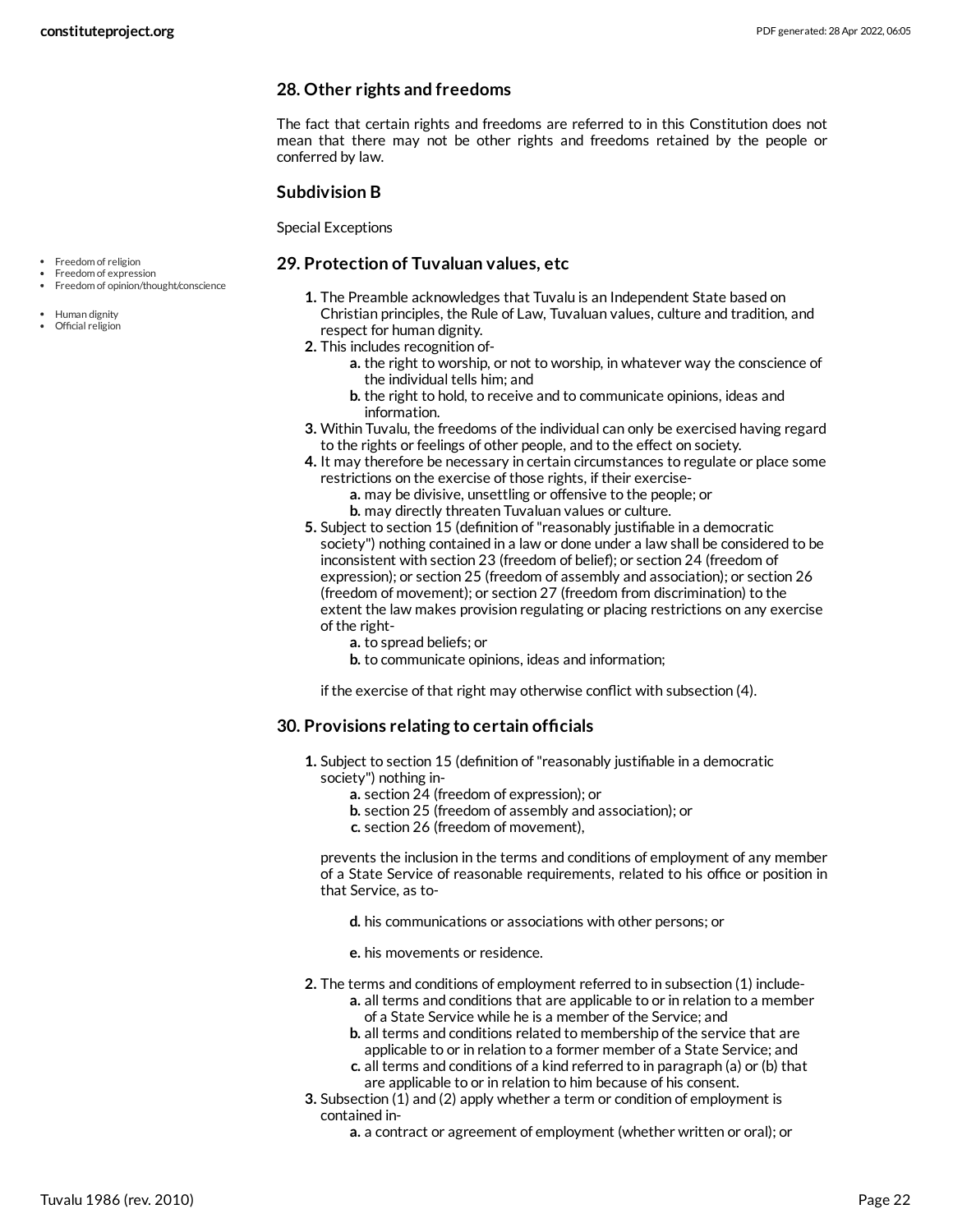- **3. b.** an Act of Parliament, or any regulation or other subsidiary legislation made under an Act; or
	- **c.** general administrative orders or any similar instruction or instrument,

that is applicable to or in relation to him.

### **31. Disciplined forces of Tuvalu**

Subject to section 15 (definition of "reasonably justifiable in a democratic society"), in relation to a person who is a member of a disciplined force of Tuvalu nothing contained in or done under the disciplinary law of that force shall be considered to be inconsistent with any provision of Subdivision A of this Division, other than-

**a.** section 16 (life); or

**b.** section 18 (slavery and forced labour); or

**c.** section 19 (inhuman treatment).

### **32. Foreign disciplined forces**

In relation to a person who-

- **a.** is a member of a disciplined force of a foreign country or is, as recognized by or under an Act of Parliament, a person otherwise subject to the disciplinary law of such a force; and
- **b.** is present in Tuvalu under arrangements made between the Government of Tuvalu and the Government of another country or an international organization,

nothing contained in the disciplinary law of that force shall be considered to be inconsistent with any provision of this Part.

### **33. Hostile disciplined forces**

Nothing done in relation to a person who is a member of a disciplined force of a country with which Tuvalu is at war, and no law, to the extent that it authorizes the doing of any such thing shall be considered to be inconsistent with any provision of this Part.

• Emergency provisions

• International organizations

### <span id="page-22-0"></span>**DIVISION 4. PUBLIC EMERGENCIES**

### **34. Interpretation of Division 4**

In this Division-

"period of public emergency" means a period throughout which-

"period of public emergency" means a period throughout which-

- **a.** Tuvalu is at war; or
- **b.** there is in effect a proclamation under section 35 (declaration of public emergency).

### **35. Declaration of public emergency**

- **1.** The Head of State, acting in accordance with the advice of the Prime Minister, may by proclamation declare that a state of public emergency exists in Tuvalu, or in a part of Tuvalu specified in the proclamation.
- **2.** Unless earlier revoked, a proclamation under subsection (1) lapses at the expiration of
	- **a.** three days; or
	- **b.** if it was made when Parliament is not meeting 14 days,

after the date on which it is made, unless it is approved in the meantime by Parliament by resolution.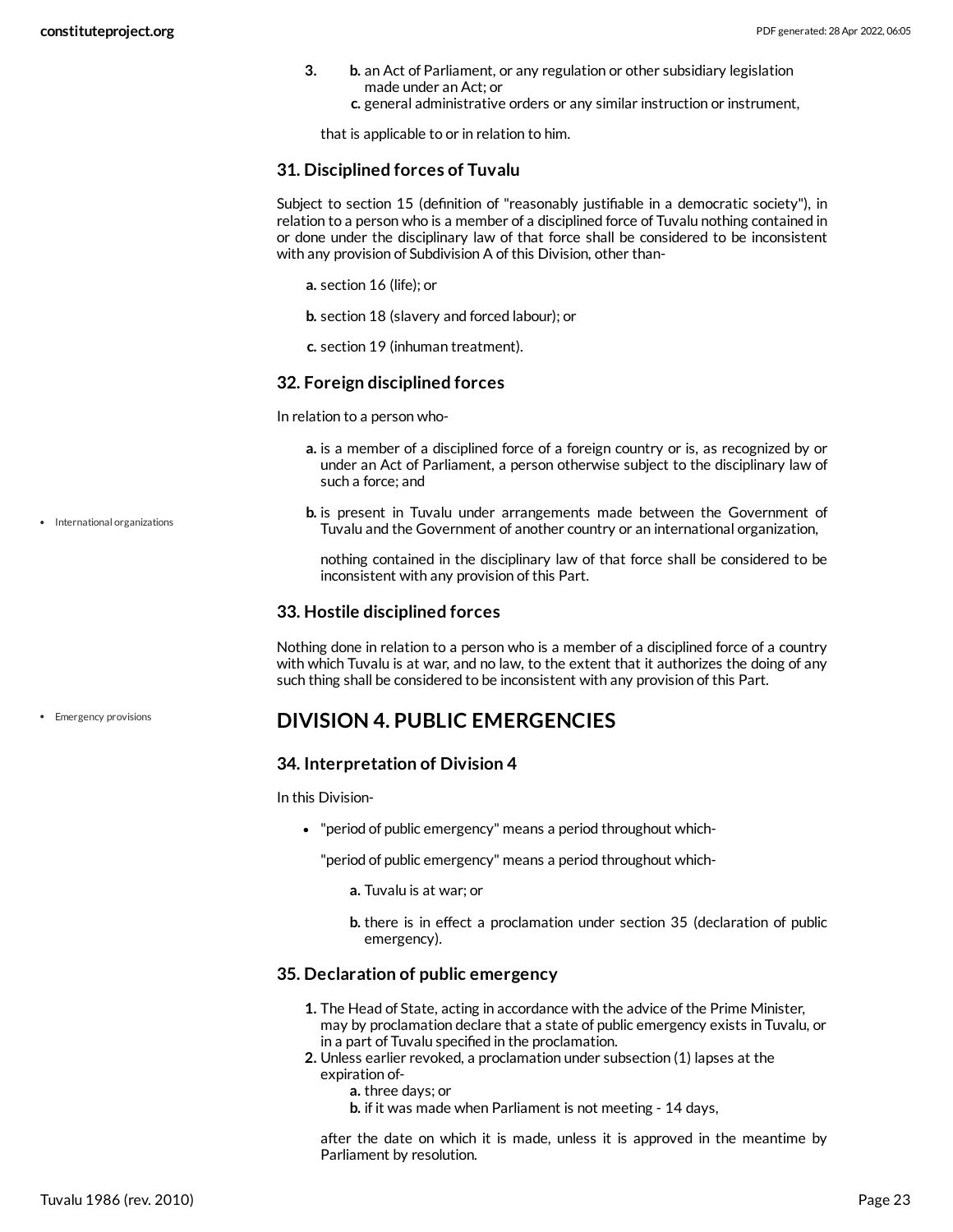**3.** An approval under subsection (2) remains in force for such period, not exceeding six months, as is specified in the resolution granting the approval, and may be extended by further resolution from time to time for such period or periods, each not exceeding six months, as is or are specified in any such further resolution or resolutions.

### **36. Restrictions on certain rights and freedoms during public emergencies**

Nothing in or done under a law shall be considered to be inconsistent with-

**a.** section 16 (life); or

- **b.** section 17 (personal liberty); or
- **c.** section 21 (privacy of home and property); or
- **d.** section 23 (freedom of belief); or
- **e.** section 24 (freedom of expression); or
- **f.** section 25 (freedom of assembly and association); or
- **g.** section 26 (freedom of movement); or
- **h.** section 27 (freedom from discrimination),

to the extent that the law-

- **i.** makes any provision, in relation to a period of public emergency; or
- **j.** authorizes the doing, during any such period, of any thing that is reasonably justifiable for the purpose of dealing with any situation that arises or exists during that period.

### **37. Detention during public emergencies**

- **1.** If a person is detained by virtue of a law authorized only by section 36 (restrictions on certain rights and freedoms during public emergencies)
	- **a.** he shall, as soon as practicable and in any case not more than 10 days after the beginning of his detention, be furnished with a written statement, in a language that he understands, stating in detail the grounds on which he is detained; and
	- **b.** not more than 14 days after the beginning of his detention a notice shall be published
		- **i.** in the manner prescribed for the publication of subordinate legislation; and
		- **ii.** in such other manner (if any) as is directed by the Chief Justice; and
	- **c.** not more than one month after the beginning of his detention, and afterwards at intervals of not more than six months, his case shall be reviewed by an independent and impartial tribunal established by law and presided over by a person who
		- **i.** is qualified to practise before the High Court; and
		- **ii.** is appointed by the Chief Justice for the purpose; and
	- **d.** he shall be given reasonable facilities to consult, at his own expense, a representative of his own choice, who shall be permitted to advise and assist him and to make representations to the tribunal; and
	- **e.** at the hearing of the case he shall be permitted to appear in person or, at his own expense, by a representative of his own choice.
- **2.** On a review under subsection (1)(c), the tribunal may make recommendations to the authority that detained him concerning the necessity or desirability of continuing the detention, but unless it is otherwise provided by law that authority is not obliged to act in accordance with any such recommendation.
- **3.** A failure to comply with subsection (1)(b) does not invalidate the detention.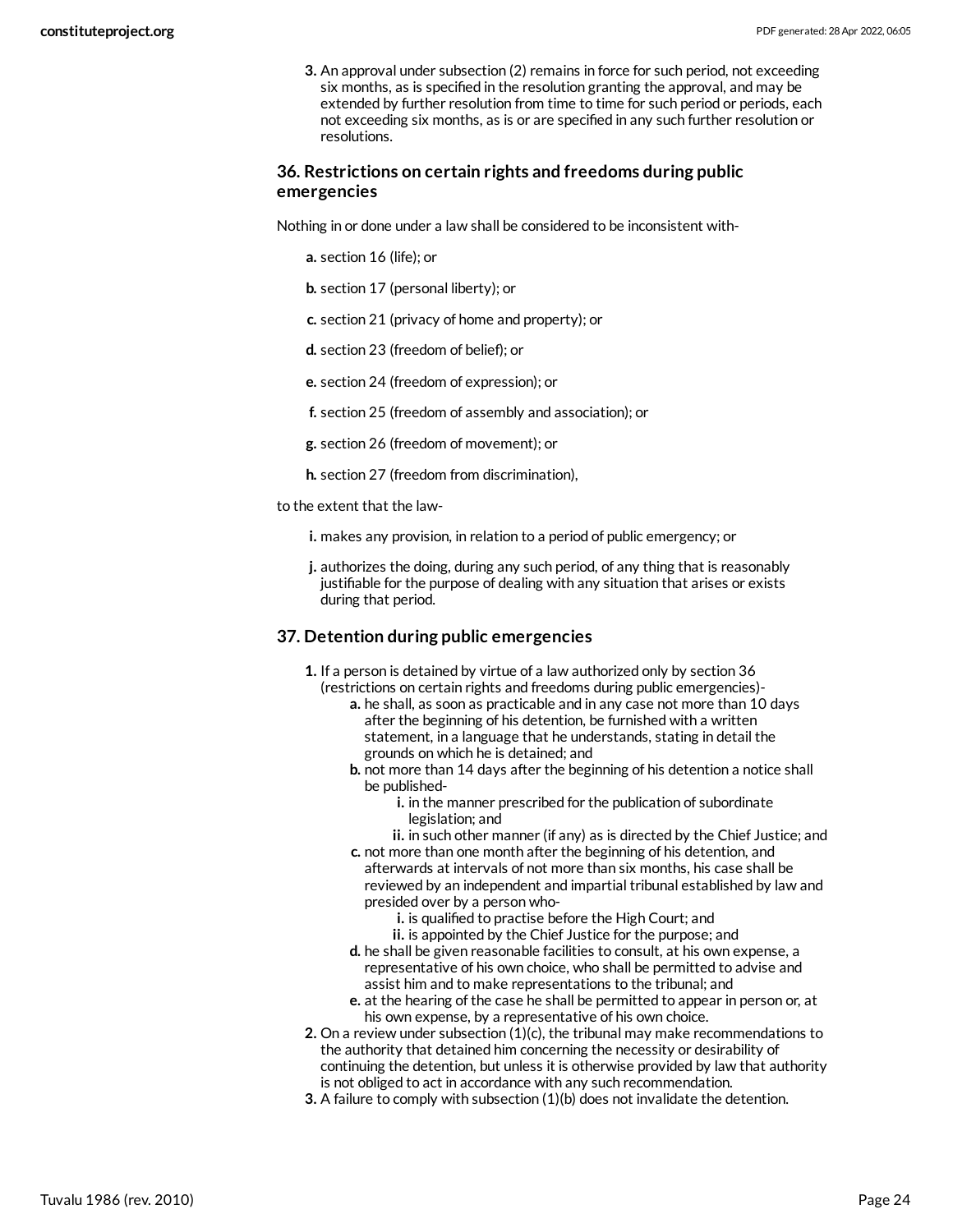### <span id="page-24-0"></span>**DIVISION 5. ENFORCEMENT OF THE BILL OF RIGHTS**

### **38. Application for enforcement of the Bill of Rights**

- **1.** In accordance with any rules of court made for the purposes of this Division, if any person claims that any of the provisions of this Part
	- **a.** has been; or
	- **b.** is being; or
	- **c.** is likely to be,

contravened or not complied with in relation to him, he may apply to the High Court under this Division.

- **2.** In the case of a person who is being detained, an application under subsection (1) may be made
	- **a.** by the person himself, or
	- **b.** by any other person on his behalf.
- **3.** Nothing in subsection (1) or (2) prevents any other action that may be taken under any other law in respect of the contravention.

### **39. Questions as to the Bill of Rights arising in subordinate courts**

If in any proceedings in a subordinate court a question arises as to a contravention of any of the provisions of this Part, the court may, and shall if a party to the proceedings so requests, refer the question to the High Court unless, in the opinion of the court, the question raised is frivolous or vexatious.

### **40. Jurisdiction of the High Court as to the Bill of Rights**

- **1.** The High Court has original jurisdiction
	- **a.** to determine any application made under section 38 (application for enforcement of the Bill of Rights); and
		- **b.** to determine any question referred to it under section 39 (questions as to the Bill of Rights arising in subordinate courts),

and may make any orders, issue any writs and give any directions that it thinks appropriate for enforcing or securing the enforcement of this Part.

**2.** The High Court may refuse to exercise its powers under subsection (1) if it is satisfied that adequate means of redress for the alleged contravention are or have been reasonably available to the person concerned under any other law.

### **41. Appeals as to the Bill of Rights**

- **1.** Subject to subsection (2), an appeal may be made, in accordance with Part VII
- (The Courts), against any determination of the High Court under this Division.
- **2.** There is no appeal against a determination dismissing an application on the ground that it is frivolous or vexatious.

### **42. Additional powers of the High Court as to the Bill of Rights**

An Act of Parliament may confer on the High Court powers, additional to those conferred by the preceding provisions of this Division, for the purpose of enabling the Court to exercise more effectively the jurisdiction conferred on it by this Division.

# <span id="page-24-1"></span>**PART III. CITIZENSHIP**

Constitutional interpretation

Constitutional interpretation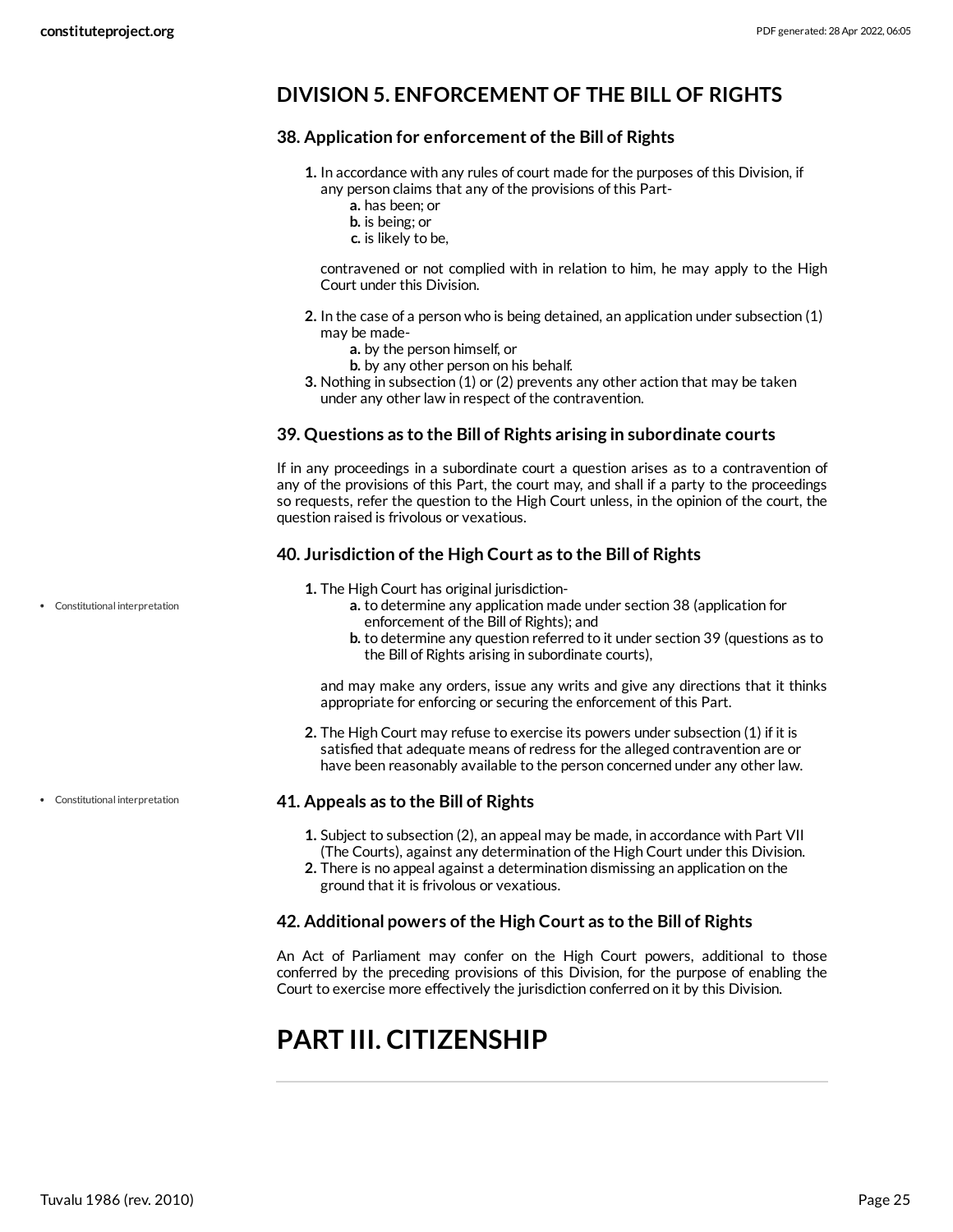### <span id="page-25-0"></span>**43. Interpretation of Part III**

- **1.** For the purposes of this Part, a person born on board
	- **a.** a registered vessel or aircraft; or
	- **b.** an unregistered vessel or aircraft of the Government of any country,
	- **c.** in the place where the vessel or aircraft was registered; or
	- **d.** in that country,

shall be considered to have been born-

as the case may be.

**2.** For the purposes of this Part, a foundling discovered at any time in Tuvalu shall, in the absence of proof to the contrary, be considered to have been born in Tuvalu.

#### Requirements for birthright citizenship

### <span id="page-25-1"></span>**44. Initial citizenship under the Constitution**

Every person who, immediately before the date on which this Constitution took effect, was a citizen of Tuvalu by virtue of-

**a.** Chapter III (Citizenship) of the Independence Constitution; or

**b.** the Citizenship Ordinance 1979,

is as at that date a citizen of Tuvalu for the purposes of this Constitution.

### <span id="page-25-2"></span>**45. Citizenship by birth**

- **1.** Subject to subsections (3) and (4), a person born in Tuvalu on or after the date on which this Constitution took effect is a citizen of Tuvalu by birth.
- **2.** A person born outside Tuvalu on or after the date on which this Constitution took effect is a citizen of Tuvalu by birth if on the date of his birth either of his parents is, or would but for his death have been, a citizen of Tuvalu.
- **3.** Subject to subsection (5), a person does not become a citizen of Tuvalu by virtue of subsection (1) if at the time of his birth
	- **a.** neither of his parents was a citizen of Tuvalu; and
	- **b.** his father had the privileges and immunities of an envoy to Tuvalu from a country with which Tuvalu had diplomatic relations.
- **4.** Subject to subsection (5), a person does not become a citizen of Tuvalu by virtue of subsection (1) if at the time of his birth
	- **a.** his father was a citizen of a country with which Tuvalu was at war; and **b.** the birth occurred in a place in Tuvalu occupied by that country.
- **5.** In the case of a person who was born out of wedlock, a reference in subsection (3) or (4) to his father shall be read as a reference to his mother.

### <span id="page-25-3"></span>**46. Citizenship by marriage under the Constitution**

- **1.** Subject to subsection (2), a person who, on or after the date on which this Constitution took effect, marries a person who is or becomes a citizen of Tuvalu is entitled, on making application in such manner as is prescribed by law, to be registered as a citizen of Tuvalu.
- **2.** The right conferred by subsection (1) may be made subject to such exceptions and qualifications as are declared by law to be in the interests of national security or public policy.

### <span id="page-25-4"></span>**47. Laws as to citizenship**

- **1.** An Act of Parliament may make provision
	- **a.** for the acquisition of citizenship of Tuvalu by persons who are not otherwise eligible to become citizens of Tuvalu by virtue of this Part; or
	- **b.** for the renunciation by any person of his citizenship of Tuvalu; or

Requirements for birthright citizenship

Requirements for naturalization

• Right to renounce citizenship

Requirements for naturalization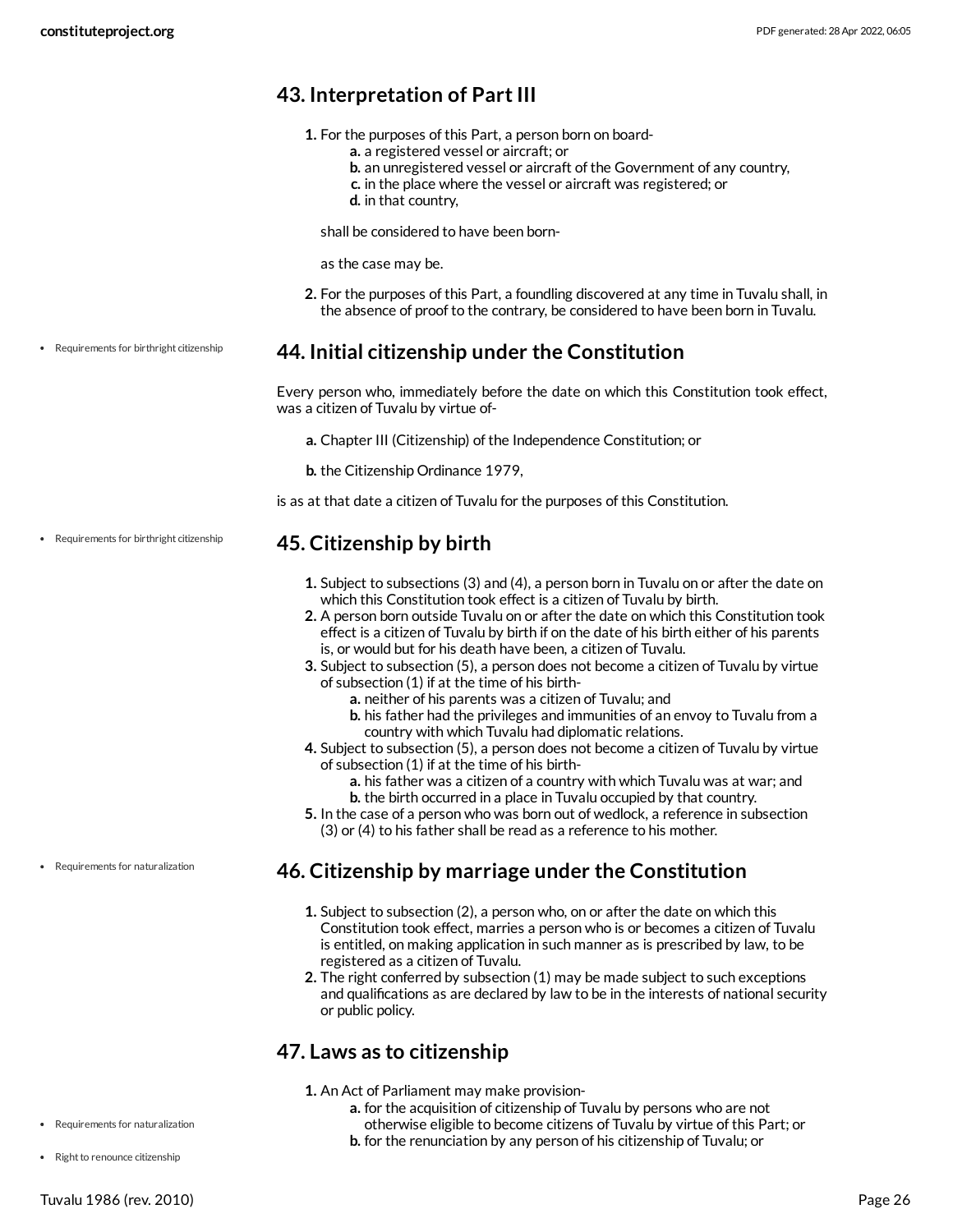- Conditions for revoking citizenship
- Conditions for revoking citizenship
- **1. c.** for the maintenance of a register of citizens of Tuvalu who are also citizens or nationals of another country; or
	- **d.** subject to subsection (2), for depriving any person of his citizenship of Tuvalu,

and generally for carrying into effect the purposes of this Part.

- **2.** Subsection (1)(d) does not apply to a person who
	- **a.** became a citizen automatically on Independence Day, by virtue of section 19 (persons who became citizens on Independence Day) of the Independence Constitution; or
	- **b.** became a citizen by birth under
		- **i.** section 22 (persons born in Tuvalu after the day prior to Independence Day) of the Independence Constitution; or
		- **ii.** section 23 (persons born outside Tuvalu after the day prior to
		- independence Day) of the Independence Constitution; or
		- **iii.** section 45 (citizenship by birth) of this Constitution.

# <span id="page-26-0"></span>**PART IV. THE SOVEREIGN AND THE GOVERNOR-GENERAL**

### <span id="page-26-1"></span>**DIVISION 1. THE SOVEREIGN**

### **48. The Sovereign of Tuvalu**

- **1.** Her Majesty Queen Elizabeth II, by the grace of God Queen of the United Kingdom of Great Britain and Northern Ireland and of Her Other Realms and Possessions, Head of the Commonwealth, Defender of the Faith, having at the request of the people of Tuvalu graciously consented, is the Sovereign of Tuvalu and, in accordance with this Constitution, the Head of State.
- **2.** The Royal Style and Titles are as determined by Act of Parliament.

### **49. Succession to the Crown**

The provisions of this Constitution referring to the Sovereign extend, in accordance with section 13 (references to the Sovereign of Tuvalu) of Schedule 1, to the Heirs and Successors of the Sovereign according to law.

### <span id="page-26-2"></span>**DIVISION 2. FUNCTIONS OF THE HEAD OF STATE**

### **50. The office of Head of State**

In addition to the other functions of the office, the office of Head of State is a symbol of the unity and identity of Tuvalu, and the Head of State is entitled to proper respect accordingly.

### **51. Functions, etc., of the Head of State generally**

- **1.** The only privileges and functions of the Head of State are those prescribed as such.
- **2.** Subject to this Constitution and to any Act of Parliament, the privileges and functions of the Sovereign as Head of State may be had and performed through a Governor-General appointed in accordance with Division 3 (the Governor-General) and, except where the context requires otherwise, references in any law to the Head of State shall be read as including a reference to the Governor-General.

Name/structure of executive(s)

Name/structure of executive(s) Political theorists/figures God or other deities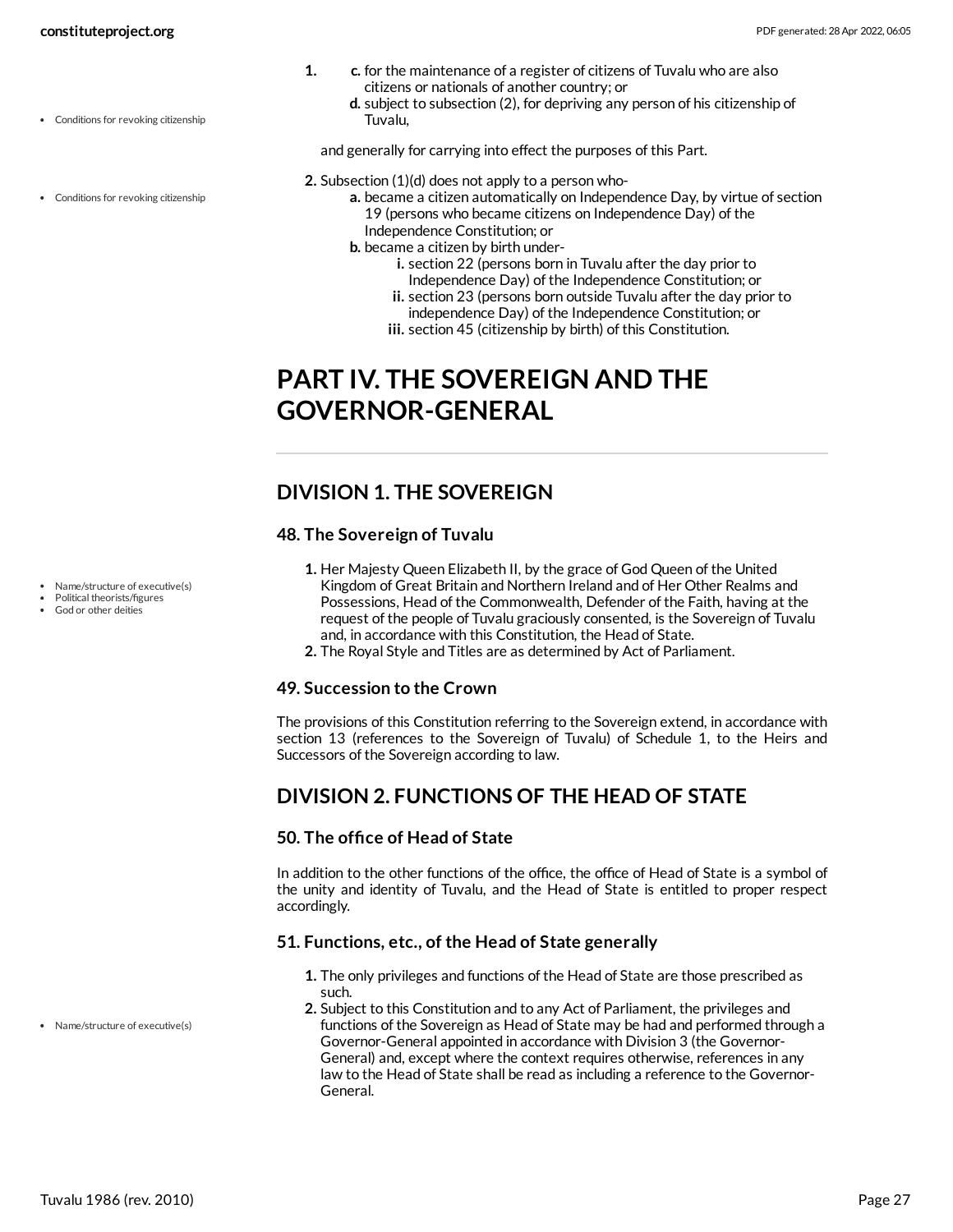### **52. Performance of functions by the Head of State**

- **1.** Subject to section 17 (impracticability of obtaining advice, etc.) of Schedule 1, in the performance of his functions under this Constitution or any other law the Head of State shall act only in accordance with the advice of
	- **a.** the Cabinet; or
	- **b.** the Prime Minister or another Minister acting under the general or special authority of the Cabinet,

except where he is required to act-

- **c.** in accordance with the advice of any other person or authority (in which case he shall act only in accordance with that advice); or
- **d.** after consultation with any person or authority, including the Cabinet (in which case he shall act only after such consultation); or
- **e.** in his own deliberate judgment (in which case he shall exercise an independent discretion),

or where this Constitution obliges or specifically permits him to act in a particular way.

- **2.** When the Head of State is required or permitted by this Constitution or any other law to act in accordance with the advice of, or after consultation with, any person or authority, no question
	- **a.** whether he received the advice; or
		- **b.** whether he has the consultation and the nature of the consultation; or
		- **c.** what advice (if any) he was given; or
		- **d.** by whom he was advised or whom he consulted,

shall be considered in any court.

#### **53. Failure by the Head of State to act**

- **1.** Subject to subsection (2), if
	- **a.** the Head of State is required by this Constitution or by or under an Act of Parliament to perform any function in accordance with the advice of any person or authority; and
	- **b.** he does not so act within a period of seven days after the advice is received by him, or by a person authorized by him to receive such advice,

he shall be considered to have acted in accordance with the advice.

- **2.** If the person or authority giving the advice
	- **a.** certifies to the Head of State that the matter is urgent; and
	- **b.** requests him to act in accordance with the advice within a specified period of less than seven days,

the reference in subsection (1) to a period of seven days shall be read as a reference to that specified period.

**3.** If the Head of State is required by this Constitution or by or under an Act of Parliament to perform any function otherwise than-

**a.** in accordance with the advice of any person or authority; or **b.** in his own deliberate judgment,

and if at any time after the occasion for the performance of the function has arisen he has not so acted he shall be considered to have acted as required.

**4.** An Act of Parliament may make provision as to the proof of matters referred to in this section, and of acts considered to have been done by virtue of this section.

### <span id="page-27-0"></span>**DIVISION 3. THE GOVERNOR-GENERAL**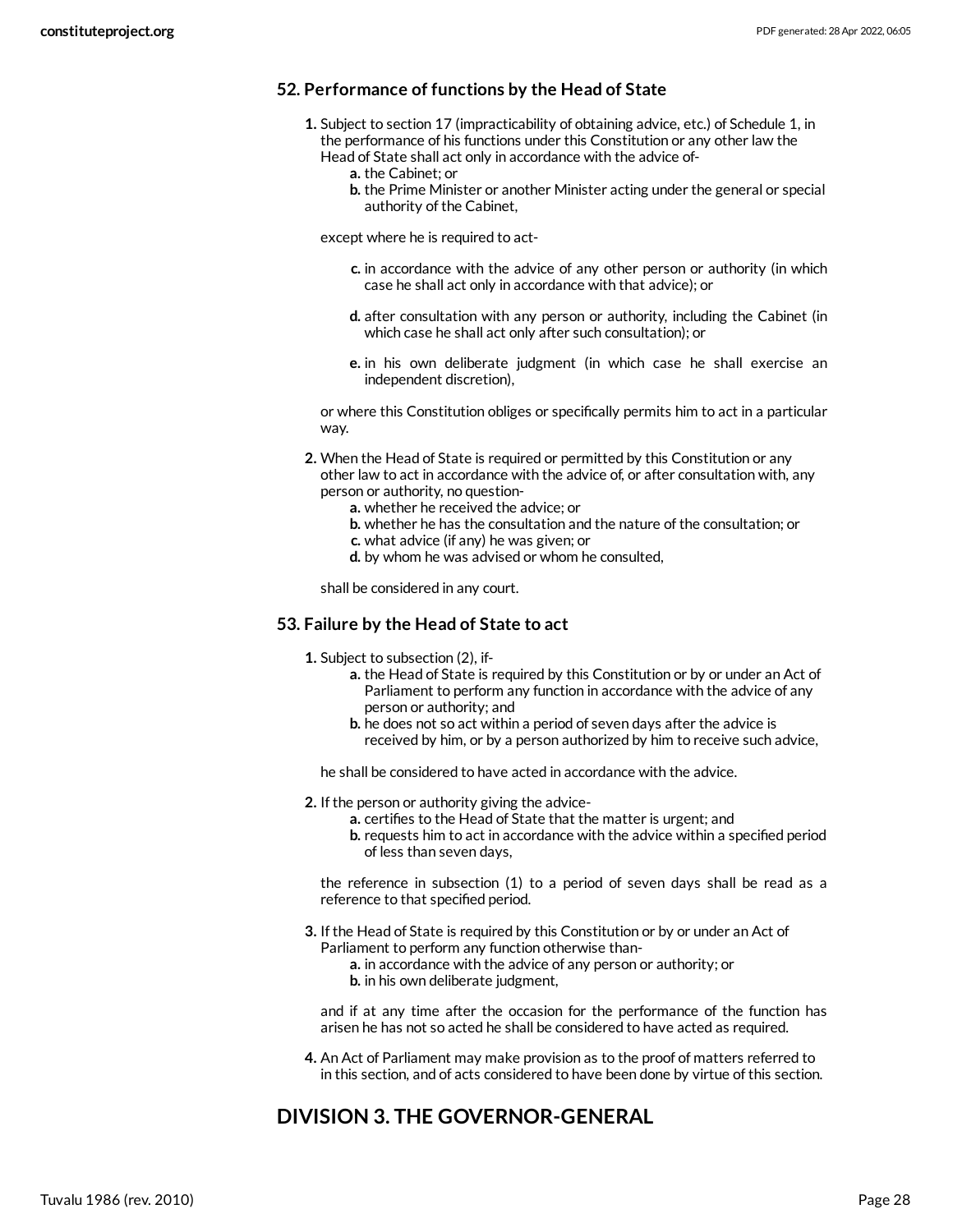### **54. Establishment of office of Governor-General**

- **1.** An office of Governor-General of Tuvalu is established.
- **2.** The Governor-General is the representative of the Sovereign.

### **55. Appointment, etc., of the Governor-General**

- **1.** The Governor-General shall be appointed, and may be removed from office at any time (with or without cause), by the Sovereign, acting in accordance with the advice of the Prime Minister given after the Prime Minister has, in confidence, consulted the members of Parliament.
- **2.** A person is not qualified to be appointed Governor-General unless
	- **a.** he has attained the age of 50 years; and
	- **b.** he has not attained the age of 65 years; and
	- **c.** he is otherwise qualified to be elected as a member of Parliament.
- **3.** The Governor-General vacates his office
	- **a.** on death; or
	- **b.** if he is removed from office under subsection (1); or
	- **c.** when he attains the age of 65 years; or
	- **d.** subject to subsection (4), if he resigns by notice in writing to the Speaker; or
	- **e.** if he ceases to be otherwise qualified to be elected as a member of Parliament; or
	- **f.** at the end of the period of four years after the date of his appointment.
- **4.** A resignation under subsection (3)(d) takes effect on the day on which it is received by the Speaker, or on such later date as is agreed between the Governor-General and the Prime Minister.

### **56. Acting Governor-General**

#### **1.** Where-

- **a.** the office of Governor-General is vacant; or
	- **b.** the Governor-General is
		- **i.** absent from Tuvalu; or
		- **ii.** for any other reason unable to perform any of the functions of his office,

the functions of the Governor-General or the relevant parts of those functions shall be performed by-

- **c.** a person appointed in accordance with subsection (2); or
- **d.** in the absence of a person appointed in accordance with subsection (2) who is able to perform those functions - the Speaker.
- **2.** For the purposes of subsection (1)(c), an appointment shall be made in the same way as the appointment of a Governor-General under section 55 (appointment, etc., of Governor-General,) and the provisions of that section, with the necessary modifications, apply, provided that any oath or affirmation required under section 57 (oaths and affirmation by the Governor-General, etc) may be taken or made before the Governor-General.
- **3.** No question whether the need for the performance of any function of the Governor-General by another person (including the Speaker) in accordance with subsection (1) has arisen, or has ceased, shall be considered in any court.

### **57. Oaths and affirmation by the Governor-General, etc**

- **1.** Before entering on the duties of his office the Governor-General shall take an oath, or make an affirmation, of allegiance, and take the relevant oath, or make the relevant affirmation, of office, in the forms respectively set out in Schedule 4, and before performing under section 56(1) (acting Governor-General) any of the functions of the Governor-General the person referred to in section 56(1)(c) (which relates to the appointment of an acting Governor-General) or the Speaker, as the case may be, shall do the same.
- **2.** The oaths and affirmations shall be taken or made before the Chief Justice or a person appointed by the Chief Justice for the purpose.
- Head of state removal
- Head of state selection
- Minimum age of head of state
- Minimum age of head of state
- Eligibility for head of state
- Head of state removal • Head of state term length
- Head of state replacement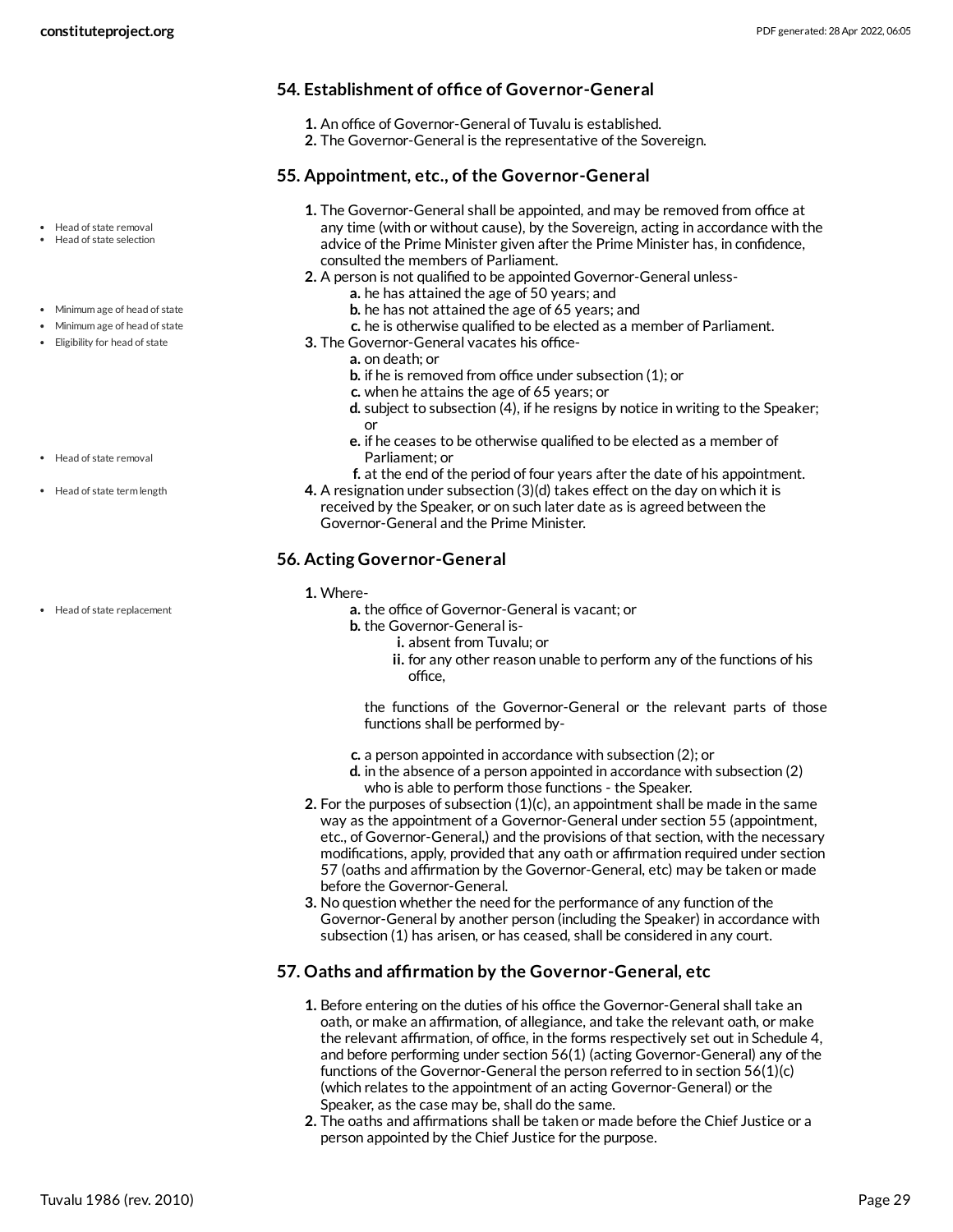### **58. Performance of functions by the Governor-General**

- **1.** Subject to any Act of Parliament, the Governor-General shall perform the functions of the Head of State when the Sovereign is
	- **a.** outside Tuvalu; or
	- **b.** incapacitated; or
	- **c.** under age.
- **2.** No question whether the conditions prescribed by or under subsection (1) apply shall be considered in any court.
- **3.** No question whether in performing a function as Head of State the Governor-General is acting in accordance with the will, opinion or decision of the Sovereign shall be considered in any court, and
	- **a.** except to the extent implied by sections 55 (appointment, etc., of Governor-General) and 56 (acting Governor-General) the Sovereign has no power to give directions to the Governor-General; and
	- **b.** there is no right of appeal or petition to the Sovereign from or against the performance of a function by the Governor-General.

### **59. Provision to the Governor-General of information as to the conduct of government**

The Governor-General, as the representative of the Sovereign, is entitled-

- **a.** to be informed by the Prime Minister concerning the general conduct of the government of Tuvalu; and
- **b.** to be given by the Prime Minister any information that he asks for with respect to any particular matter relating to the government of Tuvalu.

### **60. Performance of certain ceremonial, etc., functions**

- **1.** With the approval of the Prime Minister, the Governor-General may authorize a person to perform, on his behalf and in his name, any of the ceremonial or formal functions of the Head of State or of the Governor-General.
- **2.** Subsection (1) does not apply to
	- **a.** any function conferred by this Constitution on the Head of State or on the Governor-General; or
	- **b.** except as provided for by an Act of Parliament, any function conferred by or under any Act of Parliament on the Head of State or the Governor-General; or
	- **c.** any other function certified by the Prime Minister to have a legal or practical effect, or to be more than only ceremonial or formal.

# <span id="page-29-0"></span>**PART V. THE EXECUTIVE**

### <span id="page-29-1"></span>**DIVISION 1. THE EXECUTIVE AUTHORITY OF TUVALU**

### **61. Vesting of the executive authority**

- **1.** The executive authority of Tuvalu is primarily vested in the Sovereign, and in the Governor-General as the representative of the Sovereign.
- **2.** The executive authority so vested in the Sovereign shall be exercised in accordance with section 52 (performance of functions by the Head of State).
- **3.** Nothing in this section prevents a law from conferring functions on any other person or authority.

### **62. Offices of Ministers**

**1.** An office of Prime Minister is established.

• Head of state immunity

Name/structure of executive(s)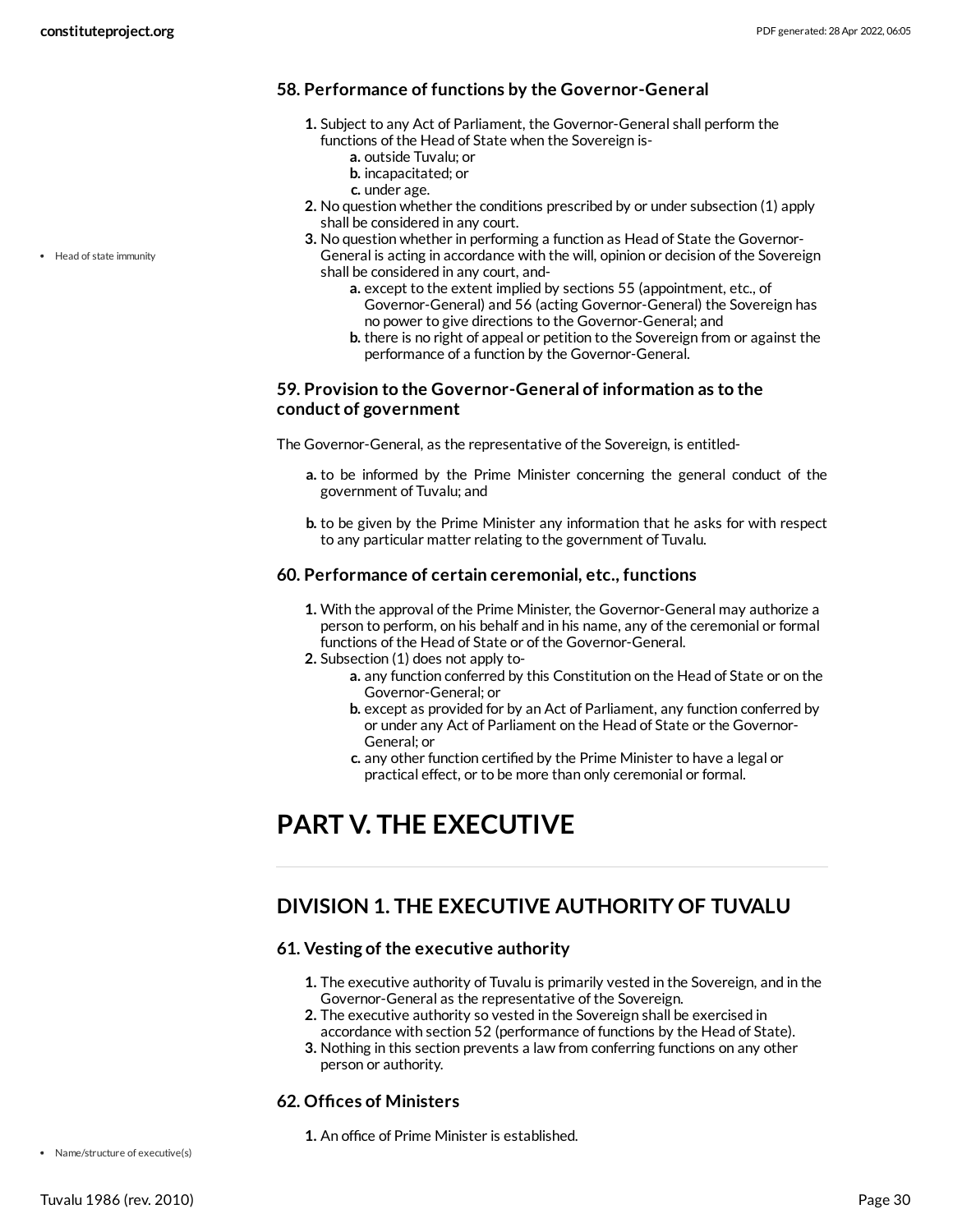- **2.** Subject to subsection (3), there shall be such number of other offices of Minister, and they shall have such titles, as are determined by the Head of State, acting in accordance with the advice of the Prime Minister.
- **3.** The number of offices of Minister (other than the office of Prime Minister) shall not exceed one half of the total membership of Parliament.
- **4.** One of the Ministers other than the Prime Minister may be appointed to the office of Deputy Prime Minister by the Head of State, acting in accordance with the advice of the Prime Minister.
- **5.** Subject to section 71 (caretaker governments) and to subsection (6), all Ministers (including the Prime Minister) must be members of Parliament.
- **6.** If it is necessary to appoint a Minister (other than a Prime Minister) at anytime
	- **a.** after Parliament is dissolved under section 118 (dissolution of Parliament); and
		- **b.** before the beginning of the first meeting of Parliament after the following general election,

a person who was a member of Parliament immediately before the dissolution may be appointed.

**7.** Subject to sections 68 (acting Prime Minister) and 76 (proceedings in Cabinet), all Ministers other than the Prime Minister rank equally.

### **63. The Prime Minister**

- **1.** The Prime Minister shall be elected by the members of Parliament in accordance with Schedule 2 (Election and Appointment of Prime Minister).
- **2.** The office of the Prime Minister becomes vacant
	- **a.** on death; or
		- **b.** when a new election to the office of Prime Minister is completed; or
		- **c.** if he ceases to be a member of Parliament for any reason other than the dissolution of Parliament; or
		- **d.** if he resigns his office by notice in writing to the Head of State; or
		- **e.** if he is removed from office under section 64 (removal from office of an incapacitated Prime Minister); or
	- **f.** if a motion of no confidence in the Government receives in Parliament the votes of a majority of the total membership of Parliament.
- **3.** Subject to section 71 (caretaker governments), a resignation under subsection(2) (d) takes effect upon its receipt by the Head of State.

### **64. Removal from office of an incapacitated Prime Minister**

- **1.** If in the opinion of the Head of State, acting in his own deliberate judgment after consultation, in confidence, with the other Ministers
	- **a.** the Prime Minister is unable to perform properly the functions of his office because of infirmity of body or mind; and
	- **b.** it is desirable in the interests of the good government of Tuvalu that the question of removing him from office should be investigated,

the Head of State, acting in accordance with the advice of a professional medical body outside Tuvalu approved by an Act of Parliament for the purpose, shall appoint two or more medical practitioners who are legally qualified to practise medicine in Tuvalu or elsewhere to investigate the question of the capacity of the Prime Minister.

- **2.** The persons appointed under subsection (1) shall investigate the question and make a joint professional report to the Head of State personally.
- **3.** If after considering the report the Head of State, acting in his own deliberate judgment, is satisfied that it is in the interests of the good government of Tuvalu to do so, he may, acting in his own deliberate judgment, by written notice to
	- **a.** the Prime Minister; and
	- **b.** the Speaker; and
	- **c.** the Cabinet,

remove the Prime Minister from office.

• Deputy executive

- Head of government's role in the legislature
- Eligibility for cabinet Eligibility for head of government
- Minimum age of head of government

Head of government removal

Head of government selection

Head of government removal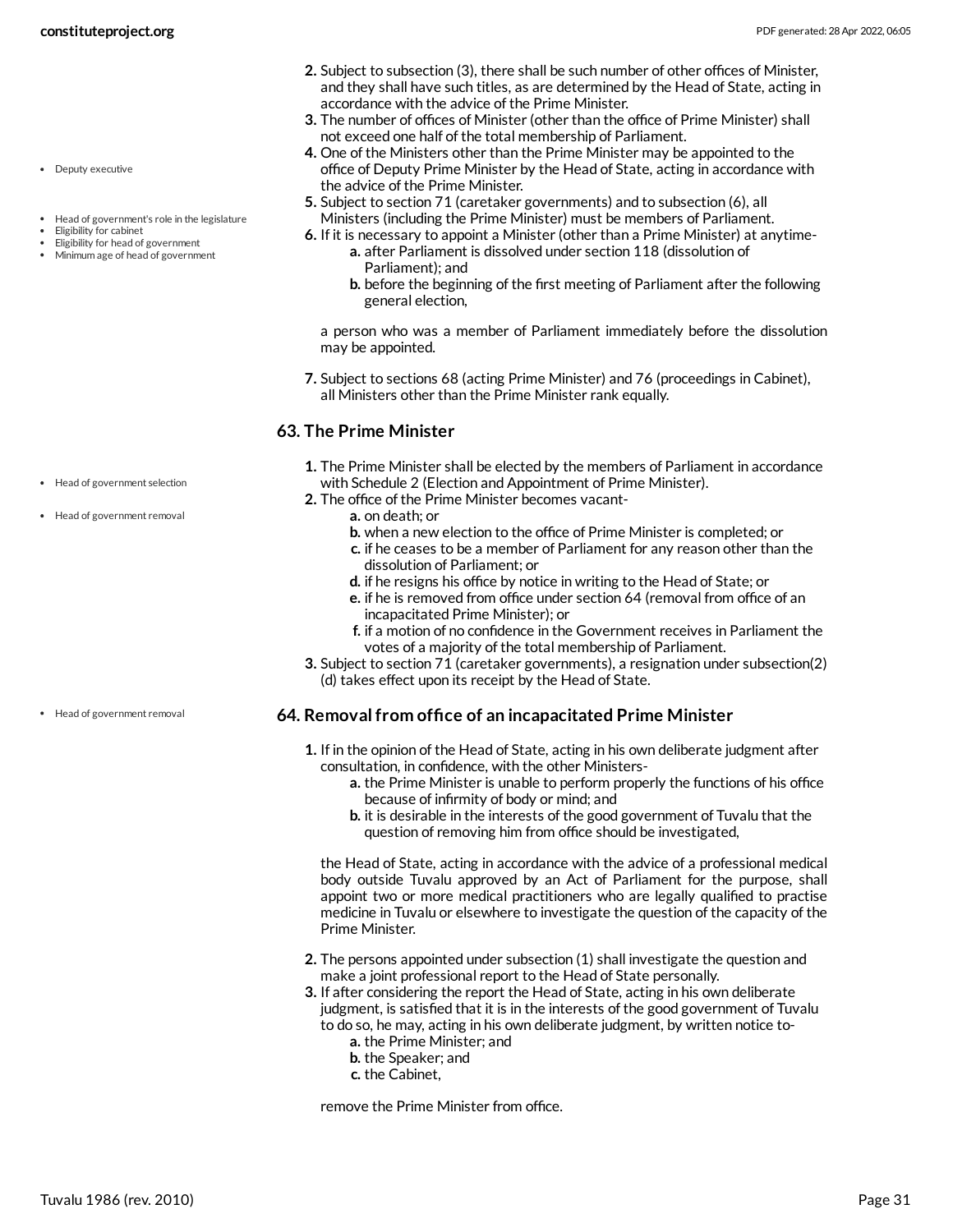### **65. Suspension of Prime Minister**

- **1.** If the question of the capacity of the Prime Minister has been referred to a tribunal under section 64 (removal from office of an incapacitated Prime Minister), the Head of State, acting in his own deliberate judgment, may suspend the Prime Minister from office.
- **2.** A suspension under subsection (1)
	- **a.** may be lifted at any time by the Head of State, acting in his own deliberate judgment; and
	- **b.** ceases to have effect if the tribunal reports to the Head of State that the Prime Minister is able to perform properly the functions of his office.
- **3.** A suspension under this section takes effect without loss of remuneration or other entitlements.

### **66. Effect of removal or suspension of Prime Minister**

His removal under section 64 (removal from office of an incapacitated Prime Minister), or his suspension under section 65 (suspension of Prime Minister), does not affect the position of the Prime Minister as a member of Parliament.

### **67. The other Ministers**

- **1.** The Ministers other than the Prime Minister shall be appointed by the Head of State, acting in accordance with the advice of the Prime Minister.
- **2.** The office of a Minister other than the Prime Minister becomes vacant
	- **a.** on death; or
	- **b.** when a new election to the office of Prime Minister is completed; or
	- **c.** if the Minister ceases to be a member of Parliament for any reason other than the dissolution of Parliament; or
	- **d.** subject to subsection (3), if the Minister resigns his office by notice in writing to the Head of State; or
	- **e.** if the Minister is removed from office by the Head of State, acting in accordance with the advice of the Prime Minister; or
	- **f.** in the circumstances set out in section 63(2)(f) (which relates to votes of no confidence in Government).
- **3.** A resignation under subsection (2)(d) takes effect on the date on which it is received by the Head of State.

### **68. Acting Prime Minister**

- **1.** This section applies when the Prime Minister is
	- **a.** absent from Tuvalu; or
	- **b.** for any other reason unable to perform the functions of his office.
- **2.** Subject to subsection (3), in a case to which subsection (1) applies until the Prime Minister returns to Tuvalu or is again able to perform the functions of his office the Deputy Prime Minister, (if any) shall perform those functions.
- **3.** If-
- **a.** there is no office of Deputy Prime Minister; or
- **b.** there is a vacancy in the office of Deputy Prime Minister; or
- **c.** the Deputy Prime Minister is absent from Tuvalu; or
- **d.** the Deputy Prime Minister is for any other reason unable to perform the functions of the Prime Minister,

a Minister appointed by the Head of State, acting in accordance with the advice of the Prime Minister, shall perform the functions of the Prime Minister.

### **69. Acting Ministers**

- **1.** When
	- **a.** subject to section 71 (caretaker governments), the office of a Minister other than the Prime Minister is vacant; or
	- **b.** a Minister other than the Prime Minister is
		- **i.** absent from Tuvalu; or
		- **ii.** for any other reason unable to perform the functions of his office,
- Cabinet selection
- Cabinet removal

Deputy executive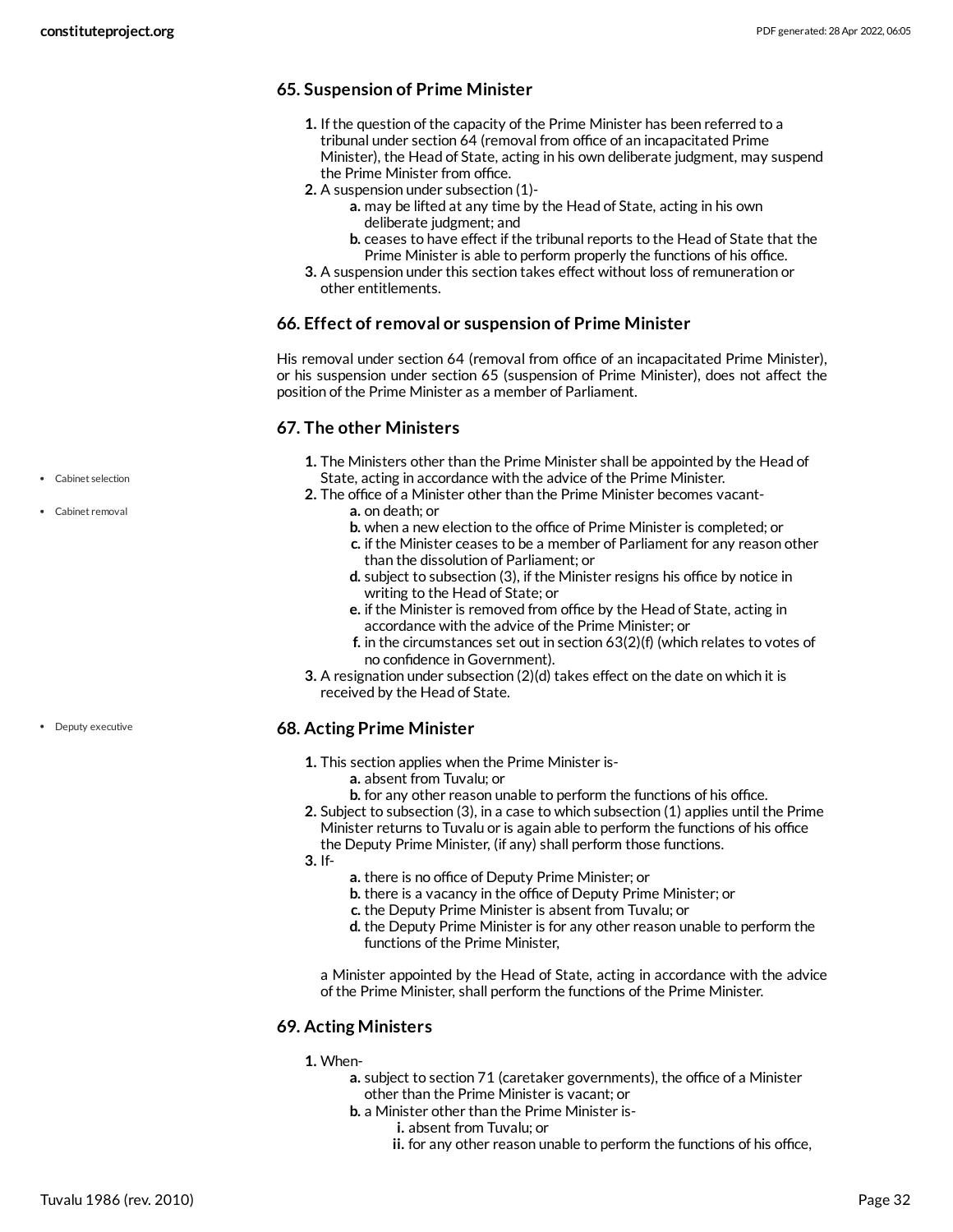- **1.** the Head of State, acting in accordance with the advice of the Prime Minister, may appoint another member of Parliament to perform temporarily the functions of the Minister.
- **2.** The provisions of section 62(6) (which relates to the appointment of former members of Parliament as Ministers) apply to an appointment under this section in the same way as they apply to other appointments.

### **70. Conditions of acting appointments to Ministerial offices**

No question whether the need for-

- **a.** the performance of any function of the Prime Minister by another Minister in accordance with section 68 (acting Prime Minister); or
- **b.** the appointment of a person to perform temporarily the functions of a Minister in accordance with section 69 (acting Ministers),

has arisen, or has ceased, shall be considered in any court.

#### **71. Caretaker governments**

- **1.** Notwithstanding anything in this Part other than this section, in the event of a vacancy in the office of Prime Minister the Cabinet in office immediately before the occurrence of the vacancy continues in office as a caretaker government until a new election of a Prime Minister is completed.
- **2.** If the Prime Minister
	- **a.** dies; or
		- **b.** ceases to be a member of Parliament for any reason other than the dissolution of Parliament; or
		- **c.** is removed from office under section 64 (removal from office of an incapacitated Prime Minister),

then subsections (4)-(7) apply.

- **3.** If the Prime Minister resigns under section 63(2)(d) (which relates to the resignation of the Prime Minister) and indicates in his notice of resignation that he wishes it to become effective immediately, then subsections (4)-(7) apply.
- **4.** Subject to subsection (5), in a case to which subsection (2) or (3) applies the
- Deputy Prime Minister shall perform the functions of the Prime Minister.
- **5.** If-
- **a.** there is no office of Deputy Prime Minister; or
- **b.** subject to section 69 (acting ministers), there is a vacancy in the office of Deputy Prime Minister; or
- **c.** the Deputy Prime Minister is absent from Tuvalu; or
- **d.** the Deputy Prime Minister is for any other reason unable to perform the functions of the Prime Minister,

a Minister appointed by the Head of State, acting in his own deliberate judgment after consultation, in confidence, with the other Ministers, shall perform the functions of the Prime Minister.

- **6.** The provisions of section 62(6) (which relates to the appointment of former members of Parliament to be Ministers) apply in respect of a caretaker government holding office under this section.
- **7.** A caretaker government goes out of office when a new election to the office of Prime Minister is completed.

### **72. Oaths and affirmations by Ministers**

Before entering upon the duties of his office, the Prime Minister and any other Minister shall take an oath, or make an affirmation, of allegiance, and take an oath, or make an affirmation, of office, in the forms respectively set out in Schedule 4 (Oaths and Affirmations).

Head of government replacement Deputy executive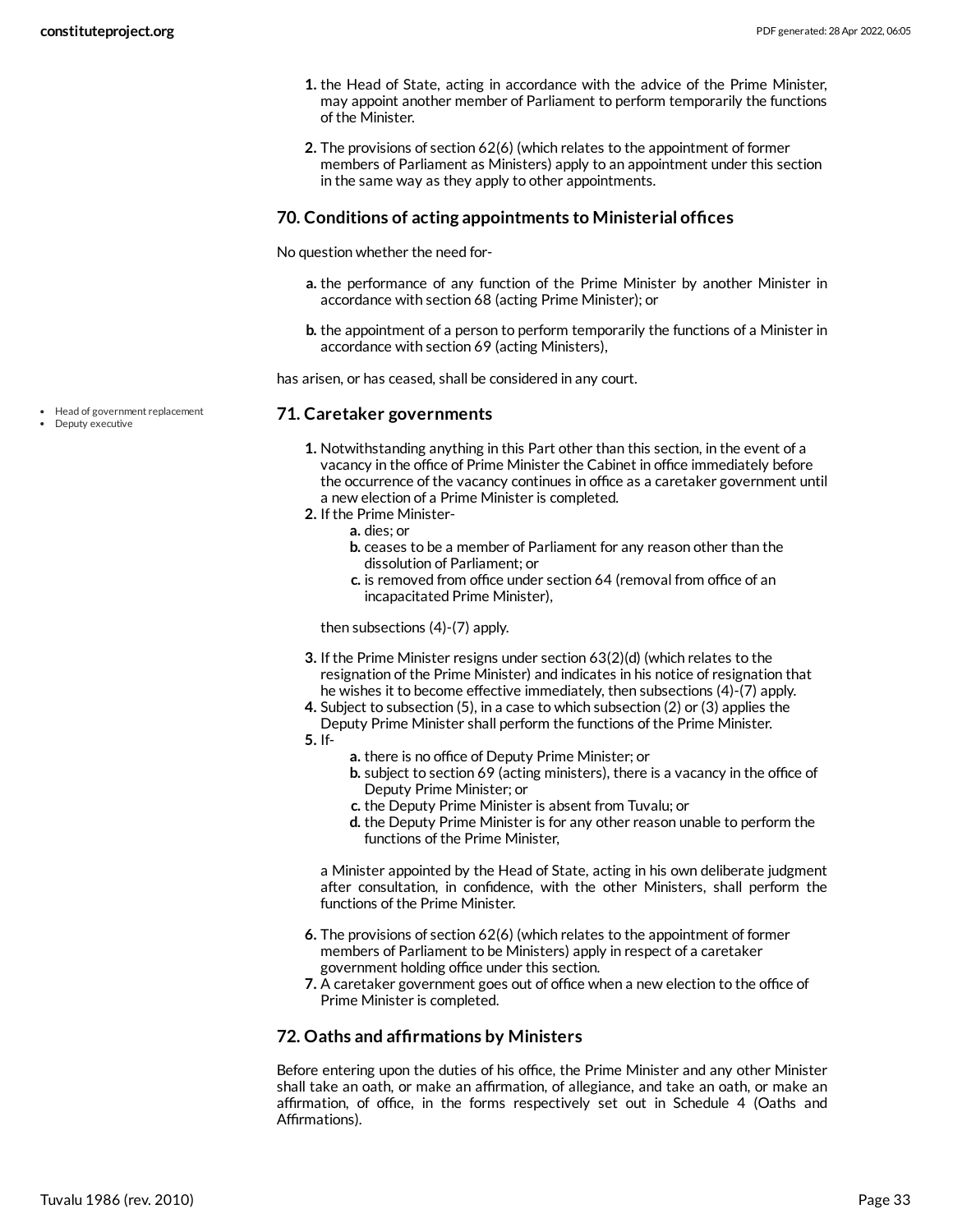Establishment of cabinet/ministers

### <span id="page-33-0"></span>**DIVISION 3. THE CABINET**

### **73. Establishment of the Cabinet**

- **1.** A Cabinet is established for Tuvalu.
- **2.** The Cabinet consists of the Prime Minister and all the other Ministers.

### **74. Functions of the Cabinet**

The Cabinet is collectively responsible to Parliament for the performance of the executive functions of the Government.

#### **75. Assignment of responsibilities to Ministers**

- **1.** The Head of State, acting in accordance with the advice of the Prime Minister may
	- **a.** assign to the Prime Minister or to any other Minister responsibility for the conduct of any business of the Government (including responsibility for the administration of any Ministry or office of Government); and
	- **b.** from time to time re-assign any such responsibility either on a substantive basis or on an acting basis.
- **2.** Except as provided by or under an Act of Parliament
	- **a.** all Ministries, offices and functions of Government shall be the responsibility of the Prime Minister or another Minister; and
	- **b.** the Prime Minister is responsible for any function of Government that is not specifically assigned under this section.

### **76. Proceedings in Cabinet**

- **1.** Meetings of the Cabinet shall be summoned by the Prime Minister or Minister appointed to act as Prime Minister.
- **2.** The Prime Minister shall, as far as practicable, attend and preside at all meetings of the Cabinet, and in his absence
	- **a.** if there is an office of Deputy Prime Minister and the Deputy Prime Minister is present - the Deputy Prime Minister shall preside; and
	- **b.** in any other case a Minister chosen by the Ministers present shall preside.
- **3.** Subject to this subsection, the quorum for a meeting of the Cabinet is a majority of the total membership, but if the members of the Cabinet present at a meeting certify to the Head of State that
	- **a.** it is not practicable for a full quorum to be present; and
	- **b.** a matter requiring decision is too urgent to wait for the availability of a full quorum,

the number of members actually present is a quorum for that meeting.

- **4.** Subject to the requirement of a quorum in accordance with subsection (3)
	- **a.** the Cabinet may conduct any business even if there is a vacancy in its membership; and
	- **b.** proceedings in Cabinet are valid even if a person who was not entitled to do so took part in those proceedings.
- **5.** Subject to any directions of the Cabinet, the Prime Minister or Minister appointed to act as Prime Minister shall decide what business is to be considered at a meeting of the Cabinet.

### **77. Validity of executive acts**

- **1.** The succeeding provisions of this section are subject to any Act of Parliament.
- **2.** Except as authorized by the Cabinet, or as otherwise required or permitted by an Act of Parliament, the business and proceedings of the Cabinet shall be kept secret.
- **3.** No question whether any procedures prescribed for the Cabinet have been, or are being, complied with shall be considered in any court.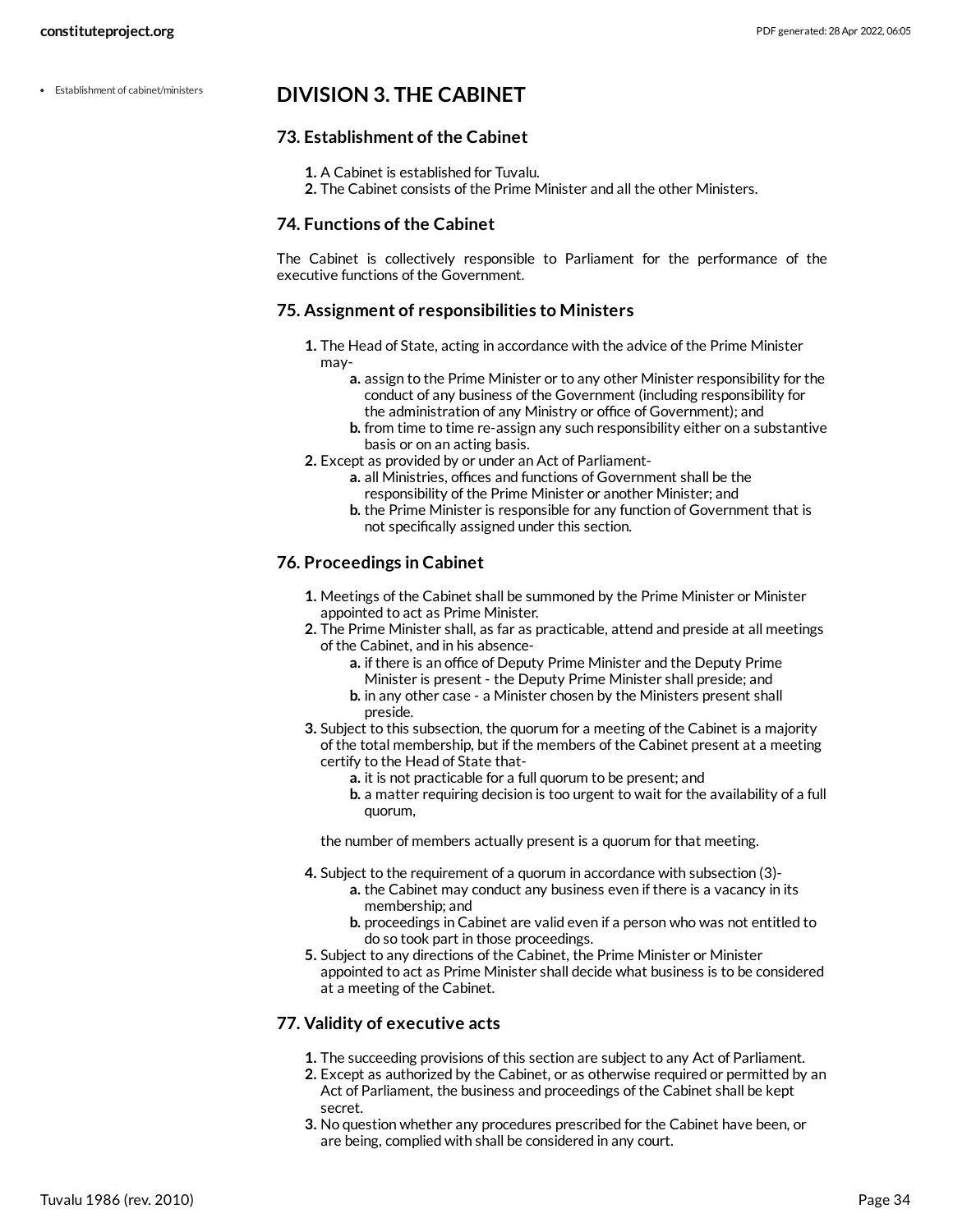- **4.** Subject to subsection (5), no act of the Prime Minister or of any other Minister is open to any challenge on the ground that he was not authorized to perform it if any Minister (whether or not specifically named) was so authorized to do so.
- **5.** Subsection (4) does not apply in relation to a function that is specifically conferred on the Prime Minister.

### <span id="page-34-0"></span>**DIVISION 4. OFFICERS ASSOCIATED WITH THE CABINET**

### **78. The Secretary to Government**

- **1.** An office of Secretary to Government is established as an office in the Public Service.
- **2.** The Secretary to Government shall be appointed in accordance with section 159(3)(a) (which relates to the appointment of the Secretary to Government).
- **3.** Unless he has been excused by or under the authority of the Prime Minister, the Secretary to Government shall attend all meetings of the Cabinet.
- **4.** The Secretary to Government is responsible, in accordance with such instructions as are given to him by the Cabinet, for co-ordinating the work of all Ministries and offices of Government, and has such other functions as are prescribed or as are directed by the Cabinet or the Prime Minister.
- **5.** On receipt of a written notice of resignation from the Secretary to Government, the Prime Minister shall advise the Public Service Commission and submit the resignation to the Head of State for approval, which, subject to any other law, shall take effect on the date specified.

### **79. The Attorney-General**

- **1.** An office of Attorney-General for Tuvalu is established as an office in the Public Service.
- **2.** The Attorney-General shall be appointed in accordance with section 159(4)(a) (which relates to the appointment of the Attorney-General).
- **3.** The Attorney-General is the principal legal adviser to the Government, and has such other functions as are prescribed.
- **4.** A person is not qualified to hold or to act in the office of Attorney-General unless he is entitled to practise before the High Court.
- **5.** Unless he is excused by or under the authority of Parliament, the Attorney-General
	- **a.** shall attend all meetings of Parliament; and
	- **b.** may take part, in accordance with the Rules of Procedure of Parliament, in the proceedings of Parliament and committees of Parliament (but without a vote).
- **6.** Unless he is excused by or under the authority of the Prime Minister, the Attorney-General shall attend all meetings of the Cabinet.
- **7.** Subject to the succeeding provisions of this section, in any case where he considers it desirable to do so the Attorney-General may
	- **a.** take criminal proceedings against any person before a court (other than a court-martial or other military tribunal) in respect of an offence; or
	- **b.** take over and continue any criminal proceedings referred to in paragraph (a) that have been taken by any other person or authority; or
	- **c.** discontinue, at any stage before judgment is given, any criminal proceedings referred to in paragraph (a) that have been taken by him or by any other person or authority.
- **8.** Subject to any Act of Parliament, the functions of the Attorney-General maybe performed
	- **a.** in person; or
	- **b.** through officers responsible to him, acting in accordance with his general or specific instructions,

and references to the Attorney-General include references to officers so acting.

- **9.** Where any person or authority other than the Attorney-General has taken any criminal proceedings, nothing in this section prevents the withdrawal, in accordance with law, of those proceedings by any person or authority except where those proceedings have been taken over by the Attorney-General.
- **10.** Subject to subsections (8) and (9), the powers conferred on the Attorney-General by subsection (7)(b) and (c) are vested in him to the exclusion of any other person

Attorney general

- Legislative committees
- Attorney general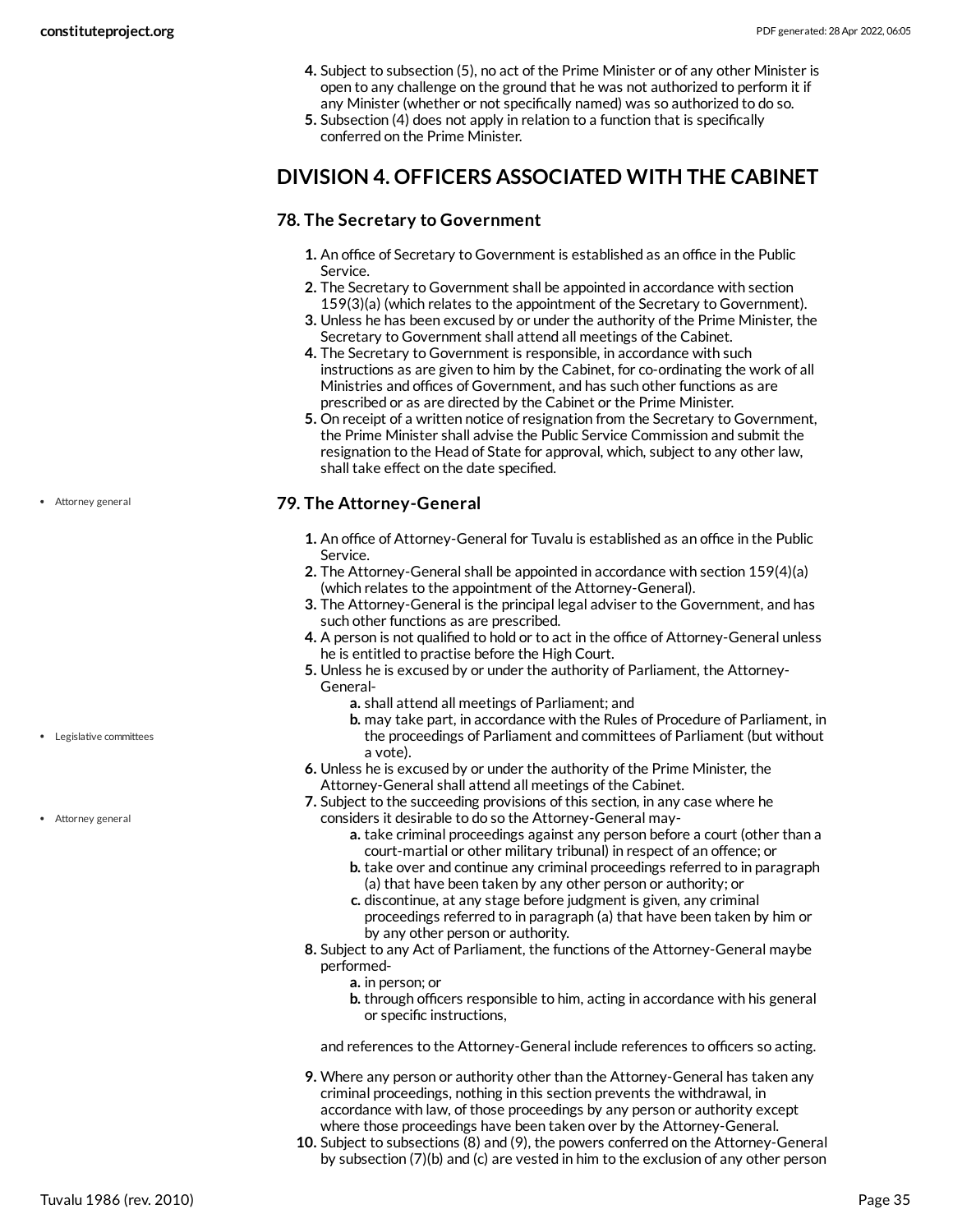• Power to pardon

- **10.** or authority.
- **11.** Subject to section 15 (independence) of Schedule 1, in the performance of his functions under subsection (7) the Attorney-General is not subject to the direction or control of any other person or authority.
- **12.** Subject to subsection (13), for the purposes of this section
	- **a.** an appeal from a decision in any proceedings; and
	- **b.** a case stated or question of law reserved for the purpose of any proceedings,

is part of those proceedings.

- **13.** The functions of the Attorney-General under subsection (7)(c) shall not be exercised in relation to
	- **a.** an appeal by a person convicted in any proceedings; or
	- **b.** a case stated or question of law reserved at the instance of a person convicted in any proceedings; or
	- **c.** a judicial review of any proceedings.

### <span id="page-35-0"></span>**DIVISION 5. THE POWER OF MERCY**

### **80. Commutation, etc., of sentences**

- **1.** The Head of State, acting in accordance with the advice of the Cabinet, may
	- **a.** grant to a person a pardon, either free or subject to lawful conditions, for an offence; or
		- **b.** relieve a person from any disability imposed by this Constitution or by or under an Act of Parliament because of a conviction under, or a contravention of, or a failure to comply with, a law of a country other than Tuvalu; or
		- **c.** grant to a person a delay, either indefinite or for a specified period, in the enforcement of any penalty imposed on that person for an offence; or
		- **d.** substitute a less severe form of punishment for any punishment imposed on a person for an offence; or
		- **e.** remit the whole or part of
			- **i.** any punishment imposed on a person for an offence; or
			- **ii.** any penalty, fine or forfeiture otherwise due to the Government on account of an offence.
- **2.** In any case in which the power of mercy is exercised in accordance with
	- subsection (1), the Prime Minister shall present to Parliament
		- **a.** if the power is exercised during a meeting of Parliament during that meeting; or
		- **b.** if the power is exercised at any other time during the next meeting of Parliament,

a statement giving details of the exercise of the power and of the reasons for it.

# <span id="page-35-1"></span>**PART VI. PARLIAMENT AND LAW-MAKING**

### <span id="page-35-2"></span>**DIVISION 1. PARLIAMENT**

- **81. Establishment of Parliament**
	- A Parliament is established for Tuvalu.

### **82. Composition of Parliament**

**1.** Subject to subsection (3), Parliament shall consist of such number of members as is fixed by or under an Act of Parliament and a Bill for an Act to amend the number of members so fixed shall not be passed by Parliament unless it is supported at its Third Reading by the votes of not less than two-thirds of the members of Parliament.

- Structure of legislative chamber(s)
- First chamber selection
- Size of first chamber
- Supermajority required for legislation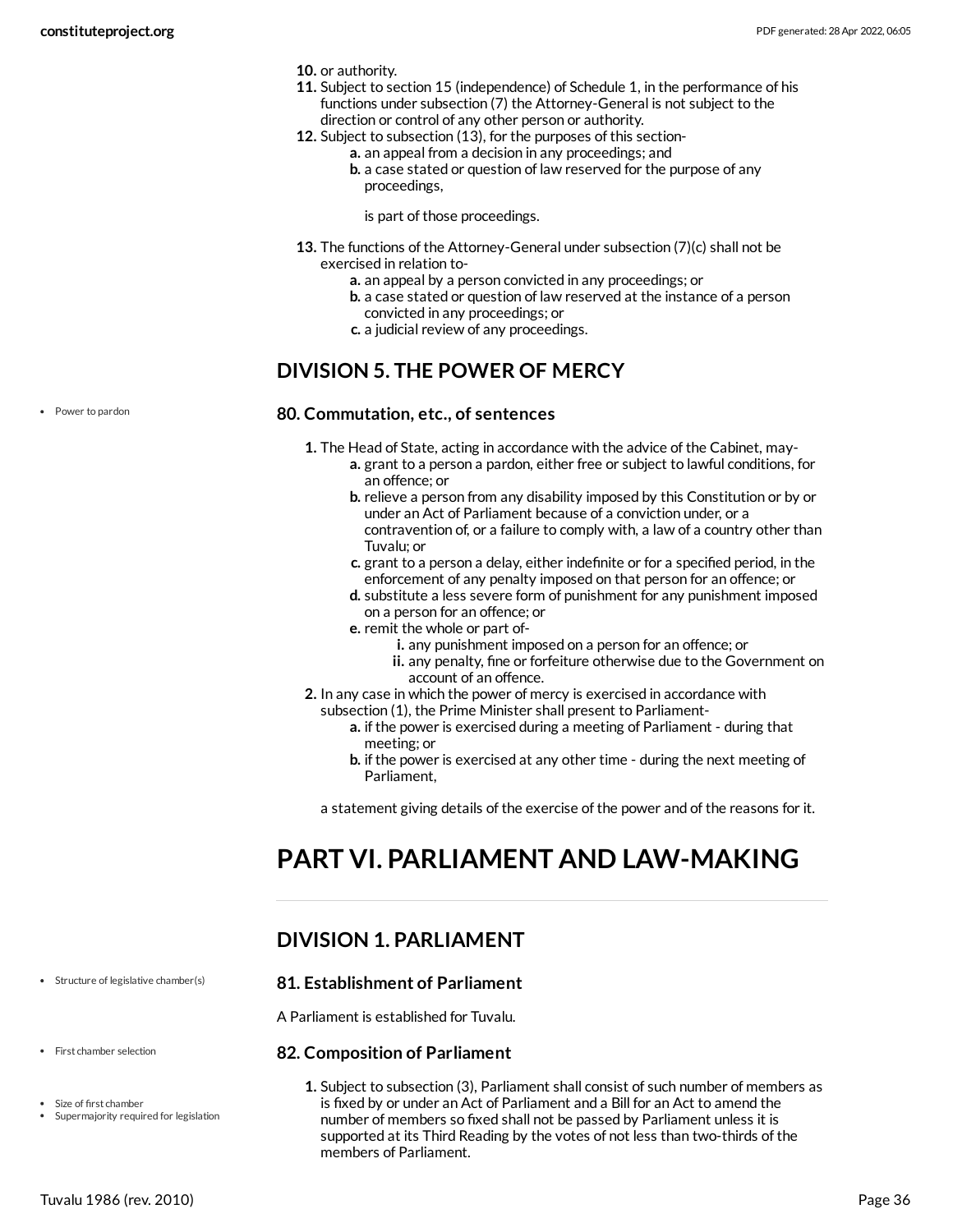Size of first chamber Electoral districts

First chamber selection

- **2.** The members shall be directly elected in accordance with this Constitution and, subject to this Constitution, in accordance with an Act of Parliament.
- **3.** The number of members of Parliament shall not be less than twelve.
- **4.** For the purpose of the election of the members of Parliament, electoral districts shall be established, having
	- **a.** such boundaries; and

**b.** such number of elected representatives,

as are prescribed by or under an Act of Parliament.

**5.** Nothing in this Constitution prevents an Act of Parliament from making special provision for the representation of a part of Tuvalu with special electoral problems, or related problems.

#### **83. Principles of electoral apportionment**

- **1.** This section does not affect the operation of section 82(5) (which relates to special electoral provisions for particular parts of Tuvalu).
- **2.** Subject to subsection (1), a Bill for an Act for the purposes of section 82 (composition of Parliament) shall, so far as practicable, be based on the principle that each member of Parliament should represent approximately the same number of electors, but in the circumstances of Tuvalu account must also be taken of
	- **a.** geographical features; and
	- **b.** interests or relationships of any kind that various areas
		- **i.** may have in common; or
		- **ii.** may not have in common; and
	- **c.** the boundaries of existing administrative and traditional areas; and
	- **d.** means of communication; and
	- **e.** density and mobility of population; and
	- **f.** such other factors as are prescribed by an Act of Parliament for the purpose.

### **DIVISION 2. THE LAW-MAKING POWER**

#### **84. Vesting of the law-making power**

Subject to this Constitution, Parliament may make laws, not inconsistent with this Constitution, including-

- **a.** laws having effect outside Tuvalu; and
- **b.** laws having retrospective effect; and
- **c.** laws providing for all matters that are necessary or convenient to be prescribed
	- **i.** for carrying out or giving effect to this Constitution; or
	- **ii.** for defining or detailing, or for further defining or detailing, any matter in this Constitution.

#### **85. Delegated legislation**

Acts of Parliament may provide-

- **a.** for the delegation to any person or authority other than Parliament of power to make regulations and other subsidiary laws; and
- **b.** for the control of the use of any power delegated under paragraph (a), whether
	- **i.** by means of a requirement of approval; or
	- **ii.** by means of a power to disallow,
- or in some other prescribed way.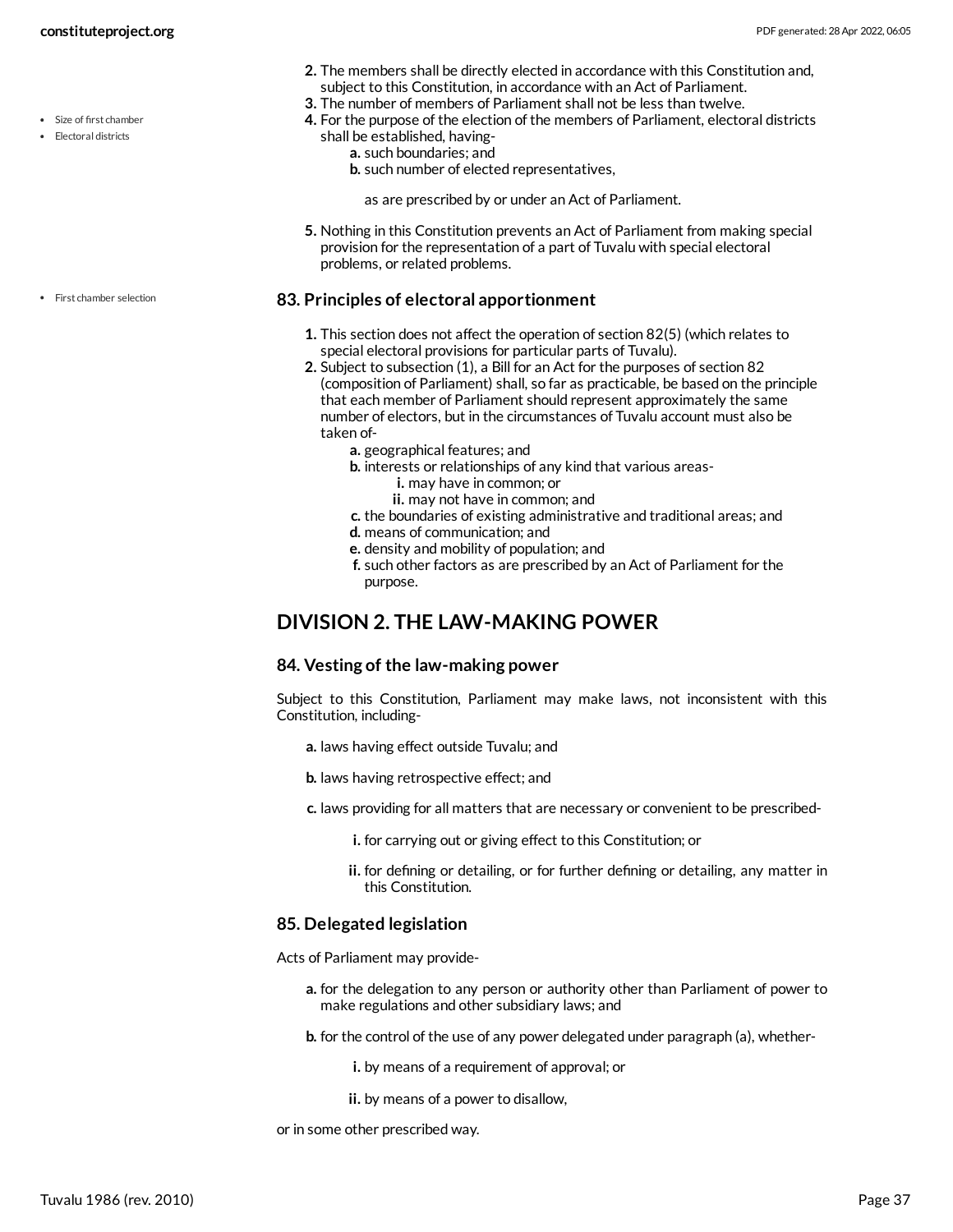#### **86. Manner of exercise of the law-making power**

- **1.** The power of Parliament to make laws shall be exercised by means of Bills passed, in accordance with section 111 (procedure on Bills, etc.), by Parliament and assented to by the Head of State.
- **2.** When a Bill is presented to the Head of State for assent the Head of State shall promptly assent to it.
- **3.** A Bill that has been assented to is an Act of Parliament.

# **DIVISION 3. MEMBERSHIP OF PARLIAMENT**

#### **87. Nature of elections**

- **1.** Members of Parliament shall be elected under a system of universal, citizen, adult suffrage, in accordance with this Constitution and any law made for the purposes of section 89 (electoral laws).
- **2.** All contested elections of members of Parliament shall be held by secret ballot.
- **3.** The provisions of subsection (2) shall not be considered to be contravened by a law that makes reasonable provision for assistance in voting to be given, on request, to any person.

#### **88. Holding of elections**

- **1.** There shall be a general election to be held after one month but not later than three months after every dissolution of Parliament.
- **2.** There shall be a bye-election as soon as practicable after
	- **a.** the occurrence of any casual vacancy in the membership of Parliament; or **b.** an Act of Parliament has been enacted to increase the number of members of Parliament.

#### **89. Electoral laws**

- **1.** Subject to this Constitution, an Act of Parliament may make provision for and in relation to Parliamentary elections.
- **2.** An Act of Parliament shall make provision for safeguarding the integrity of Parliamentary elections, especially in circumstances to which section 87(3) (special provisions for certain voters) applies.

### **Subdivision B. Electors**

#### **90. Right to vote**

- **1.** Subject to the succeeding provisions of this section, any person who is registered under an Act of Parliament as an elector for Parliamentary elections in an electoral district is entitled to vote, in such manner as is prescribed, in an election of a member of Parliament for that district.
- **2.** An Act of Parliament may prohibit a person from voting in an election if
	- **a.** he is an electoral officer within the meaning of the Act; or
	- **b.** he has been involved in the commission of an offence in connection with an election.
- **3.** A person is not entitled to vote in an election if
	- **a.** throughout the hours and on the date or dates fixed for the polling he is under arrest or in prison; or
	- **b.** except as prescribed, he is for any reason unable to attend in person at the place and time fixed for the polling.
- **4.** A person is not entitled to vote in an election of a member of Parliament for an electoral district if he is not registered as an elector for Parliamentary elections in that district.

#### **91. Qualifications for registration**

**1.** Subject to section 92 (disqualification from registration), a person is entitled to be registered as an elector in Parliamentary elections if, and is not entitled to be

- Claim of universal suffrage
- First chamber selection
- Secret ballot
- Scheduling of elections
- Replacement of legislators
- First chamber selection

• Restrictions on voting

• Restrictions on voting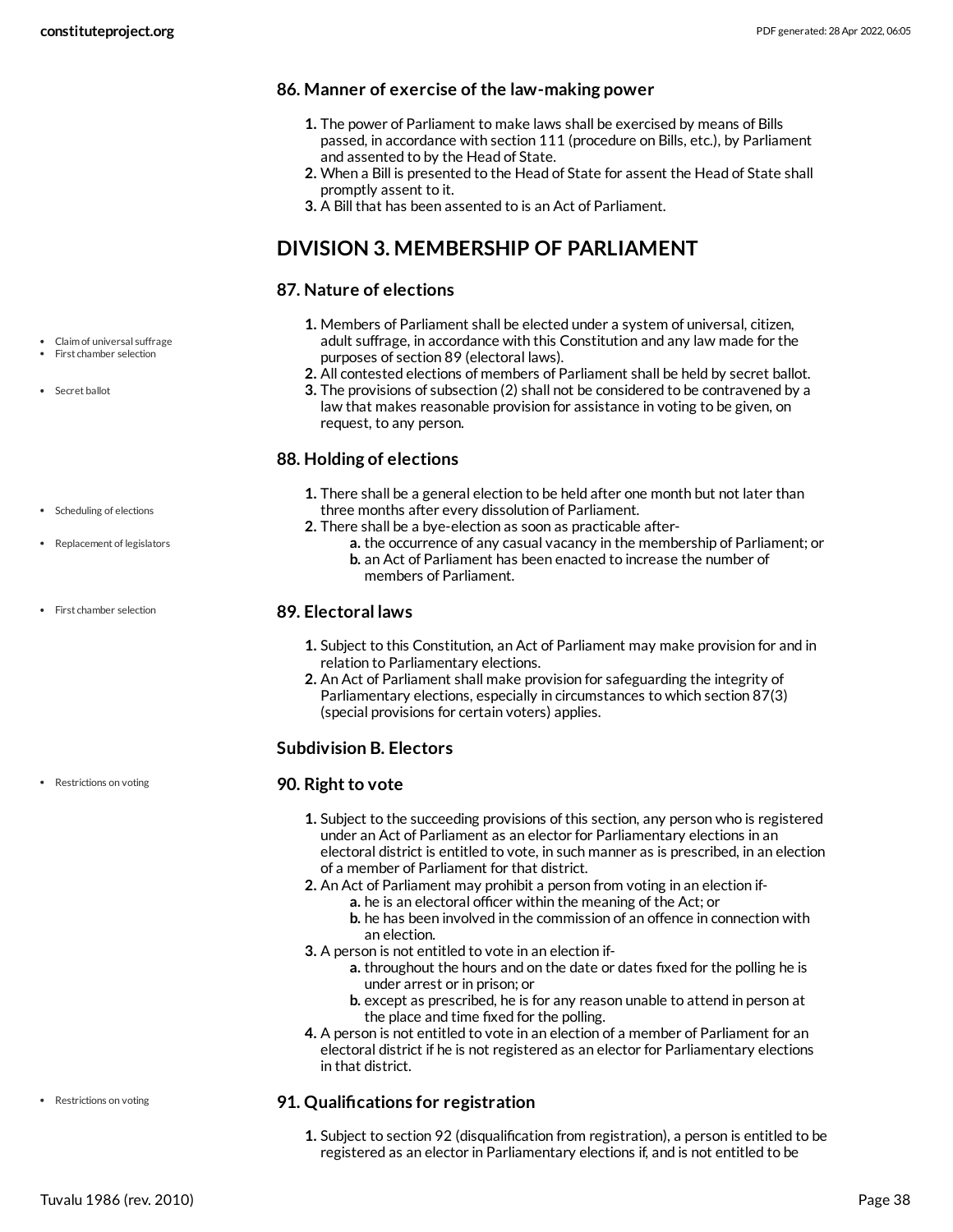- **1.** registered as such an elector unless
	- **a.** he is a citizen of Tuvalu; and
		- **b.** he has attained the age of 18 years; and
	- **c.** he satisfies such other requirements (whether as to residence or otherwise) as are prescribed.
- **2.** A person is not entitled to be registered as an elector in Parliamentary elections in more than one electoral district at the same time.

#### **92. Disqualification from registration**

- **1.** A person is not entitled to be registered as an elector in Parliamentary elections if
	- **a.** subject to section 102 (calculation of sentences) and to subsection (2), he has been sentenced by a court in a Commonwealth country to death or to imprisonment (by whatever name called) for a term exceeding 12 months, and has not received a free pardon; or
	- **b.** he is certified to be insane, or otherwise adjudged to be of unsound mind, under an Act of Parliament; or
	- **c.** he is disqualified, under an Act of Parliament relating to offences in connection with elections, from being registered as an elector in Parliamentary elections.
- **2.** Subsection (1)(a) does not apply if
	- **a.** on appeal or review
		- **i.** the conviction is overthrown; or
		- **ii.** the sentence is reduced to a sentence of imprisonment for a term not exceeding 12 months, or to some other penalty; or
	- **b.** in the case of a sentence of imprisonment (whether it was the original sentence or was substituted on appeal or review) - three years have elapsed since the end of the imprisonment.

#### **Subdivision C. Candidates**

#### **93. Candidature**

- **1.** A candidate for election to Parliament must be
	- **a.** qualified for election as a member of Parliament; and
	- **b.** nominated in accordance with an Act of Parliament.
- **2.** A member of Parliament is not qualified to be a candidate.

#### **94. Qualifications for election**

Subject to section 95 (disqualification from election) a person is qualified to be elected as a member of Parliament if, and is not qualified to be elected as a member of Parliament unless,-

**a.** he is a citizen of Tuvalu; and

**b.** he has attained the age of 21 years.

#### **95. Disqualification from election**

- **1.** A person is not qualified to be elected as a member of Parliament if
	- **a.** subject to section 102 (calculation of sentences) and to subsection (2), he has been sentenced by a court in a commonwealth country to death or to imprisonment (by whatever name called) for a term exceeding 12 months, and has not received a free pardon, or is serving a prison sentence; or
	- **b.** he is certified to be insane, or otherwise adjudged to be of unsound mind, under an Act of Parliament; or
	- **c.** he is disqualified, under an Act of Parliament relating to offences in connection with elections, from membership of Parliament; or
	- **d.** he is, by virtue of his own act, under an acknowledgement of allegiance, obedience or adherence to a country other than Tuvalu; or
	- **e.** he has been adjudged or otherwise declared bankrupt under a law of a Commonwealth country, and has not been discharged; or
	- **f.** subject to such exceptions as are prescribed, he holds, or is acting in, any office or position in a State Service; or

• Restrictions on voting

Eligibility for cabinet

- Eligibility for head of state
- Eligibility for head of government Minimum age of head of government
- Eligibility for first chamber
- Migilionity fagehfeardfust schlamber
- Eligibility for first chamber Eligibility for cabinet
- Eligibility for head of government

Outside professions of legislators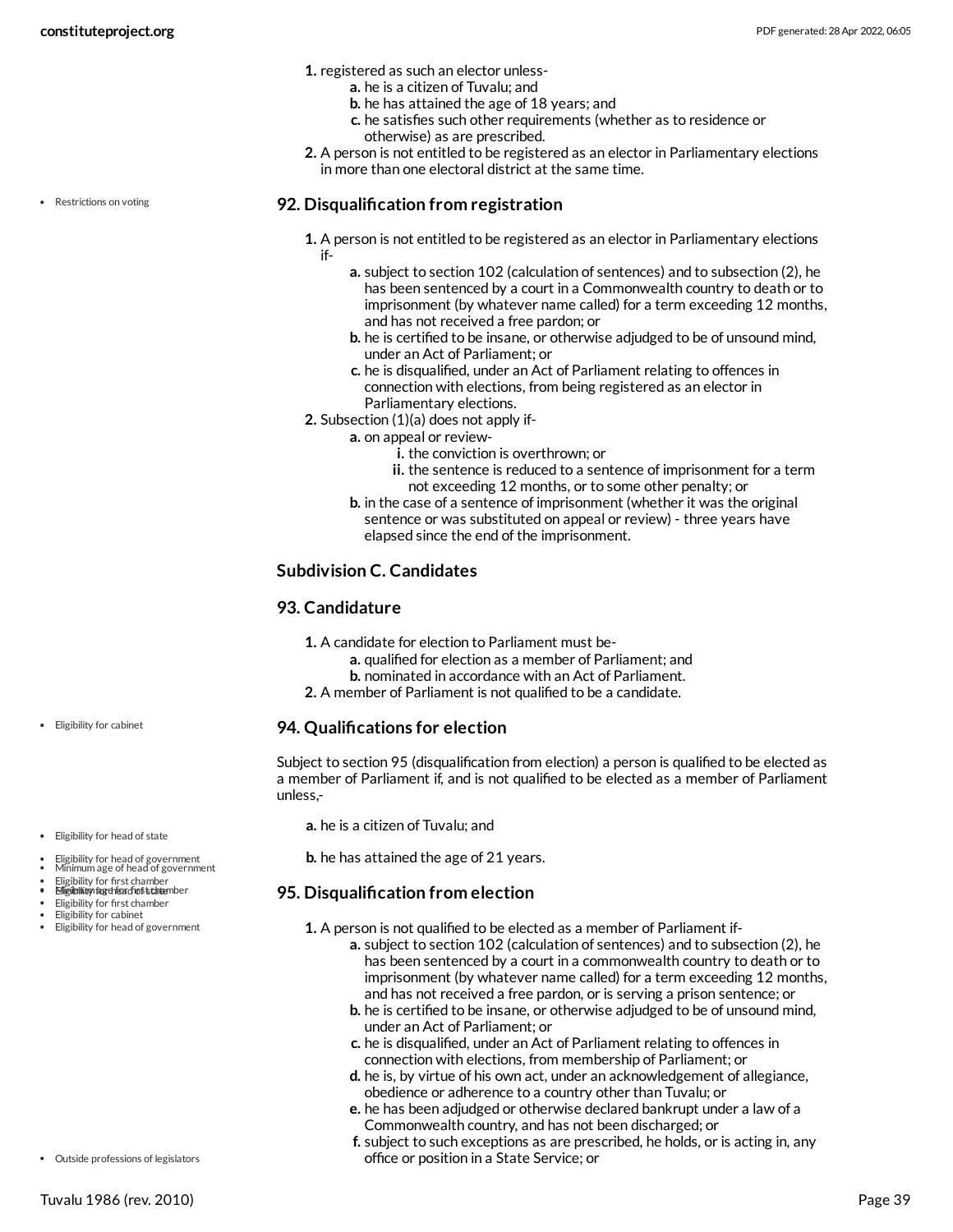- Outside professions of legislators
- Outside professions of legislators
- **1. g.** he is the Head of State, a Judge of the High Court or a magistrate; or **h.** he is a member of the Public Service Commission.
- **2.** Subsection (1)(a) does not apply if
	- **a.** on appeal or review
		- **i.** the conviction is overthrown; or
		- **ii.** the sentence is reduced to a sentence of imprisonment for a term not exceeding 12 months, or to some penalty other than imprisonment; or
	- **b.** in the case of a sentence of imprisonment, whether it was the original sentence or was substituted on appeal or review, three years have elapsed since the end of the imprisonment.

#### **Subdivision D. Members**

Removal of individual legislators

### **96. Tenure of office**

- **1.** The seat of a member of Parliament becomes vacant
	- **a.** on death; or
	- **b.** on a dissolution of Parliament; or
	- **c.** if he is absent from the sittings of Parliament for such period and in such circumstances as are prescribed in the Rules of Procedure of Parliament; or
	- **d.** subject to subsection (2), if, not being the Speaker, he resigns his seat by written notice to the Speaker; or
	- **e.** subject to subsection (3), if, being the Speaker
		- **i.** he announces to Parliament his resignation from his seat; or **ii.** he resigns his seat by written notice addressed to Parliament and given to the Clerk of Parliament; or
	- **f.** if he ceases to be qualified for, or becomes disqualified from, election to Parliament under section 94 (qualifications for election) or 95 (disqualification from election); or
	- **g.** in the circumstances set out in section 97 (disclosure of interest) or 98 (vacation of seat on sentence); or
	- **h.** if his seat is declared to be vacant under section 99 (recall of incapacitated member); or
	- **i.** if he becomes the Head of State or a Judge of the High Court.
- **2.** A resignation under subsection (1)(d) takes effect on the date on which it is received by the Speaker.
- **3.** A resignation under subsection (1)(e) takes effect on the date on which it is**a.** announced to Parliament; or
	- **b.** received by the Clerk of Parliament,

as the case may be.

### **97. Disclosure of interest**

- **1.** An Act of Parliament or the Rules of Procedures of Parliament may make provision requiring a member of Parliament who has an interest in a matter under consideration in Parliament
	- **a.** to disclose his interest; and
	- **b.** except with the approval of Parliament, not to take part in any proceedings in Parliament, or in a committee of Parliament, in relation to the matter.
- **2.** An Act of Parliament or the Rules of Procedure of Parliament may provide that if a member of Parliament contravenes a provision referred to in subsection (1) his seat becomes vacant.

#### **98. Vacation of seat on sentence**

- **1.** Subject to section 102 (calculation of sentences) and to the succeeding provisions of this section, if a member of Parliament is sentenced by a court in a Commonwealth country to death or to imprisonment (by whatever name called) for a term exceeding 12 months
	- **a.** he shall forthwith cease to discharge his functions as a member of Parliament, and shall not attend Parliament as a member of Parliament; and

Attendance by legislators

Legislative committees

Removal of individual legislators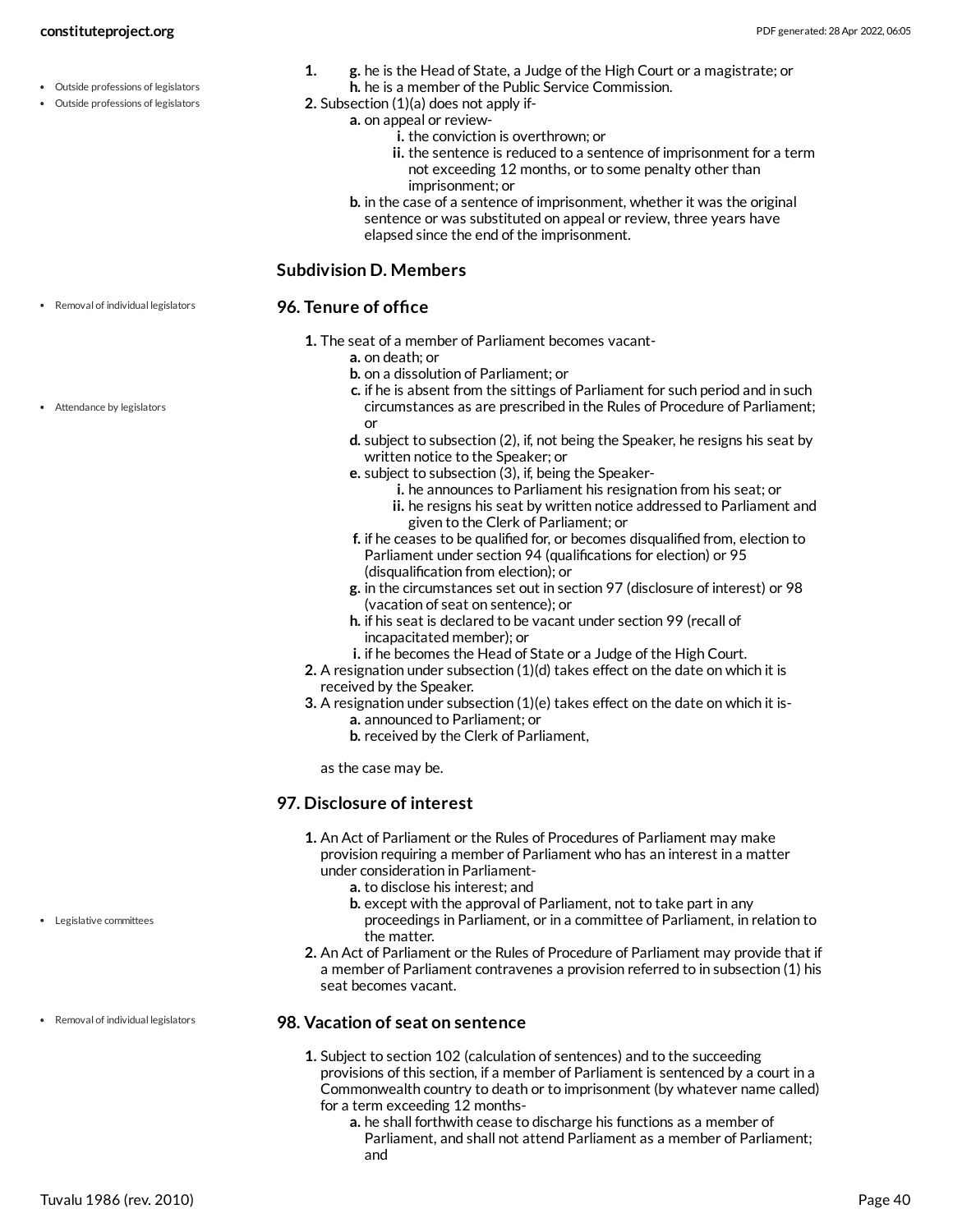- **1. b.** his seat becomes vacant at the end of 30 days after the date of sentence.
- **2.** The Speaker may, at the request of the member, from time to time extend the period of 30 days referred to in subsection (1)(b) to enable the member to pursue any appeal (judicial or other) in respect of his conviction or sentence, but extensions totalling more than 150 days shall not be granted without the consent of Parliament, signified by resolution.
- **3.** If before a member vacates his seat under this section
	- **a.** he receives a free pardon; or
	- **b.** on appeal or review
		- **i.** the conviction is overthrown; or
		- **ii.** the sentence is reduced to a sentence of imprisonment for a term not exceeding 12 months, or to some penalty other than imprisonment,

his seat does not become vacant, and he may again discharge his functions as a member.

**4.** A reference in this section to functions as a member of Parliament includes a reference to functions performed in any capacity arising out of membership of Parliament (including functions as Speaker or as the Prime Minister or another Minister).

#### **99. Recall of incapacitated member**

- **1.** If more than 50 percent of the persons who are registered as electors for Parliamentary elections in an electoral district sign a petition to the Head of State stating that a member of Parliament for that district is unable to perform properly the functions of a member because of infirmity of body or mind, the succeeding provisions of this section apply.
- **2.** If the Head of State, acting in his own deliberate judgment, is satisfied that
	- **a.** a petition delivered to him complies with subsection (1); and
	- **b.** it is desirable in the interests of the good government of Tuvalu that the question of removing the member should be investigated,

the Head of State, acting in accordance with the advice of a professional medical body outside Tuvalu approved by an Act of Parliament for the purpose, shall appoint two or more medical practitioners who are legally qualified to practise medicine either in Tuvalu or elsewhere to investigate the question of the capacity of the member.

- **3.** The persons appointed under subsection (2) shall investigate the question and make a joint professional report to the Head of State personally.
- **4.** If after considering the report the Head of State, acting in his own deliberate judgment, is satisfied that it is desirable in the interests of the good government of Tuvalu to do so, he shall, acting in his own deliberate judgment, by written notice to
	- **a.** the Speaker; and
	- **b.** the member,

declare the seat of the member concerned to be vacant.

#### **Subdivision E. Miscellaneous**

#### **100. Questions as to membership of Parliament**

- **1.** The High Court has jurisdiction to determine, in accordance with law, any question whether
	- **a.** a candidate has been validly elected as a member of Parliament; or **b.** a member of Parliament has vacated his seat, or is required by section 98
	- (vacation of seat on sentence) to cease to perform his functions as a member; or
	- **c.** the seat of a member has been declared vacant in accordance with any Act of Parliament or Rules of Procedure of Parliament provided for by section 97 (disclosure of interest); or
	- **d.** the seat of a member has been declared vacant in accordance with section 99 (recall of incapacitated member).

• Removal of individual legislators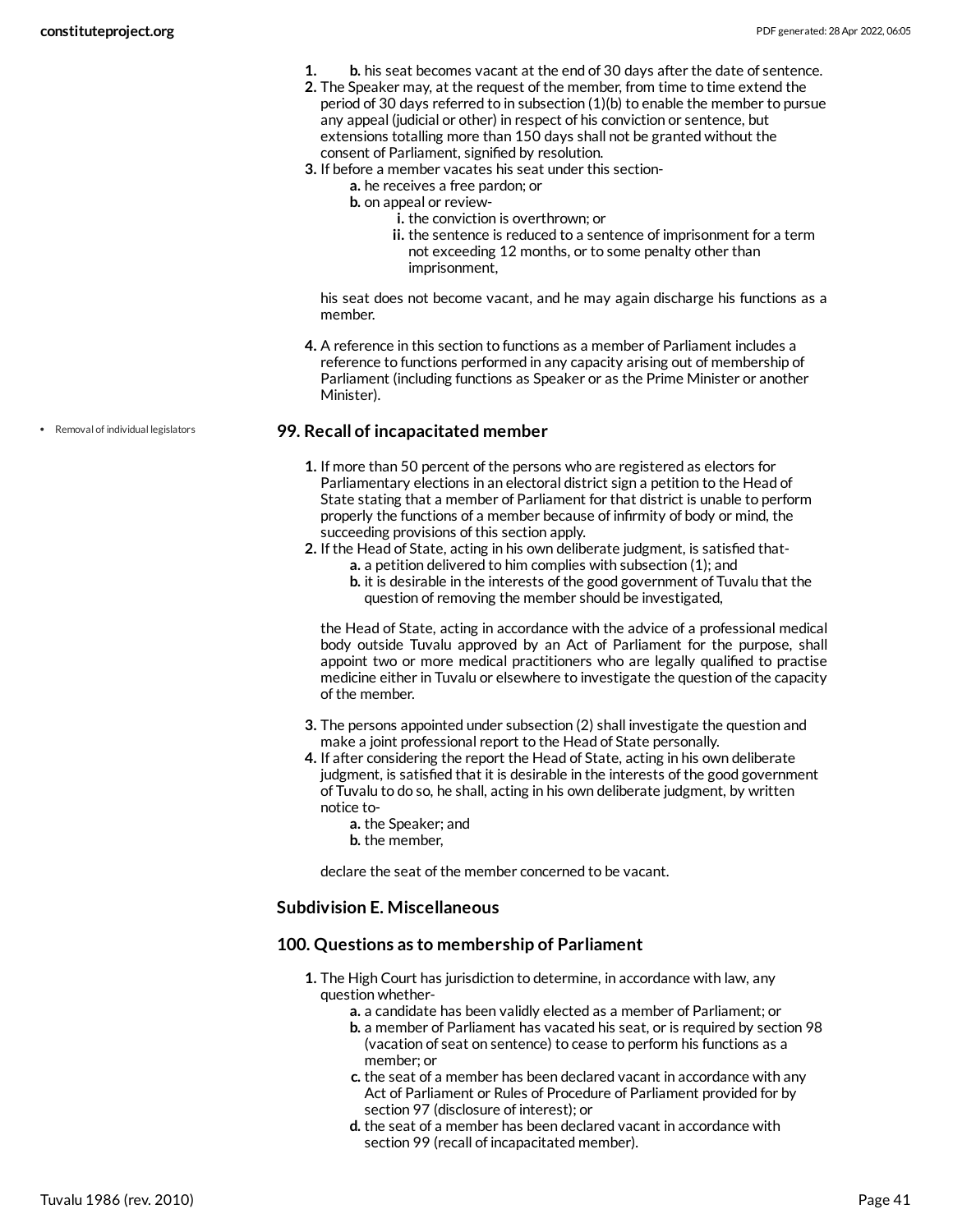Legislative committees

**2.** There is no appeal from a decision of the High Court in proceedings under subsection (1).

#### **101. Sitting, etc., while unqualified**

- **1.** A person who sits or votes in Parliament or in a committee of Parliament knowing, or having reasonable grounds for believing, that he is not entitled to do so is liable to a civil penalty not exceeding \$20.00 for each day upon which he so sits or votes.
- **2.** A penalty under subsection (1) may be recovered only by civil action in the High Court by the Attorney-General.

#### **102. Calculation of sentences**

- **1.** This section applies to the calculation of the lengths of periods of imprisonment for the purposes of
	- **a.** section 92 (disqualification from registration); and
	- **b.** section 95 (disqualification from election); and
	- **c.** section 98 (vacation of seat on sentence).
- **2.** For the purposes of the provisions referred to in subsection (1)
	- **a.** two or more terms of imprisonment that are required to be served consecutively shall be regarded as a single term of the total period; and
	- **b.** no account shall be taken of a sentence of imprisonment imposed in default of payment of a fine; and
	- **c.** "review" includes an administrative or executive review of a sentence.

# **DIVISION 4. THE SPEAKER**

#### **103. Establishment of the office of Speaker**

An office of Speaker of Parliament is established.

#### **104. Election of the Speaker**

- **1.** Subject to this section, the Speaker shall be elected by the members of Parliament from among their own number.
- **2.** As soon as practicable after
	- **a.** each general election; or **b.** the occurrence of a casual vacancy in the office of Speaker,

but after any necessary election of a Prime Minister, the Head of State, acting in

accordance with the advice of the Prime Minister, shall call a meeting of the members of Parliament for the purpose of electing a Speaker, at a date, time and place fixed by the Head of State, acting in accordance with the advice of the Prime Minister, by notice to each member.

- **3.** The Clerk of Parliament shall preside at the meeting, and for that purpose has all the functions of the Speaker as if the meeting were a meeting of Parliament.
- **4.** When a Speaker is elected, the Clerk of Parliament shall so inform the Head of State, and the Head of State shall appoint the person so elected to be the Speaker.
- **5.** At the commencement of the first sitting day of Parliament after the appointment of a Speaker, the Clerk of Parliament shall announce to the members of Parliament present the appointment of the Speaker and the person appointed shall then take his place as Speaker.

### **105. Tenure of office of the Speaker**

- **1.** The office of Speaker becomes vacant
	- **a.** on death; or
	- **b.** when a Speaker next takes his place under section 104(5) (which relates to the Speaker taking his place after his appointment by the Head of State); or
	- **c.** subject to subsection (2), if-

**i.** he announces to Parliament his resignation from office; or

#### Leader of first chamber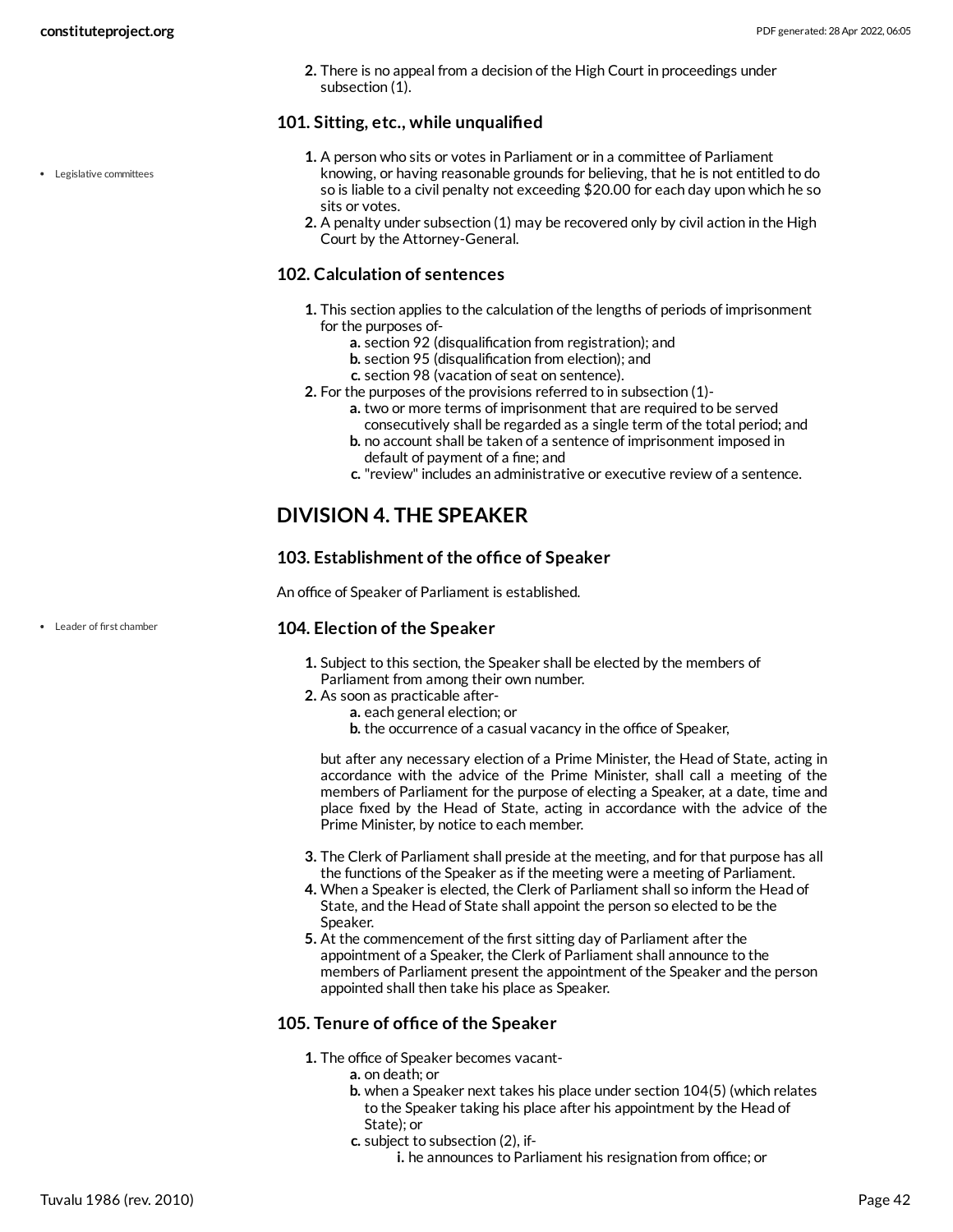- **1. c. ii.** he resigns his office by written notice addressed to Parliament and given to the Clerk of Parliament; or
	- **d.** if he ceases to be a member of Parliament for any reason other than the dissolution of Parliament; or
	- **e.** if he becomes Prime Minister or another Minister; or
	- **f.** if he becomes the Head of State or a Judge of the High Court; or
	- **g.** if Parliament so resolves by resolution supported by the votes of twothirds of the total membership.
- **2.** A resignation under subsection (1)(c) takes effect on the date on which it is**a.** announced to Parliament; or
	- **b.** received by the Clerk of Parliament,

as the case may be.

#### **106. Functions of the Speaker**

- **1.** Subject to subsection (2), when he is present the Speaker shall preside at all sittings of Parliament and of committees of Parliament.
- **2.** An Act of Parliament or the Rules of Procedure of Parliament may provide that subsection (1) does not apply
	- **a.** when Parliament is in a committee of the whole Parliament; or **b.** on other occasions, or in other circumstances, prescribed in the Act or the Rules.
- **3.** Subject to any Act of Parliament made for the purposes of subsection (6), the Speaker is responsible for ensuring that the business of Parliament is conducted in accordance with this Constitution, any applicable Act of Parliament and the Rules of Procedure of Parliament.
- **4.** The Speaker shall do his best to ensure that
	- **a.** proceedings in Parliament are conducted at all times with dignity, decorum and politeness; and
	- **b.** abusive, unnecessarily violent or otherwise objectionable language is not used in Parliament; and
	- **c.** Parliamentary privilege is not abused by the making of unnecessary personal attacks on other members of Parliament or other persons, or in any other manner.
- **5.** The Speaker has such other functions as are provided for by this Constitution, any Act of Parliament and the Rules of Procedure of Parliament.
- **6.** Subject to any Act of Parliament, the decision of the Speaker on any matter relating to the conduct of the business of Parliament is final.
- **7.** The Speaker shall perform his functions impartially, and has a duty to ensure that in the conduct of the business of Parliament there is a reasonable opportunity for all members present to be fairly heard.

#### **107. Acting Speaker**

- **1.** If the Speaker is absent from a sitting of Parliament or if there is a vacancy in the office of Speaker during a meeting, a member of Parliament (not being the Prime Minister or another Minister) elected by the members shall, until relieved by the Speaker, perform the functions of the Speaker.
- **2.** If at any time when Parliament is not sitting
	- **a.** the Speaker is absent from Tuvalu or is for any other reason unable to perform his functions; and
	- **b.** no member has been elected under subsection (1), the Clerk of Parliament shall perform the parliamentary functions of the Speaker.
- **3.** The Clerk of Parliament shall preside for the purposes of the election of an acting Speaker under subsection (1).
- **4.** No question whether the need for the election of a person to perform the functions of the Speaker in accordance with this section has arisen, or has ceased, shall be considered in any court

# **DIVISION 5. PROCEDURES IN PARLIAMENT**

- Legislative committees
- Legislative committees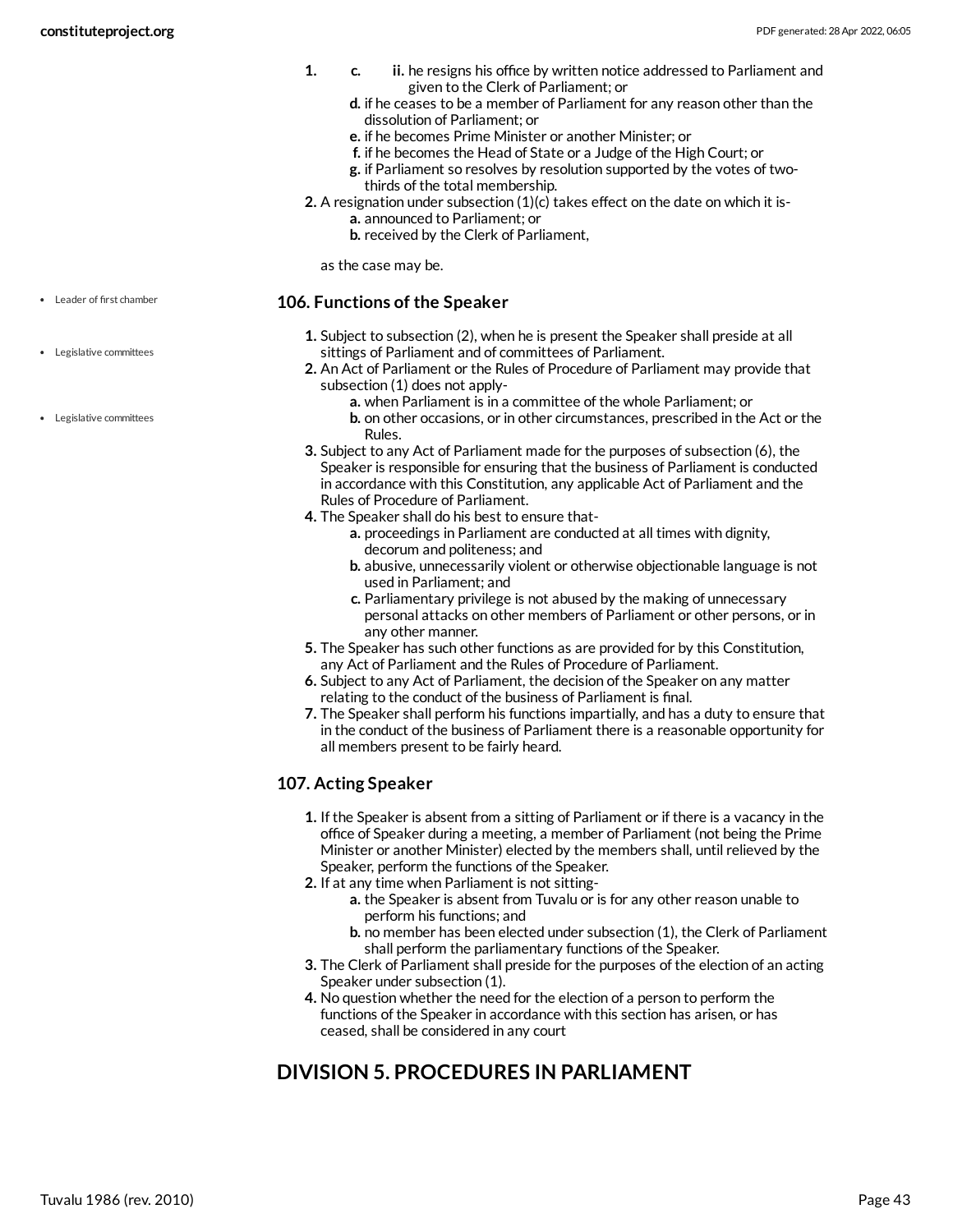#### **108. Rules of Procedure**

- **1.** Subject to this Constitution and to any Act of Parliament, Parliament may make rules of procedure for the regulation and orderly conduct of its proceedings and the discharge of business at sittings of Parliament, and for related purposes.
- **2.** The rules shall ensure that in the conduct of the business of Parliament there is a reasonable opportunity for all members to be fairly heard.

#### **109. Quorum of Parliament**

- **1.** Subject to subsection (3), the quorum for a meeting of Parliament is one more than one half of the total membership, ignoring any fraction which may arise in calculating one half of the total membership.
- **2.** If at any time
	- **a.** the Speaker declares that a quorum in accordance with subsection (1) is not present; and
	- **b.** after such interval as is prescribed in the Rules of Procedure of Parliament for the purpose such a quorum is again not present,

the Speaker shall adjourn Parliament until a time and date that he thinks appropriate.

**3.** If at the time and date fixed by the Speaker under subsection (2) a quorum in accordance with subsection (1) is not present, the number of members of Parliament actually present and qualified to take part in the proceedings is a quorum for the purposes of that day's sitting.

#### **110. Voting in Parliament**

- **1.** Subject to this Constitution, all questions before Parliament shall be determined in accordance with a majority of the votes of the members of Parliament present and voting.
- **2.** Subject to subsection (3), the Speaker does not have an original vote, but**a.** has; and
	- **b.** shall exercise,

a casting vote.

**3.** The Speaker has an original vote, but not a casting vote**a.** on a motion of no confidence in the Government; and **b.** on a Bill for an Act to amend this Constitution.

#### **111. Procedure on Bills, etc**

- **1.** Subject to this Constitution, any member of Parliament may, in accordance with the Rules of Procedure of Parliament
	- **a.** introduce a Bill in Parliament; or
	- **b.** propose a motion for debate in Parliament; or
	- **c.** present a petition to Parliament,

and it shall be disposed of in accordance with this Constitution and the Rules.

- **2.** Subject to section 2 (the area of Tuvalu), with the exception of
	- **a.** Appropriation Bills; and
	- **b.** Bills certified by the Head of State, acting in accordance with the advice of the Cabinet, to be
		- **i.** urgent; or
			- **ii.** not of general public importance,

Parliament shall not proceed upon a Bill after its first reading until the next session of Parliament, and after the first reading the Clerk of Parliament shall circulate the Bill to all local governments for consideration and comment.

- **3.** Parliament shall consider and dispose of any comments received under subsection (2).
- **4.** Parliament shall not proceed-

Quorum for legislative sessions

• Initiation of general legislation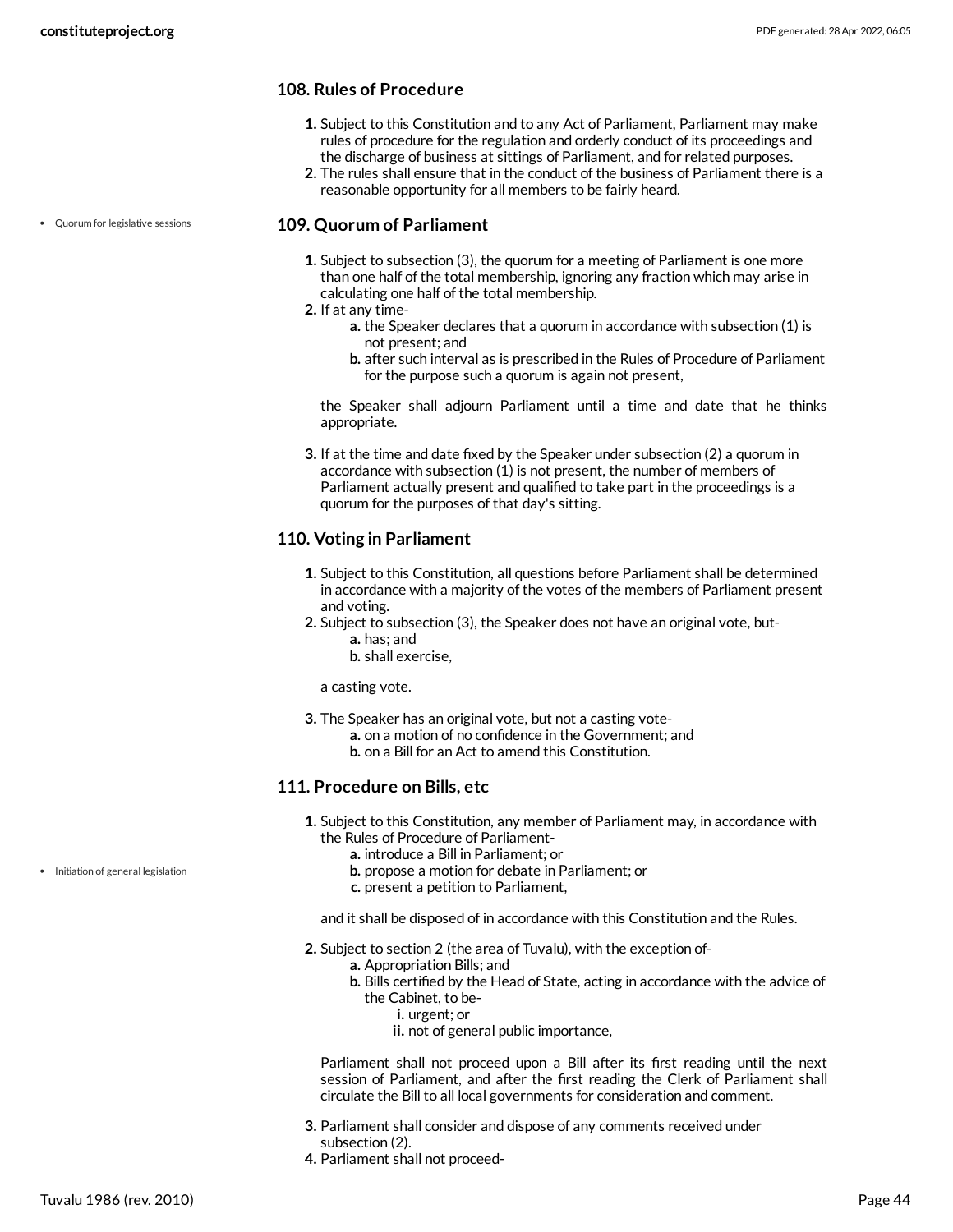- **4. a.** further than the first reading of a Bill for any purpose referred to in section 166(1) (which relates to Executive initiative); or
	- **b.** on a motion or amendment which would have a similar effect, without the recommendation of a Minister as required by section 166(1) (which relates to Executive initiative).

# **DIVISION 6. MISCELLANEOUS**

#### **112. Oath and affirmation of members of Parliament**

- **1.** Subject to subsection (3), no member of Parliament may take part in the proceedings of Parliament (other than formal proceedings and proceedings necessary for the purpose of this section) until he has, before Parliament, made an oath, or taken an affirmation, of allegiance in the form in Schedule 4.
- **2.** The swearing-in of a member of Parliament takes precedence over all other business (other than formal business and business referred to in subsection(3)) in Parliament.
- **3.** Subsection (1) does not apply in relation to
	- **a.** proceedings for the election of a Prime Minister under section 63(1) (which relates to the election of a Prime Minister) and Schedule 2 (Election and Appointment of the Prime Minister); or
	- **b.** proceedings for the election of a Speaker under section 104 (election of the Speaker) or of an acting Speaker under section 107(1) (which relates to the election of a member of Parliament as acting Speaker).

#### **113. Validity of proceedings in Parliament**

Subject to sections 109 (quorum of Parliament) and 110 (voting in Parliament)-

- **a.** Parliament or a committee of Parliament may conduct any business even if there is a vacancy in its membership; and
- **b.** the proceedings of Parliament, and of a committee of Parliament, are valid even if a person who was not entitled to do so took part in those proceedings.

#### **114. Privileges of Parliament**

- **1.** The purpose of this section is to allow, as is customary in Parliaments
	- **a.** certain privileges and immunities to be conferred upon Parliament and members of Parliament; and
	- **b.** certain powers to be conferred upon Parliament, in order to facilitate the proper conduct of the business of Parliament, and to prevent improper interference with the conduct of that business.
- **2.** Subject to subsections (4) and (5), Parliament may provide for
	- **a.** privileges and immunities of Parliament and members of Parliament; and **b.** powers of Parliament.
- **3.** Any provision made by Parliament for the purposes of subsection (2) shall be interpreted and applied only in accordance with the purpose of this section asset out in subsection (1).
- **4.** No civil or criminal proceedings may be instituted against a member of Parliament
	- **a.** for words spoken in, or included in a report to, Parliament or a committee of Parliament; or
	- **b.** by reason of any matter or thing brought by him in Parliament or a committee of Parliament.
- **5.** No process issued by a court shall be served or issued within the precincts of Parliament (as defined by or under an Act of Parliament or the Rules of Procedure of Parliament).

### **115. Clerk of Parliament and other officers**

There shall be a Clerk of Parliament and such other officers as are necessary for the proper conduct of the business of Parliament, who shall be members of a State Service.

Legislative committees

• Immunity of legislators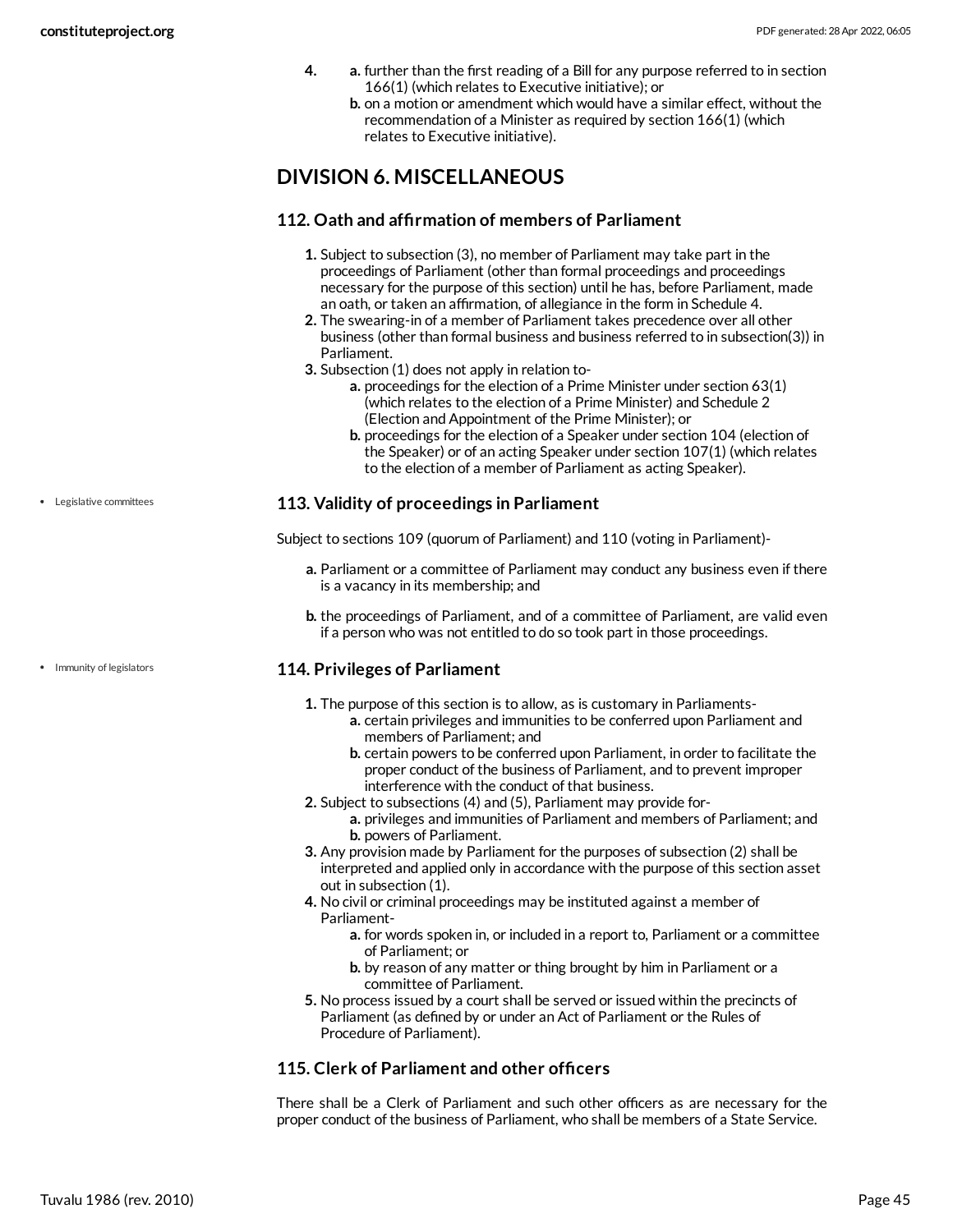Length of legislative sessions

# **DIVISION 7. SUMMONING, DISSOLUTION, ETC**

#### **116. Meetings of Parliament**

- **1.** Subject to this section, Parliament shall meet at such places in Tuvalu, and at such times, as the Head of State, acting in accordance with the advice of the Cabinet, appoints.
- **2.** Sessions of Parliament shall be held in such a way that no period of 12 months intervenes between the end of one session and the beginning of the next.
- **3.** A session of Parliament shall be appointed to begin as soon as practicable after the declaration of the results of a general election, and in any event within three months after the declaration.
- **4.** In the event of a failure to comply with subsection (2) or (3), the Speaker shall call a meeting of Parliament, unless in the meantime a meeting has been called under subsection (1).

### **117. Prorogation of Parliament**

The Head of State, acting in accordance with-

**a.** a resolution of Parliament; or

**b.** subject to any resolution of Parliament, the advice of the Prime Minister,

may at any time prorogue Parliament.

#### **118. Dissolution of Parliament**

- **1.** Subject to this section, Parliament is automatically dissolved at the end of the period of four years after the date of its first sitting after a general election.
- **2.** The Head of State, acting in accordance with a resolution of Parliament may at any time dissolve Parliament.
- **3.** If
	- **a.** the office of Prime Minister is vacant; and
		- **b.** no person has been elected to that office within such period as the Head of State, acting in his own deliberate judgment, thinks reasonable, the Head of State, acting in his own deliberate judgment, may dissolve Parliament.
	- **4.** Subject to subsection (5), Parliament remains dissolved until the declaration of the results of the following general election.
	- **5.** Subject to subsection (6), if the Head of State certifies that there is an urgent matter requiring the attention of Parliament at a time while Parliament is dissolved he may re-convene Parliament, and Parliament may meet and act as if it had not been dissolved.
	- **6.** The functions of the Head of State under subsection (5) shall be performed**a.** in accordance with the advice of the Cabinet; and
		- **b.** subject to any such advice, in his own deliberate judgment.
	- **7.** A meeting of Parliament re-convened under subsection (5) shall consider only the matter certified under that subsection and matters that, in the opinion of the Speaker, arise out of it.

# **PART VII. THE COURTS**

# **DIVISION 1. GENERAL**

• Structure of the courts

#### **119. The judicial system**

The judicial system of Tuvalu consists of-

**a.** the Sovereign in Council (as provided for in Division 4); and

- Term length for first chamber
- Dismissal of the legislature
- Dismissal of the legislature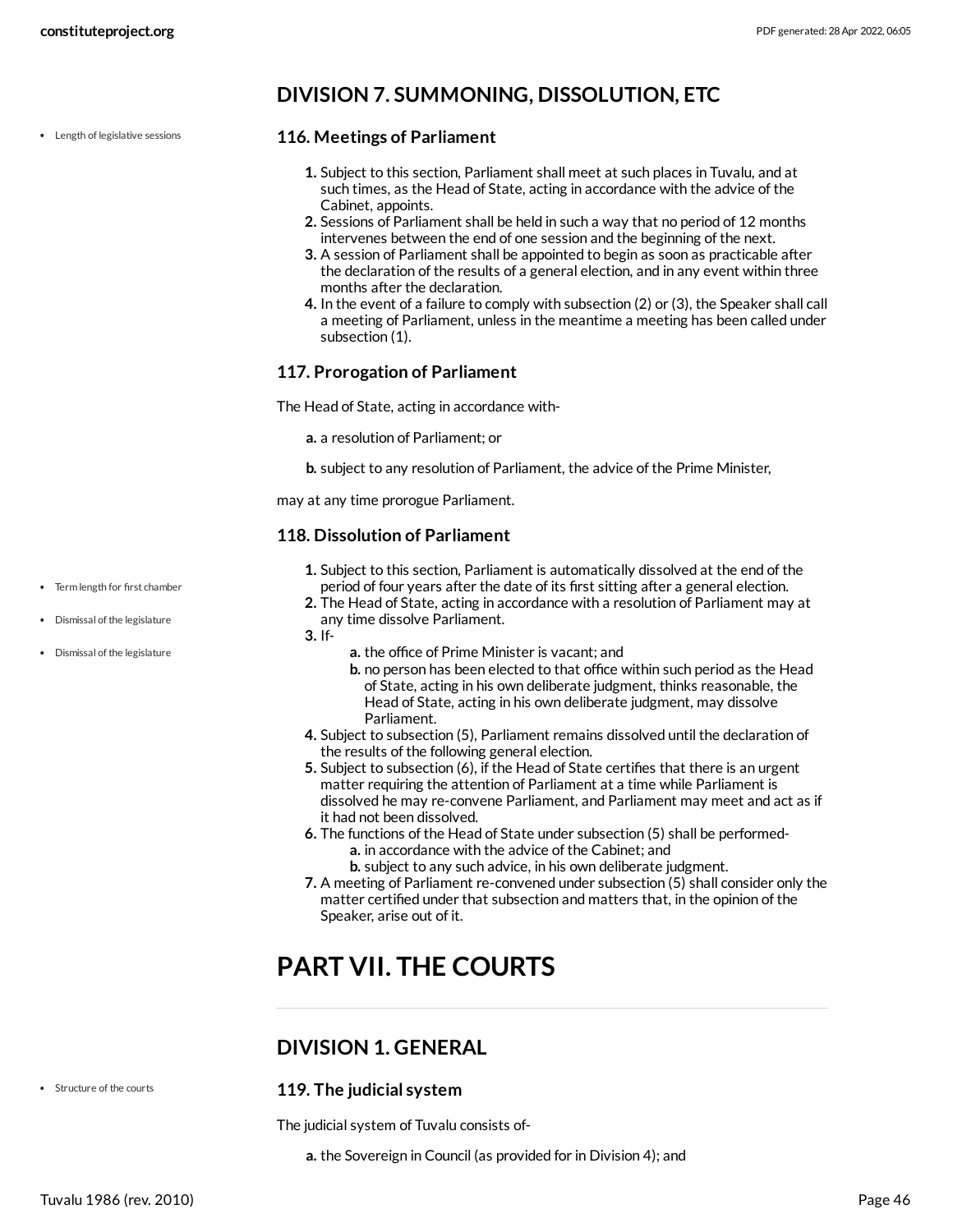- **b.** the Court of Appeal for Tuvalu (as provided for in Division 3); and
- **c.** the High Court of Tuvalu (as provided for in Division 2); and
- **d.** such other courts and tribunals as are provided for by or under Acts of Parliament.

# **DIVISION 2. THE HIGH COURT**

#### **Subdivision A. Establishment, etc**

#### **120. Establishment of the High Court**

**121. Composition of the High Court**

- **1.** A High Court of Tuvalu is established.
- **2.** The High Court is a superior court of record.
- 

The High Court is constituted by the Chief Justice of Tuvalu and any other Judges appointed under section 123 (other Judges).

#### **122. The Chief Justice of Tuvalu**

- **1.** An office of Chief Justice of Tuvalu is established.
- **2.** The Chief Justice shall be appointed by the Head of State, acting in accordance with the advice of the Cabinet, for such period as is specified in the instrument of his appointment.

#### **123. Other Judges**

If the Cabinet is satisfied that the appointment of an additional Judge is necessary for the proper performance of the functions of the High Court, the Head of State, acting in accordance with the advice of the Cabinet given after consultation with the Chief Justice, may appoint a person to be a Judge of the High Court-

**a.** for such period; or

**b.** in relation to such matters,

as is or are specified in the instrument of his appointment.

#### **124. Qualifications of Judges**

A person is not qualified for appointment as a Judge of the High Court unless-

- **a.** he is or has been a judge of a court of unlimited jurisdiction in civil and criminal matters in some country that has a legal system similar to that of Tuvalu, or of a court having jurisdiction in appeals from such a court; or
- **b.** has been qualified for at least five years to practise as a barrister or solicitor, or the equivalent, in a country referred to in paragraph (a).

#### **125. Remuneration, etc., of Judges**

- **1.** The salaries or other remuneration and the allowances of the Judges of the High Court are as provided for in section 169 (remuneration of certain officials).
- **2.** Subject to this Constitution and to any Act of Parliament, the other conditions of employment of a Judge of the High Court are as agreed between the Judge and the Cabinet.

### **126. Tenure of office of Judges**

**1.** A Judge of the High Court vacates his office**a.** on death; or

• Number of supreme court judges

Structure of the courts

Ordinary court selection

Ordinary court selection

• Eligibility for ordinary court judges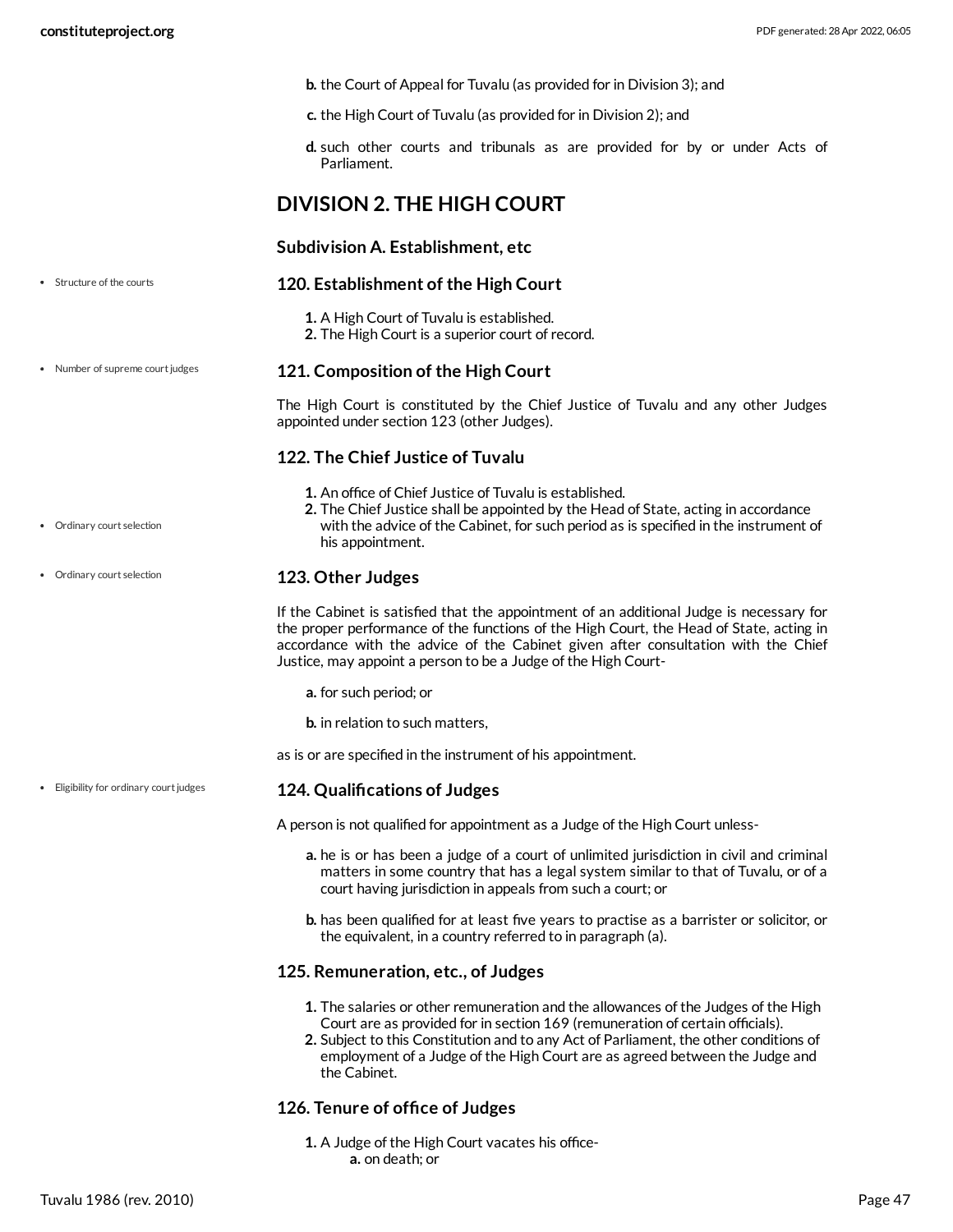• Supreme/ordinary court judge removal

- **1. b.** if he is removed from office under section 127 (removal of Judges from office); or
	- **c.** subject to subsection (2), if he resigns by notice in writing to the Head of State; or
	- **d.** at the end of the period of his appointment; or
	- **e.** in the case of a Judge appointed in accordance with section 123(b) (which relates to the appointment of other Judges for certain matters) - on the conclusion of the matters in relation to which he was appointed.
- **2.** A resignation under subsection (1)(c) becomes effective on the date on which it is received by the Head of State, or on such later date as is fixed by agreement between the Judge and the Cabinet.

#### **127. Removal of Judges from office**

- **1.** A Judge of the High Court may be removed from office only
	- **a.** for inability to perform properly the functions of his office (whether arising from infirmity of body or mind, or from some other cause) or for misbehaviour; and
	- **b.** in accordance with this section.
- **2.** A Judge of the High Court may be removed from office by Parliament, by resolution, if
	- **a.** the question of his removal from office has been referred to a tribunal appointed under subsection (3); and
	- **b.** the tribunal has advised Parliament that he ought to be removed from office for a reason set out in subsection (1)(a).
- **3.** If the Cabinet decides, or Parliament resolves, that the question of removing a Judge from office should be investigated, the Head of State, acting after consultation with
	- **a.** the Prime Minister; and
	- **b.** in the case of a Judge other than the Chief Justice, the Chief Justice,

shall appoint an independent tribunal consisting of a chairman and at least one other member, each of whom is qualified for appointment as a Judge of the High Court, to investigate the question.

- **4.** The tribunal shall investigate the question and report on it to Parliament, with its advice whether or not the Judge should be removed from office.
- **5.** The provisions of Schedule 3 (procedure, etc., of the Public Service Commission and certain Tribunals) apply to and in respect of the tribunal.

### **128. Suspension of Judges**

- **1.** If the question of removing a Judge of the High Court from office has been referred to a tribunal under section 127 (removal of Judges from office) the Head of State, acting in accordance with the advice of the Cabinet may suspend the Judge from office.
- **2.** A suspension under subsection (1)
	- **a.** may be lifted at any time by the Head of State, acting in accordance with the advice of the Cabinet; and
	- **b.** ceases to have effect if the tribunal advises Parliament that the Judge should not be removed from office.
- **3.** A suspension under this section takes effect without loss of remuneration or other entitlements.

### **129. Completion of pending matters**

Even when he vacates his office (otherwise than by removal from office under section 127 (removal of Judges from office), a Judge of the High Court may continue to perform the functions of that office in relation to any proceedings commenced before him while his appointment was in force, and while so acting he continues to be entitled to his previous remuneration and other entitlements.

#### **Subdivision B. Jurisdiction**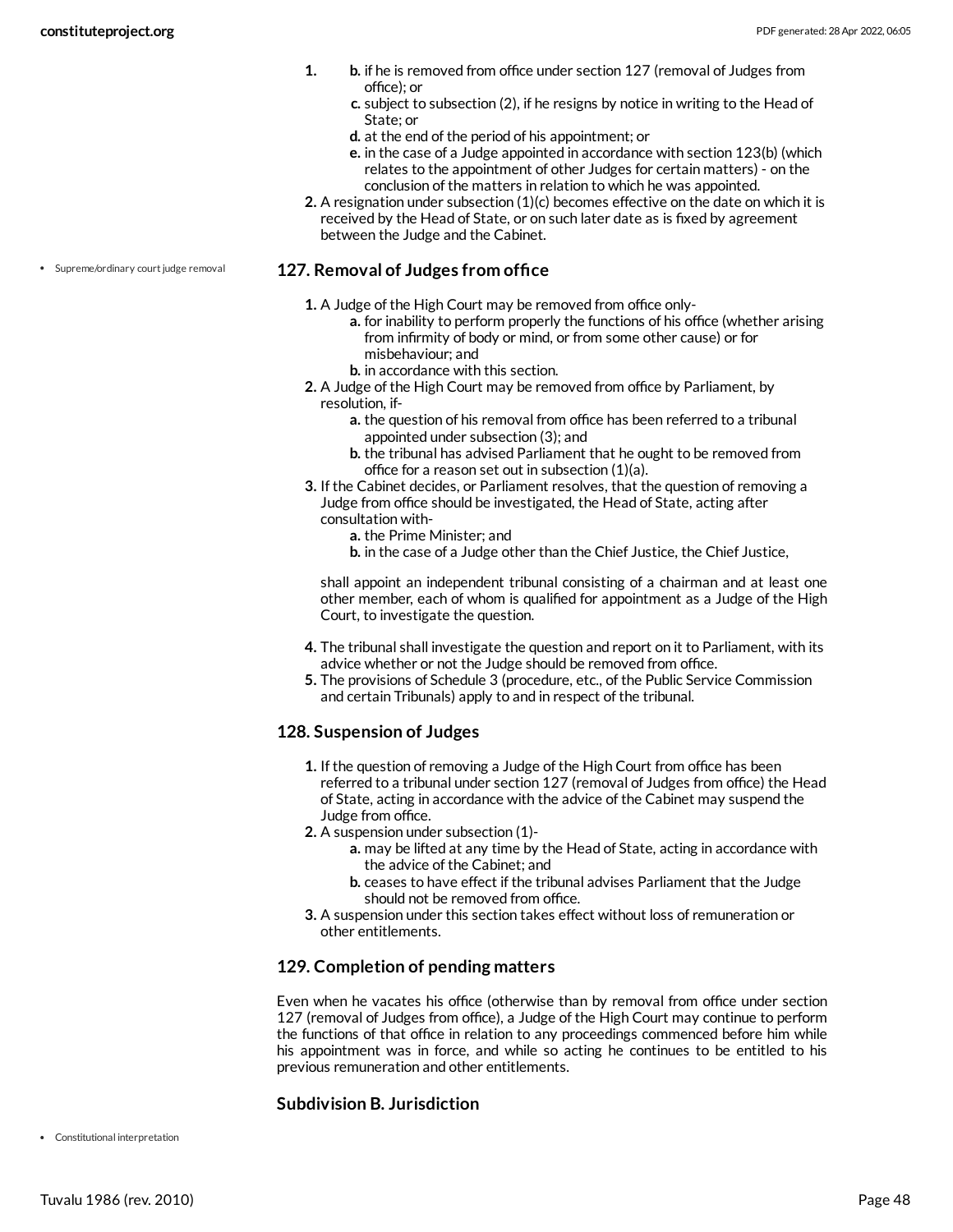#### **130. Jurisdiction of the High Court generally**

- **1.** The High Court has jurisdiction
	- **a.** in relation to Part II (Bill of Rights) of this Constitution as provided by Division 5 (Enforcement of the Bill of Rights) of that Part; and
	- **b.** in relation to questions as to membership of Parliament as provided by section 100 (questions as to membership of Parliament); and
	- **c.** in relation to other questions as to the interpretation or application of this Constitution - as provided by section 131 (constitutional interpretation); and
	- **d.** in relation to appeals generally as provided by section 132 (appellate jurisdiction of the High Court); and
	- **e.** in other matters as provided for by sections 14(3) (which relates to the effect of Parliamentary declarations of purpose) and 133 (other jurisdiction, etc., of the High Court), and otherwise in this Constitution.
- **2.** Subject to any Act of Parliament providing for the jurisdiction of two or more members of the High Court sitting together, the jurisdiction of the High Court may be exercised by the Chief Justice or a single Judge.

#### **131. Constitutional interpretation**

- **1.** Subject to subsection (2), the High Court has original jurisdiction to determine any question as to the interpretation or application of this Constitution.
- **2.** Where
	- **a.** any question as to the interpretation or application of this Constitution arises in any proceedings in a subordinate court; and
	- **b.** that court is of the opinion that the question involves a substantial question of law,

the court may, and shall if a party to the proceedings so requests, refer the question to the High Court for determination.

#### **132. Appellate jurisdiction of the High Court**

The High Court has such jurisdiction to determine appeals from decisions of subordinate courts as is provided for by this Constitution or by or under Acts of Parliament.

#### **133. Other jurisdiction, etc., of the High Court**

The High Court has such other jurisdiction, power and authority as are conferred by or under Acts of Parliament.

# **DIVISION 3. THE COURT OF APPEAL**

#### **134. Establishment of the Court of Appeal**

- **1.** A Court of Appeal for Tuvalu is established.
- **2.** The Court of Appeal shall be constituted as provided for by an Act of Parliament.
- **3.** Parliament shall not proceed upon a Bill for an Act referred to in subsection (2) after its first reading in Parliament unless the Speaker has obtained, and has presented to Parliament, a report from the Chief Justice on the proposal.

#### **135. Jurisdiction of the Court of Appeal**

- **1.** Subject to
	- **a.** section 41(2) (which relates to frivolous or vexatious appeals against determinations as to contraventions of the Bill of Rights); and
	- **b.** section 100(2) (appeals on questions as to membership of Parliament); and
	- **c.** any Act of Parliament,

the Court of Appeal has jurisdiction to determine appeals from decisions of the High Court, whether in the exercise of original jurisdiction or in the exercise of

Constitutional interpretation Constitutionality of legislation

 $\bullet$  Right to appeal judicial decisions

Structure of the courts

Constitutional interpretation

Right to appeal judicial decisions Structure of the courts

Tuvalu 1986 (rev. 2010) Page 49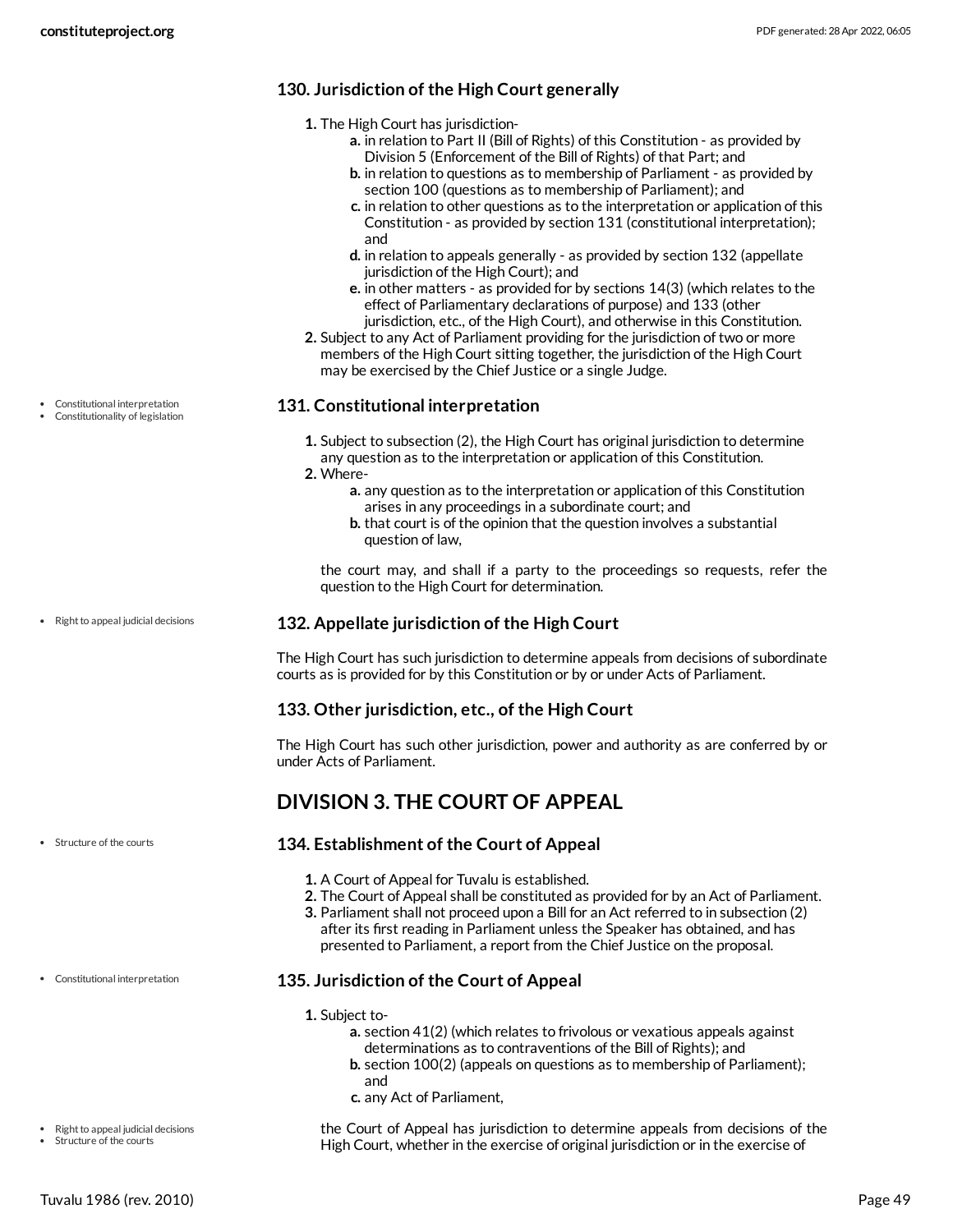- **1.** appellate jurisdiction.
- **2.** No Act of Parliament made for the purposes of subsection (1) affects the rights of appeal provided for by Division 5 (Enforcement of the Bill of Rights) of Part II.

Structure of the courts

• Right to appeal judicial decisions

Constitutional interpretation

# **DIVISION 4. THE SOVEREIGN IN COUNCIL**

#### **136. Jurisdiction of the Sovereign in Council**

- **1.** An appeal may be made from a decision of the Court of Appeal to the Sovereign in Council
	- **a.** with the leave of the Court of Appeal
		- **i.** in the case of a final decision on a question as to the interpretation or application of this Constitution; or
		- **ii.** in the case of a final decision in proceedings under Division 5 (Enforcement of the Bill of Rights) of Part ii;
		- **iii.** in the case of-
			- **A.** a final decision; or
			- **B.** an interlocutory decision, that is to say, a decision of a kind referred to in subsection (2),

in any proceedings, where in the opinion of the Court of Appeal the question involved in the appeal is one which, because of its great general or public importance, or otherwise, ought to be submitted to the Sovereign in Council; and

- **b.** in such other cases and on such conditions as are provided for by or under an Act of Parliament.
- **2.** In subsection (l)(a)iii)(B), "interlocutory decision" refers to a decision which
	- **a.** is made during or for the purposes of some legal proceedings; and
		- **b.** is incidental to those proceedings; and
		- **c.** does not finally dispose of those proceedings.

# **PART VIII. PUBLIC EMPLOYMENT**

# **DIVISION 1. GENERAL**

#### **137. Interpretation of Part VIII**

In this Part-

"personnel matter" means any service decision or action concerning an individual, including-

- **a.** appointment and confirmation of appointment; and
- **b.** promotion and demotion; and
- **c.** transfer from office to office or from place to place (except movement within a common cadre); and
- **d.** disciplinary action; and
- **e.** suspension; and
- **f.** cessation or termination of employment (except cessation or termination at the end of the person's regular period of employment as determined according to law).

#### **138. Application of Part VIII**

**1.** This Part does not apply to or in relation to-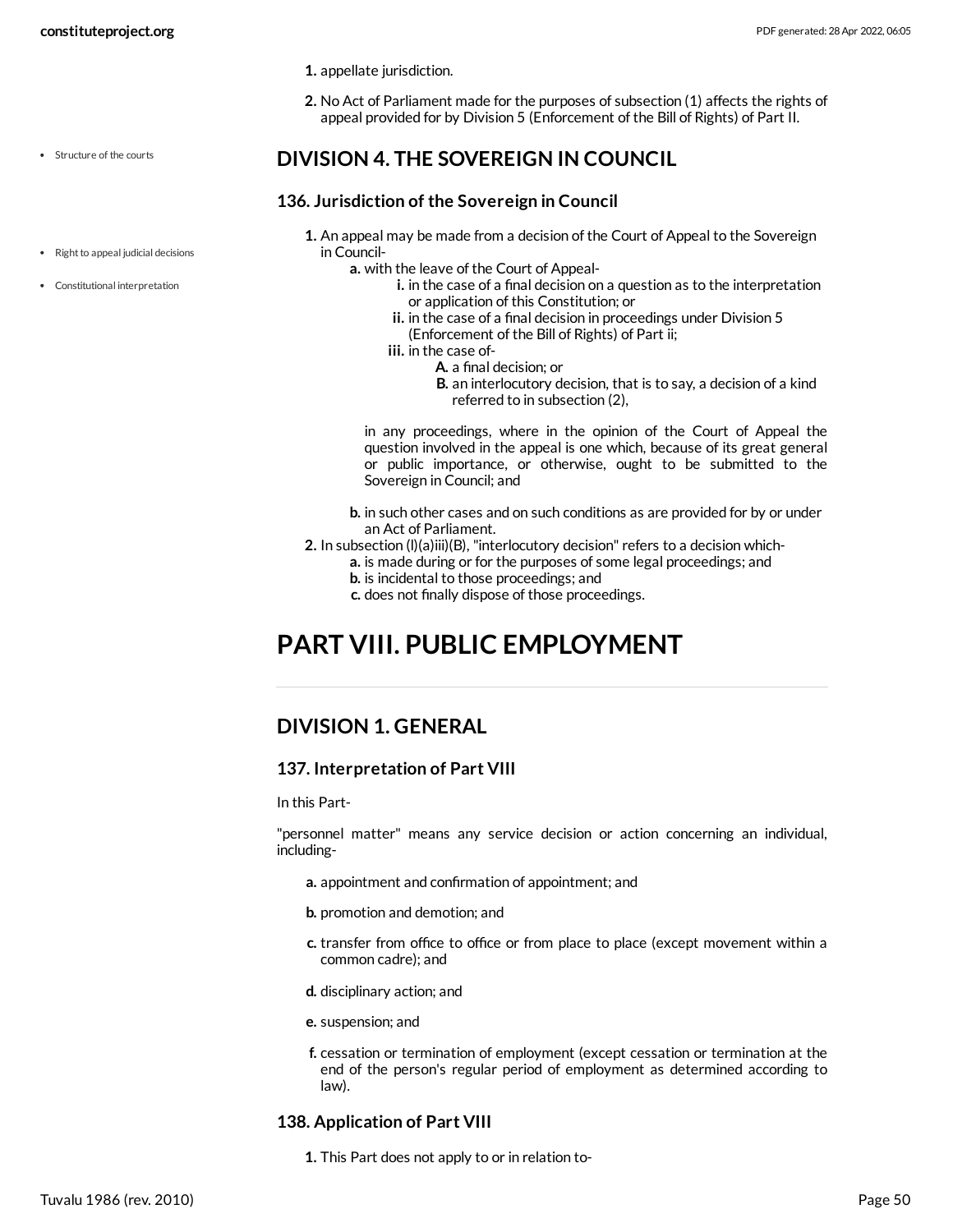- **1. a.** consultants, advisers or agents (without executive authority or power of direction of members of a State Service) who are
	- **i.** employed on an honorary basis; or
	- **ii.** remunerated by fees or commission only, with or without travelling or subsistence allowances, expense allowances or similar allowances; or
	- **b.** except as provided by or under an Act of Parliament
		- **i.** the holders of offices listed in section 161 (application of Division 5); or
		- **ii.** the members of the staff of statutory authorities; or
		- **iii.** members of, or members of the staff of, local governments or authorities.
- **2.** Nothing in this Part prevents the creation of
	- **a.** statutory offices; or
	- **b.** statutory corporations or authorities; or
	- **c.** statutory or administrative commissions, boards or committees, or similar bodies,

or the determination, in accordance with law, of conditions of employment relating to them.

#### **139. The State Services**

- **1.** Subject to this Part, Acts of Parliament shall make provision for and in relation to
	- **a.** a Public Service; and
	- **b.** the Tuvalu Police.
- **2.** Subject to this Part, Acts of Parliament may make provision for and in relation to**a.** a Prison Service; and
	- **b.** other State Services of Tuvalu.

Powers of cabinet

#### **140. Creation etc., of offices, etc., in State Services**

Subject to any Act of Parliament, the Cabinet may-

**a.** create or abolish offices or positions in State Services; and

- **b.** determine the qualifications for offices or positions in State Services; and
- **c.** prescribe the functions of offices or positions in State Services.

#### **141.** Appointments subject to approval, etc

- **1.** Except as provided in this Constitution, this section does not apply to or in relation to any office or position established by this Constitution.
- **2.** Nothing in this Part prevents an appointment to, or other service action in relation to, an office or position in a State Service from being made subject to
	- **a.** approval by Parliament, or by any other person or authority; or
	- **b.** consultation with Parliament or with the members of Parliament, or with any other person or authority.

#### **142. Localization**

- **1.** In this section "localization" means preference in public employment (either generally or in respect of an office or position, or a class of offices or positions) for
	- **a.** citizens of Tuvalu; or
	- **b.** persons whose usual places of residence (apart from the requirements of employment) are in Tuvalu; or
	- **c.** persons having some other special connection with Tuvalu,

including the replacement of the holders of offices or positions who do not have the qualifications required by the policy.

**2.** A localization policy or programme may be laid down**a.** by or under an Act of Parliament; or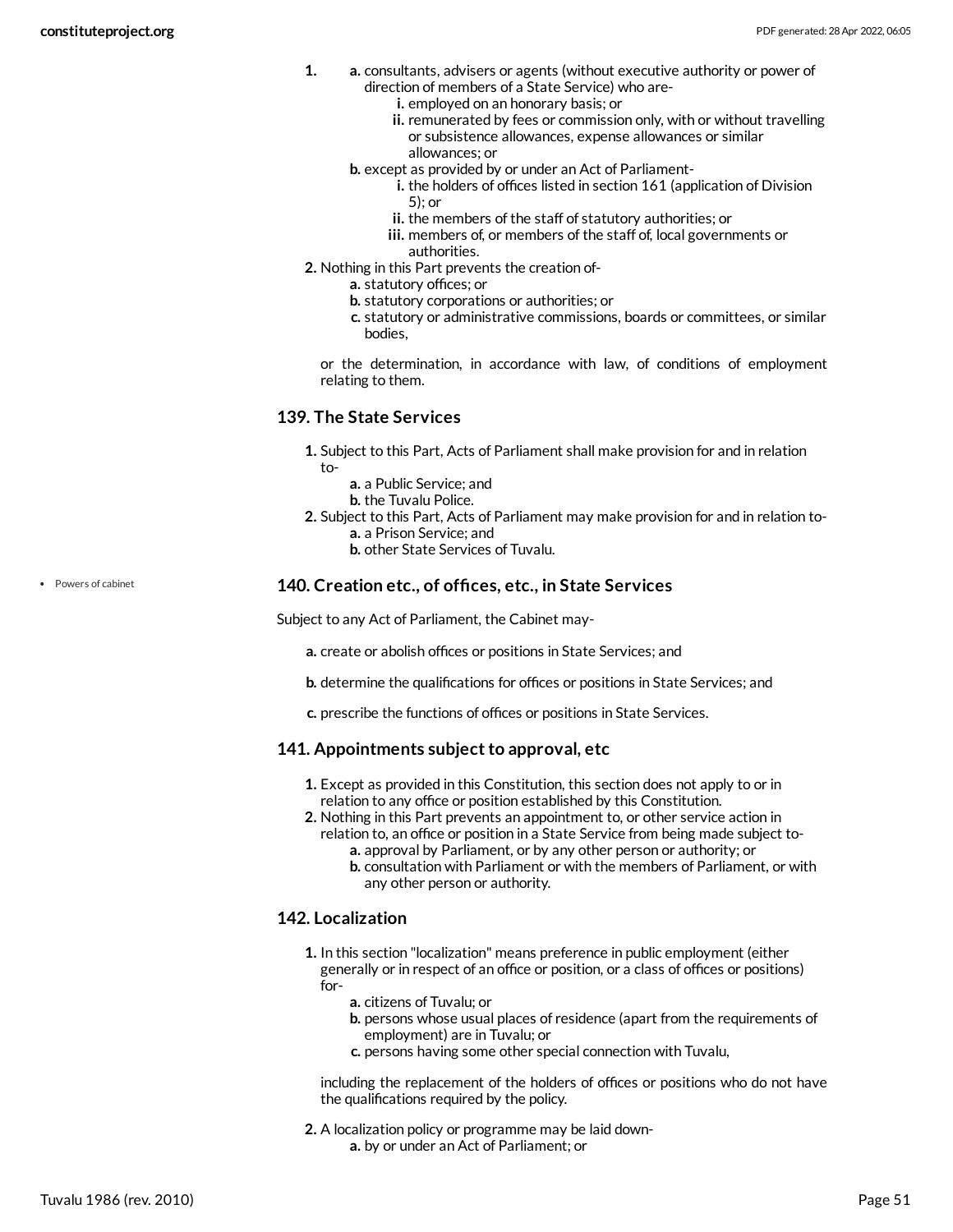- **2. b.** by decision of the Cabinet, approved by Parliament by resolution.
- **3.** Nothing in a policy or programme laid down in accordance with subsection(2)(b) affects any right to termination or retirement benefits, or to compensation, otherwise possessed by any person affected by it.
- **4.** Nothing in this Part, including Division 5 (Removal, etc., of Certain Officials), or in Part I (Bill of Rights) prevents the implementation of any localization policy or programme laid down under this section.

# **DIVISION 2. THE PUBLIC SERVICE COMMISSION**

#### **143. Establishment of the Commission**

A Public Service Commission is established.

#### **144. Composition of the Commission**

The Public Service Commission shall consist of a Chairman and three other members.

#### **145. Appointment of members of the Commission**

- **1.** The members of the Public Service Commission shall be appointed by the Head of State, acting in accordance with the advice of the Cabinet.
- **2.** A person is not qualified for appointment as a member of the Commission if
	- **a.** he is a member of Parliament; or
	- **b.** he is a candidate for election as a member of Parliament; or
	- **c.** he is the holder of
		- **i.** any other office or position established by this Constitution; or
		- **ii.** an office or position in a State Service; or
		- **iii.** any other office or position prescribed for the purposes of this subsection by or under an Act of Parliament.

#### **146. Remuneration, etc., of members of the Commission**

- **1.** The salary or other remuneration of the Chairman and the other members of the Public Service Commission are as provided for in section 169 (remuneration of certain officials).
- **2.** The other conditions of employment of a member of the Commission are as prescribed by or under an Act of Parliament.

#### **147. Tenure of office of members of the Commission**

- **1.** A member of the Public Service Commission vacates his office or position
	- **a.** if he is removed from office under Division 5 (Removal etc., of certain officials); or
	- **b.** subject to subsection (2), if he resigns by notice in writing to the Head of State; or
	- **c.** if he ceases to be qualified for appointment by virtue of section 145(2) (which relates to disqualification from appointment); or
	- **d.** at the end of the period of four years after the date of his appointment.
- **2.** A resignation under subsection (1)(b) takes effect on the date on which it is received by the Head of State, or on such later date as is fixed by agreement between the member and the Minister responsible for Public Service matters.

#### **148. Exclusion of members of the Commission from certain employment**

- **1.** This section does not apply to a person who has been acting temporarily in the office of a member of the Public Service Commission only for a period of less than six consecutive months.
- **2.** Nothing in this section prevents other or additional disqualifications being imposed by or under an Act of Parliament on
	- **a.** a member or former member of the Public Service Commission, or **b.** a person referred to in subsection (1),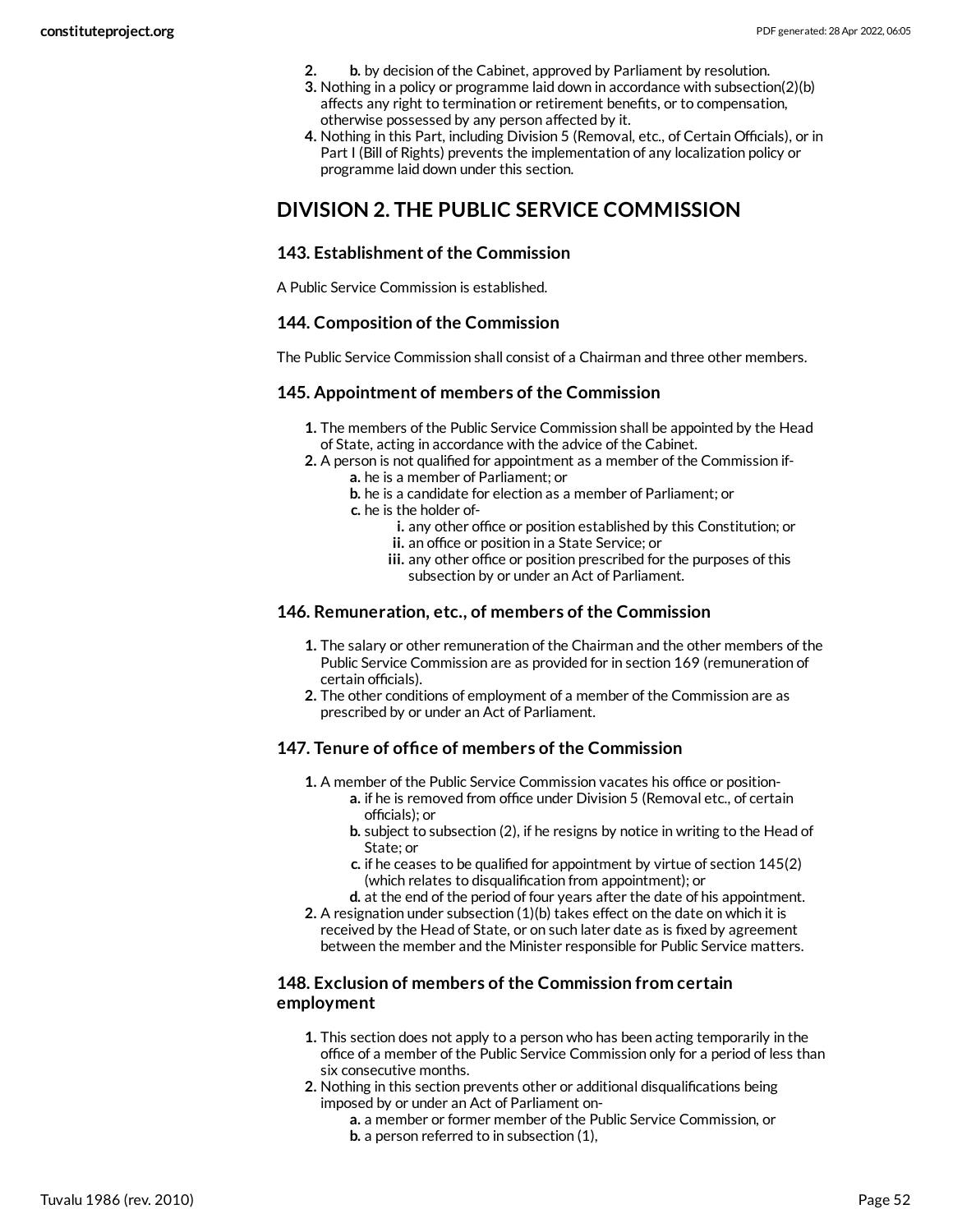- **2. b.** because of his membership or former membership of the Commission.
- **3.** A member of the Public Service Commission is not eligible for appointment to any office or position referred to in section 145(2)(c) (which relates to certain offices and positions the holders of which are disqualified from appointment to the Public Service Commission).

# **DIVISION 3. GENERAL FUNCTIONS OF THE PUBLIC SERVICE COMMISSION**

#### **149. Functions of the Commission**

- **1.** Subject to this Constitution and in particular to section 150 (independence of the Commission), and to any Act of Parliament, the Public Service Commission is responsible for
	- **a.** the efficient management and control of the Public Service in relation to matters referred to in paragraphs (a)-(f) of the definition "personnel matters" in section 137 (interpretation of Part VIII); and
	- **b.** all personnel matters connected with the Public Service; and
	- **c.** such matters in relation to the other State Services and the services of other governmental bodies as are prescribed,

and has such other functions as are prescribed.

- **2.** Subject to section 150 (independence of the Commission), the Public Service Commission
	- **a.** may at any time; and
	- **b.** shall at the request of the Minister responsible for Public Service matters,

inform or advise the Cabinet as to any matter within the functions of the Commission.

#### **150. Independence of the Commission**

- **1.** Subject to section 15 (independence) of Schedule 1, in personnel matters the Public Service Commission shall comply with any general directions as to policy given by the Cabinet, but otherwise is not subject to direction or control by any other person or authority.
- **2.** A policy direction given under subsection (1)
	- **a.** shall be published in any manner prescribed for the publication of subordinate legislation; and
	- **b.** shall immediately be forwarded by the Minister responsible for Public Service matters to the Speaker, for presentation to Parliament.
- **3.** Except in relation to personnel matters, the Public Service Commission is responsible to the Cabinet for the performance of its functions.

#### **151. Appeals within State Services**

- **1.** The independence conferred on the Public Service Commission by section 150 (independence of the Commission) is not affected by any provision of an Act of Parliament providing for an appeal, to an independent tribunal or authority established by an Act of Parliament, from
	- **a.** a decision of the Commission; or
	- **b.** any recommendation or advice to the Commission; or
- **c.** any advice proposed to be given by the Commission to the Head of State **2.** The provisions of section 150 (independence of the Commission) and of subsection (1) apply to and in relation to any tribunal or authority that may be established under subsection (1) in the same way as they apply to and in relation to the Public Service Commission.

#### **152. Procedures, etc., of the Commission**

Subject to any Act of Parliament, the provisions of Schedule 3 (Procedures etc., of the Public Service Commission and Certain Tribunals) apply to and in respect of the Public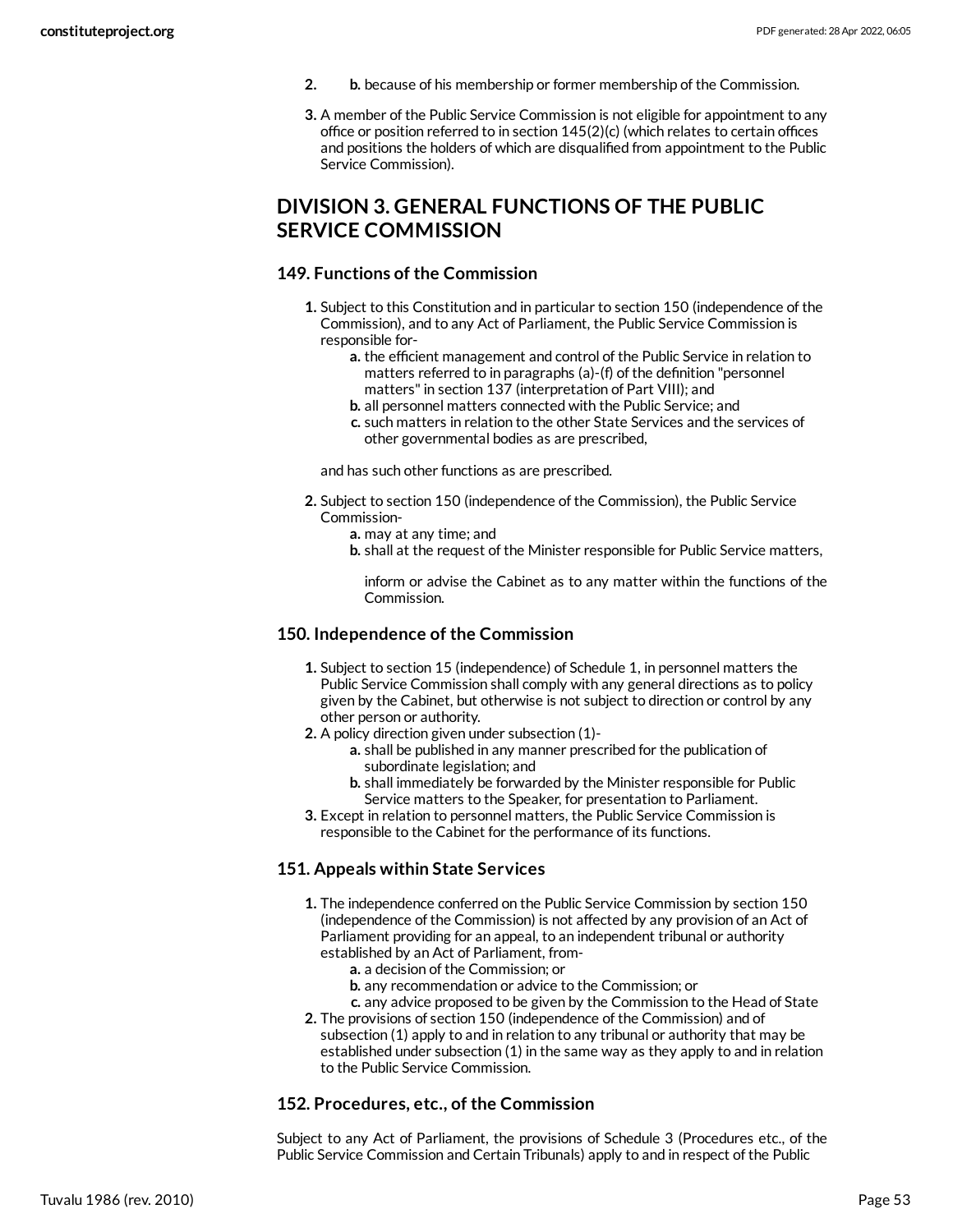Service Commission.

### **153. Delegation by the Commission**

- **1.** With the approval of the Minister responsible for Public Service matters, the Public Service Commission may, in writing, delegate to any person any of its functions.
- **2.** A delegation under subsection (1)
	- **a.** may apply generally, or in respect of any part of Tuvalu or of any place specified in the instrument of delegation; and
	- **b.** may be made subject to such conditions, limitations and restrictions as are so specified.
- **3.** A delegation under this section is revocable, in writing, at will, and no delegation prevents the performance of a function by the Commission.
- **4.** If a delegation under this section relates to personnel matters, in performing the delegated function the delegate is subject to the same freedom from direction or control as the Commission, and the provisions of sections 150 (independence of the Commission) and 151, (appeals with State Services) with the necessary modifications, apply accordingly.

# **DIVISION 4. PERSONNEL FUNCTIONS**

### **154. Application of Division 4**

- **1.** This Division applies to and in relation to any Act of Parliament made for the purposes of section 139 (the State Services) establishing a State Service, and to any regulations or other subsidiary legislation made under such an Act.
- **2.** The provisions of this Division shall be read subject to this Constitution and in particular to
	- **a.** section 142 (Localization); and
	- **b.** Division 5 (Removal, etc., of Certain Officials).

### **155. The Public Service**

Authority in relation to personnel matters in respect of members of the Public Service shall be vested in the Public Service Commission.

### **156. Magistrates**

- **1.** The provisions of this section apply in relation to a magistrate of a subordinate court irrespective of whether he is a member of the Public Service.
- **2.** Authority in relation to personnel matters in respect of magistrates of subordinate courts in their capacity as magistrates shall be vested in the Head of State, acting in accordance with the advice of the Public Service Commission, subject to the approval, either general or specific, of the Chief Justice or a person authorized by him for the purpose.

### **157. The Police Force**

- **1.** An office of Commissioner of Police is established as an office in the Tuvalu Police.
- **2.** The Commissioner of Police shall be appointed in accordance with section 159(5) (a) (which relates to the appointment of the Commissioner of Police).
- **3.** Excluding the Commissioner of Police, members of the Tuvalu Police of or above the rank of Inspector (or the equivalent rank as defined by or under an Act of Parliament) may be appointed, removed and disciplined in the same manner, with any necessary modifications, as members of the Public Service under section 155 (the Public Service).
- **4.** Other members of the Tuvalu Police may be appointed, removed and disciplined by the Commissioner of Police, subject to appeal to the Public Service Commission in the case of removal or disciplinary action.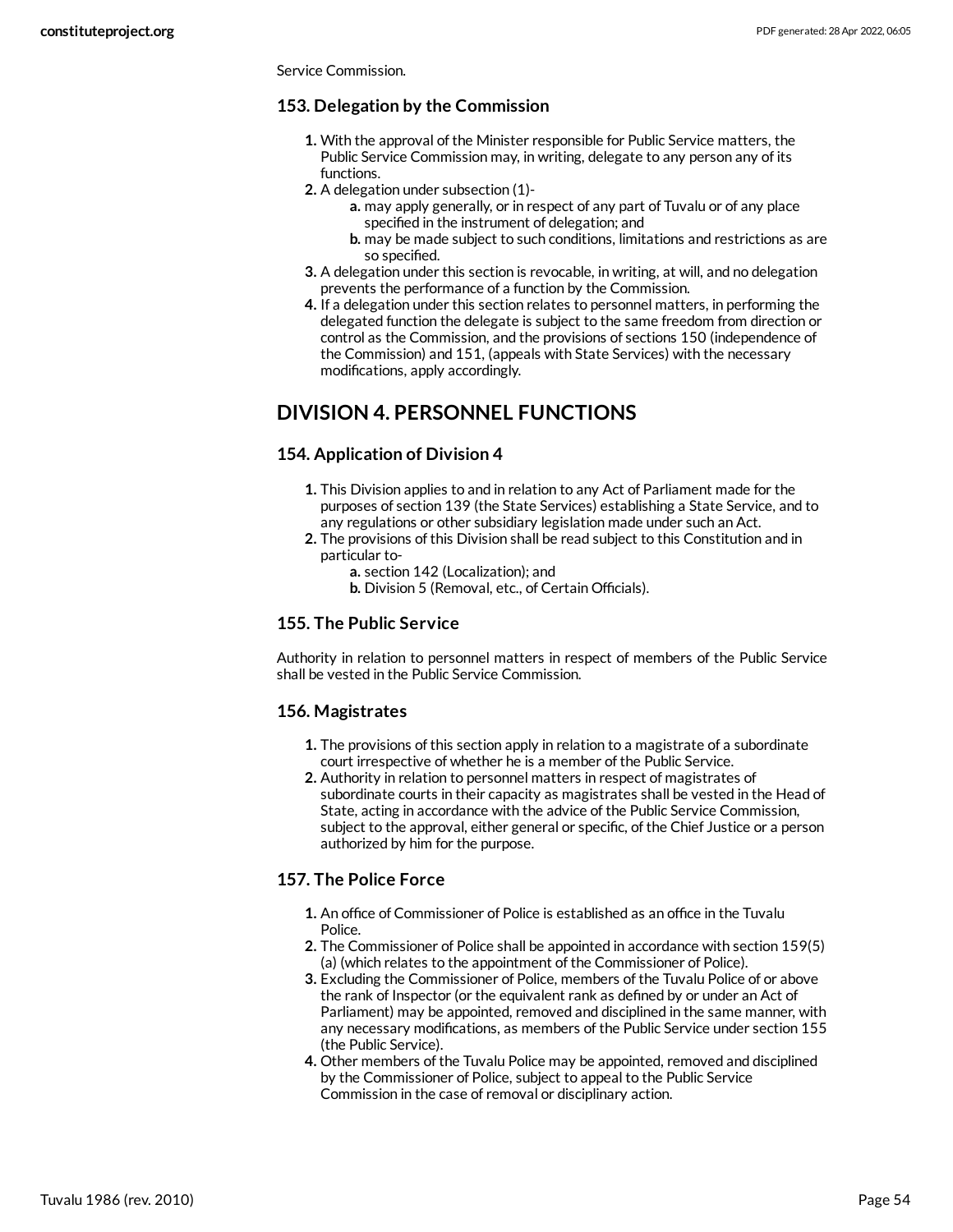#### **158. Secretaries to Ministries**

- **1.** In this section
	- **a.** "Secretary" means the Secretary or other head of a Ministry or office of Government (being a member of the Public Service) who is directly responsible to a Minister, but does not include the Secretary to Government; and
	- **b.** a reference to the appointment of a Secretary includes a reference to**i.** his appointment from outside the Public Service; and
		- **ii.** his promotion or transfer from some other office outside a common cadre.
- **2.** Secretaries
	- **a.** shall be appointed only with the concurrence of the Cabinet; and **b.** form a common cadre or (as prescribed by or under an Act of Parliament) common cadres, to which may be added other senior members (as so prescribed) of the Public Service.
- **3.** The Cabinet may at any time request the Public Service Commission to advise the Head of State to appoint a particular person to be a Secretary.
- **4.** If the Cabinet makes a request under subsection (3), the Public Service Commission shall consider the request and advise of its decision.
- **5.** No Secretary shall be appointed from outside the State Services unless the Public Service Commission determines that the appointee has clearly more merit than a serving member of the State Services.

#### **159. Special cases of appointments**

- **1.** This section shall be read subject to section 142 (localization).
- **2.** The Auditor-General
	- **a.** shall be appointed by the Head of State, acting in accordance with the advice of the Public Service Commission, and with the approval of Parliament signified by resolution; and
	- **b.** may be suspended or removed from office in accordance with Division 5 (Removal, etc., of Certain Officials).
- **3.** The Secretary to Government
	- **a.** shall be appointed by the Head of State, acting in accordance with the advice of the Public Service Commission given after consultation with the Cabinet; and
	- **b.** may be suspended or removed from office in accordance with Division 5 (Removal, etc., of Certain Officials).
- **4.** The Attorney-General
	- **a.** shall be appointed by the Head of State acting in accordance with the advice of the Cabinet given after consultation with the Public Service Commission; and
	- **b.** may be suspended or removed from office in accordance with Division 5 (Removal, etc., of Certain Officials).
- **5.** The Commissioner of Police
	- **a.** shall be appointed by the Head of State, acting in accordance with the advice of the Public Service Commission given after consultation with the Cabinet; and
	- **b.** may be suspended or removed from office in accordance with Division 5 (Removal, etc., of Certain Officials).
	- **6.** The functions of the Head of State under this Division in relation to the personal staff of the Governor-General who are members of a State Service shall be exercised by the Governor-General acting in his own deliberate judgment.

# **DIVISION 5. REMOVAL, ETC., OF CERTAIN OFFICIALS**

#### **160. Interpretation of Division 5**

In this Division-

"the appropriate authority", in relation to an office or position to which this Division applies, means-

Attorney general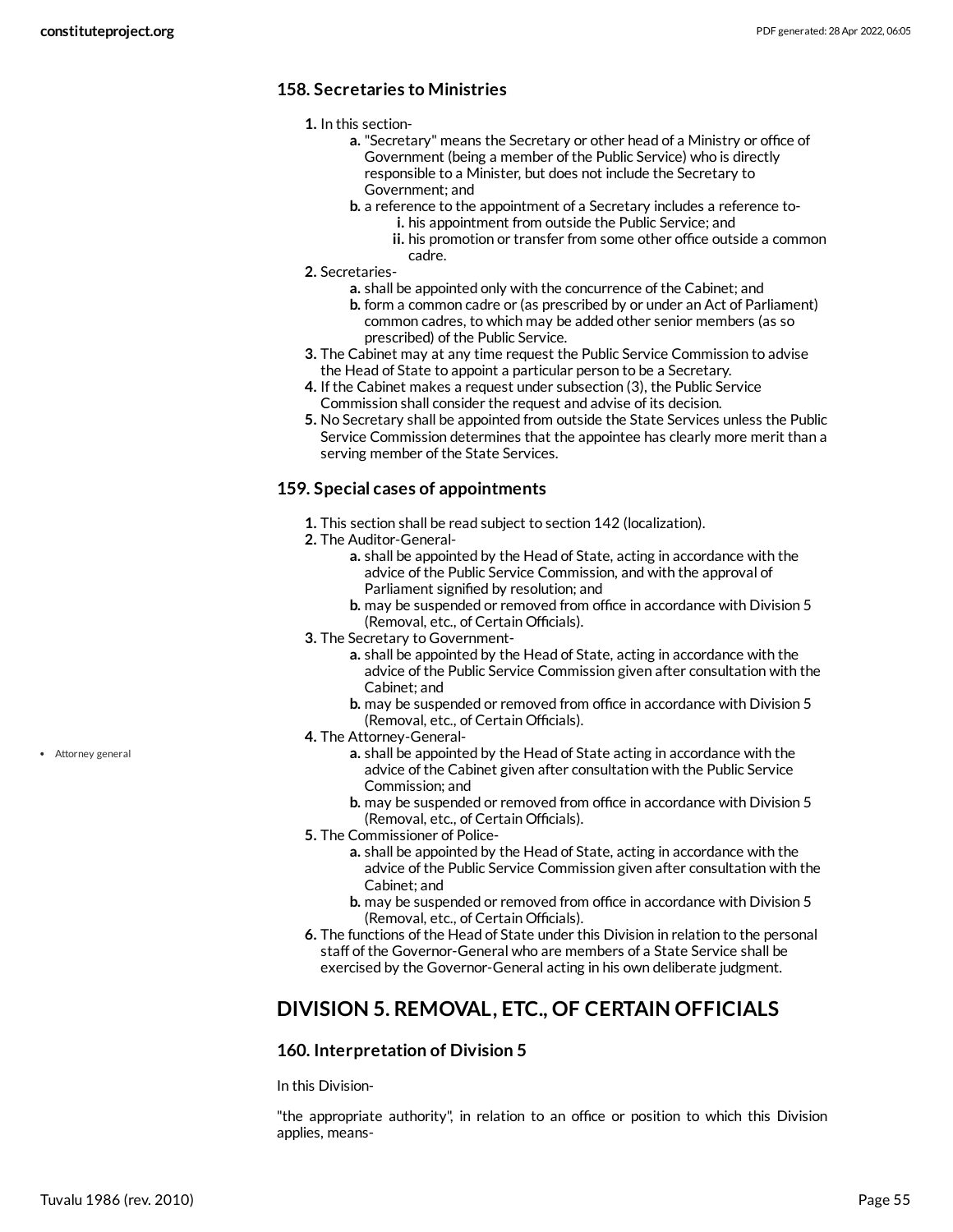- **a.** the person or authority having power to make appointments to the office or position, acting in accordance with the prescribed manner of exercise of that power; or
- **b.** some other person or authority prescribed for a particular case;

"member of the appropriate authority", in a case where the appropriate authority acts in accordance with the advice of, or after consultation with, any other person or authority, includes-

**a.** that other person or authority; and

**b.** a member of that other authority.

#### **161. Application of Division 5**

- **1.** This Division applies to the offices of
	- **a.** Secretary to Government; and
		- **b.** Attorney-General; and
		- **c.** Auditor-General; and
		- **d.** Commissioner of Police; and
		- **e.** members of the Public Service Commission,

and any other office or position to which this Division is applied by an Act of Parliament.

**2.** The provisions of this Division shall be read subject to section 142 (localization).

#### **162. Removal of prescribed officials from office**

- **1.** Subject to section 164 (contract employment), the holder of an office or position to which this Division applies may be removed from office only
	- **a.** for inability to perform properly the functions of his office or position (whether arising from infirmity of body or mind, or from some other cause), or for misbehaviour; and
	- **b.** in accordance with this section.
- **2.** The holder of an office or position to which this Division applies may be removed from office by the appropriate authority if
	- **a.** the question of his removal from office has been referred to a tribunal appointed under subsection (3); and
	- **b.** the tribunal has advised the appropriate authority that he ought to be removed from office for a reason set out in subsection (1)(a).
- **3.** If the Cabinet or the appropriate authority decides that the question of removing from office the holder of an office or position to which this Division applies should be investigated under this section, the Head of State, acting after consultation with the Prime Minister, shall appoint an independent tribunal consisting of
	- **a.** a chairman who is qualified for appointment as a Judge of the High Court; and
		- **b.** not less than one other member, with qualifications or experience relevant to the particular matter.
- **4.** A person is not qualified to be appointed under subsection (3)(b) if he
	- **a.** is the Governor-General; or
	- **b.** is a member of Parliament; or
	- **c.** is a member of the appropriate authority in relation to the person concerned; or
	- **d.** is, or has been within the preceding 12 months, a subordinate of the person concerned; or
	- **e.** has been involved in formulating advice on the question.
- **5.** The tribunal shall investigate the question and report on it to the appropriate authority, with its advice whether the person concerned should be removed from office.
- **6.** The provisions of Schedule 3 (procedure, etc., of the Public Service Commission and Certain Tribunals) apply to and in respect of the tribunal.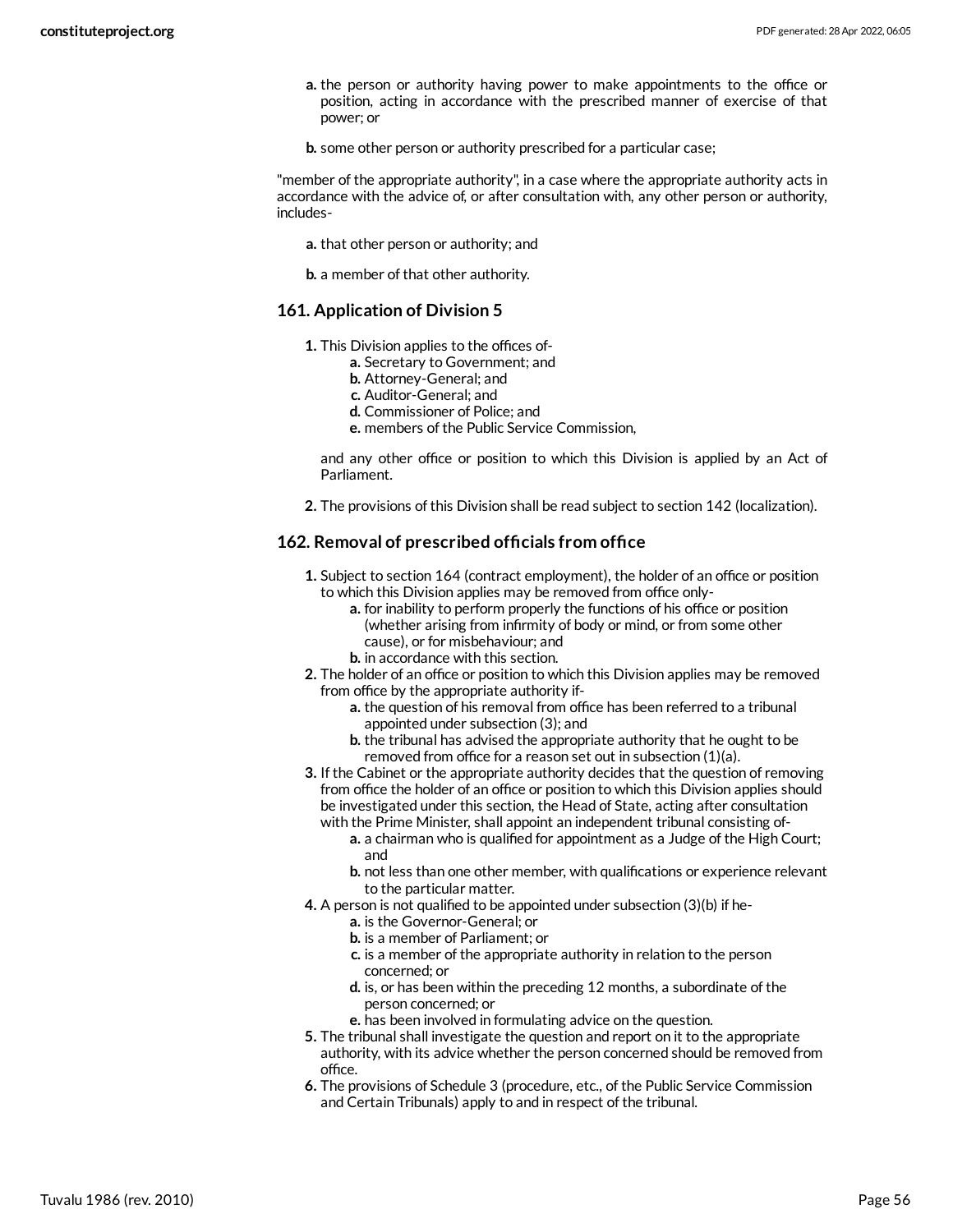#### **163. Suspension of prescribed officials**

- **1.** If the question of removing a person from office has been referred to a tribunal under section 162 (removal of prescribed officials from office), the appropriate authority may suspend him from office.
- **2.** A suspension under subsection (1)
	- **a.** may be lifted at any time by the appropriate authority; and **b.** ceases to have effect if the tribunal advises the appropriate authority that the person concerned should not be removed from office.
- **3.** A person suspended under this section shall receive remuneration or other entitlements in accordance with the policy in force for the time being in the Public Service and provided for in General Administrative Orders.

#### **164. Contract employment**

If-

- **a.** the holder of an office or position to which this Division applies is employed in that office or position under a contract (whether with the Government or otherwise); and
- **b.** the contract provides for his removal or suspension from office, nothing in the preceding provisions of this Division prevents his being removed or suspended in accordance with the contract.

# **PART IX. FINANCE**

### **DIVISION 1. PARLIAMENT AND FINANCE**

#### **165. Parliamentary responsibility for finance**

- **1.** Notwithstanding anything in this Constitution (other than section 169 (remuneration of certain officials)), the raising and spending of money by the Government (including the imposition of taxation and the raising of loans) is subject to authorization and control by Parliament, and shall be regulated by an Act of Parliament.
- **2.** For each financial year there shall be
	- **a.** a National Budget, comprising estimates of
		- **i.** money proposed to be raised by the Government; and **ii.** money proposed to be spent by the Government,

in respect of the financial year; and

- **b.** appropriations for the service of the financial year, and there may be such supplementary Budgets and supplementary appropriations as are necessary.
- **3.** Nothing in subsection (2) prevents an appropriation being expressed**a.** to continue after the end of the financial year; or
	- **b.** to lapse before the end of the financial year.

#### **166. Executive initiative**

- **1.** Except on the recommendation of a Minister, Parliament shall not provide for
	- **a.** the imposition or increase of taxation, or the raising of money by the Government; or
	- **b.** the imposition or increase of any charge on the public funds of Tuvalu; or
	- **c.** the alteration of any charge on the public funds of Tuvalu otherwise than by reducing it; or
	- **d.** the compounding or remission of any debt due to the Government.
- **2.** Parliament may reduce the amount of any proposal
	- **a.** for taxation; or
- Spending bills
- Tax bills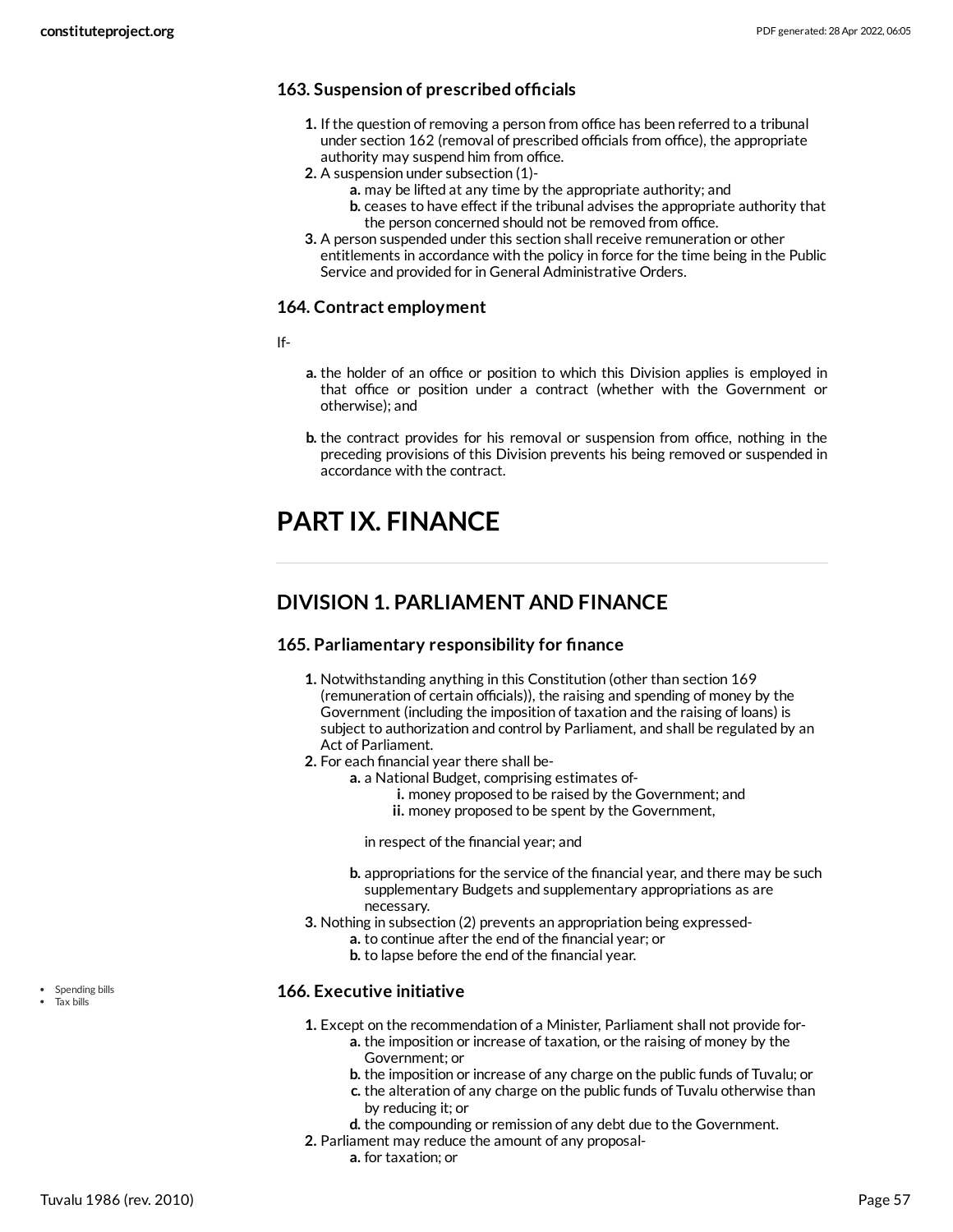- **2. b.** for the raising of public revenue; or
	- **c.** for any expenditure of public money.
- **3.** Parliament may not
	- **a.** increase the amount of any proposal; or
	- **b.** change the effect of any proposal; or
	- **c.** change the purpose of any proposal,

referred to in subsection (2)(a), (b) or (c).

#### **167. The Consolidated Fund**

- **1.** There shall be a Consolidated Fund of Tuvalu, into which, subject to any Act of Parliament, all public money shall be paid.
- **2.** Acts of Parliament may make provision for or in respect of other public funds not forming part of the Consolidated Fund, which shall be administered and dealt with in accordance with Acts of Parliament.

#### **168. Accounting, etc., for public money**

- **1.** All money of or under the control of the Government shall be dealt with and properly accounted for in accordance with law.
- **2.** No money of or under the control of the Government shall be spent except as provided by this Constitution or by or under an Act of Parliament.

#### **169. Remuneration of certain officials**

- **1.** This section applies to the offices of
	- **a.** Governor-General; and
		- **b.** Speaker; and
		- **c.** Prime Minister and other Ministers; and
		- **d.** other members of Parliament; and
		- **e.** Judges of the High Court; and
		- **f.** Attorney-General; and
		- **g.** Auditor-General; and
		- **h.** Commissioner of Police; and
		- **i.** members of the Public Service Commission.
- **2.** Subject to this section, the holders of the offices to which this section applies shall be paid such salaries or other remuneration and such allowances as are specifically prescribed by an Act of Parliament.
- **3.** The remuneration and allowances referred to in subsection (2) are charged on and shall be paid out of the Consolidated Fund without appropriation otherwise than by this section.
- **4.** Subject to subsections (5) and (6), the remuneration and allowances payable to the holder of an office to which this section applies (other than allowances which are specifically excluded by Act of Parliament from the operation of this subsection) shall not be altered to his disadvantage after his appointment.
- **5.** Subsection (4) does not apply in respect of any reduction in remuneration or allowances which is part of a general reduction applied proportionately to
	- **a.** all offices to which this section applies; and
	- **b.** all other offices the remuneration of which is specifically prescribed by Act of Parliament.
- **6.** For the purposes of subsection (4), where any remuneration or allowance to which that subsection applies is based, whether in law or in practice, on a choice made by the holder of the office in question, the remuneration or allowance which he chooses shall be considered to be more advantageous to him than any other which he might have chosen.

# **DIVISION 2. THE AUDITOR-GENERAL**

### **170. Establishment of the office of Auditor-General**

- **1.** An office of Auditor-General for Tuvalu is established.
- **2.** The Auditor-General shall be appointed in accordance with section 159(2)(a) (which relates to the appointment of the Auditor-General).

Protection of judges' salaries Compensation of legislators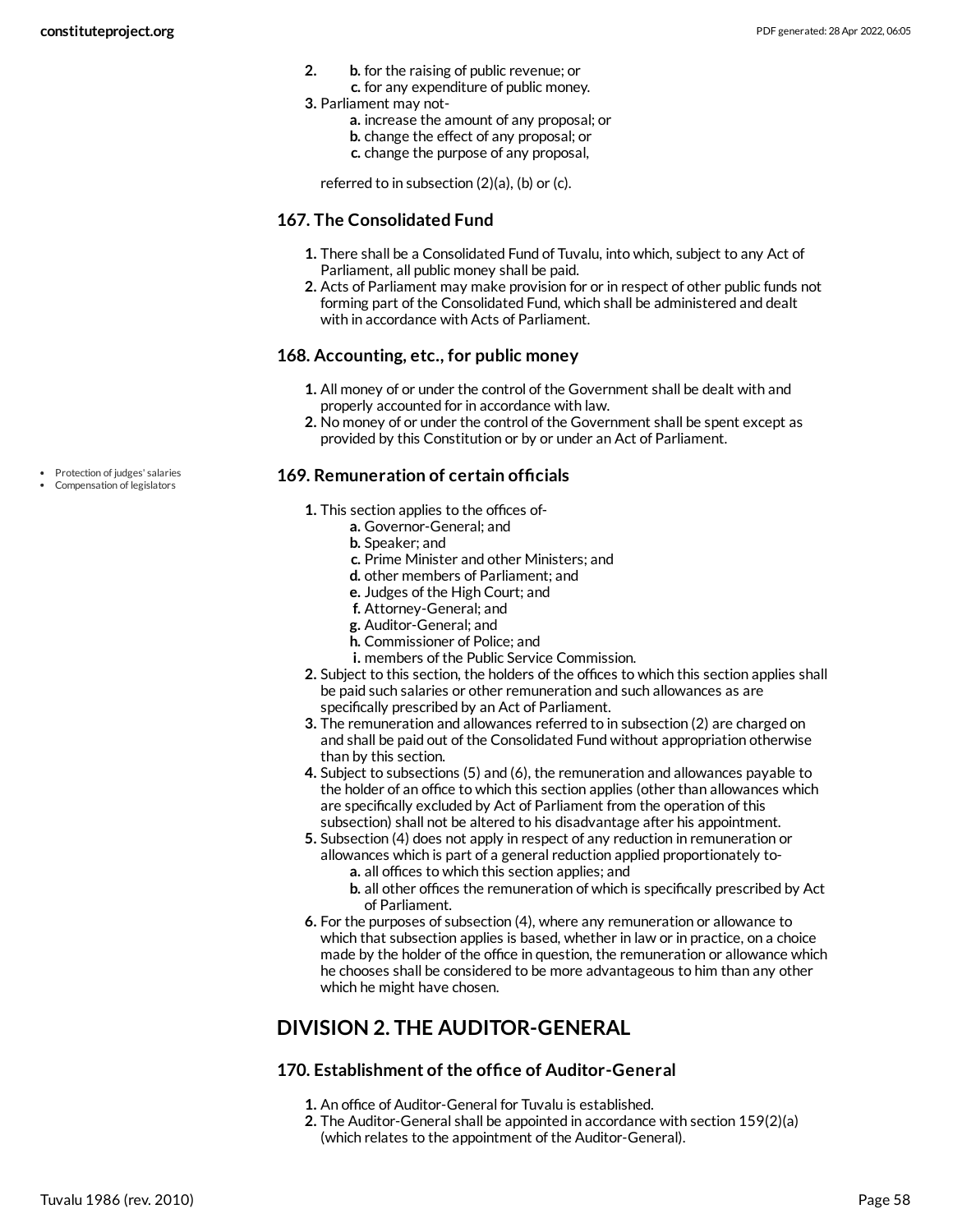#### **171. Independence of the office of Auditor-General**

Subject to section 15 (independence) of Schedule 1, in the performance of his functions under this Constitution and any other law the Auditor-General is not subject to the direction or control of any other person or body.

#### **172. Functions of the Auditor-General**

- **1.** The Auditor-General shall inspect and audit, and report at least once in every financial year to Parliament on
	- **a.** the public accounts of Tuvalu; and
	- **b.** the control of public money and property of Tuvalu; and
	- **c.** all transactions with or concerning public money or property of Tuvalu,

and has such other functions as are, subject to subsection (4), conferred on him by an Act of Parliament.

- **2.** Unless other provision is made by or under an Act of Parliament in respect of the inspection and audit of them, subsection (1) extends to the accounts, finances and property of
	- **a.** each branch, department, agency and instrumentality of the Government; and
	- **b.** each body set up by an Act of Parliament, or by executive or administrative act of the Government, for governmental or official purposes.
- **3.** Even if other provision for inspection or audit is made as referred to in subsection (2), the Auditor-General may, if he thinks it proper to do so, inspect and audit, and report to Parliament on, any accounts, finances or property of an organization referred to in that subsection so far as they or it relate to, or consist of or are derived from, public money or property of Tuvalu.
- **4.** An Act of Parliament may
	- **a.** expand, and provide in more detail for, the functions of the Auditor-General under the preceding provisions of this section; and
	- **b.** confer on the Auditor-General additional functions (including functions of the nature of an efficiency audit or value-for-money audit), not inconsistent with the performance of the functions conferred by those provisions.
- **5.** Subject to any Act of Parliament, the functions of the Auditor-General may be performed
	- **a.** in person; or
	- **b.** through officers responsible to him, acting in accordance with his general or specific instructions,

and references to the Auditor-General include references to officers so acting.

Transitional provisions

# **PART X. TRANSITIONAL**

### **173. Transitional provisions**

The transitional provisions specified in Schedule 5 shall have effect notwithstanding anything contained in this Constitution.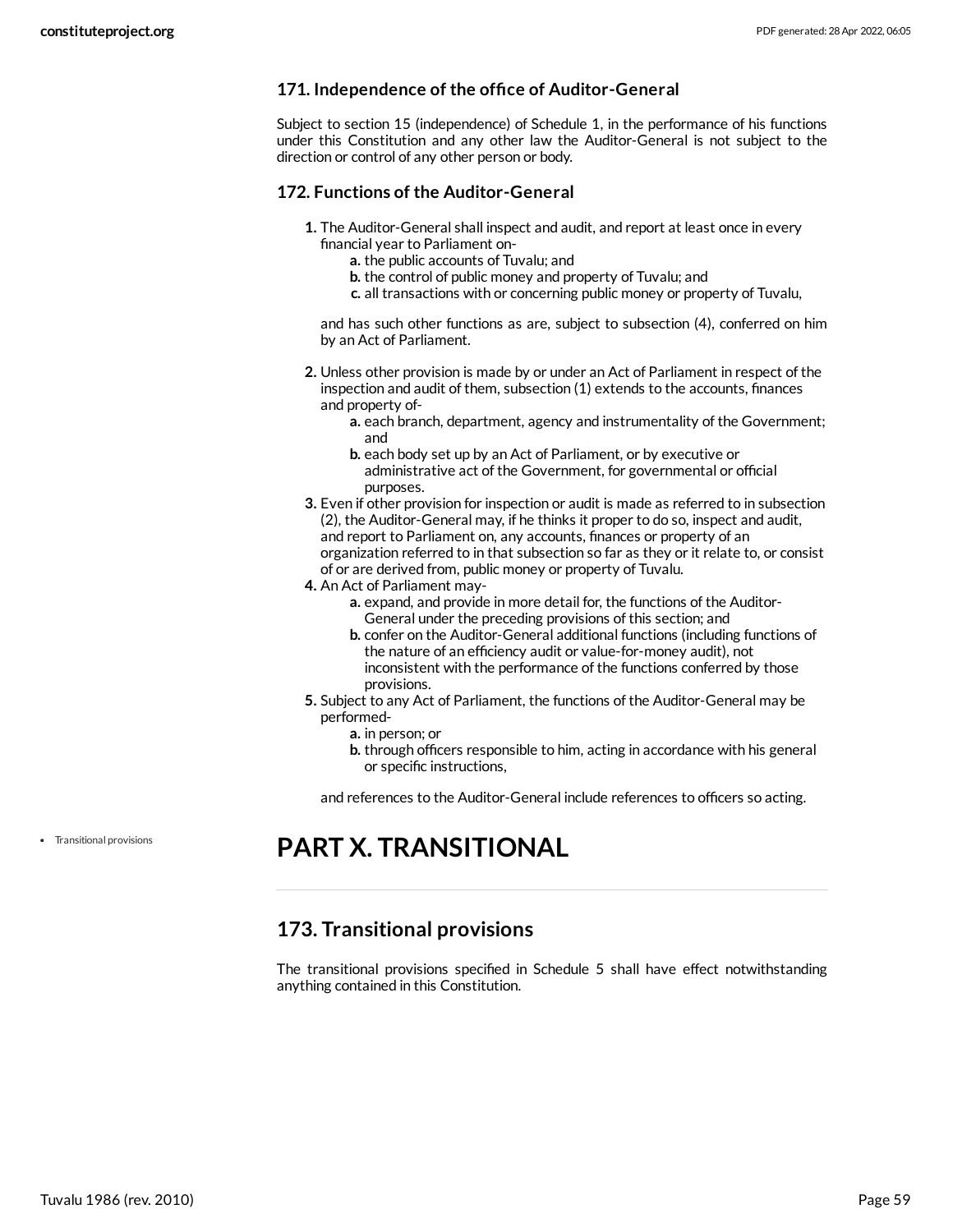# **SCHEDULE 1. RULES FOR THE INTERPRETATION OF THE CONSTITUTION (Section 4)**

# **1. Application of Schedule 1**

- **1.** The provisions of this Schedule apply in the interpretation of this Constitution, except where in relation to a particular provision of this Constitution the context dictates otherwise.
- **2.** Except where otherwise stated in this Constitution, the provisions of this Schedule do not apply to any other law unless they are adopted by law for the purpose.
- **3.** This Schedule shall be read subject to section 4 (interpretation of the Constitution)

# **2. General definitions**

- **1.** In this Constitution-
	- "act" includes omission and failure to act;
	- "Act" or "Act of Parliament" means, in accordance with section 86 (manner of exercise of the law-making power), a Bill passed by Parliament and assented to by the Head of State;
	- "alteration", in relation to all or any provisions of this Constitution or any other law, includes
		- **a.** their repeal, with or without re-enactment or the substitution of new provisions; and
		- **b.** the modification of them or of their application; and
		- **c.** their suspension, in whole or in part, or the lifting of any suspension; and
		- **d.** the making of any provision that is inconsistent with them;
	- "appropriation" means the action of setting public money aside, in accordance with law, for a specified purpose;
	- "Appropriation Bill" means a Bill dealing only with appropriations of public money and matters incidental to appropriations of public money;
	- "the Attorney-General" means the Attorney-General for Tuvalu whose office is provided for by section 79 (the Attorney-General);
	- "the Auditor-General" means the Auditor-General for Tuvalu whose office is provided for by section 170 (establishment of the office of Auditor-General);
	- "Bill" means a proposed Act of Parliament that has been introduced into Parliament;
	- "bye-election" means an election of a member of Parliament consequent on a casual vacancy;
	- "caretaker government" means a Cabinet continuing in office under section 71 (caretaker governments);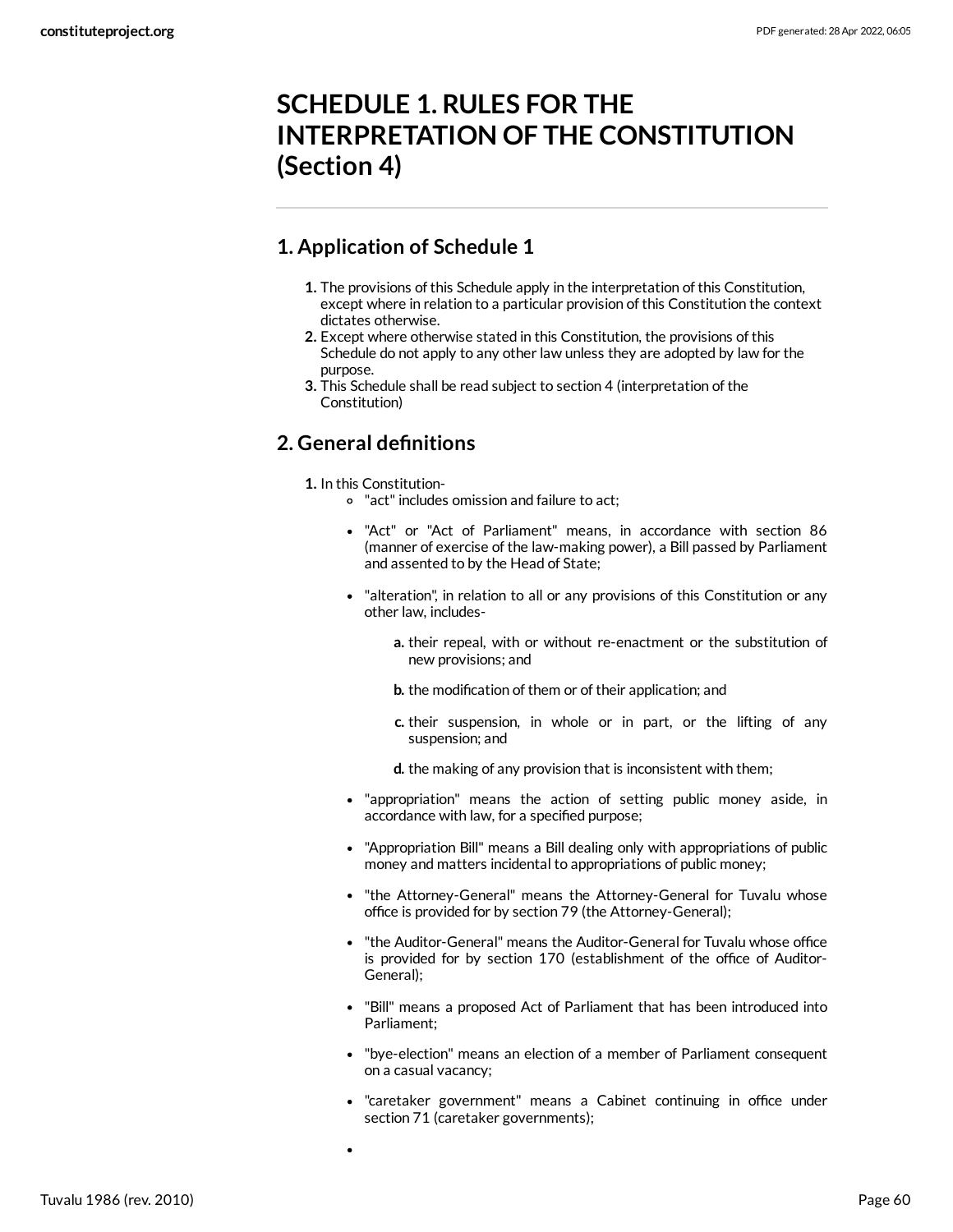Legislative committees

- **1.** "the Chief Justice" means the Chief Justice of Tuvalu whose office is provided for by section 122 (the Chief Justice of Tuvalu);
	- "the Clerk of Parliament" means the Clerk of Parliament whose office is provided for by section 115 (Clerk of Parliament and other officers);
	- "committee of Parliament" means a committee
		- **a.** appointed in accordance with the Rules of Procedure of Parliament, or in accordance with an Act of Parliament; and
		- **b.** consisting of members of Parliament with or without other persons, and includes-
		- **c.** a committee of the whole Parliament; and
		- **d.** a subcommittee of a committee of Parliament as described in the preceding provisions of this definition;
	- "Commonwealth country" means a country declared by or under an Act of Parliament to be a Commonwealth country, and includes a dependency of such a country;
	- "the Court of Appeal" means the Court of Appeal for Tuvalu established under section 134 (establishment of the Court of Appeal);
	- "the Deputy Prime Minister" means the holder of the office allowed for by section 62(4) (which allows one of the Ministers to be appointed Deputy Prime Minister), and includes
		- **a.** a person appointed under section 69 (acting Ministers) to perform temporarily the functions of the Deputy Prime Minister; and
		- **b.** a person performing the functions of the Deputy Prime Minister in a caretaker government;
	- "disciplinary law" means a law regulating a disciplined force;
	- "disciplined force" means
		- **a.** a naval, military or air force, or a coastguard or maritime surveillance service, whether of Tuvalu or of some other country; or
		- **b.** the Tuvalu Police or any other police force established by Act of Parliament; or
		- **c.** any separate Prison Service established by Act of Parliament;
	- "electoral district", means an electoral district for the purpose of the election of members of Parliament, established under section 82 (composition of Parliament);
	- "final decision", in relation to any judicial proceedings, means a decision that finally disposes of the proceedings, whether or not it is subject to appeal or review;
	- "financial year" means the period of 12 months ending on 31 December in any year, or such other period of 12 months as is fixed by or under an Act of Parliament;
	- "function" includes power, duty and responsibility;
	- "general election" means a general election of the members of Parliament consequent on the dissolution of Parliament;
	- "the Government" means the executive government of Tuvalu;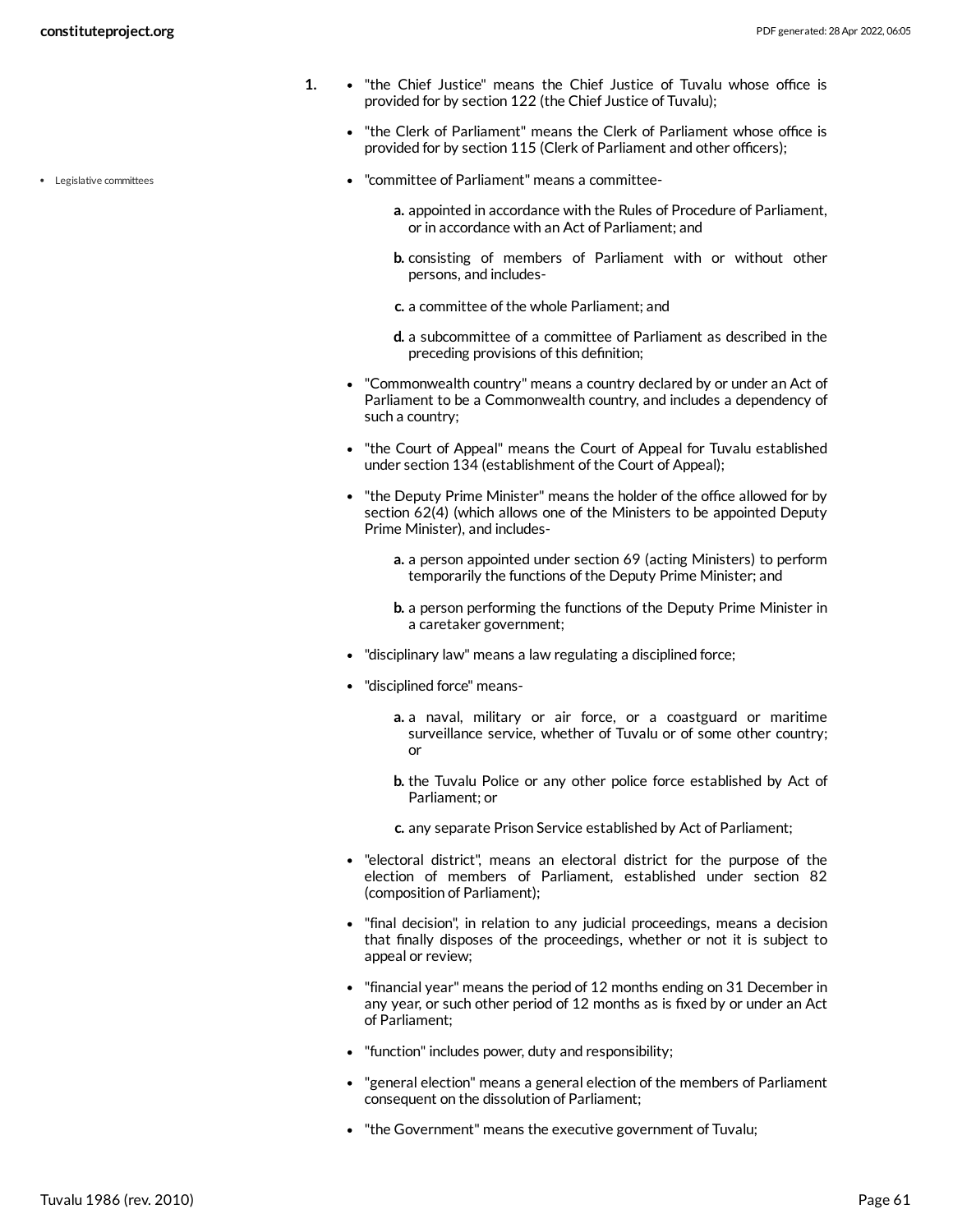**1.** "governmental body" means-

**a.** the Government; or

**b.** a local government or authority; or

- **c.** a department, branch, agency or instrumentality of the Government or of a local government or authority; or
- **d.** a body set up by law, or by administrative or executive act, for governmental or official purposes;
- "the Governor-General" means the Governor-General of Tuvalu whose office is provided for by section 54 (establishment of office of Governor-General), and includes-

**a.** a person appointed in accordance with section 56(2) (which relates to the appointment of an acting Governor-General); or

- **b.** the Speaker, performing under section 56 (acting Governor-General)any of the functions of the Governor-General;
- "the Head of State" means
	- **a.** the Sovereign; or

**b.** the Governor-General, as the representative of the Sovereign;

- "the High Court" means the High Court of Tuvalu established by section 120 (establishment of the High Court);
- "the Independence Constitution" means the Constitution set out in the Schedule to the Tuvalu Independence Order 1978 of the United Kingdom;
- "Independence Day" means 1 October 1978;
- "Judge", or "Judge of the High Court", means the Chief Justice, or a Judge of the High Court appointed under section 123 (other Judges);
- "meeting", in relation to Parliament, means any period of sitting days during which Parliament-

**a.** is not prorogued; and

**b.** does not adjourn indefinitely or to the call of the Speaker;

- "member", in relation to a disciplined force, includes a person who, under the disciplinary law of that force, is subject to the discipline of that force;
- "Minister" means the Prime Minister or another Minister appointed under section 67 (the other Ministers), and includes
	- **a.** a person appointed under section 69 (acting Ministers) to perform temporarily the functions of a Minister; and
	- **b.** a person performing the functions of a Minister in a caretaker government;
- "month" means calendar month;
- "offence" means a contravention of or a failure to comply with a law of Tuvalu;
- "Parliament" means the Parliament established for Tuvalu by section 81 (establishment of Parliament);
- "person" includes-

**a.** any body of persons, corporate or unincorporate; and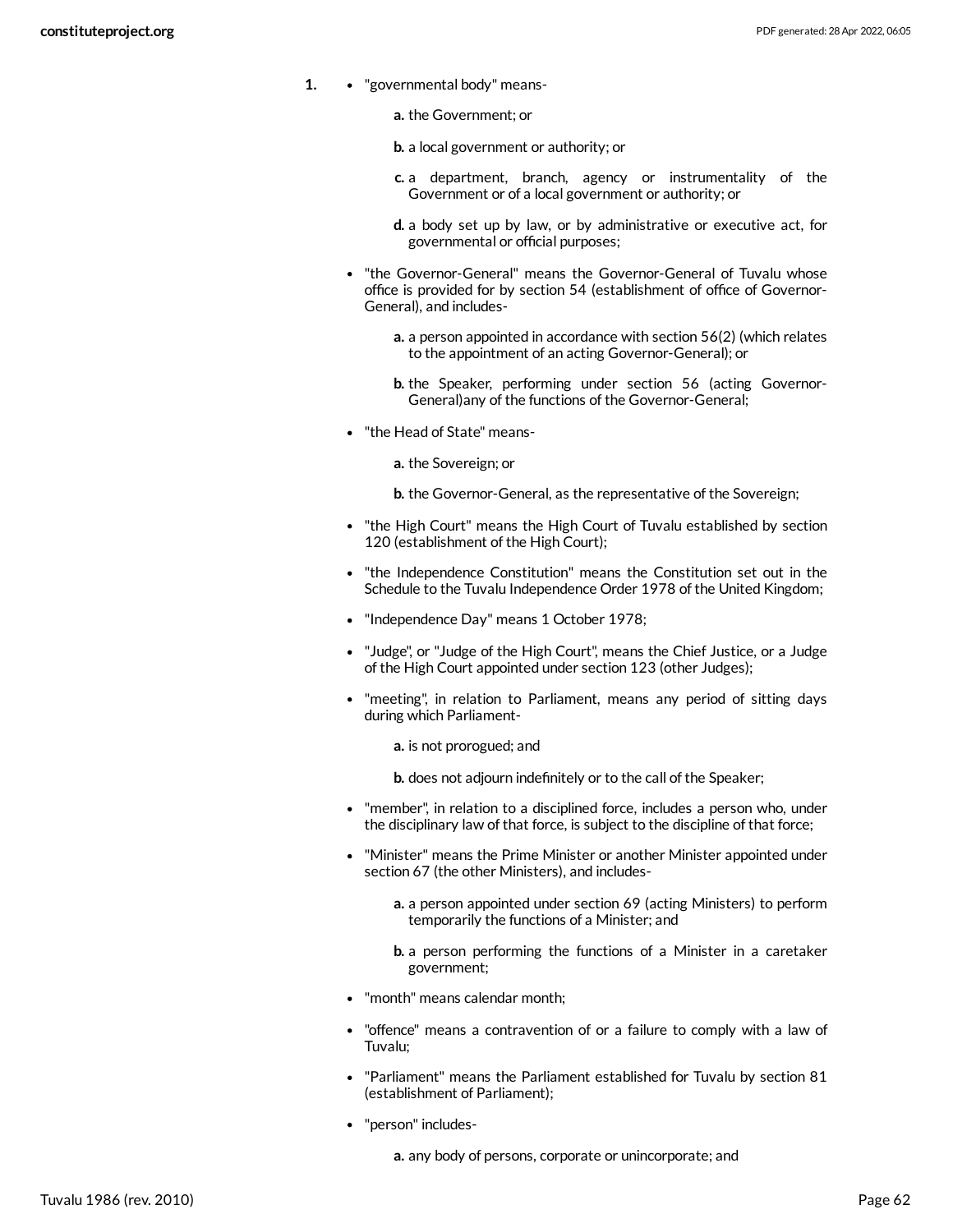- **1. b.** the holder (whether substantive or other) of
	- **i.** any office or position in a State Service; or
	- **ii.** any office or position established by this Constitution or by or under an Act of Parliament;
	- "prescribed" means prescribed by this Constitution, or by or under an Act of Parliament;
	- "the Prime Minister" means the Prime Minister whose office is provided for by section 62(1) (which relates to the establishment of an office of Prime Minister), and includes
		- **a.** a Minister performing the functions of the Prime Minister under section 68 (acting Prime Minister); and
		- **b.** a person performing the functions of the Prime Minister in a caretaker Government;
	- "prorogation" means the prorogation of Parliament under section 117 (prorogation of Parliament);
	- "public officer" means a member of the Public Service;
	- "Public Service" means the permanent civil administrative Ministries controlled by the Secretary to Government or a Secretary and subject to Executive supervision;
	- "rules of court" means any law made by a competent authority for regulating the practice and procedure of a court;
	- "the rules of Procedure of Parliament" means any rules made under section 108 "(Rules of Procedure)";
	- "the Secretary to Government" means the Secretary to Government whose office is provided for in section 78 (Secretary to Government);
	- "session", in relation to Parliament, means the series of sitting days occurring during the period
		- **a.** commencing with the first sitting day after Parliament is prorogued, or after a general election; and
		- **b.** ending on the day on which Parliament is next prorogued or dissolved without being prorogued;
	- "sign" includes mark;
	- "sitting day" means a day on which Parliament actually meets;
	- "the Sovereign" means the Sovereign of Tuvalu;
	- "the Sovereign", in the sense of the Sovereign of Tuvalu, has the meaning given to that expression by section 13 (references to the Sovereign of Tuvalu) of this Schedule;
	- "the Sovereign", in the sense of the Sovereign of the United Kingdom, has the meaning given to that expression by section 14 (references to the Sovereign of the United Kingdom) of this Schedule;
	- "the Sovereign in Council" means the Sovereign of the United Kingdom, acting by and with the advice of the Judicial Committee of his Privy Council and in accordance with the laws of England from time to time applicable in relation to appeals to the Privy Council or to the Judicial Committee;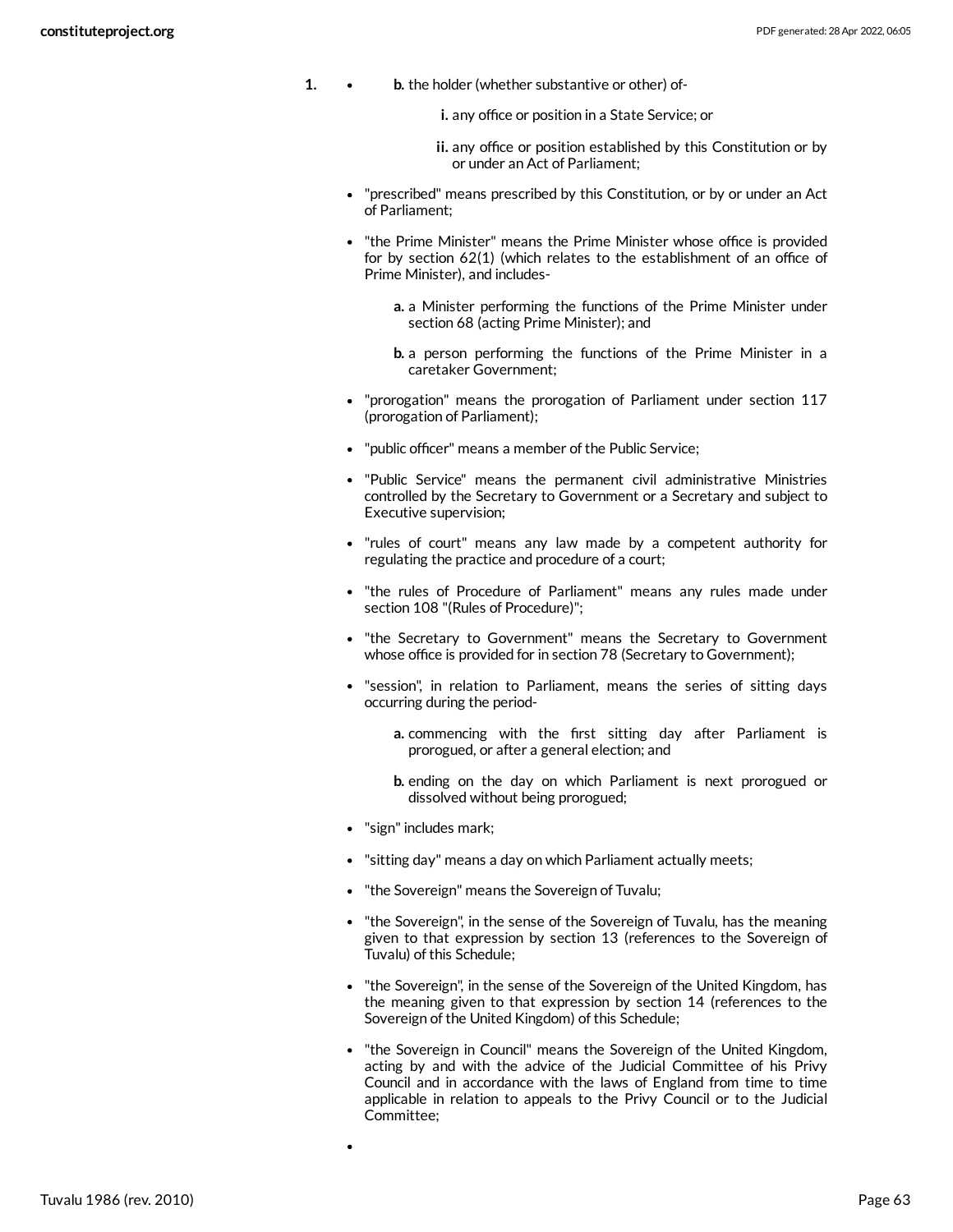- **1.** "the Speaker" means the Speaker of Parliament whose office is provided for by section 103 (establishment of the office of Speaker), and includes a member of Parliament performing the functions of the Speaker under section 107 (acting Speaker);
	- "State Service" means a service referred to in section 139 (the State Services);
	- "subordinate court" means a court other than-

**a.** the Sovereign in Council; and

**b.** the Court of Appeal; and

**c.** the High Court;

- "superior court", in relation to another court, means a court which has jurisdiction to determine appeals from, or to review, decisions of the other court;
- "taxation" includes rates, charges, fees and imposts of any kind;
- "the Tuvalu Police" means the State Service provided for by section 139(1)(b) (which relates to the establishment of the Tuvalu Police);
- "the United Kingdom" means the United Kingdom of Great Britain and Northern Ireland;
- "writing" includes any method of reprinting or reproducing words in a visible form;
- "year" means any period of 12 months.
- **2.** Unless the context requires otherwise, where an expression is defined for any purpose in this Schedule or otherwise in this Constitution then for that purpose all grammatical variations and cognate and related expressions are to be understood in the same sense.
- **3.** Unless the context requires otherwise, a reference in this Constitution to an institution, office, position or thing is a reference to the appropriate institution, office, position or thing provided for by this Constitution.

# **3. Form of the Constitution**

- **1.** The Preamble forms part of this Constitution, and establishes principles upon which this Constitution, and the conduct of the public affairs of Tuvalu, are to be based.
- **2.** The Schedules to this Constitution form part of this Constitution.
- **3.** The head-notes to the sections of this Constitution do not form part of this Constitution, but other headings do form part of it.
- **4.** A reference in this Constitution to a subdivision of this Constitution without further identification shall be read as a reference to the corresponding subdivision of the body of this Constitution (that is, excluding the Preamble and the Schedules).

# **4. Meaning of language used**

- **1.** This Constitution is intended to be read as a whole.
- **2.** All provisions of this Constitution, and all words, expressions and statements in this Constitution, shall be given their fair and liberal meaning without unnecessary technicality.

# **5. Gender and number**

In this Constitution-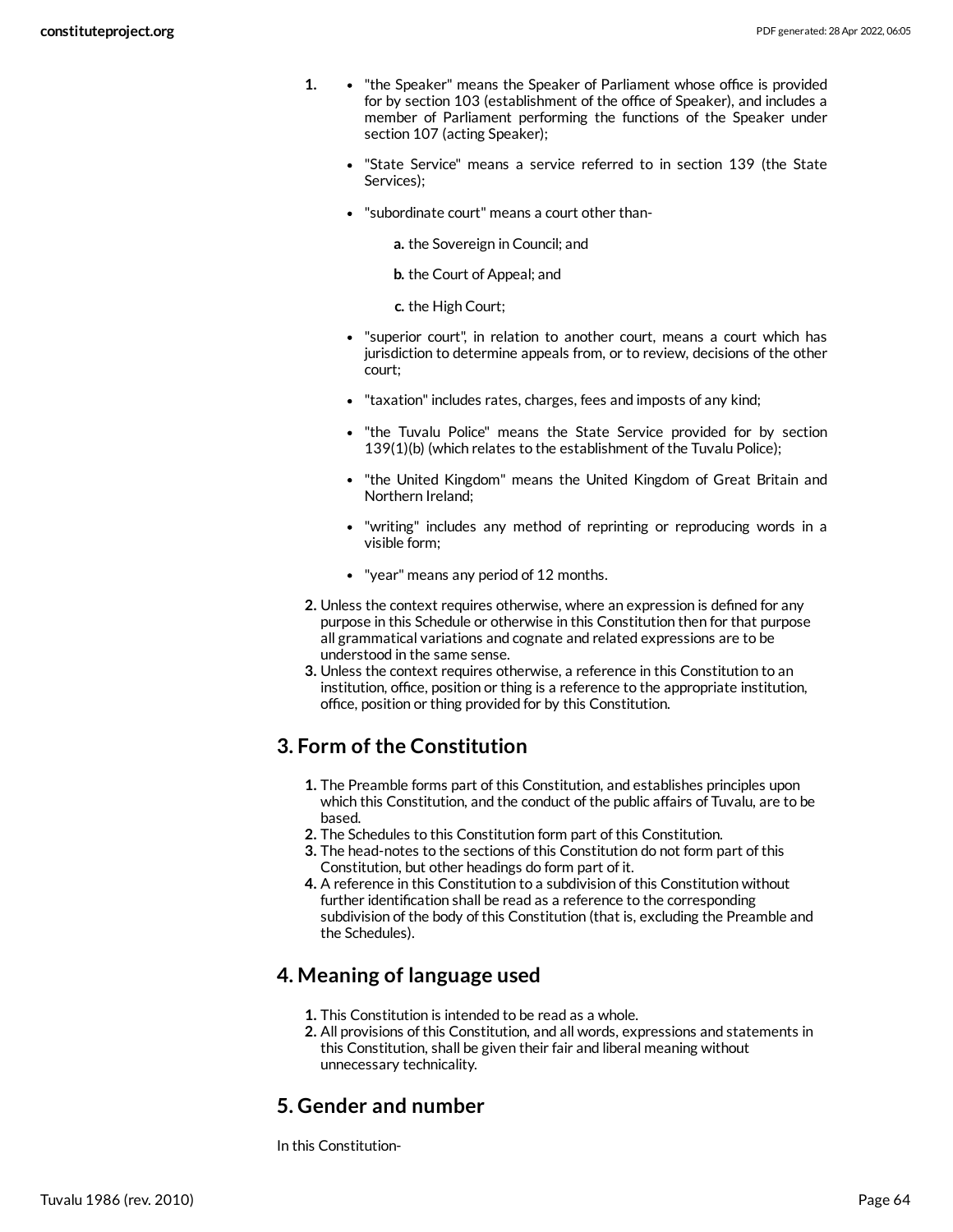- **a.** the masculine gender includes the female gender; and
- **b.** the feminine gender includes the masculine gender, and
- **c.** the singular number includes the plural; and
- **d.** the plural number includes the singular.

### **6. Time limits**

- **1.** Where no time is prescribed by this Constitution within which an act is required or permitted to be done, the act shall, or may, as the case requires, be done with all convenient speed and as often as is necessary.
- **2.** Where
	- **a.** a time limit is imposed by this Constitution for any purpose; and **b.** in a particular case it is not practicable to comply with the limit,

the limit shall be deemed to be extended by whatever period is necessary to make compliance practicable.

**3.** The operation of subsection (2) is not excluded by a provision that unqualifiedly specifies a time limit or a maximum time limit.

### **7. Attainment of age**

For all purposes of this Constitution, a person attains a particular age at the first moment of the relevant anniversary of his birth.

### **8. Powers of majority, and quorums**

- **1.** Where this Constitution requires or permits an act to be done by more than two persons, a majority of them may do it.
- **2.** Subsection (1) does not affect any requirement of a quorum, and, subject to subsection (3), where no quorum is prescribed by this Constitution the quorum is the total membership.
- **3.** A power conferred by this Constitution to determine the procedures of a body includes power to determine a quorum (not being fewer than a majority of the total membership).

# **9. References to "total membership"**

A reference in this Constitution to the total membership of a body or authority is a reference to the total number of seats or places on the body or authority, irrespective of whether any of them are vacant.

### **10. Performance of constitutional functions**

- **1.** Where this Constitution confers a power or imposes a duty, the power may be exercised or the duty shall be performed, as the case may be, from time to time as occasion requires.
- **2.** Where this Constitution confers a function on the holder of an office or position as such, the function may be performed by the holder (whether substantive or other) of the office or position from time to time.
- **3.** Where this Constitution confers a power to make an instrument or a decision (other than a judicial decision), that power includes power exercisable in the same manner and subject to the same conditions (if any), to revoke, vary or alter the instrument or decision.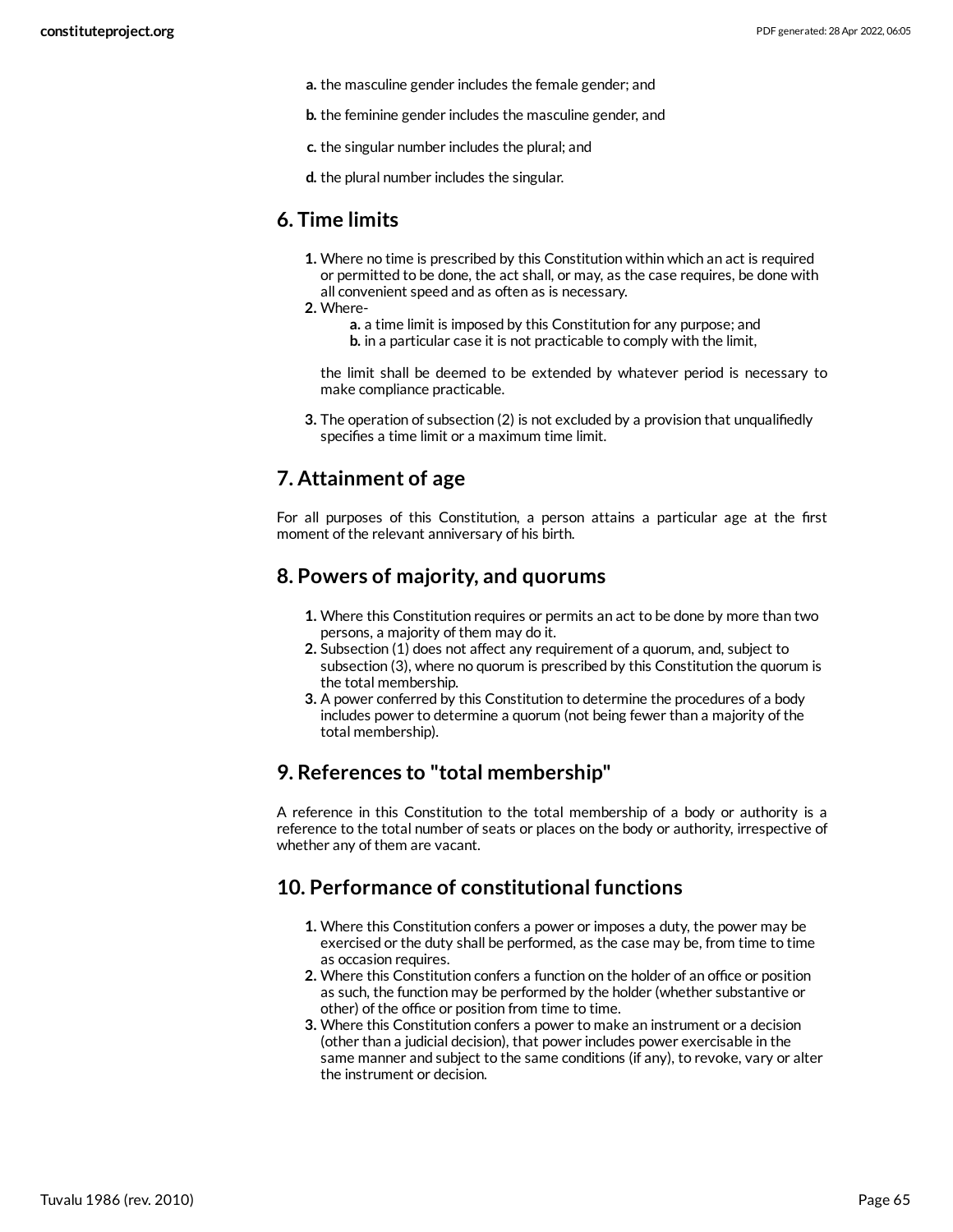### **11. Appointments, etc., requiring prior approval**

- **1.** Where by any provision of this Constitution an appointment or other act requires the prior approval of Parliament or of any other person or authority, and
	- **a.** it is for any reason not practicable to apply for the approval immediately; and
	- **b.** there is an immediate need to make the appointment or to do the act,

the appointment may be made, or the act may be done, as the case may be, subject to approval being applied for at the first reasonably available opportunity.

- **2.** If later approval is refused, the refusal takes effect as a disallowance of the appointment or act.
- **3.** The decision of the person or authority whose approval is required as to what is the first reasonably available opportunity for the purposes of subsection (2) is final.

# **12. Official appointments, etc**

- **1.** The succeeding provisions of this section shall, in relation to any office or position, be read subject to any provision of this Constitution relating to that office or position.
- **2.** In this Constitution, a reference to the holder of an office or position by reference to the description of his office or position includes a reference to any person who is for the time being lawfully acting in, or performing the functions of, the office or position.
- **3.** Where this Constitution confers power to make an appointment to act in, or to perform the functions of, an office or position, the power includes power
	- **a.** to remove or suspend a person so appointed; and
	- **b.** to appoint another person temporarily in the place of a person so removed or suspended; and
	- **c.** where the holder of the office or position is
		- **i.** unavailable; or
		- **ii.** unable to perform the functions of the office or position,
		- to appoint a person temporarily in his place; and
	- **d.** if the office of position is vacant, to appoint a person to act in it until it is filled on a substantive basis,

subject to compliance with any conditions to which the exercise of the original power of appointment was subject.

- **4.** In a case to which subsection (3)(c) applies, no question whether the need for the exercise of the power has arisen, or has ceased, shall be considered in any court.
- **5.** A reference in this Constitution to a power to remove from office the holder of an office or position includes a reference to a power
	- **a.** to require the holder of the office or position to retire; or
	- **b.** to terminate any contract under which the holder of the office or position is employed; or
	- **c.** to determine whether any contract referred to in paragraph (b) should be renewed,

but nothing in this section confers any power to require a Judge of the High Court, the Auditor-General or the Commissioner of Police to retire.

- **6.** Except where this Constitution provides otherwise the holder of an office or position established by this Constitution may resign from the office or position by written notice to the Secretary to Government, and the resignation takes effect
	- **a.** on a date specified in the notice; or

**b.** when the notice is received by the Secretary to Government,

whichever is the later, but the resignation may be withdrawn, with the consent of the Secretary to Government, at any time before it takes effect.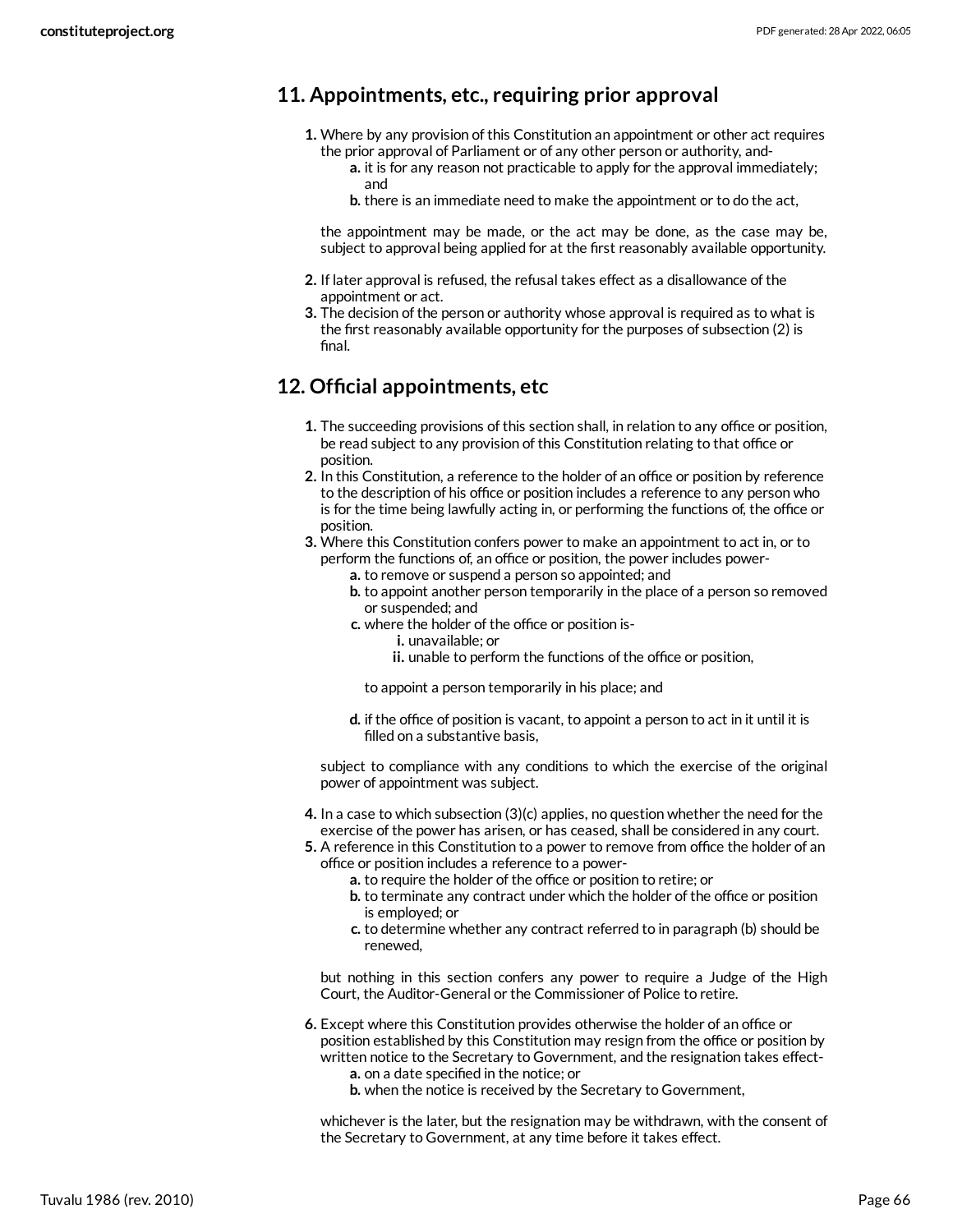- **7.** When the holder of an office or position is on leave of absence pending relinquishment of the office or position
	- **a.** another person may be appointed to the office or position; and
	- **b.** the person so appointed shall, for the performance of the functions of the office or position, be considered to be the sole holder of the office or position.
- **8.** For the purposes of this Constitution, a person shall not be considered to be the
	- holder of, or to be acting in, an office or position by reason only of the fact that**a.** he is on leave of absence pending relinquishment of the office or position; or
		- **b.** he is on leave without pay from the office or position; or
		- **c.** he is receiving a pension or some other similar allowance; or
		- **d.** he is a retired or reserve member of a naval, military or air force, or a special constable; or
		- **e.** he is a member of the staff of a local government or authority; or
		- **f.** he is the holder of an office or position in the service of the Government, or is performing functions on behalf of the Government, if the only remuneration that he receives for it is by way of travelling or subsistence allowance, expense allowance or any similar allowance.
- **9.** Subject to any provision of this Constitution relating to qualifications for, or disqualifications from, appointment, a person who has been the holder of an office or position is eligible for reappointment to that office or position.

# **13. References to the Sovereign of Tuvalu**

- **1.** Subject to subsection (2), a reference in this Constitution or any other law to the Sovereign of Tuvalu includes a reference to
	- **a.** the Heirs and Successors of the Sovereign as declared or ascertained by or under an Act of Parliament; and
	- **b.** any person exercising the whole or the relevant part of the sovereignty of Tuvalu in accordance with an Act of Parliament.
- **2.** Until an Act of Parliament is made for the purposes of subsection (1)(a) or (b), a reference to the Sovereign of Tuvalu shall be read as including a reference to
	- **a.** the Sovereign of the United Kingdom; or
	- **b.** any person exercising the whole or the relevant part of the sovereignty of the United Kingdom,

as the case requires, in accordance with the law in force in England.

# **14. References to the Sovereign of the United Kingdom**

A reference in this Constitution or in any other law to the Sovereign of the United Kingdom includes a reference to any person exercising the whole or the relevant part of the sovereignty of the United Kingdom in accordance with the law in force in England.

# **15. Independence**

Where this Constitution provides that any person or authority is not subject to the direction or control of any other person or authority, that provision does not prevent-

- **a.** direction or control by a court in the performance of judicial functions conferred on it by law; and
- **b.** the regulation, by or under an Act of Parliament, of the performance of the functions of the person or authority.

# **16. Regulation of acts, etc**

Where any provision of this Constitution provides for the regulation of an act or thing, unless the context indicates otherwise that provision does not authorize the prohibition of the act or thing, whether in law or in practice.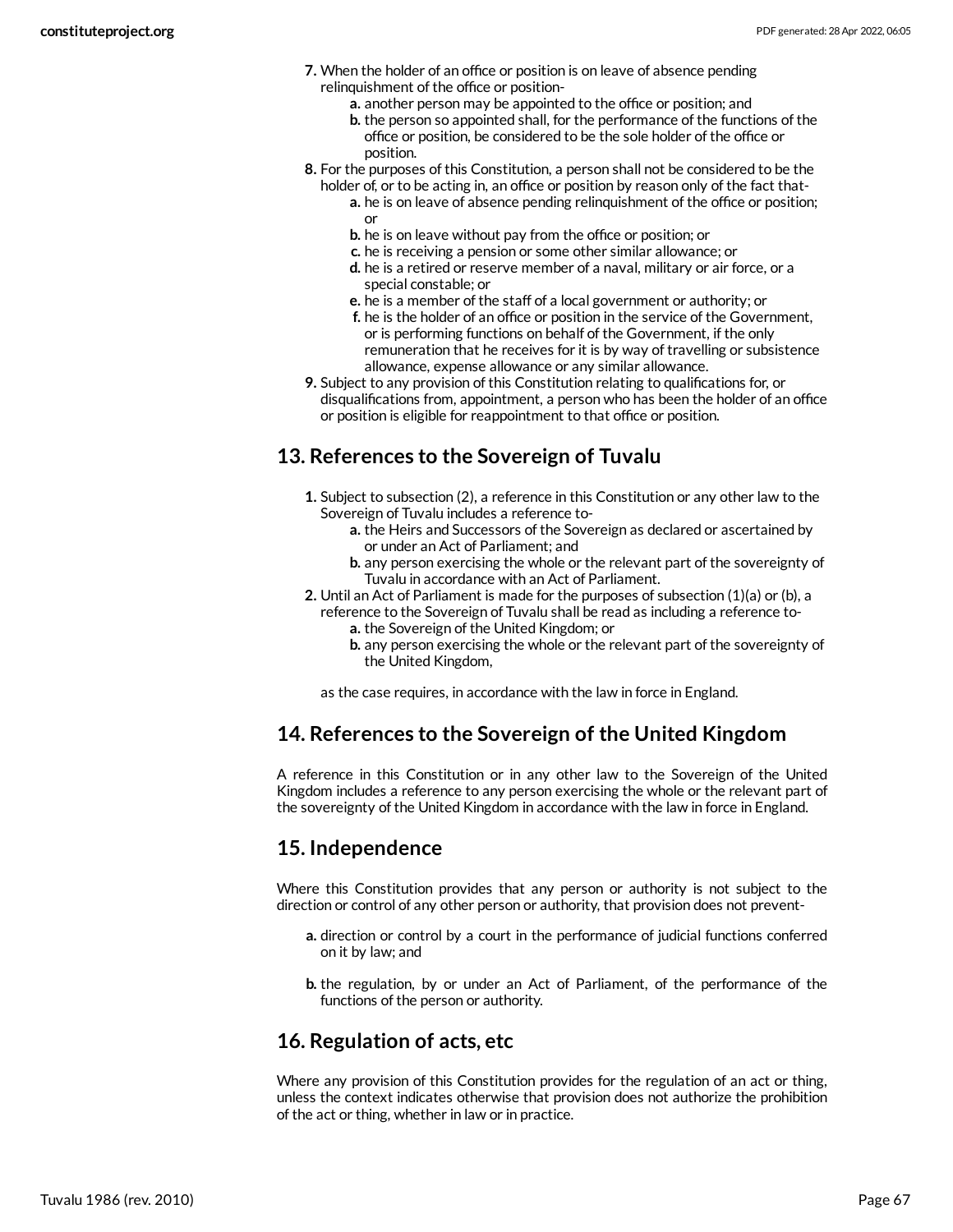# **17. Impracticability of obtaining advice, etc**

**1.** In this section-

- "the authorizing provision" means the relevant provision of this Constitution referred to in subsection (2)(a);
- "the prescribed authority" has the meaning given to it by subsection (2) (a).
- **2.** This section applies in a case where
	- **a.** a provision of this Constitution requires or permits the Head of State, or any other person or authority, (referred to in this section as "the prescribed authority") to act-

**i.** in accordance with the advice of some other person or authority; or **ii.** after consultation with some other person or authority; or

- **iii.** subject to the approval of some other person or authority; and
- **b.** the prescribed authority, acting in his or its own deliberate judgment, certifies in writing that he or it is satisfied that it is impracticable, in the circumstances, to comply, or to comply fully, with the authorizing provision.
- **3.** In a case to which this section applies the prescribed authority, acting in his or its own deliberate judgment, may act after consultation with such persons (including any available persons, and any available members of the authority, referred to in subsection (2)(a)(i), (ii) or (iii) as he or it, acting in his or its own deliberate judgment, thinks proper to consult.
- **4.** If in a case to which this section applies the prescribed authority acts as provided for by subsection (3)
	- **a.** he or it shall, as soon as practicable, report the circumstances to
		- **i.** the relevant person or authority referred to in subsection (2)(a)(i) (ii) or (iii); and
		- **ii.** the Speaker, for presentation to Parliament; and
	- **b.** as soon as practicable, and to the extent that it is practicable, the authorizing provision shall be complied with.

# **18. Acts in "deliberate judgment"**

Where this Constitution requires or permits an act to be done in the deliberate judgment of a person or authority-

- **a.** the exercise of the judgment must not be arbitrary or capricious; and
- **b.** except to the extent of paragraph (a), no question as to the exercise of the judgment shall be considered in any court.

# **19. Effect of repeal**

- **1.** In this section, "repeal" includes revocation, cancellation, suspension and expiry.
- **2.** The repeal of any provision of this Constitution does not
	- **a.** revive anything that was not in force or existing immediately before the repeal took effect; or
	- **b.** affect the previous operation of the repealed provision, or anything duly done or suffered under it; or
	- **c.** affect any right, privilege, obligation or liability acquired, accrued or incurred under the repealed provision; or
	- **d.** affect any penalty, forfeiture or punishment incurred in respect of an offence against the repealed provision; or
	- **e.** affect any investigation, legal proceedings or remedy in respect of any such right, privilege, obligation, liability, penalty, forfeiture or punishment.
- **3.** Any investigation, legal proceedings or remedy referred to in subsection (2)(e) may be instituted, continued or enforced, and any penalty, forfeiture or punishment referred to in that paragraph may be imposed, as if the repealed provision had continued in force.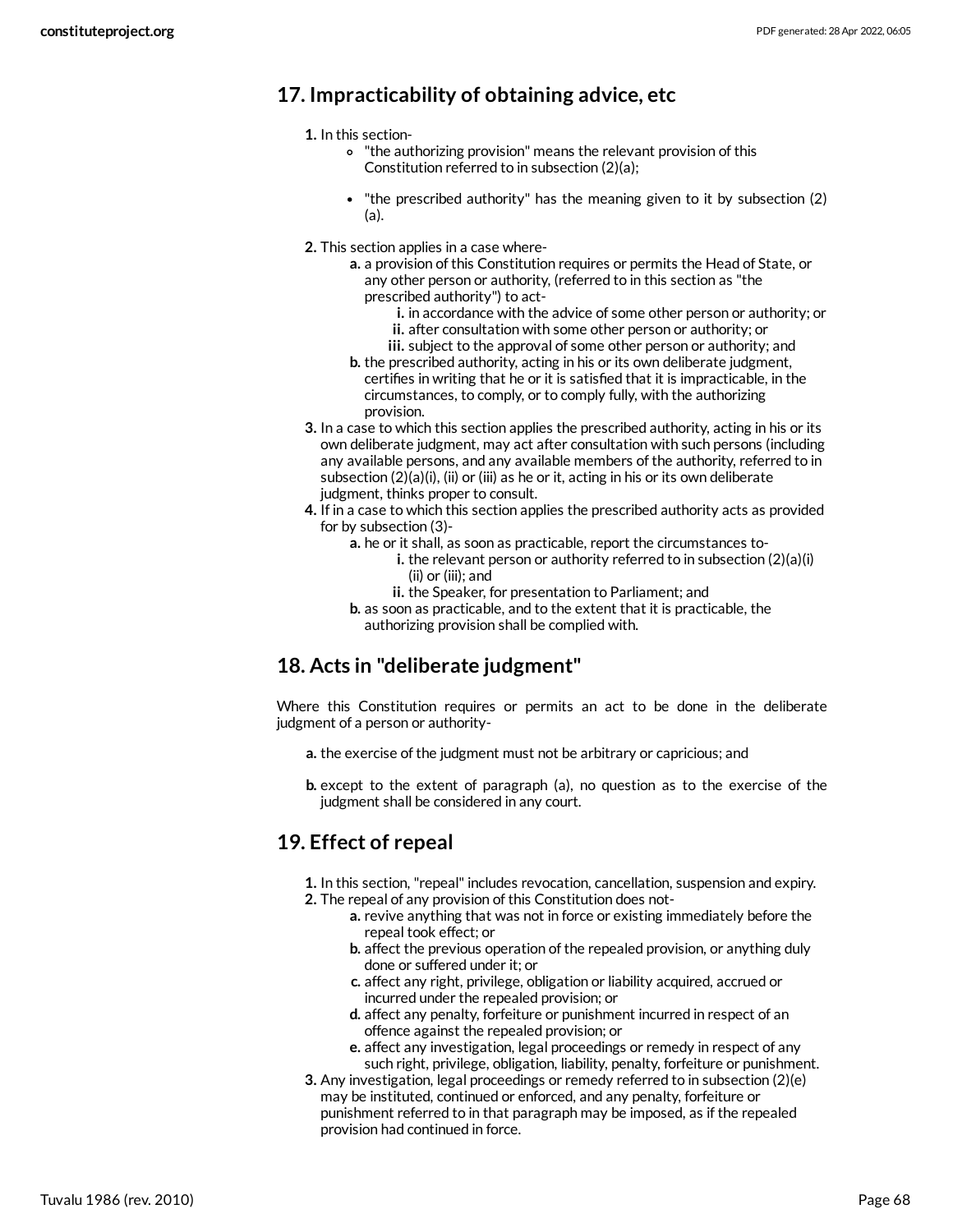**4.** If a provision of this Constitution is repealed and re-enacted (with or without modification), a reference in any other law to the repealed provision shall, unless the context indicates otherwise, be read as a reference to the substituted provision.

# **20. Effect of disallowance**

Where this Constitution provides that a law or any other thing may be disallowed, the disallowance takes effect in the same way as a repeal, revocation or cancellation would take effect, except that if the disallowed law or thing altered any other law or thing the disallowance revives the other law, or the previous situation, as the case may be as in existence immediately before the disallowance.

# **21. Multiple oaths, etc**

- **1.** A reference in this section to the holding of an office or position includes a reference to the temporary performance of the functions of the office or position.
- **2.** If on or before commencing to hold an office or position established by this Constitution the holder is required to take an oath, or make a declaration of allegiance, he is not required to do so again for any purpose during any continuous term for which he holds the office or position.
- **3.** Where
	- **a.** the holder of an office or position established by this Constitution is required or permitted to perform temporarily the functions of another such office or position; and
	- **b.** it is a requirement of the second office or position that the holder takes an oath or makes an affirmation,

then, in addition to the effect of subsection (2), no matter how often he performs temporarily those functions during any continuous period for which he holds the first office or position he is not required to take the oath or make the affirmation referred to in paragraph (b) more than once.

# **SCHEDULE 2. ELECTION AND APPOINTMENT OF THE PRIME MINISTER (Section 63)**

# **1. Functions of the Governor-General**

The functions of the Governor-General under this Schedule shall be performed in his own deliberate judgment.

# **2. Election meetings**

- **1.** As soon as practicable after
	- **a.** a general election; or
	- **b.** subject to section 71 (caretaker governments) of this Constitution, the occurrence of a vacancy in the office of Prime Minister, the Governor-General shall call a meeting of the members of Parliament for the purpose of electing a Prime Minister.
- **2.** If the vacancy occurred because of
	- **a.** the death of the Prime Minister; or
	- **b.** the Prime Minister's ceasing to be a member of Parliament for any reason other than the dissolution of Parliament,

the meeting shall not be called until after the declaration of the result of the consequent bye-election.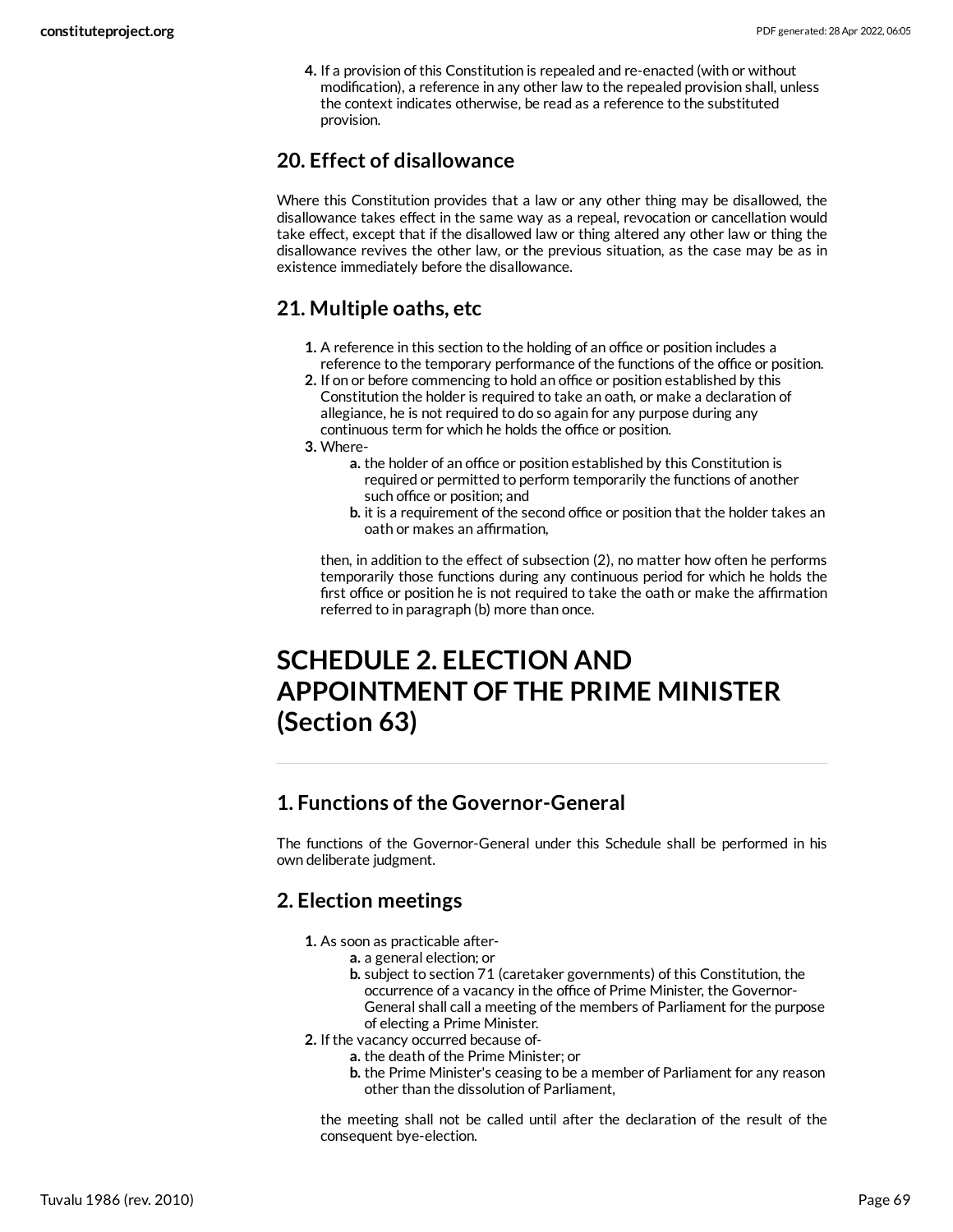- **3.** The Governor-General shall issue to each member of Parliament a notice stating
	- **a.** the date, time and place of the meeting; and
	- **b.** the date and time on or before which, and the place at which, nominations are to be delivered to the Governor-General.
- **4.** The date fixed for the purposes of subsection (3)(b) shall be at least one day before the date fixed for the election meeting.
- **5.** The election meeting shall consider only the election of a Prime Minister.
- Head of government selection

#### **3. Nominations**

- **1.** All members of Parliament are eligible for nomination as candidates for election as Prime Minister.
- **2.** No member may nominate more than one candidate.
- **3.** A candidate may withdraw his candidature at any time before the commencement of voting at the election meeting.

# **4. Cancellation of proceedings**

**1.** If at any stage of the proceedings a candidate-

- **a.** dies; or
- **b.** becomes, in the opinion of the Governor-General, seriously incapacitated,

the provisions of subsection (3) apply.

- **2.** If-
- **a.** at or after the time fixed under section 2(3)(b) (which relates to the time for nominations) of this Schedule there is no candidate for election; or
- **b.** for any other reason the Governor-General is satisfied that the election cannot be, or is unlikely to be, successfully completed in accordance with this Schedule,

the provisions of subsection (3) apply.

- **3.** In a case referred to in subsection (1) or (2), the Governor-General may either**a.** cancel the proceedings and commence them again; or
	- **b.** suspend the proceedings until a later time or date.

# **5. List of candidates**

A list setting out all candidates and their nominators shall be given by or by direction of the Governor-General to each member of Parliament before the election meeting opens.

Head of government selection

#### **6. Quorum**

- **1.** The quorum for an election meeting is a majority of the total membership of Parliament.
- **2.** If a quorum is not present at the time fixed under section 2(3)(a) (which relates to the time for the election meeting) of this Schedule, the Governor-General shall adjourn the meeting until a time, date and place fixed by him and announced at the failed meeting.
- **3.** If at the time and place fixed under subsection (2) a quorum is again not present, the Governor-General shall cancel the proceedings and commence them again.

# **7. Conduct of the election meeting**

- **1.** The election meeting shall be presided over by the Governor-General, and the election shall be conducted by him.
- **2.** Each member of Parliament has one vote at each ballot held in accordance with section 8 (conduct of the election) of this Schedule.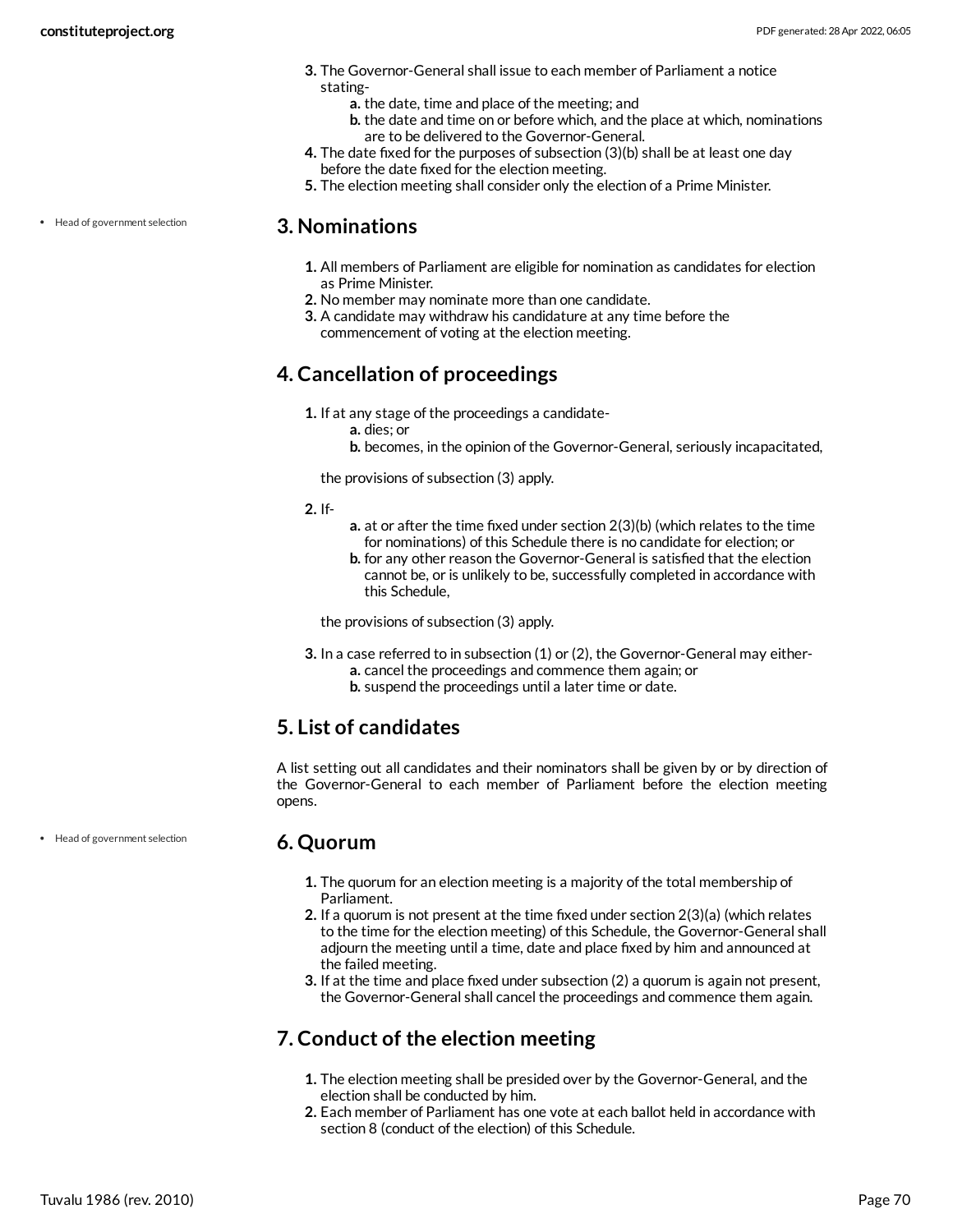Head of government selection

- **3.** For the purpose of the counting of votes and for any other purpose relating to the conduct of the election, the Governor-General may request the assistance of such persons as he thinks necessary.
- **4.** No person other than
	- **a.** the Governor-General; or
	- **b.** a member of Parliament; or
	- **c.** a person whose assistance is being given as requested under subsection (3),

shall be present at the election meeting.

**5.** Subject to this Schedule, the election meeting and the election shall be conducted in such manner as the Governor-General determines.

### **8. Conduct of the election**

- **1.** If there are more candidates than one, such number of ballots shall be held as is required to determine the result in accordance with this section.
- **2.** The ballots shall be secret ballots.
- **3.** Subject to the succeeding provisions of this section, if no candidate receives in a ballot the votes of a majority of the total membership of Parliament
	- **a.** the candidate who has the lowest number of votes shall be excluded; and **b.** a fresh ballot shall be held for the remaining candidates.
- **4.** If in a case to which subsection (3) applies there is a tie between two or more candidates for the lowest number of votes in a ballot
	- **a.** not more than two special ballots shall be held to exclude one of them; and **b.** if after the second special ballot neither candidate has been excluded, the
- Governor-General shall decide by lot which one of them is to be excluded. **5.** When in a ballot, whether the first ballot or a subsequent ballot, there are only two candidates, not more than
	- **a.** that ballot; and
	-
	- **b.** two further ballots,

shall be held, and if at the end of those ballots no candidate has received the votes of a majority of the total membership of Parliament the Governor-General shall cancel the election and commence the election procedure again.

### **9. Declaration of the result**

- **1.** If only one candidate is nominated, the Governor-General shall declare that candidate elected.
- **2.** When the count has been completed in each ballot, the Governor-General shall
	- **a.** announce the number of votes received by each candidate; and
	- **b.** if a candidate has received the votes of a majority of the total
	- membership of Parliament declare that candidate to be elected.
- **3.** Upon the election of a Prime Minister under this Schedule, the Governor-General shall cause the election and the name of the Prime minister
	- **a.** to be made known to the public in such manner as he thinks appropriate; and
	- **b.** to be published in any manner prescribed for the publication of subordinate legislation.

• Head of state powers

Head of government selection

# **10. Disputes**

Any dispute arising out of or in connection with the calling or conduct of an election meeting, or the conduct of an election, under this Schedule shall be determined by the Governor-General, whose decision is final.

# **11. Saving of power to dissolve**

Nothing in this Schedule affects the power of the Head of State to dissolve Parliament in accordance with section 118(3) (which relates to dissolution when a Prime Minister is not elected within a reasonable period).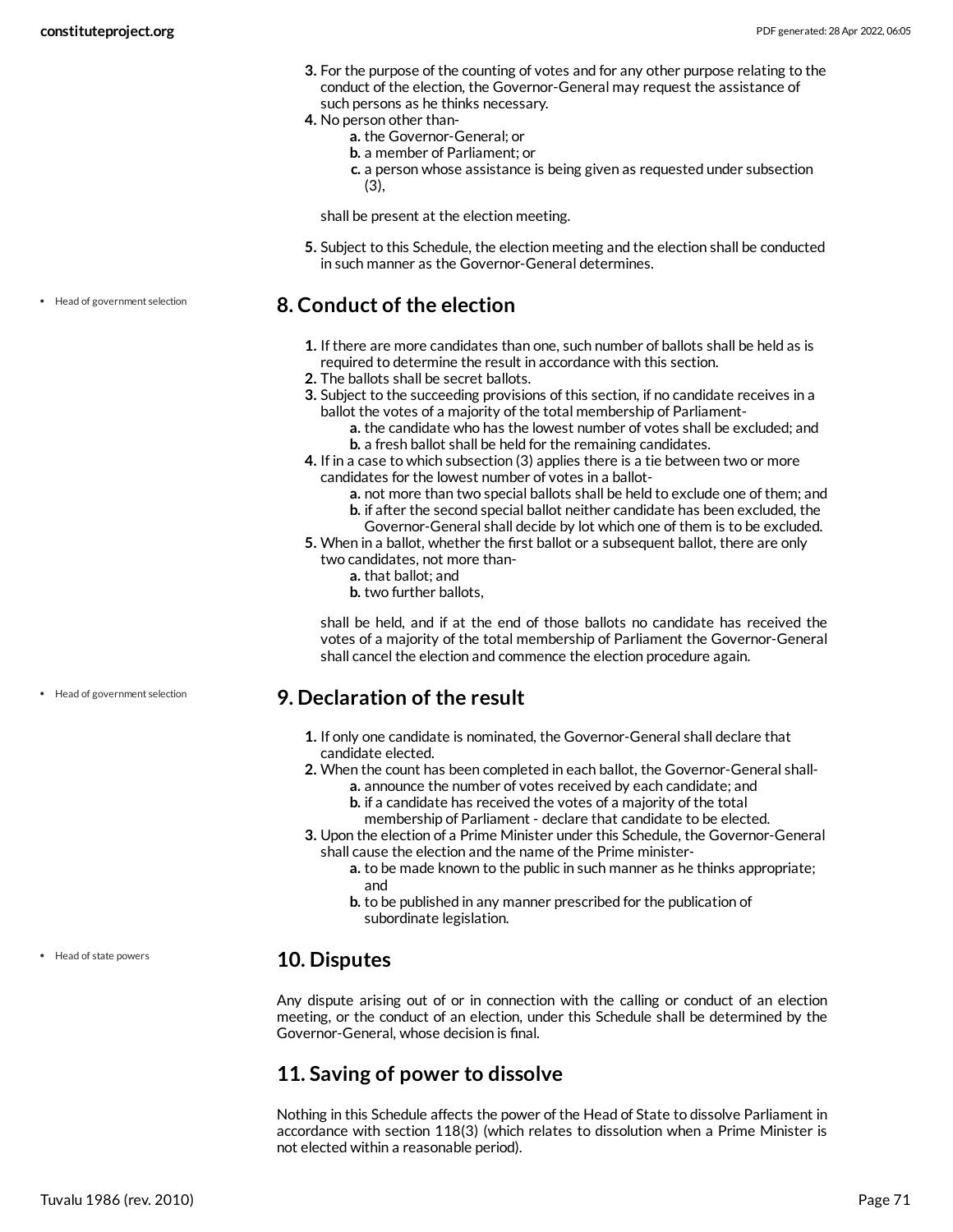# **SCHEDULE 3. PROCEDURE, ETC., OF THE PUBLIC SERVICE COMMISSION AND CERTAIN TRIBUNALS (Sections 127, 152, 162)**

# **1. Application of Schedule 3**

This Schedule applies to the following authorities-

- **a.** the Public Service Commission; and
- **b.** a tribunal appointed under section 127 (removal of Judges from office) to investigate the question of the removal of a Judge of the High Court; and
- **c.** a tribunal appointed under section 162 (removal of prescribed officials from office) to investigate the question of the removal of the holder of an office to which Division 5 (Removal, etc., of Certain Officials) of Part VIII applies.

### **2. Rules**

Subject to this Constitution and to any Act of Parliament, an authority to which this Schedule applies may make rules for regulating its procedures and the performance of its functions.

### **3. Voting**

All matters before a meeting of an authority to which this Schedule applies shall be decided in accordance with the majority of the votes of the total membership of the authority, and in the event of an equality of votes on a matter the person presiding has a casting vote, as well as an original vote.

# **4. Absence, etc**

Subject to section 3 (voting) of this Schedule, the validity of the proceedings of an authority to which this Schedule applies is not affected by-

- **a.** any absence from a meeting; or
- **b.** the fact that some person who was not entitled to do so took part in the proceedings.

### **5. Powers of certain tribunals**

The tribunals referred to in section 1(b) and (c) (application of this Schedule) of this Schedule have the same powers as the High Court in respect of the attendance and examination of witnesses abroad, and in respect of the production of documents.

### **6. Procedures generally**

Subject to any rules made under section 2 (rules) of this Schedule, an authority to which this Schedule applies may determine its own procedures.

God or other deities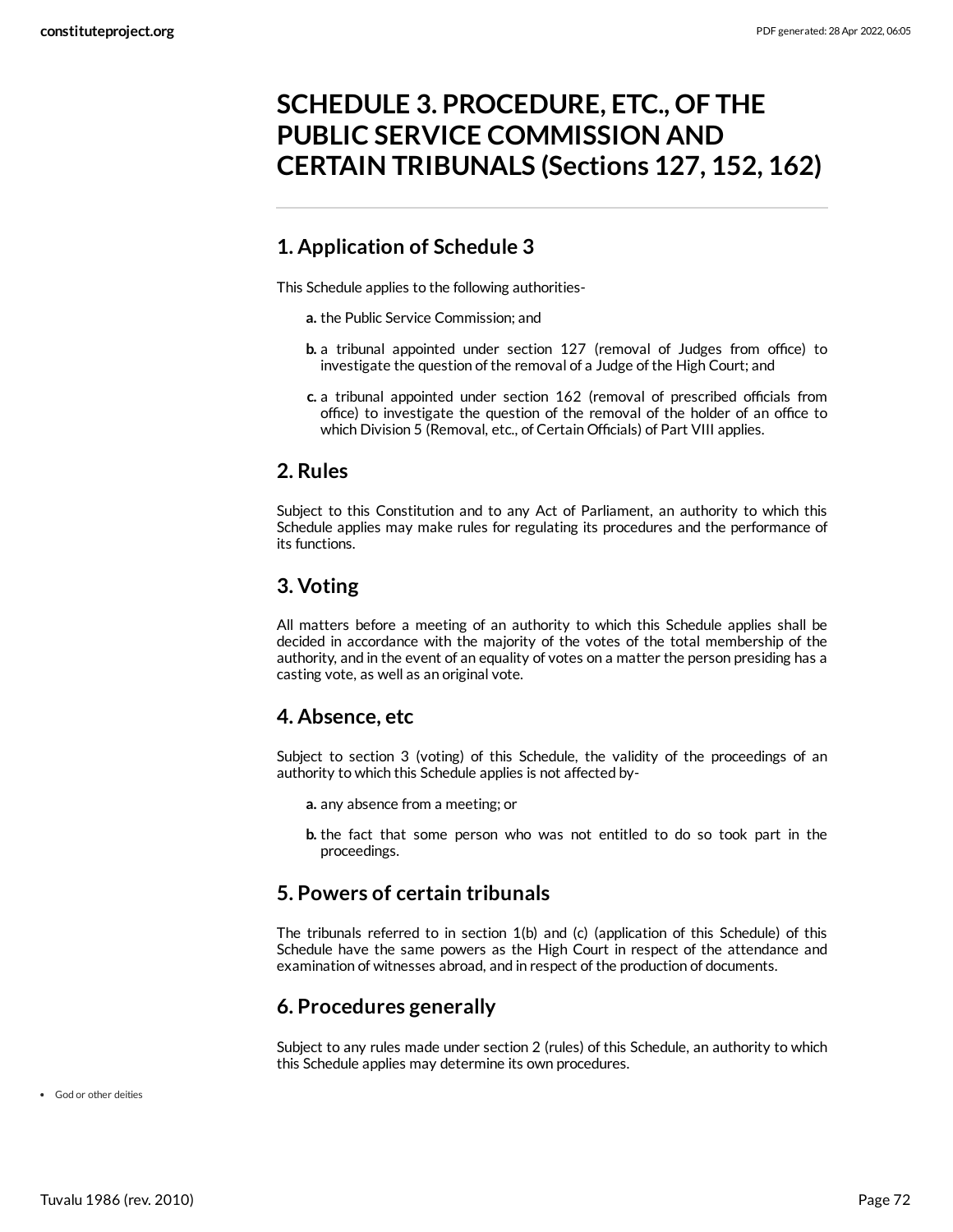# **SCHEDULE 4. OATHS AND AFFIRMATIONS (Sections 57, 72 and 112)**

# **1. Oath, etc., of Allegiance**

I, ..................................................., do swear (or solemnly affirm) that I will be faithful and bear true allegiance to the Sovereign of Tuvalu.

(So help me God)

# **2. Oath, etc., of Office of Governor-General**

I, ................................................. , do swear (or solemnly affirm) that I will well and truly serve the Sovereign of Tuvalu in the office of Governor-General of Tuvalu (or in the performance of the functions of the Governor-General of Tuvalu under section 52 of the Constitution)

(So help me God)

# **3. Oath, etc., of Office of Member of Cabinet**

I, .................................................. , being a member of the Cabinet for Tuvalu do swear (or solemnly affirm) that-

- I will to the best of my judgment, at all times when required to do so, freely give my counsel and advice for the good management of the affairs of Tuvalu.
- I will not on any account, at any time whatsoever, disclose the counsel, advice, opinion or vote of any member of the Cabinet.
- I will not, except with the authority of the Cabinet and to such extent as may be required for the good management of the affairs of Tuvalu, or as otherwise required or permitted by law, directly or indirectly reveal the business or proceedings of the Cabinet or any matter coming to my knowledge in my capacity as a member of the Cabinet.

In all things I will be a true and faithful member of the Cabinet.

(So help me God)

# **SCHEDULE 5. TRANSITIONAL PROVISIONS (Section 173)**

#### **1. Interpretation**

In this schedule-

- "appointed day" means the day determined pursuant to section 4 of the Ordinance for the coming into effect of this Constitution;
- "existing laws" means any Acts of the Parliament of the United Kingdom, Orders of Her Majesty in Council, Ordinances, rules, regulations, orders or other instruments having effect as part of the law of Tuvalu (whether or not they have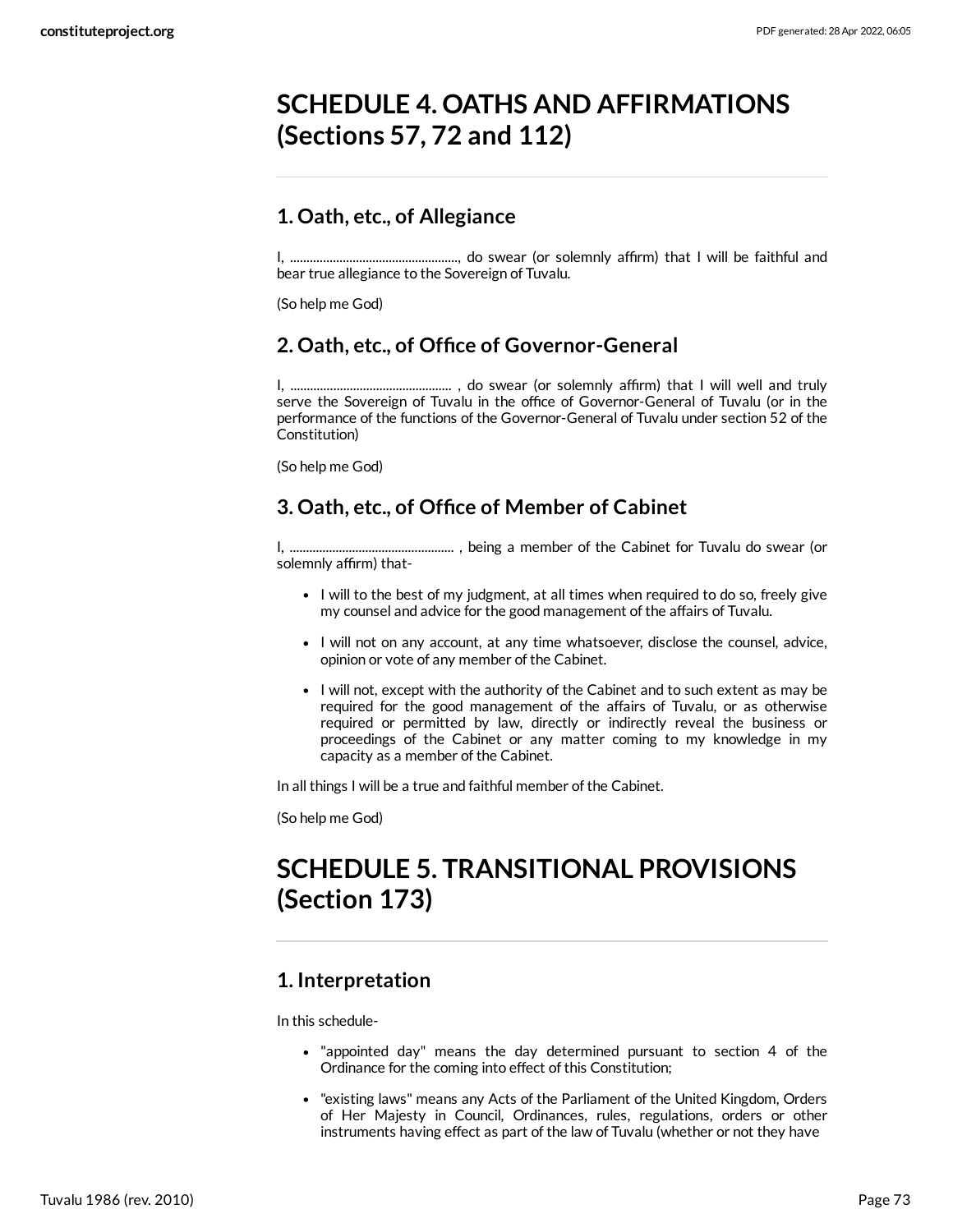- been brought into operation) immediately before the appointed day, but does not include the Tuvalu Independence Order 1978 or the independence Constitution;
- "the Ordinance" means the Constitution of Tuvalu Ordinance 1986.

# **2. Existing laws**

- **1.** Subject to this section, on and after the appointed day all existing laws shall have effect as if they had been made in pursuance of this Constitution.
- **2.** All existing laws shall be construed with such changes as to names, titles, offices, persons and institutions, and to such other formal and non-substantial changes, as are necessary to adapt them to the provisions of this Constitution.
- **3.** The Governor-General may, by order published in the Gazette, at any time before 1 January 1988, make such amendments to any existing law (other than the Ordinance) as may appear to him to be necessary or expedient for bringing that law into conformity with any provision of this Constitution.
- **4.** Nothing in this section shall be construed as affecting the operation of section 3 (the Constitution as supreme law) in relation to any existing law.

# **3. Prescribed matters**

Where any matter that falls to be prescribed or otherwise provided for under this Constitution by or under an Act of Parliament is prescribed or otherwise provided for by or under an existing law (including any amendment to any such law made pursuant to section 2 (existing laws) of this Schedule) that prescription or provision shall, as from the appointed day, have effect (with such modifications, adaptations, qualifications and exceptions as may be necessary to bring it into conformity with this Constitution) as if it had been made by or under an Act of Parliament.

# **4. The Governor-General**

- **1.** The person who immediately before the appointed day holds office as Governor-General under the Independence Constitution shall, as from that day, hold office as Governor-General as if he had been appointed thereto under section 55 (appointment, etc., of the Governor-General).
- **2.** The person who holds office as Governor-General by virtue of subsection (1) shall be deemed to have complied with section 57 (oaths and affirmations by the Governor-General).
- **3.** For the purpose of calculating the period of four years referred to in subsection (3)(f) of section 55 (appointment, etc., of the Governor-General) in relation to the person who holds office as Governor-General by virtue of subsection (1), that period shall be deemed to have commenced on the appointed day, but without prejudice to the operation of any of the other provisions of subsection (3) of that section.
- **4.** Subsection (3)(c) of section 55 (appointment etc., of the Governor-General) shall not apply in relation to the person who holds office as Governor-General by virtue of subsection (1).

# **5. Ministers**

- **1.** Any person who immediately before the appointed day holds office as Prime Minister or any other Minister under the Independence Constitution shall, as from that date, hold office as Prime Minister or other Minister, as the case may be, as if he had
	- **a.** in the case of the Prime Minister, been elected thereto under section 63 (the Prime Minister); or
	- **b.** in the case of any other Minister, been appointed thereto under section 67 (the other Ministers).
- **2.** Any person holding office as Prime Minister or other Minister by virtue of subsection (1) who before the appointed day was assigned, and immediately before that date held, responsibility for any business of the Government shall be deemed to have been assigned responsibility for that business under section 75 (assignment of responsibilities to Ministers).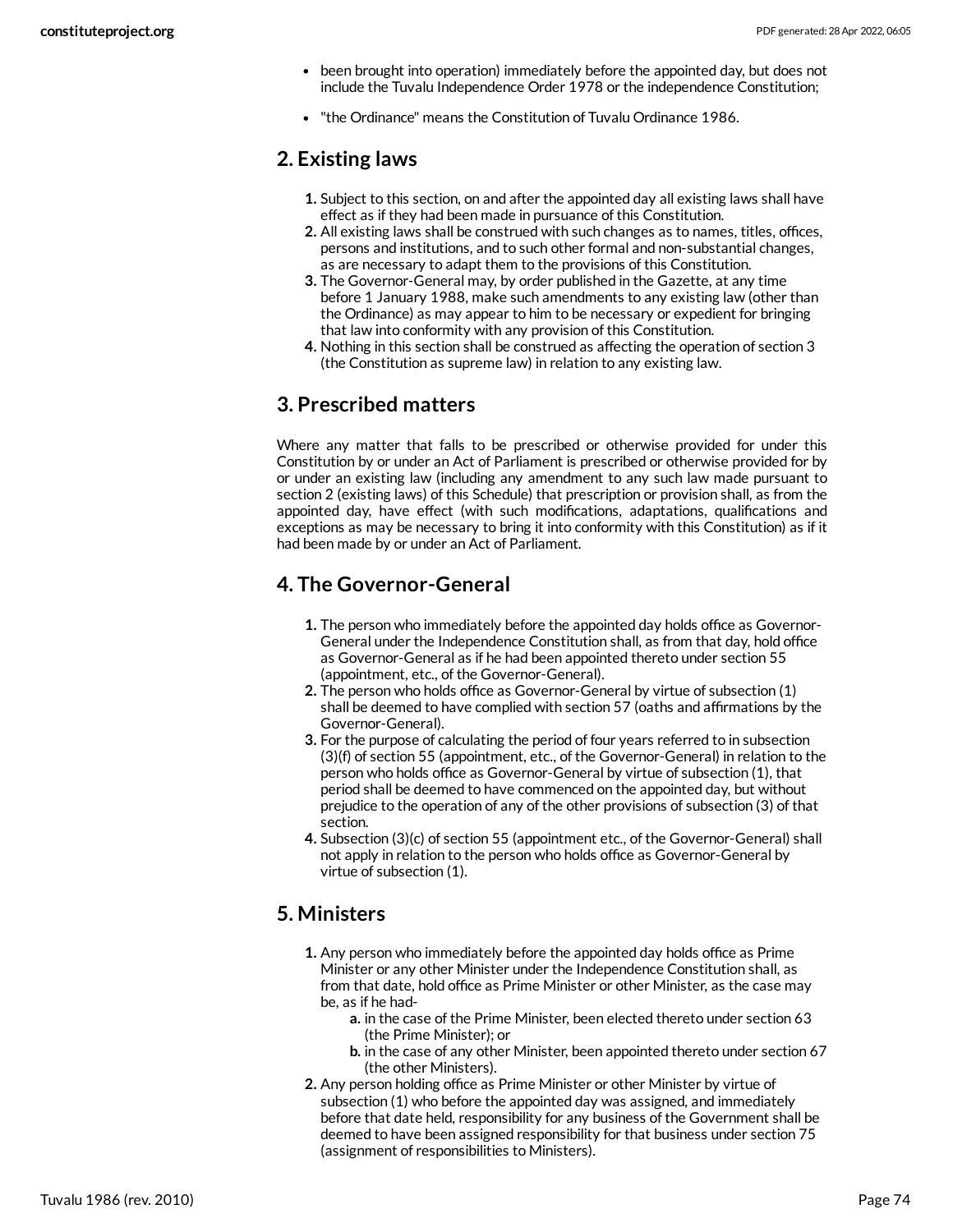# **6. Parliament**

- **1.** Unless and until the number of members of Parliament is fixed pursuant to section 82 (composition of Parliament) by or under an Act of Parliament, the number of members is 12.
- **2.** Any person who immediately before the appointed day is a member of the former Parliament shall on that day become a member of Parliament and shall be deemed to have complied with the requirements of section 112 (oath and affirmation of members of Parliament) and shall hold his seat in Parliament in accordance with the provisions of the Constitution.
- **3.** The person who immediately before the appointed day holds the office of Speaker of the former Parliament shall on that day become Speaker of Parliament and shall hold office as such in accordance with the provisions of this Constitution.
- **4.** The rules of procedure of the former Parliament as in force immediately before the appointed day shall, except as may be otherwise provided under section 108 (rules of procedure) have effect after that day as if they had been made under that section but shall be construed with such modifications, adaptions, qualifications and exceptions as may be necessary to bring them into conformity with this Constitution.
- **5.** For the purpose of the first determination after the appointed day of the period of four years referred to in section 118(1) (which relates to the automatic dissolution of Parliament), that period shall be deemed to have commenced after the date of the first sitting of the former Parliament after the last general election preceding the appointed day.
- **6.** Any Bill which, before the appointed day, was before the former Parliament**a.** shall not lapse; and
	- **b.** shall on and after the appointed day, be treated as a Bill for an Act before Parliament; and
	- **c.** may be proceeded with accordingly
		- **i.** any stage of the Bill completed before the former Parliament being treated as having been completed before Parliament; and
		- **ii.** any stage of the Bill commenced before the former Parliament being continued before Parliament.
- **7.** Any business commenced before the former Parliament may, on and after the appointed day, be continued before Parliament.
- **8.** In this section, "the former Parliament" means the Parliament of Tuvalu established by the Independence Constitution.

# **7. Public Officers**

- **1.** Every person who immediately before the appointed day holds or is acting in a public office shall, as from that day, hold or act in that office or the corresponding office established by this Constitution as if he had been appointed to do so in accordance with the provisions of this Constitution and shall be deemed to have taken any oaths required upon such appointment by any existing law.
- **2.** Any person who holds office by virtue of subsection (1) and who would, under the Independence Constitution or any existing law, have been required to vacate office at the expiration of any period or on the attainment of any age shall vacate his office under this Constitution upon the expiration of that period or upon the attainment of that age.
- **3.** The provisions of this section shall be without prejudice to any power conferred by or under this Constitution upon any person or authority to make provision for the abolition of offices and for the removal from office of persons holding or acting in any office.
- **4.** In this section, "public office" shall be construed as including the office of member (including Chairman) of the Public Service Commission established by the Independence Constitution.

# **8. Legal Proceedings**

**1.** All proceedings commenced or pending before the appointed day before the High Court or the Court of Appeal established by the Independence Constitution may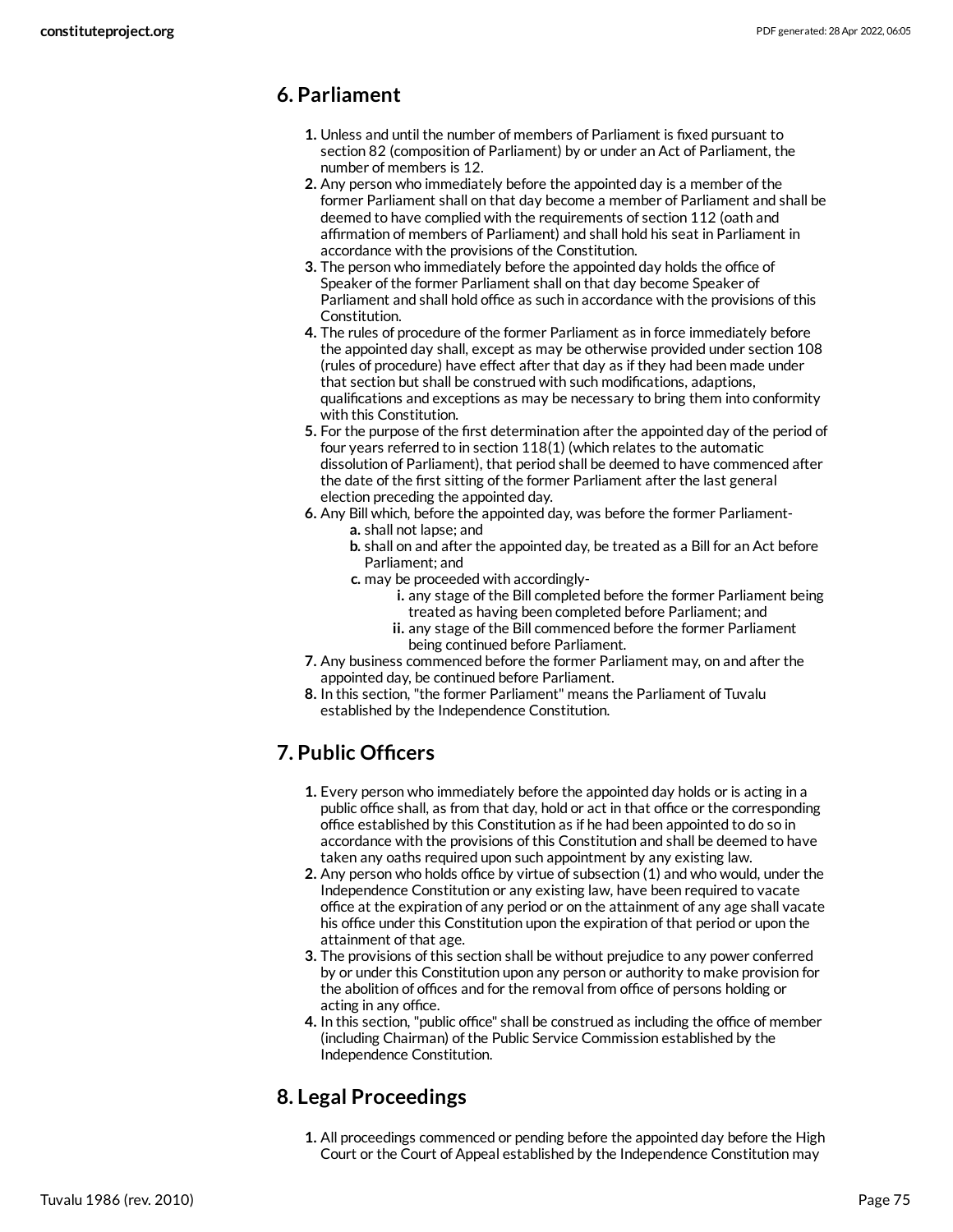- **1.** continue on and after that day before the High Court or the Court of Appeal, as the case may be, established by this Constitution.
- **2.** Any decision given before the appointed day by the High Court or the Court of Appeal established by the Independence Constitution shall for the purposes of the enforcement or, in the case of a decision given by the High Court, for the purpose of any appeal therefrom, have effect on and after that day as if it were a decision of the High Court or the Court of Appeal, as the case may be, established by this Constitution.

# **9. Financial**

- **1.** In this section, "the relevant financial year" means the financial year ending on 31 December 1986.
- **2.** Section 165 (Parliamentary responsibility for finance) shall not apply, and the following provisions shall apply in relation to the relevant financial year

A.

1. The Minister responsible for Finance shall cause to be prepared and laid before Parliament before or not later than 60 days after the commencement of the relevant financial year estimates of the revenues and expenditure of the Government for that year.

2. The heads of expenditure contained in the estimates (other than statutory expenditure) shall be included in a Bill to be known as an Appropriation Bill which shall be introduced into Parliament to provide for the issue from the Consolidated Fund of the sums necessary to supply those heads and the appropriation of those sums for the purposes specified therein.

3. If in respect of the relevant financial year it is found that the sum appropriated by the Appropriation Act for any purpose is insufficient or that a need has arisen for expenditure for a purpose for which no sum has been appropriated by that law, a supplementary estimate showing the sum required shall be included in a Supplementary Bill for appropriation.

4. Where in respect of the relevant financial year the Minister responsible for Finance is satisfied that an urgent and unforeseen need has arisen to authorise for any purpose advances from the Consolidated Fund for expenditure in excess of the sum appropriated for that purpose by an Appropriation Act, or for a purpose for which no sum has been so appropriated, he may, subject to the provisions of any law for the time being in force in that regard, authorise such advances by warrant and shall include such amount in a Supplementary Appropriation Bill for appropriation at the meeting of Parliament next following the date on which the warrant was issued.

5. If at the close of account for the relevant financial year it is found that any moneys have been expended on any head in excess of the sums appropriated for that head by an Appropriation Act or for a purpose for which no money has been appropriated, the excess or the sum expended but not appropriated, as the case maybe, shall be included in a statement of heads in excess which shall be presented to Parliament.

#### B.

If the Appropriation Act in respect of the relevant financial year has not come into operation at the beginning of that financial year, Parliament by resolution may empower the Minister responsible for Finance to authorise the issue of moneys from the Consolidated Fund for the purpose of meeting expenditure necessary to carry on the state services at a level not exceeding the level of the public services in the previous financial year, until the expiration of 4 months from the beginning of the relevant financial year or the coming into operation of the Appropriation Act, whichever is the earlier.

C.

1. No money shall be issued from the Consolidated Fund except upon the authority of a warrant under the hand of the Minister responsible for Finance.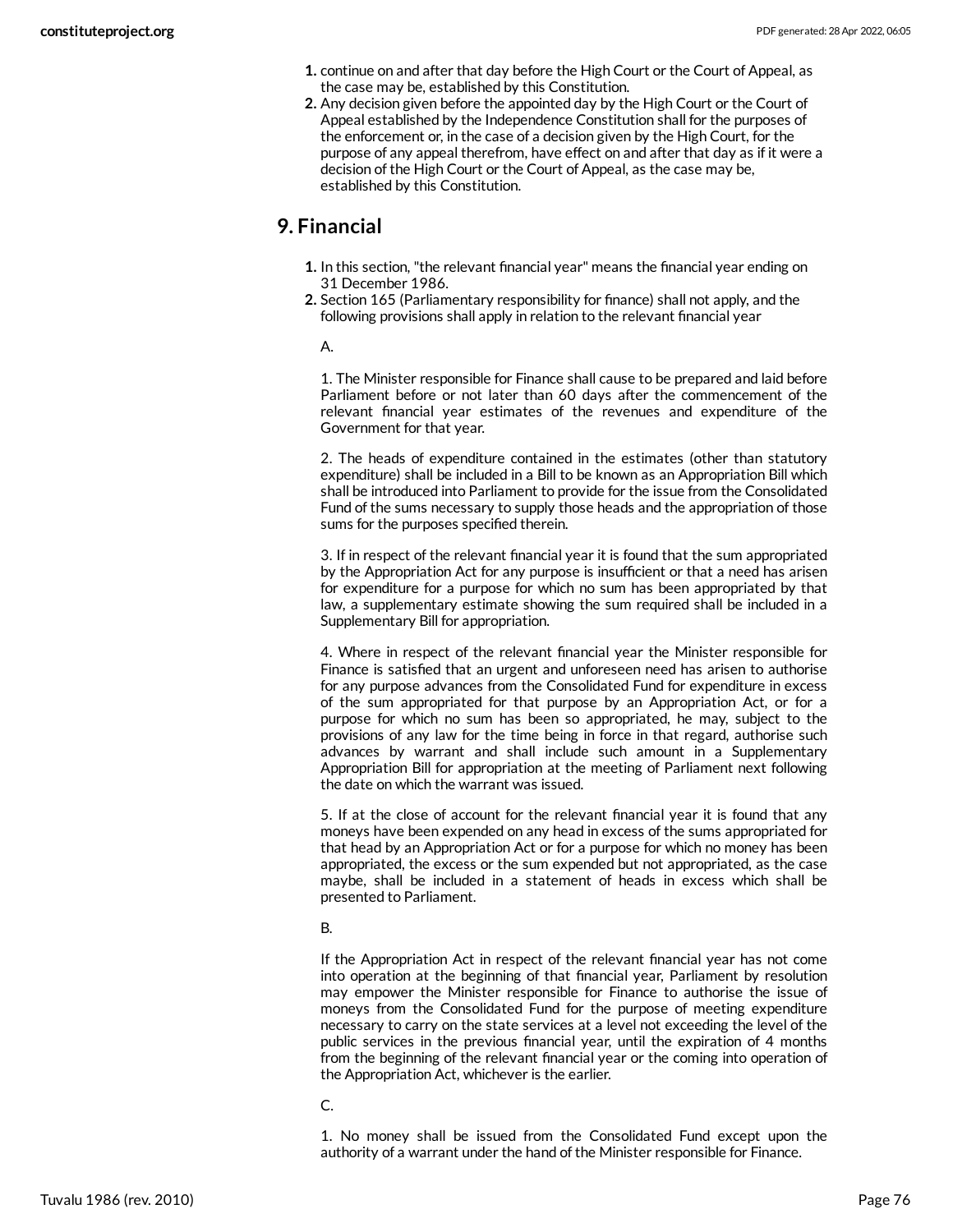**2.** 2. No warrant shall be issued by the Minister responsible for Finance for the purpose of meeting any expenditure unless-

a. the expenditure has been authorised for the relevant financial year by an Appropriation Act; or

b. the expenditure has been authorised in accordance with the provisions of paragraph A(4), B or C; or

c. it is statutory expenditure in which event, it shall not be voted on by Parliament but, without further authority of Parliament, shall be paid out of the Consolidated Fund and a warrant may issue for that purpose.

3. Any-

a. estimates laid before Parliament; or

b. Appropriation Ordinance enacted; or

c. resolution passed by Parliament; or

d. other thing done,

before the appointed day, pursuant to the Independence Constitution and in respect of the relevant financial year, shall have effect after that day as if laid or, as the case may be, enacted, passed or done pursuant to this section in respect of the relevant financial year; and the reference in this section to an "Appropriation Act" shall be deemed to include a reference to any Ordinance so enacted.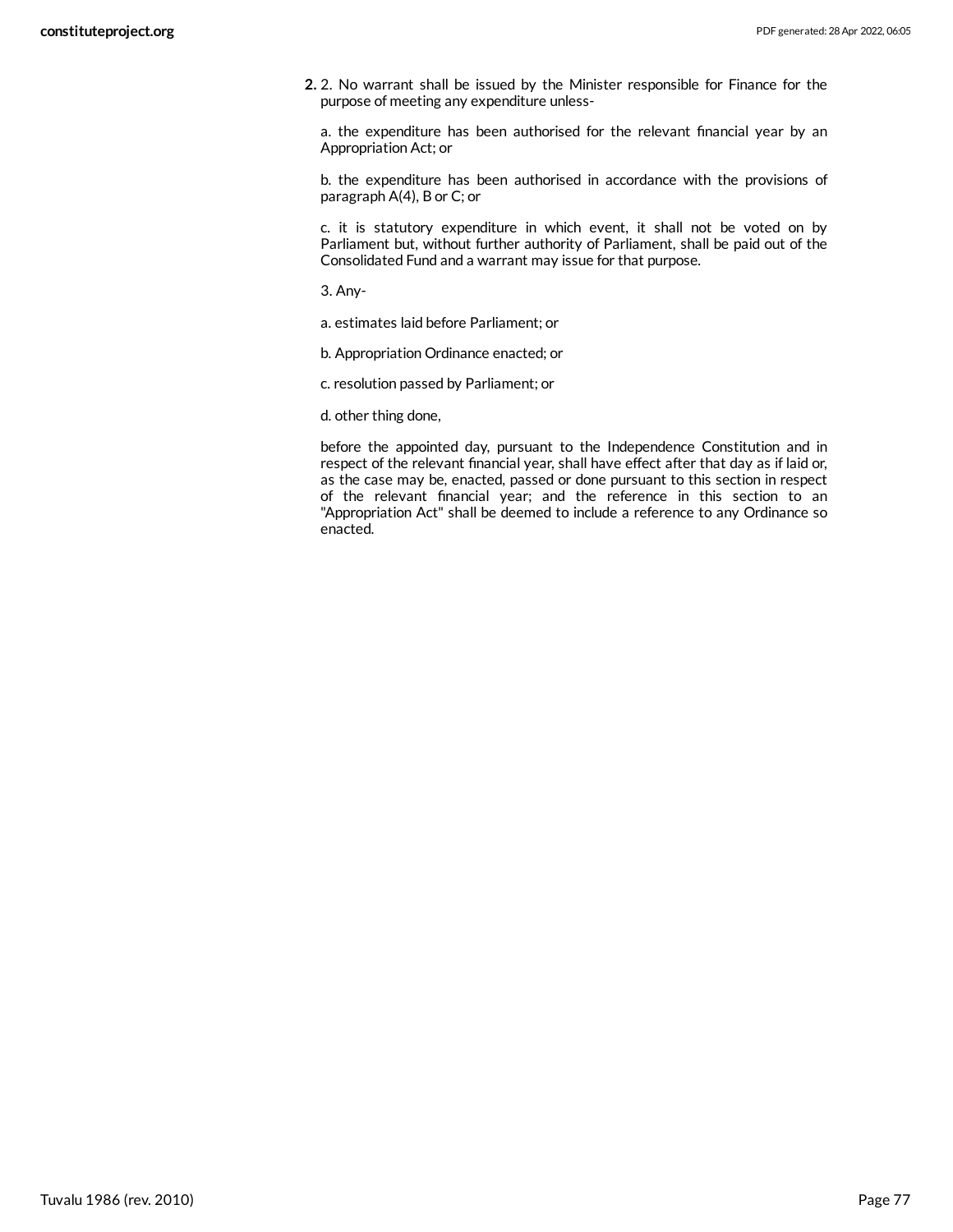# **Topic index**

| A                                                                                                                              |
|--------------------------------------------------------------------------------------------------------------------------------|
|                                                                                                                                |
| B                                                                                                                              |
|                                                                                                                                |
| C                                                                                                                              |
|                                                                                                                                |
| D                                                                                                                              |
| E                                                                                                                              |
|                                                                                                                                |
|                                                                                                                                |
|                                                                                                                                |
|                                                                                                                                |
|                                                                                                                                |
|                                                                                                                                |
|                                                                                                                                |
| Equality regardless of gender $\dots\dots\dots\dots\dots\dots\dots\dots\dots\dots\dots\dots\dots\dots\dots\dots\dots\dots$     |
|                                                                                                                                |
|                                                                                                                                |
| Equality regardless of race $\dots\dots\dots\dots\dots\dots\dots\dots\dots\dots\dots\dots\dots\dots\dots\dots\dots\dots$       |
| Equality regardless of skin color $\dots\dots\dots\dots\dots\dots\dots\dots\dots\dots\dots\dots\dots\dots\dots\dots\dots\dots$ |
|                                                                                                                                |
|                                                                                                                                |
| F                                                                                                                              |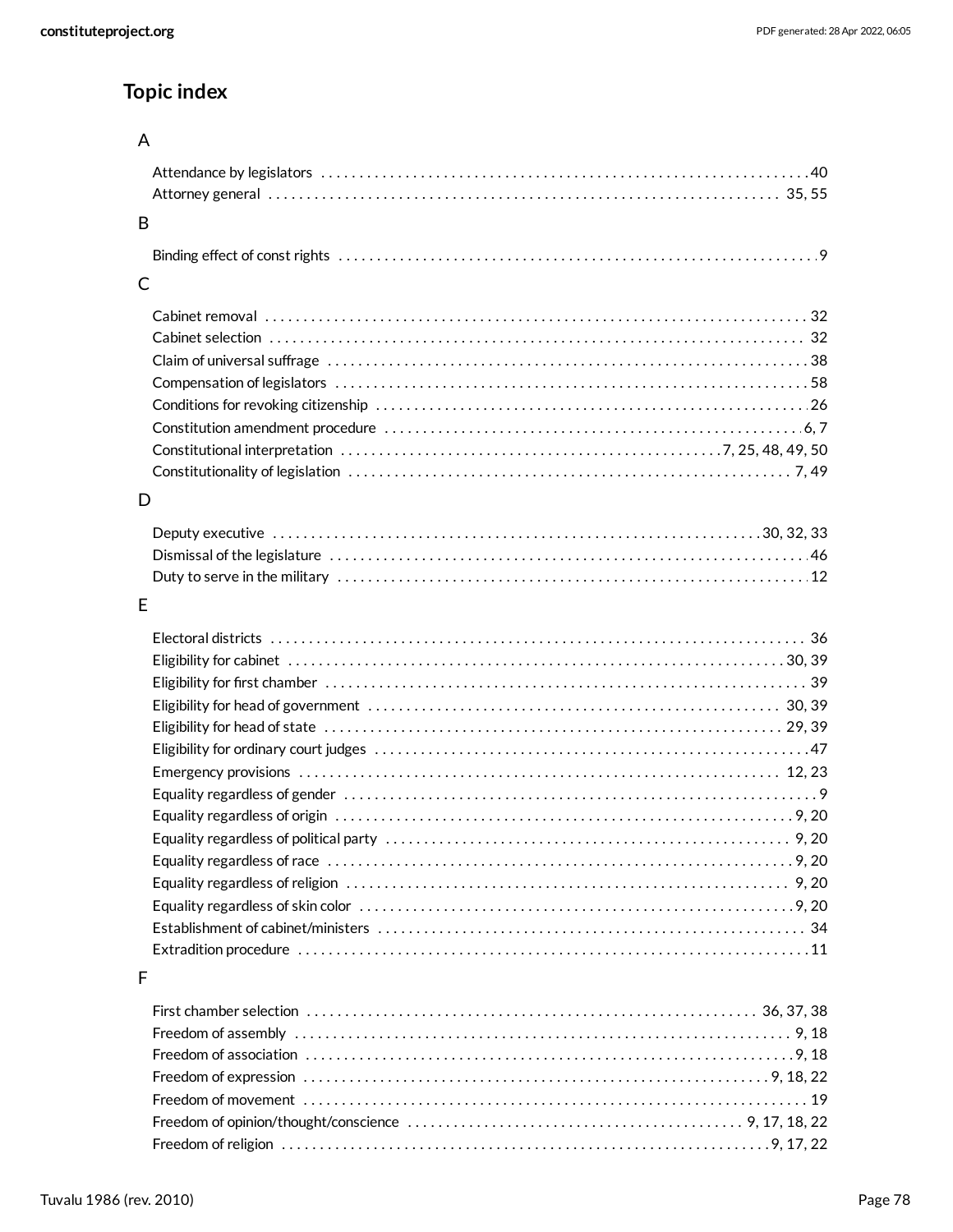| ۰. | .<br>I |  |
|----|--------|--|
|    |        |  |
|    |        |  |

| G            |  |
|--------------|--|
|              |  |
|              |  |
| H            |  |
|              |  |
|              |  |
|              |  |
|              |  |
|              |  |
|              |  |
|              |  |
|              |  |
|              |  |
|              |  |
|              |  |
| L            |  |
|              |  |
|              |  |
|              |  |
|              |  |
| J            |  |
|              |  |
| L            |  |
|              |  |
|              |  |
|              |  |
|              |  |
| M            |  |
|              |  |
|              |  |
|              |  |
|              |  |
| $\mathsf{N}$ |  |
|              |  |
|              |  |
| O            |  |
|              |  |
|              |  |
|              |  |
| P            |  |
|              |  |
|              |  |
|              |  |

[36](#page-35-1) Power to pardon . . . . . . . . . . . . . . . . . . . . . . . . . . . . . . . . . . . . . . . . . . . . . . . . . . . . . . . . . . . . . . . . . . . . . . .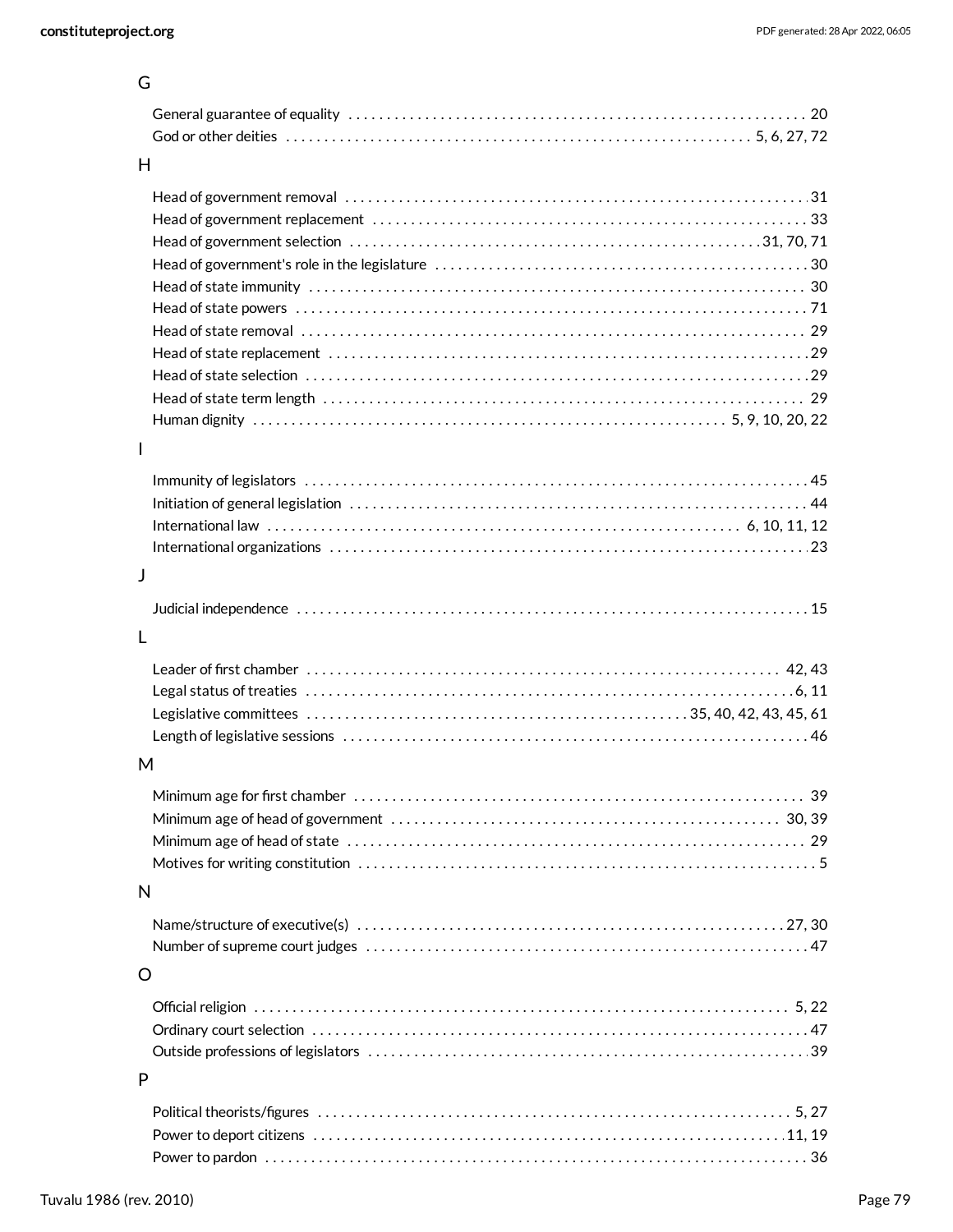# Q

# R

| Right to pre-trial release ………………………………………………………………………………11 |
|-------------------------------------------------------------|
|                                                             |
|                                                             |
|                                                             |
|                                                             |

# S